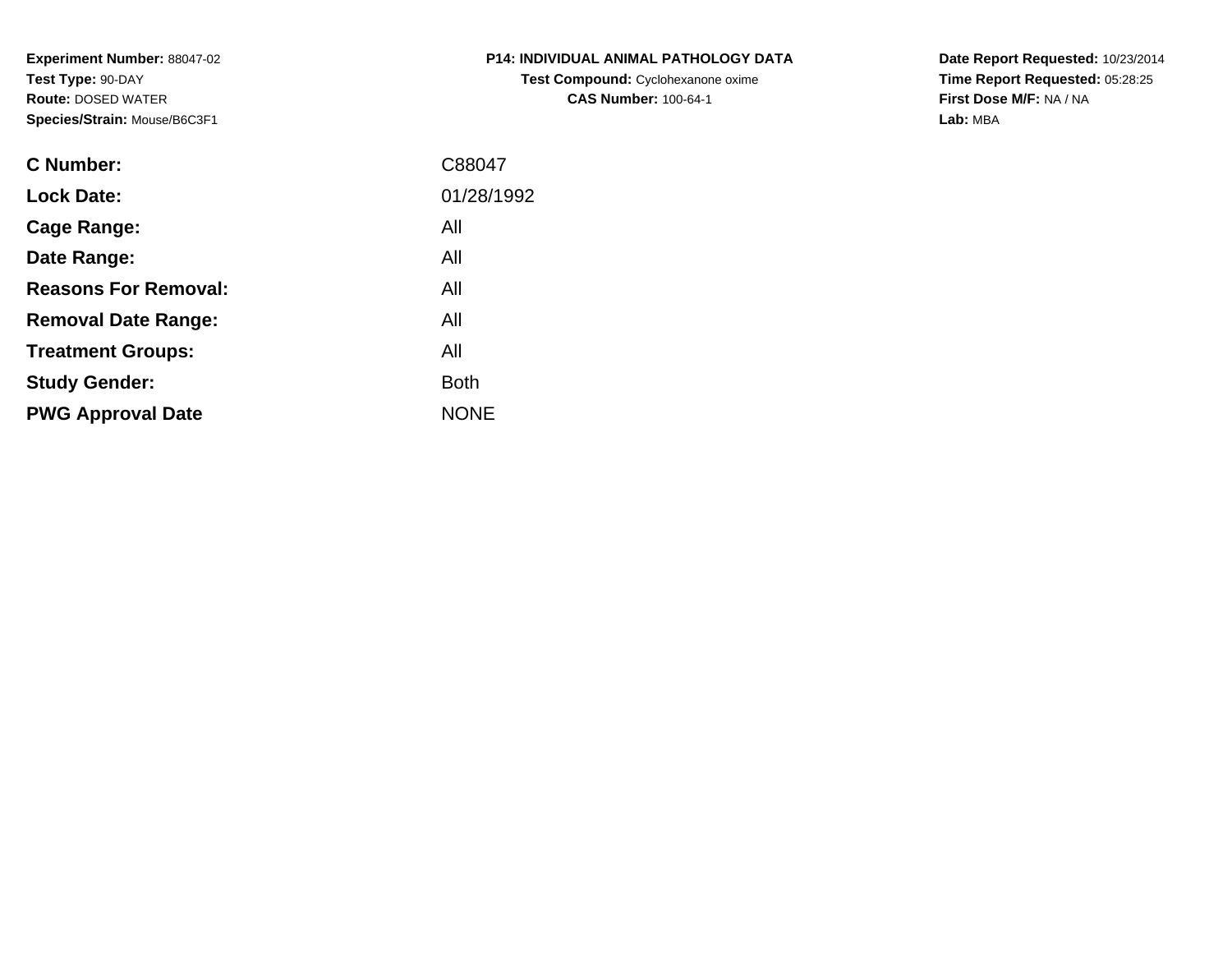| <b>Experiment Number: 88047-02</b><br>Test Type: 90-DAY<br><b>Route: DOSED WATER</b><br>Species/Strain: Mouse/B6C3F1 |                             | <b>P14: INDIVIDUAL ANIMAL PATHOLOGY DATA</b><br>Test Compound: Cyclohexanone oxime<br><b>CAS Number: 100-64-1</b> | Date Report Requested: 10/23/2014<br>Time Report Requested: 05:28:25<br>First Dose M/F: NA / NA<br>Lab: MBA |
|----------------------------------------------------------------------------------------------------------------------|-----------------------------|-------------------------------------------------------------------------------------------------------------------|-------------------------------------------------------------------------------------------------------------|
| <b>ANIMAL ID: 1</b>                                                                                                  | <b>TRT#: 1</b>              | <b>SEX: Male</b>                                                                                                  | DAY ON TEST: 92                                                                                             |
|                                                                                                                      | <b>DOSE: CONTROL</b>        | <b>DISP: Terminal Sacrifice</b>                                                                                   | <b>HISTO: mb029G-0001</b>                                                                                   |
|                                                                                                                      |                             | ORGAN AND ACCOUNTABLE SITE STATUS                                                                                 |                                                                                                             |
| <b>NORMAL</b>                                                                                                        |                             |                                                                                                                   |                                                                                                             |
| * Adrenal Cortex                                                                                                     | * Adrenal Medulla           | <b>Blood Vessel</b>                                                                                               | * Bone                                                                                                      |
| * Bone Marrow                                                                                                        | * Brain                     | * Epididymis                                                                                                      | * Esophagus                                                                                                 |
| * Gallbladder                                                                                                        | * Heart                     | * Intestine Large, Cecum                                                                                          | * Intestine Large, Colon                                                                                    |
| * Intestine Large, Rectum                                                                                            | * Intestine Small, Duodenum | * Intestine Small, Ileum                                                                                          | * Intestine Small, Jejunum                                                                                  |
| * Kidney                                                                                                             | * Liver                     | * Lung                                                                                                            | * Lymph Node, Mandibular                                                                                    |
| * Lymph Node, Mesenteric                                                                                             | * Nose                      | * Pancreas                                                                                                        | * Pituitary Gland                                                                                           |
| * Preputial Gland                                                                                                    | * Prostate                  | * Salivary Glands                                                                                                 | * Seminal Vesicle                                                                                           |
| * Skin                                                                                                               | * Spleen                    | * Stomach. Forestomach                                                                                            | * Stomach, Glandular                                                                                        |
| * Testes                                                                                                             | * Thymus                    | * Thyroid Gland                                                                                                   | * Trachea                                                                                                   |
| * Urinary Bladder                                                                                                    |                             |                                                                                                                   |                                                                                                             |
| <b>MISSING</b>                                                                                                       |                             |                                                                                                                   |                                                                                                             |
| * Mammary Gland                                                                                                      | * Parathyroid Gland         |                                                                                                                   |                                                                                                             |
| PRIMARY CAUSE OF DEATH                                                                                               |                             |                                                                                                                   |                                                                                                             |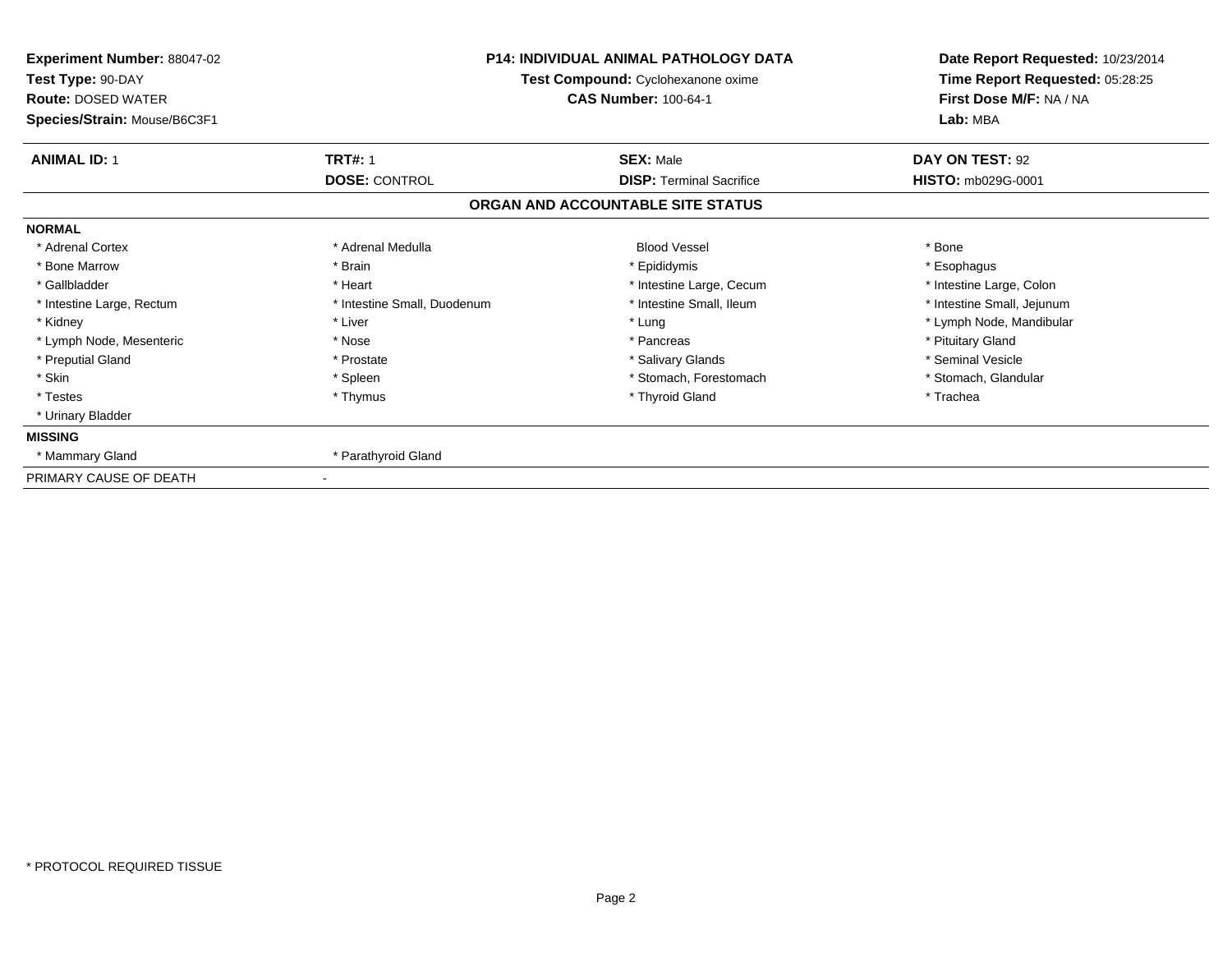| Experiment Number: 88047-02<br>Test Type: 90-DAY<br><b>Route: DOSED WATER</b><br>Species/Strain: Mouse/B6C3F1 |                             | P14: INDIVIDUAL ANIMAL PATHOLOGY DATA<br>Test Compound: Cyclohexanone oxime<br><b>CAS Number: 100-64-1</b> | Date Report Requested: 10/23/2014<br>Time Report Requested: 05:28:25<br>First Dose M/F: NA / NA<br>Lab: MBA |
|---------------------------------------------------------------------------------------------------------------|-----------------------------|------------------------------------------------------------------------------------------------------------|-------------------------------------------------------------------------------------------------------------|
| <b>ANIMAL ID: 2</b>                                                                                           | <b>TRT#: 1</b>              | <b>SEX: Male</b>                                                                                           | DAY ON TEST: 92                                                                                             |
|                                                                                                               | <b>DOSE: CONTROL</b>        | <b>DISP: Terminal Sacrifice</b>                                                                            | <b>HISTO: mb130g-2</b>                                                                                      |
|                                                                                                               |                             | ORGAN AND ACCOUNTABLE SITE STATUS                                                                          |                                                                                                             |
| <b>NORMAL</b>                                                                                                 |                             |                                                                                                            |                                                                                                             |
| * Adrenal Cortex                                                                                              | * Adrenal Medulla           | <b>Blood Vessel</b>                                                                                        | * Bone                                                                                                      |
| * Bone Marrow                                                                                                 | * Brain                     | * Epididymis                                                                                               | * Esophagus                                                                                                 |
| * Gallbladder                                                                                                 | * Heart                     | * Intestine Large, Cecum                                                                                   | * Intestine Large, Colon                                                                                    |
| * Intestine Large, Rectum                                                                                     | * Intestine Small, Duodenum | * Intestine Small. Ileum                                                                                   | * Intestine Small, Jejunum                                                                                  |
| * Kidney                                                                                                      | * Lung                      | * Lymph Node, Mesenteric                                                                                   | * Nose                                                                                                      |
| * Parathyroid Gland                                                                                           | * Pituitary Gland           | * Preputial Gland                                                                                          | * Prostate                                                                                                  |
| * Salivary Glands                                                                                             | * Seminal Vesicle           | * Skin                                                                                                     | * Spleen                                                                                                    |
| * Stomach, Forestomach                                                                                        | * Stomach, Glandular        | * Testes                                                                                                   | * Thymus                                                                                                    |
| * Thyroid Gland                                                                                               | * Trachea                   | * Urinary Bladder                                                                                          |                                                                                                             |
| <b>MISSING</b>                                                                                                |                             |                                                                                                            |                                                                                                             |
| * Mammary Gland                                                                                               |                             |                                                                                                            |                                                                                                             |
| <b>OBSERVATIONS</b>                                                                                           |                             |                                                                                                            |                                                                                                             |
| * Liver                                                                                                       | Centrilobular               | Vacuolization Cytoplasmic                                                                                  | Mild                                                                                                        |
| * Lymph Node, Mandibular                                                                                      |                             | Hemorrhage                                                                                                 | Minimal                                                                                                     |
| * Pancreas                                                                                                    |                             | Inflammation                                                                                               | Minimal                                                                                                     |
| * Pituitary Gl                                                                                                |                             |                                                                                                            |                                                                                                             |
| Note: The pituitary is moderately congested.                                                                  |                             |                                                                                                            |                                                                                                             |
| PRIMARY CAUSE OF DEATH                                                                                        |                             |                                                                                                            |                                                                                                             |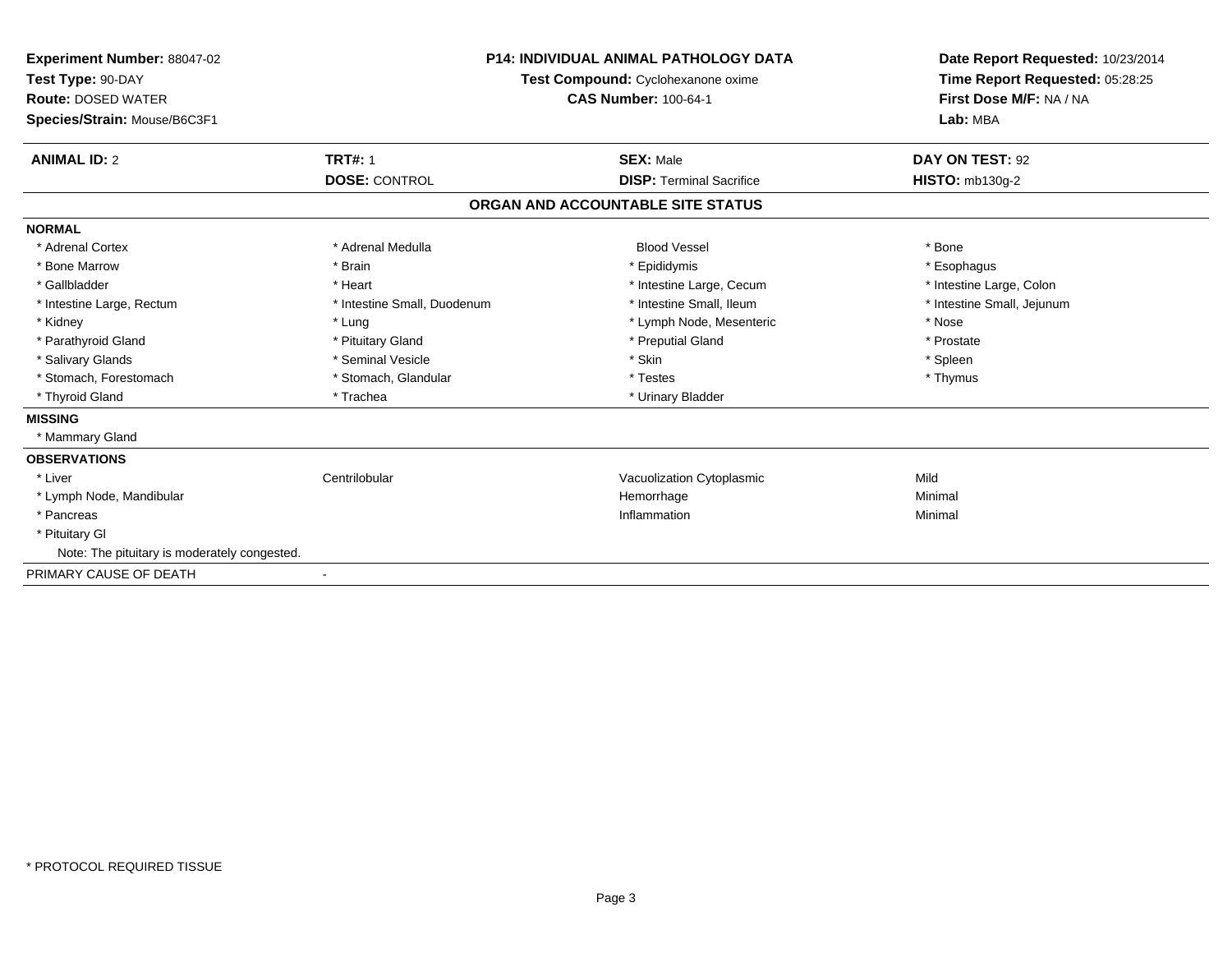| <b>Experiment Number: 88047-02</b><br>Test Type: 90-DAY<br><b>Route: DOSED WATER</b><br>Species/Strain: Mouse/B6C3F1 | <b>P14: INDIVIDUAL ANIMAL PATHOLOGY DATA</b><br>Test Compound: Cyclohexanone oxime<br><b>CAS Number: 100-64-1</b> |                                   | Date Report Requested: 10/23/2014<br>Time Report Requested: 05:28:25<br>First Dose M/F: NA / NA<br>Lab: MBA |
|----------------------------------------------------------------------------------------------------------------------|-------------------------------------------------------------------------------------------------------------------|-----------------------------------|-------------------------------------------------------------------------------------------------------------|
| <b>ANIMAL ID: 3</b>                                                                                                  | <b>TRT#: 1</b>                                                                                                    | <b>SEX: Male</b>                  | DAY ON TEST: 92                                                                                             |
|                                                                                                                      | <b>DOSE: CONTROL</b>                                                                                              | <b>DISP: Terminal Sacrifice</b>   | <b>HISTO: mb130g-3</b>                                                                                      |
|                                                                                                                      |                                                                                                                   | ORGAN AND ACCOUNTABLE SITE STATUS |                                                                                                             |
| <b>NORMAL</b>                                                                                                        |                                                                                                                   |                                   |                                                                                                             |
| * Adrenal Cortex                                                                                                     | * Adrenal Medulla                                                                                                 | <b>Blood Vessel</b>               | * Bone                                                                                                      |
| * Bone Marrow                                                                                                        | * Brain                                                                                                           | * Epididymis                      | * Esophagus                                                                                                 |
| * Gallbladder                                                                                                        | * Heart                                                                                                           | * Intestine Large, Cecum          | * Intestine Large, Colon                                                                                    |
| * Intestine Large, Rectum                                                                                            | * Intestine Small, Duodenum                                                                                       | * Intestine Small, Ileum          | * Intestine Small, Jejunum                                                                                  |
| * Kidney                                                                                                             | * Liver                                                                                                           | * Lymph Node, Mandibular          | * Lymph Node, Mesenteric                                                                                    |
| * Nose                                                                                                               | * Pancreas                                                                                                        | * Parathyroid Gland               | * Pituitary Gland                                                                                           |
| * Preputial Gland                                                                                                    | * Prostate                                                                                                        | * Salivary Glands                 | * Seminal Vesicle                                                                                           |
| * Skin                                                                                                               | * Spleen                                                                                                          | * Stomach, Forestomach            | * Stomach, Glandular                                                                                        |
| * Testes                                                                                                             | * Thymus                                                                                                          | * Thyroid Gland                   | * Trachea                                                                                                   |
| * Urinary Bladder                                                                                                    |                                                                                                                   |                                   |                                                                                                             |
| <b>MISSING</b>                                                                                                       |                                                                                                                   |                                   |                                                                                                             |
| * Mammary Gland                                                                                                      |                                                                                                                   |                                   |                                                                                                             |
| <b>OBSERVATIONS</b>                                                                                                  |                                                                                                                   |                                   |                                                                                                             |
| * Lung                                                                                                               |                                                                                                                   | Hemorrhage                        | Minimal                                                                                                     |
| PRIMARY CAUSE OF DEATH                                                                                               |                                                                                                                   |                                   |                                                                                                             |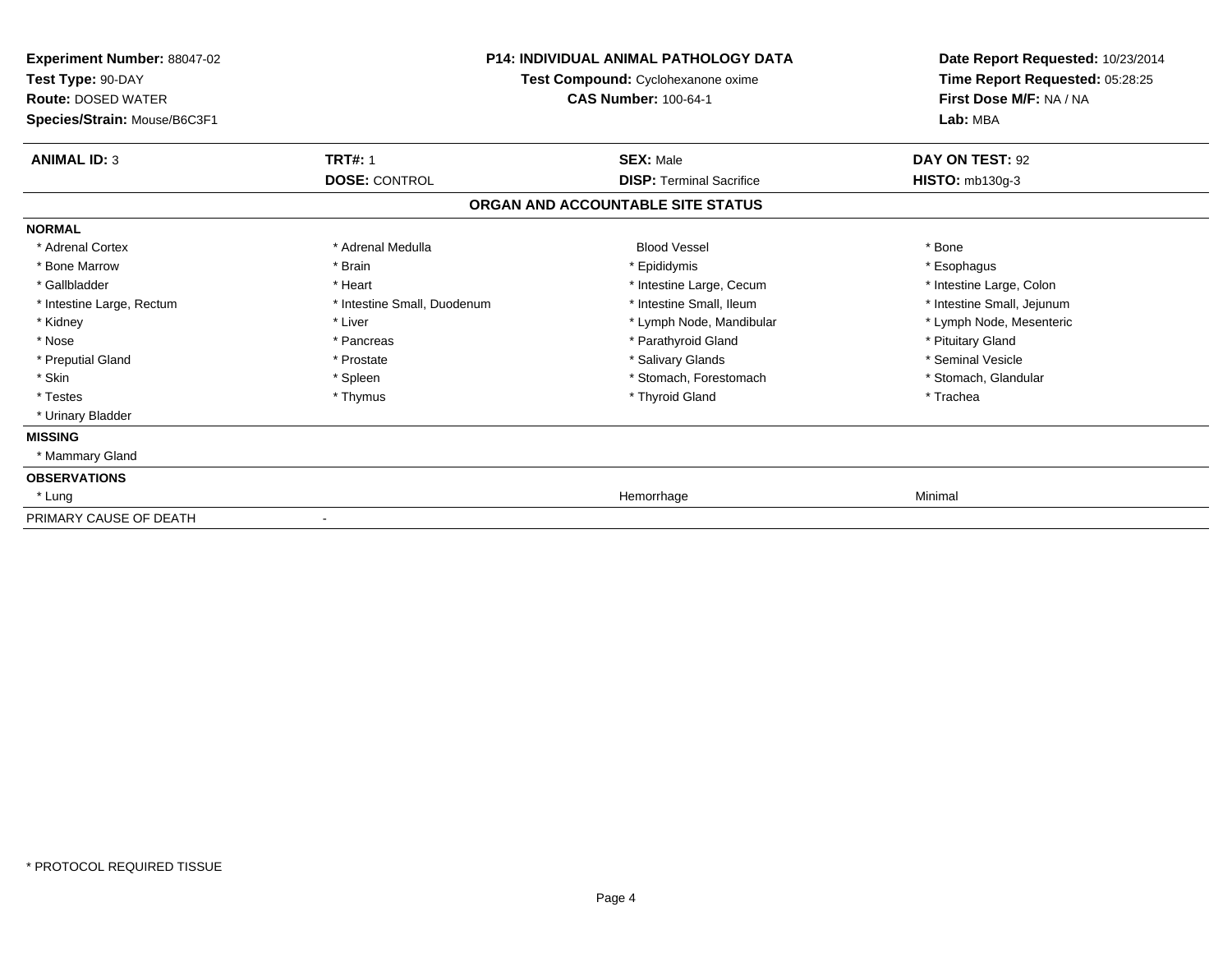| Experiment Number: 88047-02<br>Test Type: 90-DAY<br><b>Route: DOSED WATER</b><br>Species/Strain: Mouse/B6C3F1 | <b>P14: INDIVIDUAL ANIMAL PATHOLOGY DATA</b><br>Test Compound: Cyclohexanone oxime<br><b>CAS Number: 100-64-1</b> |                                   | Date Report Requested: 10/23/2014<br>Time Report Requested: 05:28:25<br>First Dose M/F: NA / NA<br>Lab: MBA |
|---------------------------------------------------------------------------------------------------------------|-------------------------------------------------------------------------------------------------------------------|-----------------------------------|-------------------------------------------------------------------------------------------------------------|
| <b>ANIMAL ID: 4</b>                                                                                           | <b>TRT#: 1</b>                                                                                                    | <b>SEX: Male</b>                  | DAY ON TEST: 92                                                                                             |
|                                                                                                               | <b>DOSE: CONTROL</b>                                                                                              | <b>DISP: Terminal Sacrifice</b>   | <b>HISTO: mb130g-4</b>                                                                                      |
|                                                                                                               |                                                                                                                   | ORGAN AND ACCOUNTABLE SITE STATUS |                                                                                                             |
| <b>NORMAL</b>                                                                                                 |                                                                                                                   |                                   |                                                                                                             |
| * Adrenal Cortex                                                                                              | * Adrenal Medulla                                                                                                 | <b>Blood Vessel</b>               | * Bone                                                                                                      |
| * Bone Marrow                                                                                                 | * Brain                                                                                                           | * Epididymis                      | * Esophagus                                                                                                 |
| * Gallbladder                                                                                                 | * Heart                                                                                                           | * Intestine Large, Cecum          | * Intestine Large, Colon                                                                                    |
| * Intestine Large, Rectum                                                                                     | * Intestine Small, Duodenum                                                                                       | * Intestine Small, Ileum          | * Intestine Small, Jejunum                                                                                  |
| * Kidney                                                                                                      | * Liver                                                                                                           | * Lung                            | * Lymph Node, Mesenteric                                                                                    |
| * Nose                                                                                                        | * Pancreas                                                                                                        | * Parathyroid Gland               | * Pituitary Gland                                                                                           |
| * Preputial Gland                                                                                             | * Prostate                                                                                                        | * Salivary Glands                 | * Seminal Vesicle                                                                                           |
| * Skin                                                                                                        | * Spleen                                                                                                          | * Stomach, Forestomach            | * Stomach, Glandular                                                                                        |
| * Testes                                                                                                      | * Thymus                                                                                                          | * Thyroid Gland                   | * Trachea                                                                                                   |
| * Urinary Bladder                                                                                             |                                                                                                                   |                                   |                                                                                                             |
| <b>MISSING</b>                                                                                                |                                                                                                                   |                                   |                                                                                                             |
| * Mammary Gland                                                                                               |                                                                                                                   |                                   |                                                                                                             |
| <b>OBSERVATIONS</b>                                                                                           |                                                                                                                   |                                   |                                                                                                             |
| * Lymph Node, Mandibular                                                                                      |                                                                                                                   | Hemorrhage                        | Minimal                                                                                                     |
| PRIMARY CAUSE OF DEATH                                                                                        |                                                                                                                   |                                   |                                                                                                             |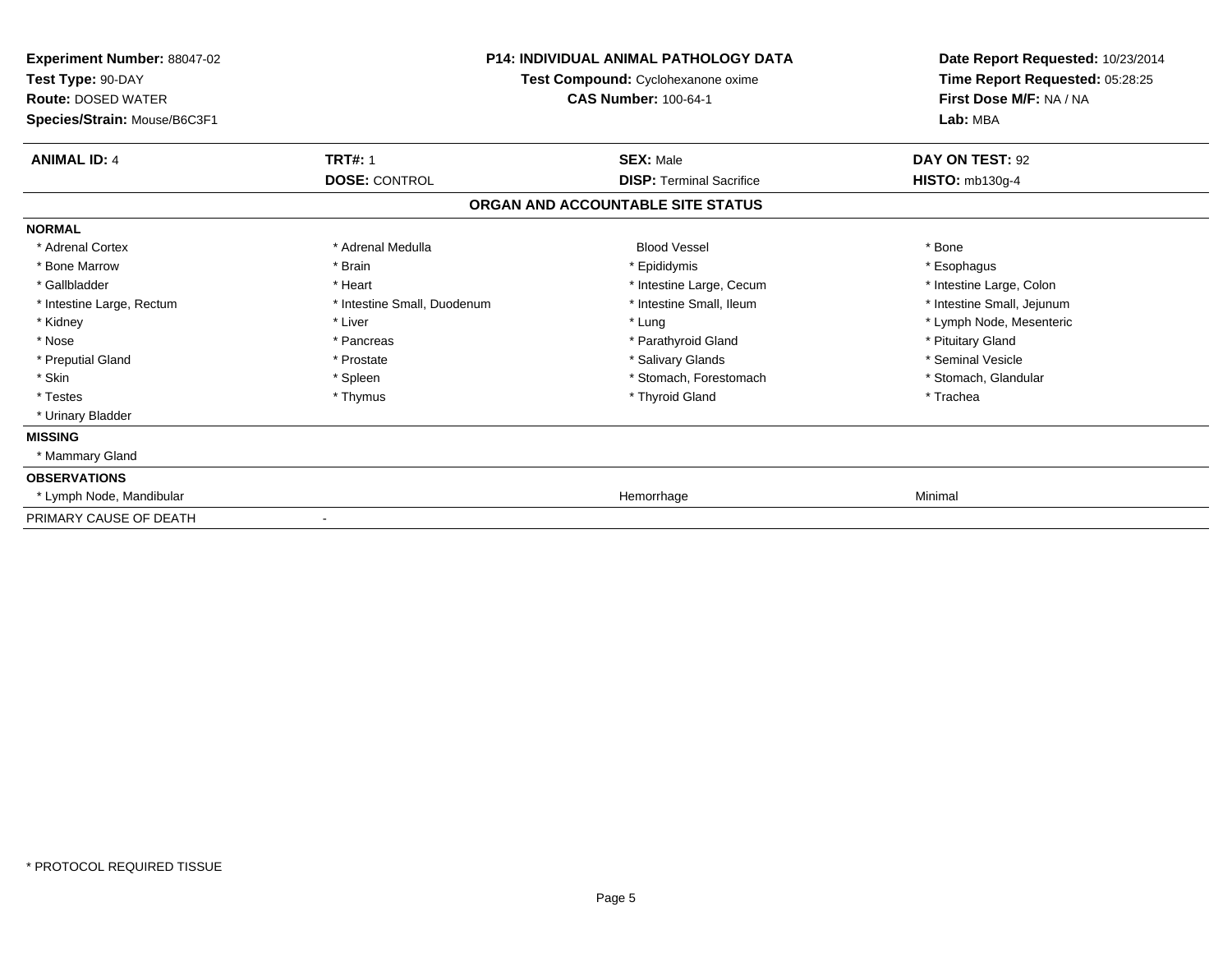| <b>Experiment Number: 88047-02</b><br>Test Type: 90-DAY<br><b>Route: DOSED WATER</b><br>Species/Strain: Mouse/B6C3F1 | <b>P14: INDIVIDUAL ANIMAL PATHOLOGY DATA</b><br>Test Compound: Cyclohexanone oxime<br><b>CAS Number: 100-64-1</b> |                                   | Date Report Requested: 10/23/2014<br>Time Report Requested: 05:28:25<br>First Dose M/F: NA / NA<br>Lab: MBA |
|----------------------------------------------------------------------------------------------------------------------|-------------------------------------------------------------------------------------------------------------------|-----------------------------------|-------------------------------------------------------------------------------------------------------------|
| <b>ANIMAL ID: 5</b>                                                                                                  | <b>TRT#: 1</b>                                                                                                    | <b>SEX: Male</b>                  | DAY ON TEST: 92                                                                                             |
|                                                                                                                      | <b>DOSE: CONTROL</b>                                                                                              | <b>DISP: Terminal Sacrifice</b>   | <b>HISTO: mb130g-5</b>                                                                                      |
|                                                                                                                      |                                                                                                                   | ORGAN AND ACCOUNTABLE SITE STATUS |                                                                                                             |
| <b>NORMAL</b>                                                                                                        |                                                                                                                   |                                   |                                                                                                             |
| * Adrenal Cortex                                                                                                     | * Adrenal Medulla                                                                                                 | <b>Blood Vessel</b>               | * Bone                                                                                                      |
| * Bone Marrow                                                                                                        | * Brain                                                                                                           | * Epididymis                      | * Esophagus                                                                                                 |
| * Gallbladder                                                                                                        | * Heart                                                                                                           | * Intestine Large, Cecum          | * Intestine Large, Colon                                                                                    |
| * Intestine Large, Rectum                                                                                            | * Intestine Small, Duodenum                                                                                       | * Intestine Small, Ileum          | * Intestine Small, Jejunum                                                                                  |
| * Kidney                                                                                                             | * Liver                                                                                                           | * Lung                            | * Lymph Node, Mandibular                                                                                    |
| * Nose                                                                                                               | * Pancreas                                                                                                        | * Pituitary Gland                 | * Preputial Gland                                                                                           |
| * Prostate                                                                                                           | * Salivary Glands                                                                                                 | * Seminal Vesicle                 | * Skin                                                                                                      |
| * Spleen                                                                                                             | * Stomach, Forestomach                                                                                            | * Stomach, Glandular              | * Testes                                                                                                    |
| * Thymus                                                                                                             | * Thyroid Gland                                                                                                   | * Trachea                         | * Urinary Bladder                                                                                           |
| <b>MISSING</b>                                                                                                       |                                                                                                                   |                                   |                                                                                                             |
| * Lymph Node, Mesenteric                                                                                             | * Mammary Gland                                                                                                   | * Parathyroid Gland               |                                                                                                             |
| PRIMARY CAUSE OF DEATH                                                                                               |                                                                                                                   |                                   |                                                                                                             |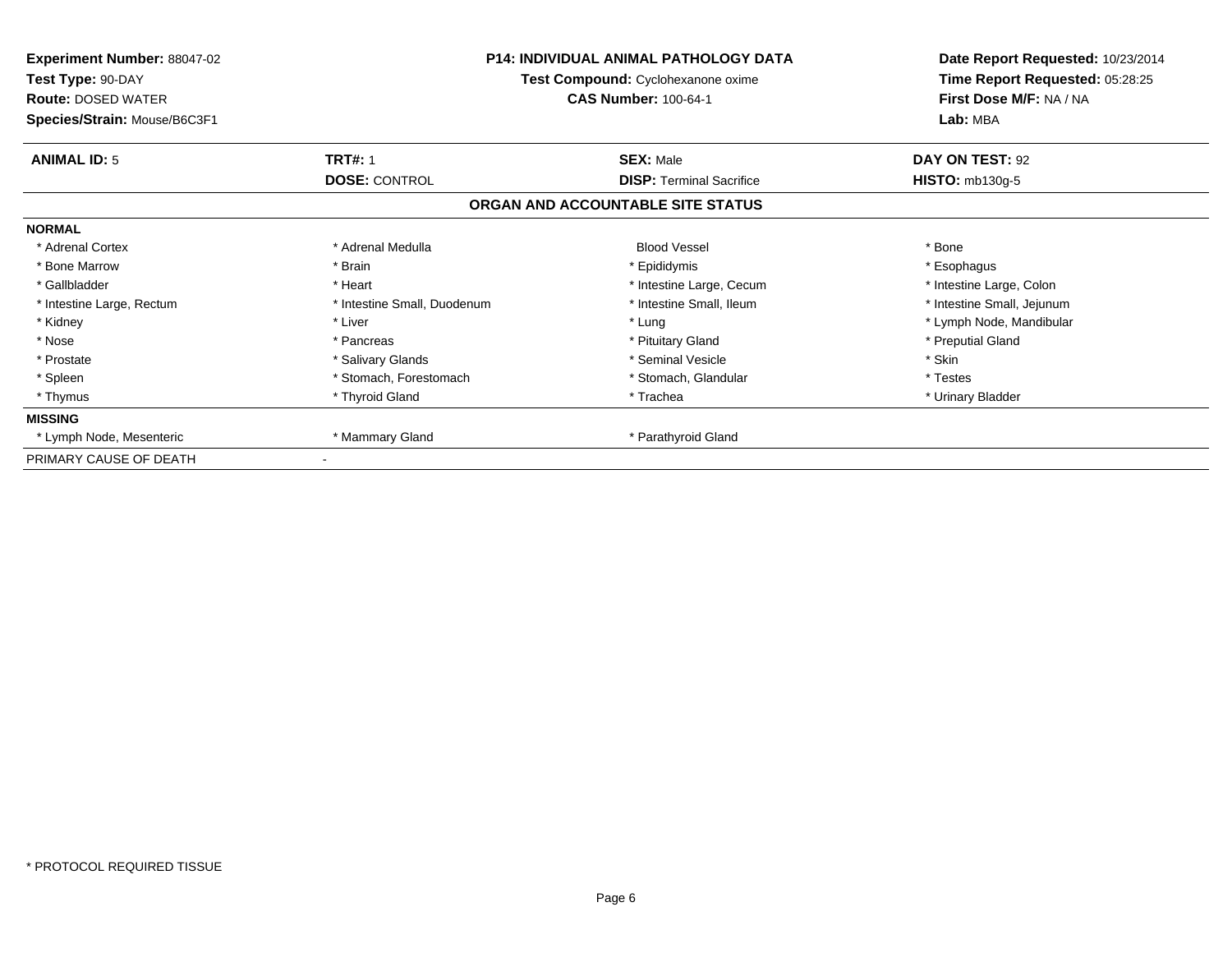| <b>Experiment Number: 88047-02</b><br>Test Type: 90-DAY<br><b>Route: DOSED WATER</b><br>Species/Strain: Mouse/B6C3F1 |                          | <b>P14: INDIVIDUAL ANIMAL PATHOLOGY DATA</b><br>Test Compound: Cyclohexanone oxime<br><b>CAS Number: 100-64-1</b> | Date Report Requested: 10/23/2014<br>Time Report Requested: 05:28:25<br>First Dose M/F: NA / NA<br>Lab: MBA |
|----------------------------------------------------------------------------------------------------------------------|--------------------------|-------------------------------------------------------------------------------------------------------------------|-------------------------------------------------------------------------------------------------------------|
| <b>ANIMAL ID: 6</b>                                                                                                  | <b>TRT#: 1</b>           | <b>SEX: Male</b>                                                                                                  | DAY ON TEST: 92                                                                                             |
|                                                                                                                      | <b>DOSE: CONTROL</b>     | <b>DISP: Terminal Sacrifice</b>                                                                                   | <b>HISTO: mb130g-6</b>                                                                                      |
|                                                                                                                      |                          | ORGAN AND ACCOUNTABLE SITE STATUS                                                                                 |                                                                                                             |
| <b>NORMAL</b>                                                                                                        |                          |                                                                                                                   |                                                                                                             |
| * Adrenal Cortex                                                                                                     | * Adrenal Medulla        | <b>Blood Vessel</b>                                                                                               | * Bone                                                                                                      |
| * Bone Marrow                                                                                                        | * Brain                  | * Epididymis                                                                                                      | * Esophagus                                                                                                 |
| * Heart                                                                                                              | * Intestine Large, Cecum | * Intestine Large, Colon                                                                                          | * Intestine Large, Rectum                                                                                   |
| * Intestine Small, Duodenum                                                                                          | * Intestine Small, Ileum | * Intestine Small, Jejunum                                                                                        | * Kidney                                                                                                    |
| * Liver                                                                                                              | * Lung                   | * Lymph Node, Mandibular                                                                                          | * Lymph Node, Mesenteric                                                                                    |
| * Nose                                                                                                               | * Pancreas               | * Parathyroid Gland                                                                                               | * Pituitary Gland                                                                                           |
| * Preputial Gland                                                                                                    | * Prostate               | * Salivary Glands                                                                                                 | * Seminal Vesicle                                                                                           |
| * Skin                                                                                                               | * Spleen                 | * Stomach. Forestomach                                                                                            | * Stomach, Glandular                                                                                        |
| * Testes                                                                                                             | * Thymus                 | * Thyroid Gland                                                                                                   | * Trachea                                                                                                   |
| * Urinary Bladder                                                                                                    |                          |                                                                                                                   |                                                                                                             |
| <b>MISSING</b>                                                                                                       |                          |                                                                                                                   |                                                                                                             |
| * Gallbladder                                                                                                        | * Mammary Gland          |                                                                                                                   |                                                                                                             |
| PRIMARY CAUSE OF DEATH                                                                                               |                          |                                                                                                                   |                                                                                                             |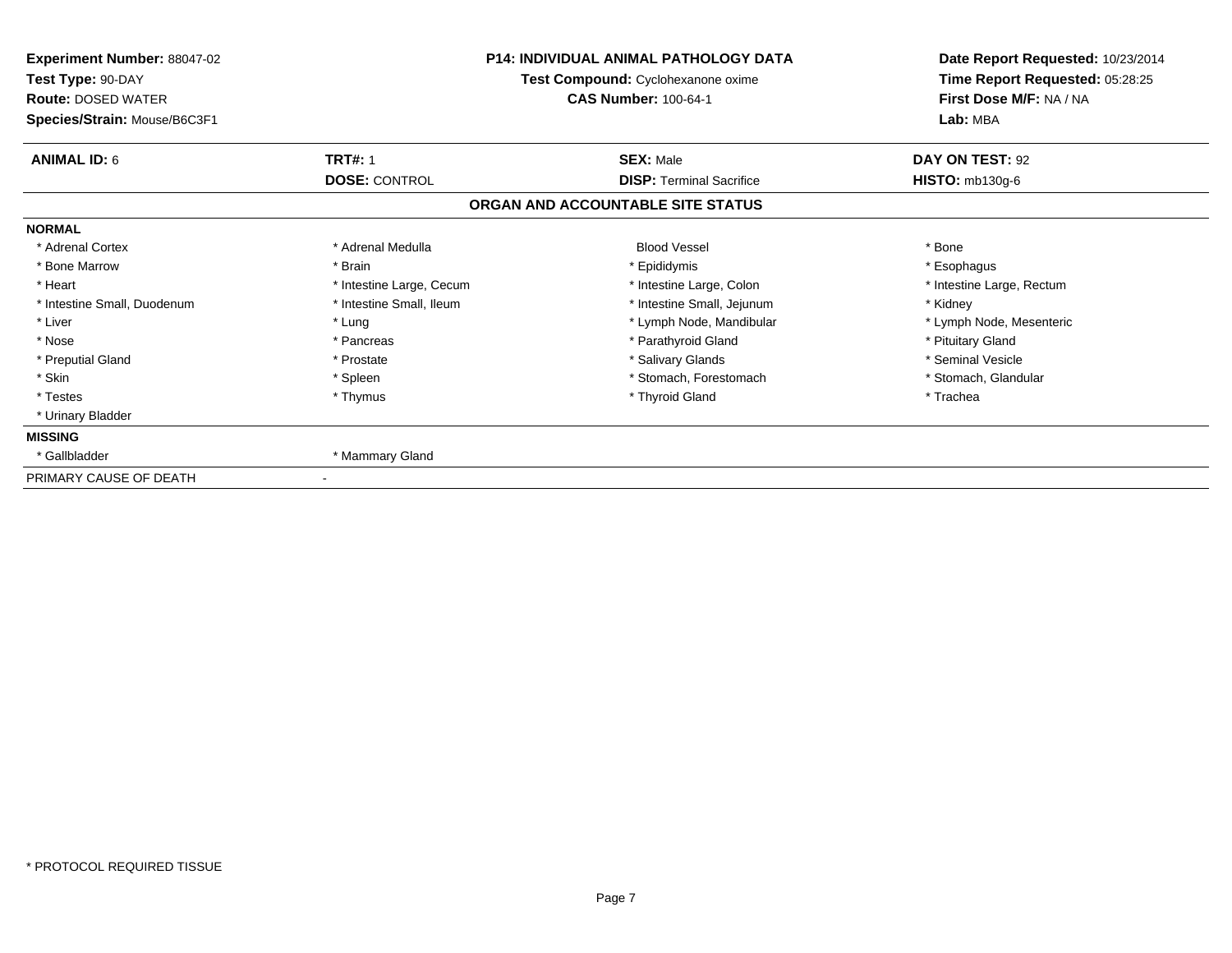| <b>Experiment Number: 88047-02</b><br>Test Type: 90-DAY<br><b>Route: DOSED WATER</b><br>Species/Strain: Mouse/B6C3F1 | <b>P14: INDIVIDUAL ANIMAL PATHOLOGY DATA</b><br>Test Compound: Cyclohexanone oxime<br><b>CAS Number: 100-64-1</b> |                                   | Date Report Requested: 10/23/2014<br>Time Report Requested: 05:28:25<br>First Dose M/F: NA / NA<br>Lab: MBA |
|----------------------------------------------------------------------------------------------------------------------|-------------------------------------------------------------------------------------------------------------------|-----------------------------------|-------------------------------------------------------------------------------------------------------------|
| <b>ANIMAL ID: 7</b>                                                                                                  | <b>TRT#: 1</b>                                                                                                    | <b>SEX: Male</b>                  | DAY ON TEST: 92                                                                                             |
|                                                                                                                      | <b>DOSE: CONTROL</b>                                                                                              | <b>DISP: Terminal Sacrifice</b>   | <b>HISTO: mb130g-7</b>                                                                                      |
|                                                                                                                      |                                                                                                                   | ORGAN AND ACCOUNTABLE SITE STATUS |                                                                                                             |
| <b>NORMAL</b>                                                                                                        |                                                                                                                   |                                   |                                                                                                             |
| * Adrenal Cortex                                                                                                     | * Adrenal Medulla                                                                                                 | <b>Blood Vessel</b>               | * Bone                                                                                                      |
| * Bone Marrow                                                                                                        | * Brain                                                                                                           | * Epididymis                      | * Esophagus                                                                                                 |
| * Gallbladder                                                                                                        | * Heart                                                                                                           | * Intestine Large, Cecum          | * Intestine Large, Colon                                                                                    |
| * Intestine Large, Rectum                                                                                            | * Intestine Small, Duodenum                                                                                       | * Intestine Small, Ileum          | * Intestine Small, Jejunum                                                                                  |
| * Kidney                                                                                                             | * Liver                                                                                                           | * Lung                            | * Lymph Node, Mesenteric                                                                                    |
| * Nose                                                                                                               | * Pancreas                                                                                                        | * Parathyroid Gland               | * Pituitary Gland                                                                                           |
| * Preputial Gland                                                                                                    | * Prostate                                                                                                        | * Salivary Glands                 | * Seminal Vesicle                                                                                           |
| * Skin                                                                                                               | * Spleen                                                                                                          | * Stomach, Forestomach            | * Stomach, Glandular                                                                                        |
| * Testes                                                                                                             | * Thymus                                                                                                          | * Thyroid Gland                   | * Trachea                                                                                                   |
| * Urinary Bladder                                                                                                    |                                                                                                                   |                                   |                                                                                                             |
| <b>MISSING</b>                                                                                                       |                                                                                                                   |                                   |                                                                                                             |
| * Mammary Gland                                                                                                      |                                                                                                                   |                                   |                                                                                                             |
| <b>OBSERVATIONS</b>                                                                                                  |                                                                                                                   |                                   |                                                                                                             |
| * Lymph Node, Mandibular                                                                                             |                                                                                                                   | Hemorrhage                        | Minimal                                                                                                     |
| PRIMARY CAUSE OF DEATH                                                                                               |                                                                                                                   |                                   |                                                                                                             |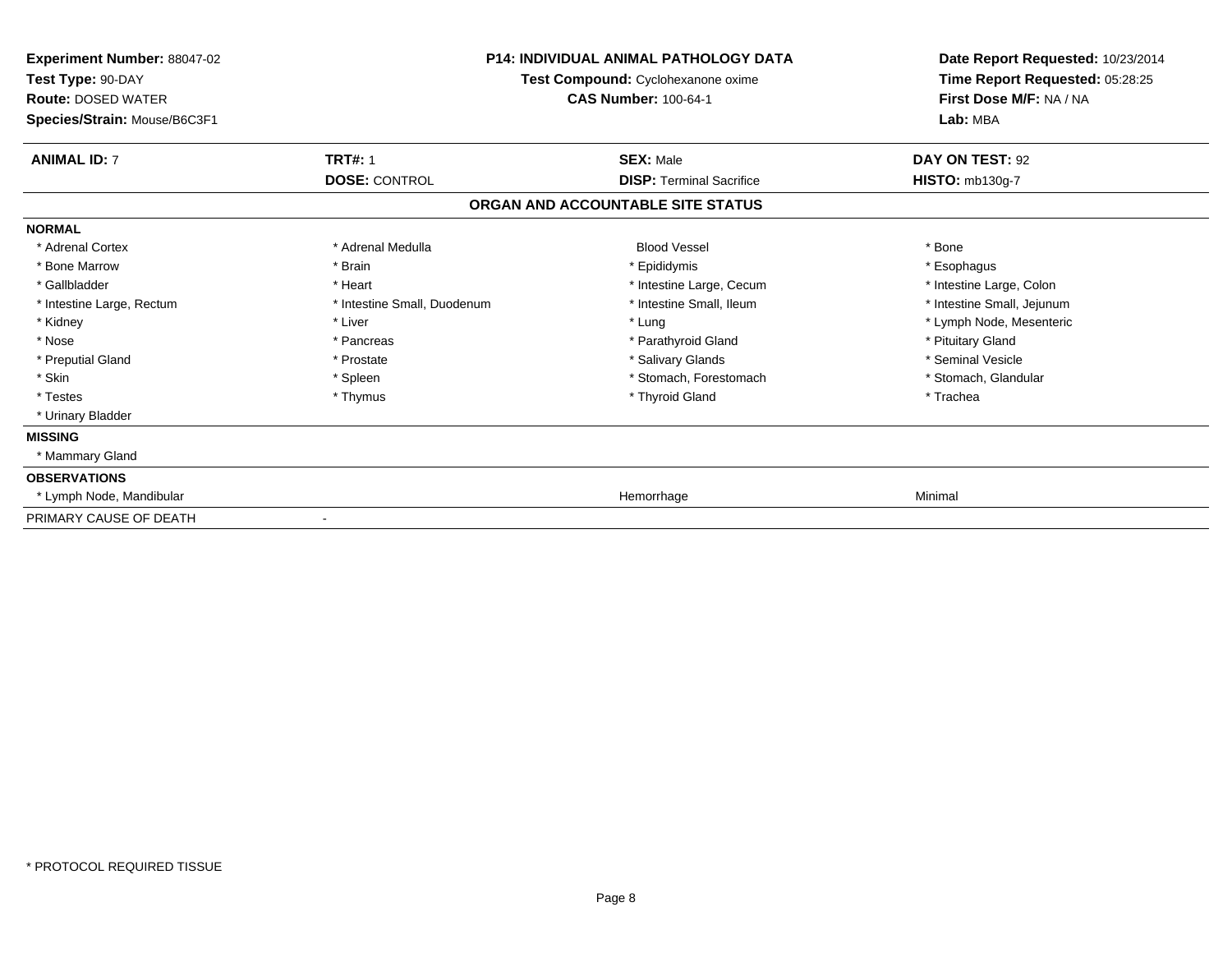| <b>Experiment Number: 88047-02</b><br>Test Type: 90-DAY<br><b>Route: DOSED WATER</b><br>Species/Strain: Mouse/B6C3F1 | <b>P14: INDIVIDUAL ANIMAL PATHOLOGY DATA</b><br>Test Compound: Cyclohexanone oxime<br><b>CAS Number: 100-64-1</b> |                                   | Date Report Requested: 10/23/2014<br>Time Report Requested: 05:28:25<br>First Dose M/F: NA / NA<br>Lab: MBA |
|----------------------------------------------------------------------------------------------------------------------|-------------------------------------------------------------------------------------------------------------------|-----------------------------------|-------------------------------------------------------------------------------------------------------------|
| <b>ANIMAL ID: 8</b>                                                                                                  | <b>TRT#: 1</b>                                                                                                    | <b>SEX: Male</b>                  | DAY ON TEST: 92                                                                                             |
|                                                                                                                      | <b>DOSE: CONTROL</b>                                                                                              | <b>DISP: Terminal Sacrifice</b>   | <b>HISTO: mb130g-8</b>                                                                                      |
|                                                                                                                      |                                                                                                                   | ORGAN AND ACCOUNTABLE SITE STATUS |                                                                                                             |
| <b>NORMAL</b>                                                                                                        |                                                                                                                   |                                   |                                                                                                             |
| * Adrenal Cortex                                                                                                     | * Adrenal Medulla                                                                                                 | <b>Blood Vessel</b>               | * Bone                                                                                                      |
| * Bone Marrow                                                                                                        | * Brain                                                                                                           | * Epididymis                      | * Esophagus                                                                                                 |
| * Heart                                                                                                              | * Intestine Large, Cecum                                                                                          | * Intestine Large, Colon          | * Intestine Large, Rectum                                                                                   |
| * Intestine Small, Duodenum                                                                                          | * Intestine Small, Ileum                                                                                          | * Intestine Small, Jejunum        | * Kidney                                                                                                    |
| * Liver                                                                                                              | * Lung                                                                                                            | * Lymph Node, Mandibular          | * Lymph Node, Mesenteric                                                                                    |
| * Nose                                                                                                               | * Pancreas                                                                                                        | * Parathyroid Gland               | * Pituitary Gland                                                                                           |
| * Preputial Gland                                                                                                    | * Prostate                                                                                                        | * Salivary Glands                 | * Seminal Vesicle                                                                                           |
| * Skin                                                                                                               | * Spleen                                                                                                          | * Stomach, Forestomach            | * Stomach, Glandular                                                                                        |
| * Testes                                                                                                             | * Thymus                                                                                                          | * Thyroid Gland                   | <b>Tissue NOS</b>                                                                                           |
| * Trachea                                                                                                            | * Urinary Bladder                                                                                                 |                                   |                                                                                                             |
| <b>MISSING</b>                                                                                                       |                                                                                                                   |                                   |                                                                                                             |
| * Gallbladder                                                                                                        | * Mammary Gland                                                                                                   |                                   |                                                                                                             |
| PRIMARY CAUSE OF DEATH                                                                                               |                                                                                                                   |                                   |                                                                                                             |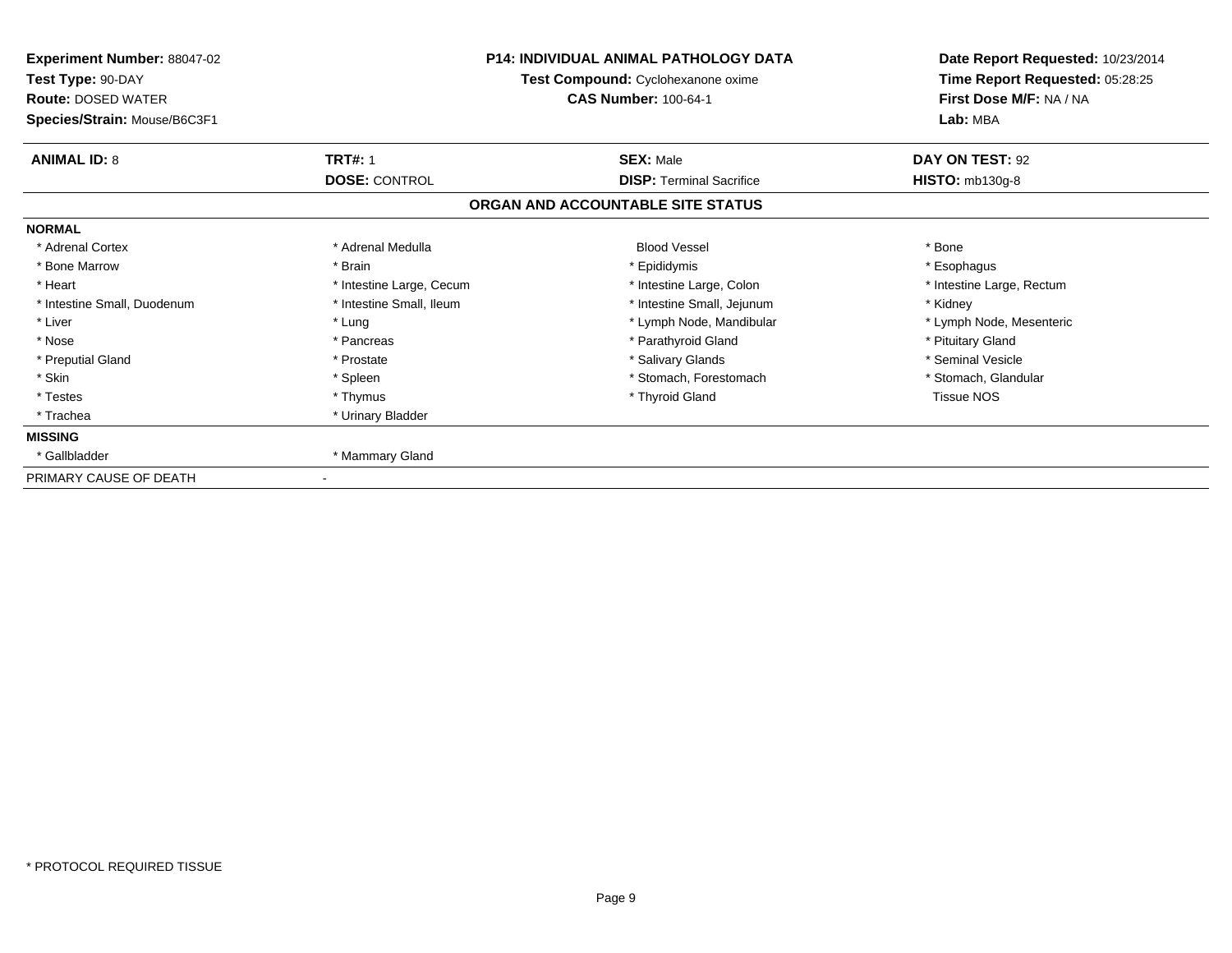| Experiment Number: 88047-02<br>Test Type: 90-DAY<br><b>Route: DOSED WATER</b><br>Species/Strain: Mouse/B6C3F1 | <b>P14: INDIVIDUAL ANIMAL PATHOLOGY DATA</b><br>Test Compound: Cyclohexanone oxime<br><b>CAS Number: 100-64-1</b> |                                   | Date Report Requested: 10/23/2014<br>Time Report Requested: 05:28:25<br>First Dose M/F: NA / NA<br>Lab: MBA |
|---------------------------------------------------------------------------------------------------------------|-------------------------------------------------------------------------------------------------------------------|-----------------------------------|-------------------------------------------------------------------------------------------------------------|
| <b>ANIMAL ID: 9</b>                                                                                           | <b>TRT#: 1</b>                                                                                                    | <b>SEX: Male</b>                  | DAY ON TEST: 92                                                                                             |
|                                                                                                               | <b>DOSE: CONTROL</b>                                                                                              | <b>DISP: Terminal Sacrifice</b>   | <b>HISTO: mb130g-9</b>                                                                                      |
|                                                                                                               |                                                                                                                   | ORGAN AND ACCOUNTABLE SITE STATUS |                                                                                                             |
| <b>NORMAL</b>                                                                                                 |                                                                                                                   |                                   |                                                                                                             |
| * Adrenal Cortex                                                                                              | * Adrenal Medulla                                                                                                 | <b>Blood Vessel</b>               | * Bone                                                                                                      |
| * Bone Marrow                                                                                                 | * Brain                                                                                                           | * Epididymis                      | * Esophagus                                                                                                 |
| * Gallbladder                                                                                                 | * Heart                                                                                                           | * Intestine Large, Cecum          | * Intestine Large, Colon                                                                                    |
| * Intestine Large, Rectum                                                                                     | * Intestine Small, Duodenum                                                                                       | * Intestine Small, Ileum          | * Intestine Small, Jejunum                                                                                  |
| * Kidney                                                                                                      | * Liver                                                                                                           | * Lung                            | * Lymph Node, Mandibular                                                                                    |
| * Lymph Node, Mesenteric                                                                                      | * Nose                                                                                                            | * Pancreas                        | * Pituitary Gland                                                                                           |
| * Preputial Gland                                                                                             | * Prostate                                                                                                        | * Salivary Glands                 | * Seminal Vesicle                                                                                           |
| * Skin                                                                                                        | * Spleen                                                                                                          | * Stomach, Forestomach            | * Stomach, Glandular                                                                                        |
| * Testes                                                                                                      | * Thymus                                                                                                          | * Thyroid Gland                   | * Trachea                                                                                                   |
| * Urinary Bladder                                                                                             |                                                                                                                   |                                   |                                                                                                             |
| <b>MISSING</b>                                                                                                |                                                                                                                   |                                   |                                                                                                             |
| * Mammary Gland                                                                                               | * Parathyroid Gland                                                                                               |                                   |                                                                                                             |
| PRIMARY CAUSE OF DEATH                                                                                        |                                                                                                                   |                                   |                                                                                                             |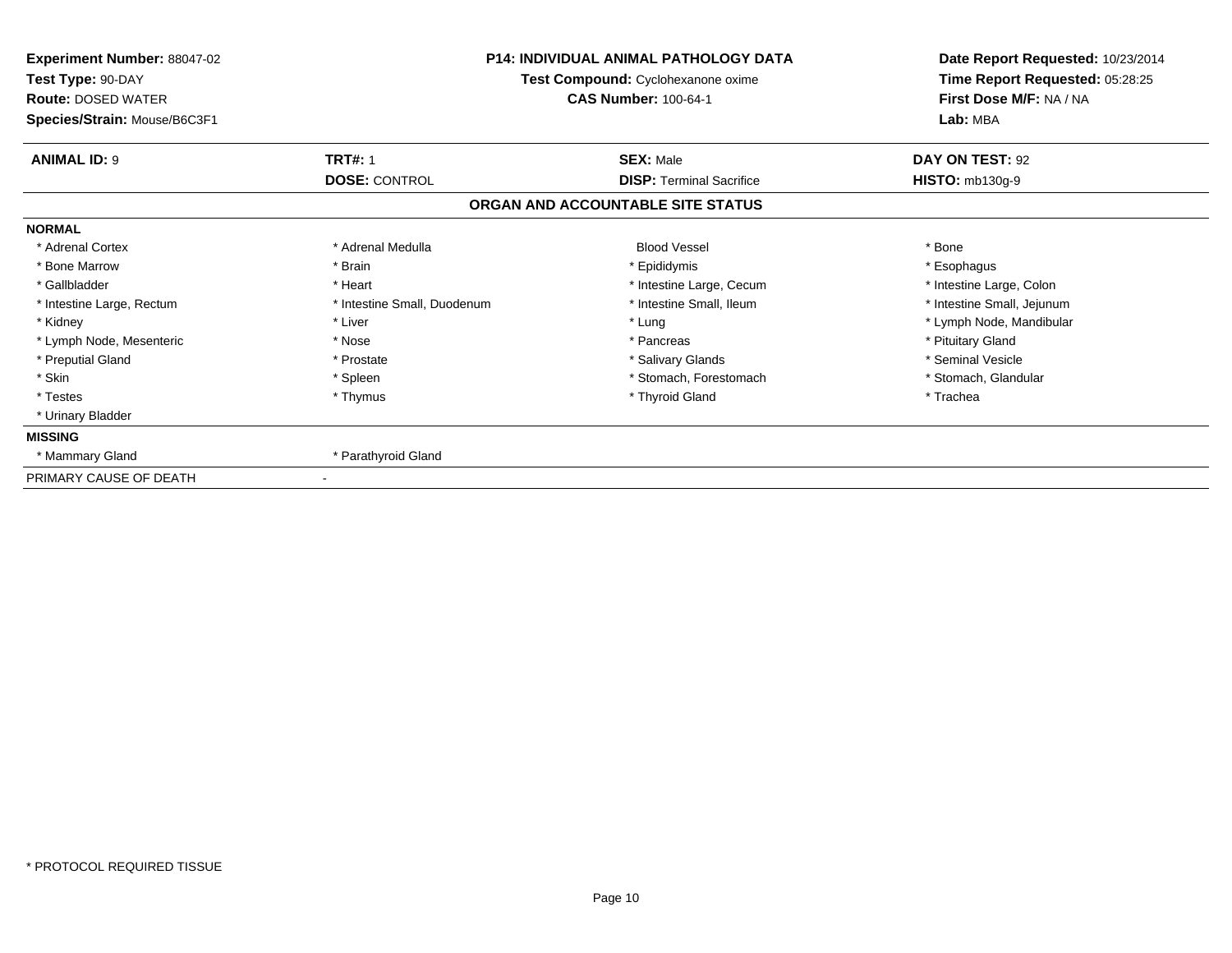| <b>Experiment Number: 88047-02</b><br>Test Type: 90-DAY<br><b>Route: DOSED WATER</b><br>Species/Strain: Mouse/B6C3F1 | <b>P14: INDIVIDUAL ANIMAL PATHOLOGY DATA</b><br>Test Compound: Cyclohexanone oxime<br><b>CAS Number: 100-64-1</b> |                                                     | Date Report Requested: 10/23/2014<br>Time Report Requested: 05:28:25<br>First Dose M/F: NA / NA<br>Lab: MBA |
|----------------------------------------------------------------------------------------------------------------------|-------------------------------------------------------------------------------------------------------------------|-----------------------------------------------------|-------------------------------------------------------------------------------------------------------------|
| <b>ANIMAL ID: 10</b>                                                                                                 | <b>TRT#: 1</b><br><b>DOSE: CONTROL</b>                                                                            | <b>SEX: Male</b><br><b>DISP: Terminal Sacrifice</b> | DAY ON TEST: 92<br><b>HISTO: mb130g-10</b>                                                                  |
|                                                                                                                      |                                                                                                                   | ORGAN AND ACCOUNTABLE SITE STATUS                   |                                                                                                             |
| <b>NORMAL</b>                                                                                                        |                                                                                                                   |                                                     |                                                                                                             |
| * Adrenal Cortex                                                                                                     | * Adrenal Medulla                                                                                                 | <b>Blood Vessel</b>                                 | * Bone                                                                                                      |
| * Bone Marrow                                                                                                        | * Brain                                                                                                           | * Epididymis                                        | * Esophagus                                                                                                 |
| * Gallbladder                                                                                                        | * Heart                                                                                                           | * Intestine Large, Cecum                            | * Intestine Large, Colon                                                                                    |
| * Intestine Large, Rectum                                                                                            | * Intestine Small, Duodenum                                                                                       | * Intestine Small, Ileum                            | * Intestine Small, Jejunum                                                                                  |
| Islets, Pancreatic                                                                                                   | * Kidney                                                                                                          | * Liver                                             | * Lung                                                                                                      |
| * Lymph Node, Mandibular                                                                                             | * Lymph Node, Mesenteric                                                                                          | * Nose                                              | * Pancreas                                                                                                  |
| * Parathyroid Gland                                                                                                  | * Pituitary Gland                                                                                                 | * Preputial Gland                                   | * Prostate                                                                                                  |
| * Salivary Glands                                                                                                    | * Seminal Vesicle                                                                                                 | * Skin                                              | * Spleen                                                                                                    |
| * Stomach, Forestomach                                                                                               | * Stomach, Glandular                                                                                              | * Testes                                            | * Thymus                                                                                                    |
| * Thyroid Gland                                                                                                      | * Trachea                                                                                                         | * Urinary Bladder                                   |                                                                                                             |
| <b>MISSING</b>                                                                                                       |                                                                                                                   |                                                     |                                                                                                             |
| * Mammary Gland                                                                                                      |                                                                                                                   |                                                     |                                                                                                             |
| PRIMARY CAUSE OF DEATH                                                                                               |                                                                                                                   |                                                     |                                                                                                             |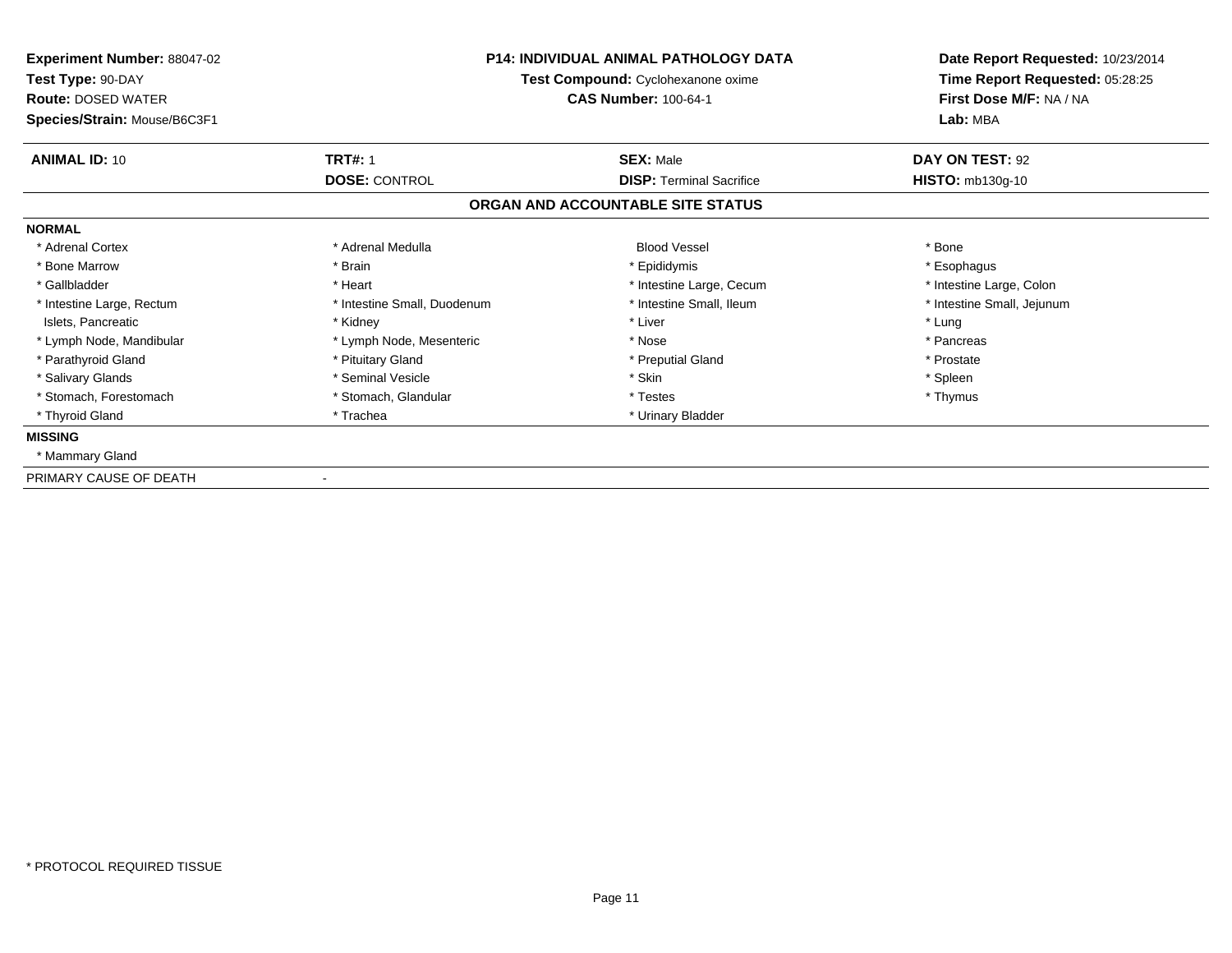| <b>Experiment Number: 88047-02</b> |                      | <b>P14: INDIVIDUAL ANIMAL PATHOLOGY DATA</b> | Date Report Requested: 10/23/2014 |
|------------------------------------|----------------------|----------------------------------------------|-----------------------------------|
| Test Type: 90-DAY                  |                      | Test Compound: Cyclohexanone oxime           | Time Report Requested: 05:28:25   |
| <b>Route: DOSED WATER</b>          |                      | <b>CAS Number: 100-64-1</b>                  | First Dose M/F: NA / NA           |
| Species/Strain: Mouse/B6C3F1       |                      |                                              | Lab: MBA                          |
| <b>ANIMAL ID: 11</b>               | <b>TRT#: 2</b>       | <b>SEX: Male</b>                             | DAY ON TEST: 92                   |
|                                    | <b>DOSE: 625 PPM</b> | <b>DISP: Terminal Sacrifice</b>              | HISTO: mb130q-11                  |
|                                    |                      | ORGAN AND ACCOUNTABLE SITE STATUS            |                                   |
| <b>NORMAL</b>                      |                      |                                              |                                   |
| <b>Bone Marrow</b>                 | * Nose               | Spleen                                       |                                   |
| <b>OBSERVATIONS</b>                |                      |                                              |                                   |
| * Liver                            |                      | Hemorrhage                                   | Minimal                           |
| PRIMARY CAUSE OF DEATH             |                      |                                              |                                   |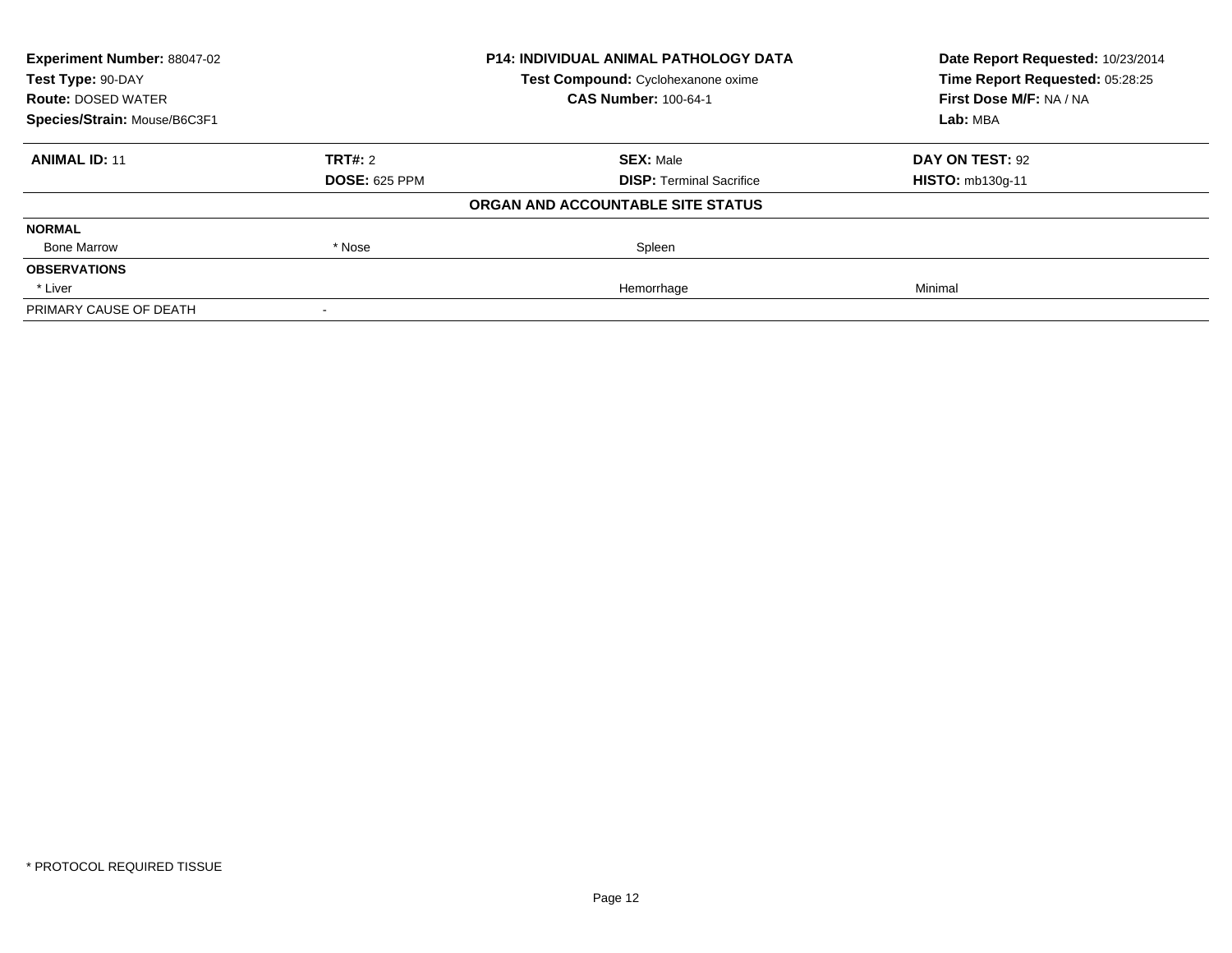| <b>Experiment Number: 88047-02</b> | <b>P14: INDIVIDUAL ANIMAL PATHOLOGY DATA</b><br>Test Compound: Cyclohexanone oxime<br><b>CAS Number: 100-64-1</b> |                                   | Date Report Requested: 10/23/2014 |
|------------------------------------|-------------------------------------------------------------------------------------------------------------------|-----------------------------------|-----------------------------------|
| Test Type: 90-DAY                  |                                                                                                                   |                                   | Time Report Requested: 05:28:25   |
| <b>Route: DOSED WATER</b>          |                                                                                                                   |                                   | First Dose M/F: NA / NA           |
| Species/Strain: Mouse/B6C3F1       |                                                                                                                   |                                   | Lab: MBA                          |
| <b>ANIMAL ID: 12</b>               | TRT#: 2                                                                                                           | <b>SEX: Male</b>                  | DAY ON TEST: 92                   |
|                                    | <b>DOSE: 625 PPM</b>                                                                                              | <b>DISP:</b> Terminal Sacrifice   | <b>HISTO: mb130g-12</b>           |
|                                    |                                                                                                                   | ORGAN AND ACCOUNTABLE SITE STATUS |                                   |
| <b>NORMAL</b>                      |                                                                                                                   |                                   |                                   |
| <b>Bone Marrow</b>                 | * Liver                                                                                                           | * Nose                            | Spleen                            |
| PRIMARY CAUSE OF DEATH             |                                                                                                                   |                                   |                                   |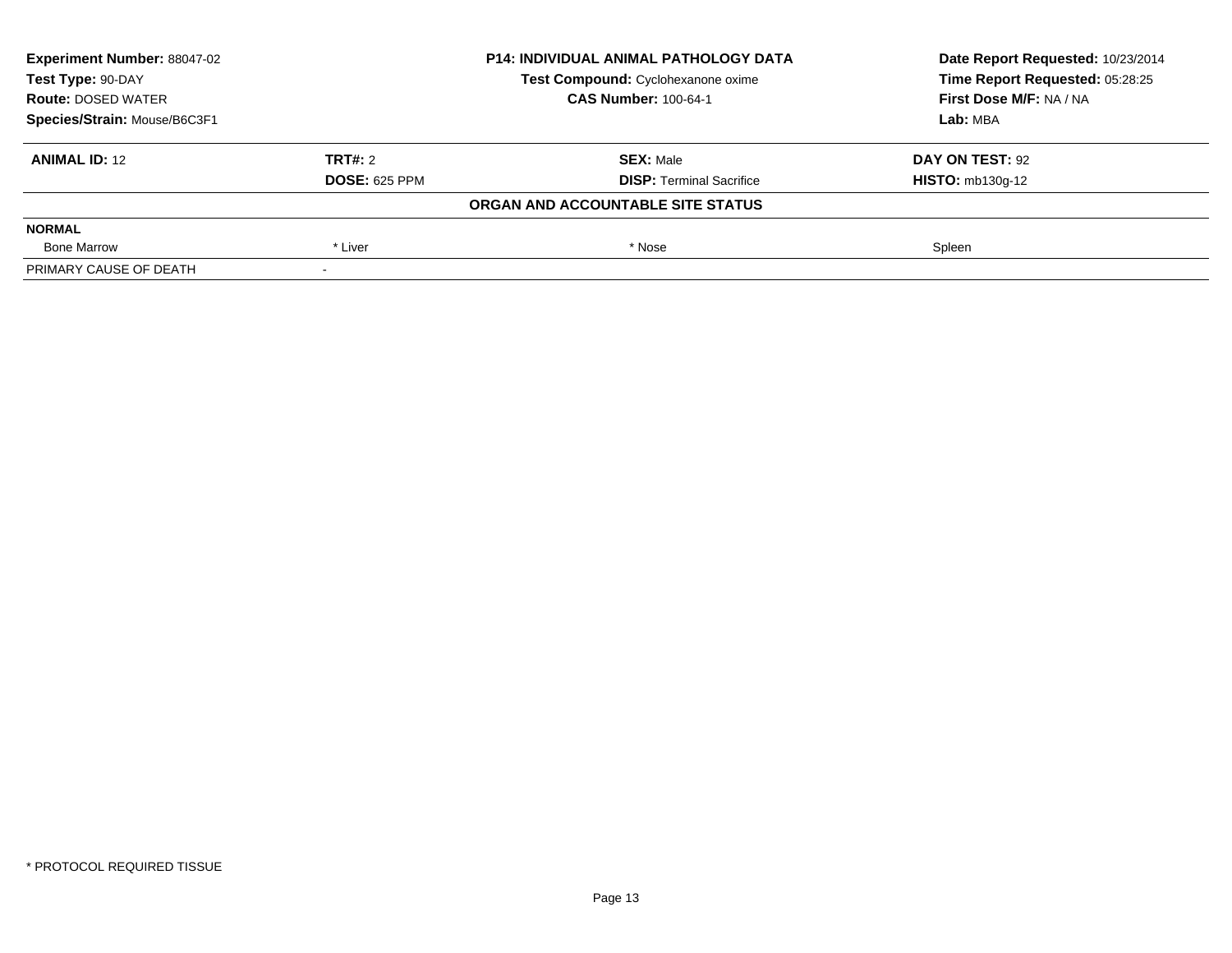| <b>Experiment Number: 88047-02</b> | <b>P14: INDIVIDUAL ANIMAL PATHOLOGY DATA</b><br>Test Compound: Cyclohexanone oxime<br><b>CAS Number: 100-64-1</b> |                                   | Date Report Requested: 10/23/2014 |
|------------------------------------|-------------------------------------------------------------------------------------------------------------------|-----------------------------------|-----------------------------------|
| Test Type: 90-DAY                  |                                                                                                                   |                                   | Time Report Requested: 05:28:25   |
| <b>Route: DOSED WATER</b>          |                                                                                                                   |                                   | First Dose M/F: NA / NA           |
| Species/Strain: Mouse/B6C3F1       |                                                                                                                   |                                   | Lab: MBA                          |
| <b>ANIMAL ID: 13</b>               | TRT#: 2                                                                                                           | <b>SEX: Male</b>                  | DAY ON TEST: 92                   |
|                                    | <b>DOSE: 625 PPM</b>                                                                                              | <b>DISP:</b> Terminal Sacrifice   | <b>HISTO: mb130g-13</b>           |
|                                    |                                                                                                                   | ORGAN AND ACCOUNTABLE SITE STATUS |                                   |
| <b>NORMAL</b>                      |                                                                                                                   |                                   |                                   |
| <b>Bone Marrow</b>                 | * Liver                                                                                                           | * Nose                            | Spleen                            |
| PRIMARY CAUSE OF DEATH             |                                                                                                                   |                                   |                                   |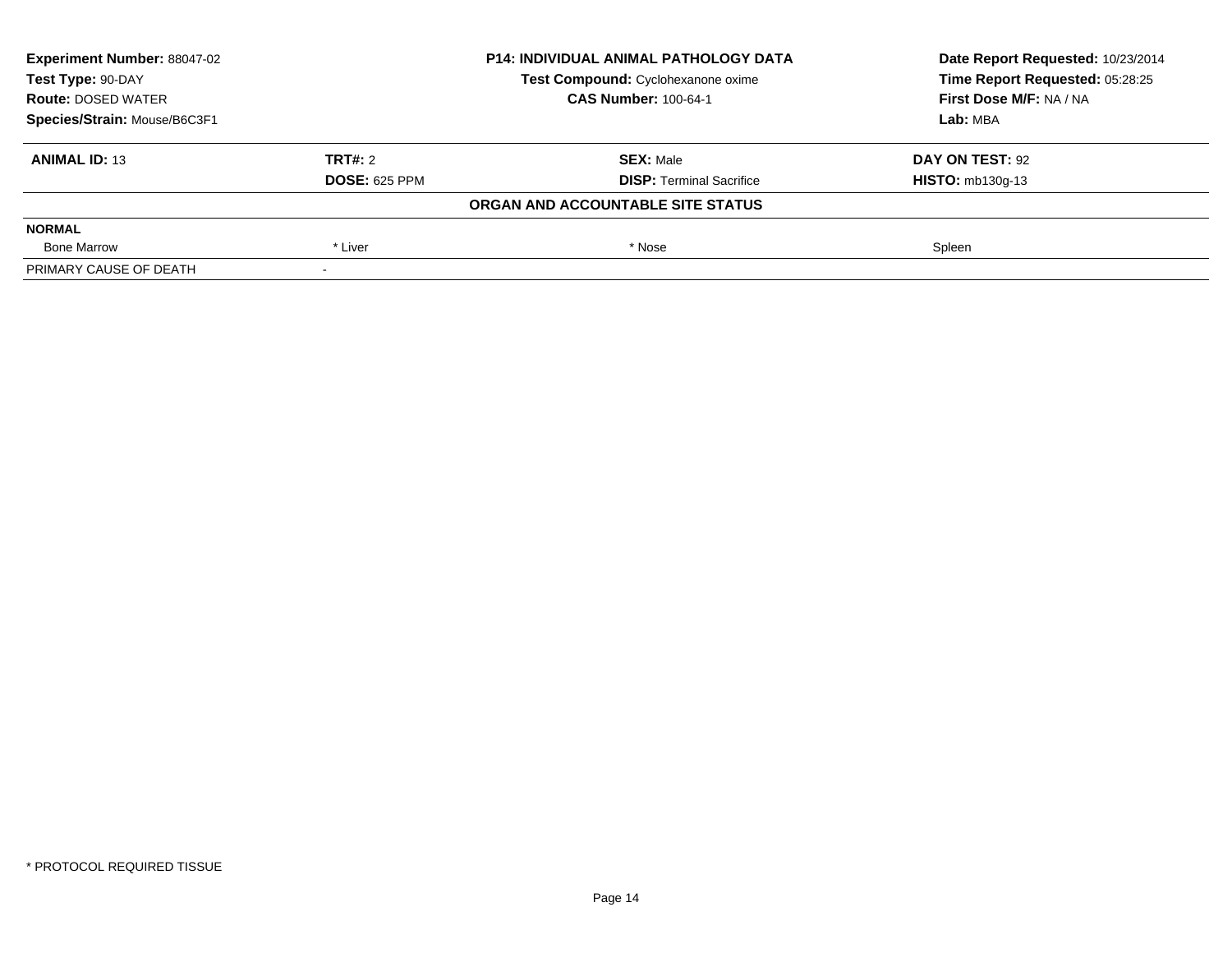| <b>Experiment Number: 88047-02</b> | <b>P14: INDIVIDUAL ANIMAL PATHOLOGY DATA</b><br>Test Compound: Cyclohexanone oxime<br><b>CAS Number: 100-64-1</b> |                                   | Date Report Requested: 10/23/2014 |
|------------------------------------|-------------------------------------------------------------------------------------------------------------------|-----------------------------------|-----------------------------------|
| Test Type: 90-DAY                  |                                                                                                                   |                                   | Time Report Requested: 05:28:25   |
| <b>Route: DOSED WATER</b>          |                                                                                                                   |                                   | First Dose M/F: NA / NA           |
| Species/Strain: Mouse/B6C3F1       |                                                                                                                   |                                   | Lab: MBA                          |
| <b>ANIMAL ID: 14</b>               | TRT#: 2                                                                                                           | <b>SEX: Male</b>                  | DAY ON TEST: 92                   |
|                                    | <b>DOSE: 625 PPM</b>                                                                                              | <b>DISP:</b> Terminal Sacrifice   | <b>HISTO: mb130g-14</b>           |
|                                    |                                                                                                                   | ORGAN AND ACCOUNTABLE SITE STATUS |                                   |
| <b>NORMAL</b>                      |                                                                                                                   |                                   |                                   |
| <b>Bone Marrow</b>                 | * Liver                                                                                                           | * Nose                            | Spleen                            |
| PRIMARY CAUSE OF DEATH             |                                                                                                                   |                                   |                                   |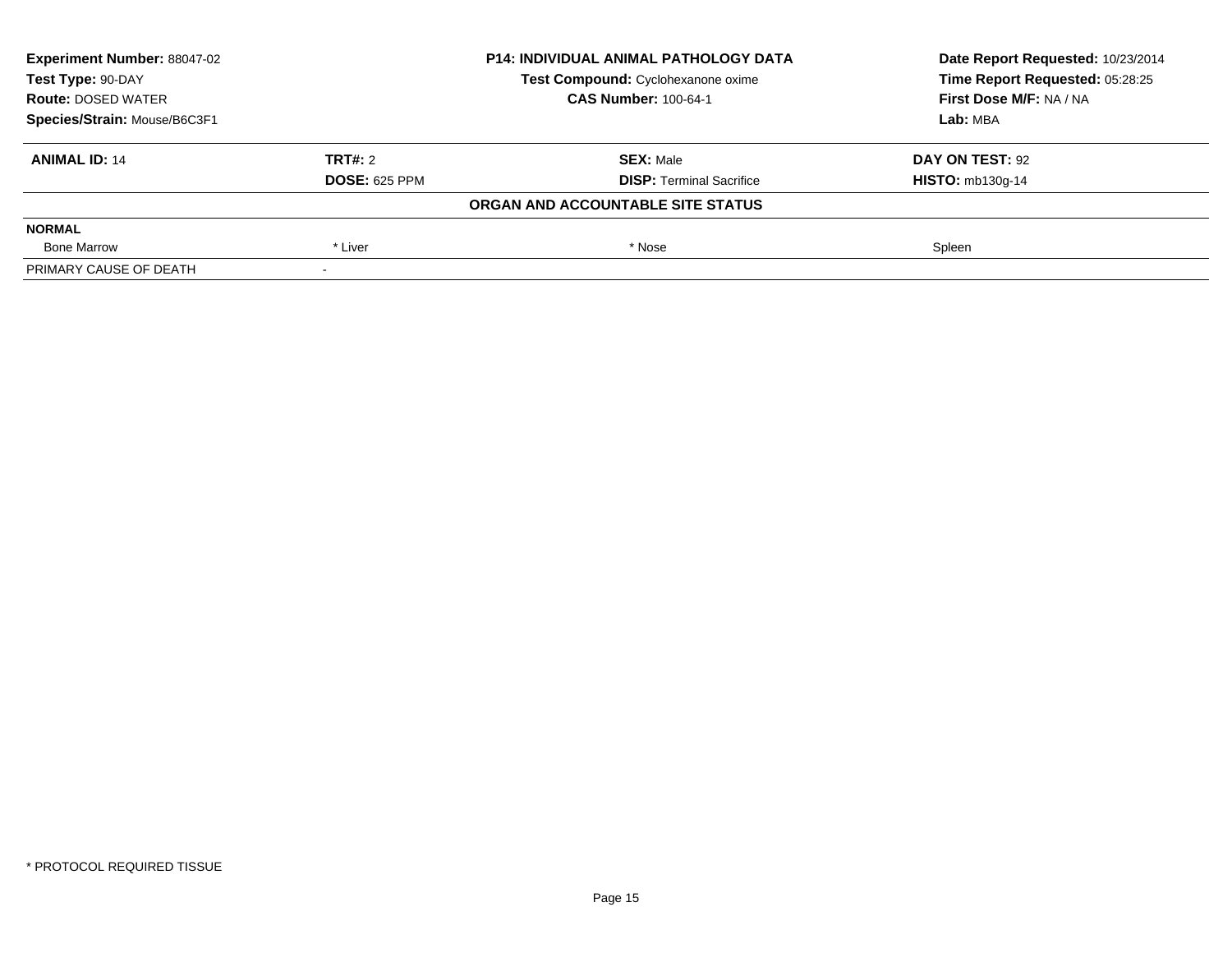| <b>Experiment Number: 88047-02</b> |                      | P14: INDIVIDUAL ANIMAL PATHOLOGY DATA | Date Report Requested: 10/23/2014 |
|------------------------------------|----------------------|---------------------------------------|-----------------------------------|
| Test Type: 90-DAY                  |                      | Test Compound: Cyclohexanone oxime    | Time Report Requested: 05:28:25   |
| <b>Route: DOSED WATER</b>          |                      | <b>CAS Number: 100-64-1</b>           | First Dose M/F: NA / NA           |
| Species/Strain: Mouse/B6C3F1       |                      |                                       | Lab: MBA                          |
| <b>ANIMAL ID: 15</b>               | <b>TRT#: 2</b>       | <b>SEX: Male</b>                      | DAY ON TEST: 92                   |
|                                    | <b>DOSE: 625 PPM</b> | <b>DISP:</b> Terminal Sacrifice       | <b>HISTO: mb130g-15</b>           |
|                                    |                      | ORGAN AND ACCOUNTABLE SITE STATUS     |                                   |
| <b>NORMAL</b>                      |                      |                                       |                                   |
| <b>Bone Marrow</b>                 | Spleen               |                                       |                                   |
| <b>OBSERVATIONS</b>                |                      |                                       |                                   |
| * Liver                            | Centrilobular        | Vacuolization Cytoplasmic             | Minimal                           |
| * Nose                             | Olfactory Epi        | Hemorrhage                            | Minimal                           |
| PRIMARY CAUSE OF DEATH             |                      |                                       |                                   |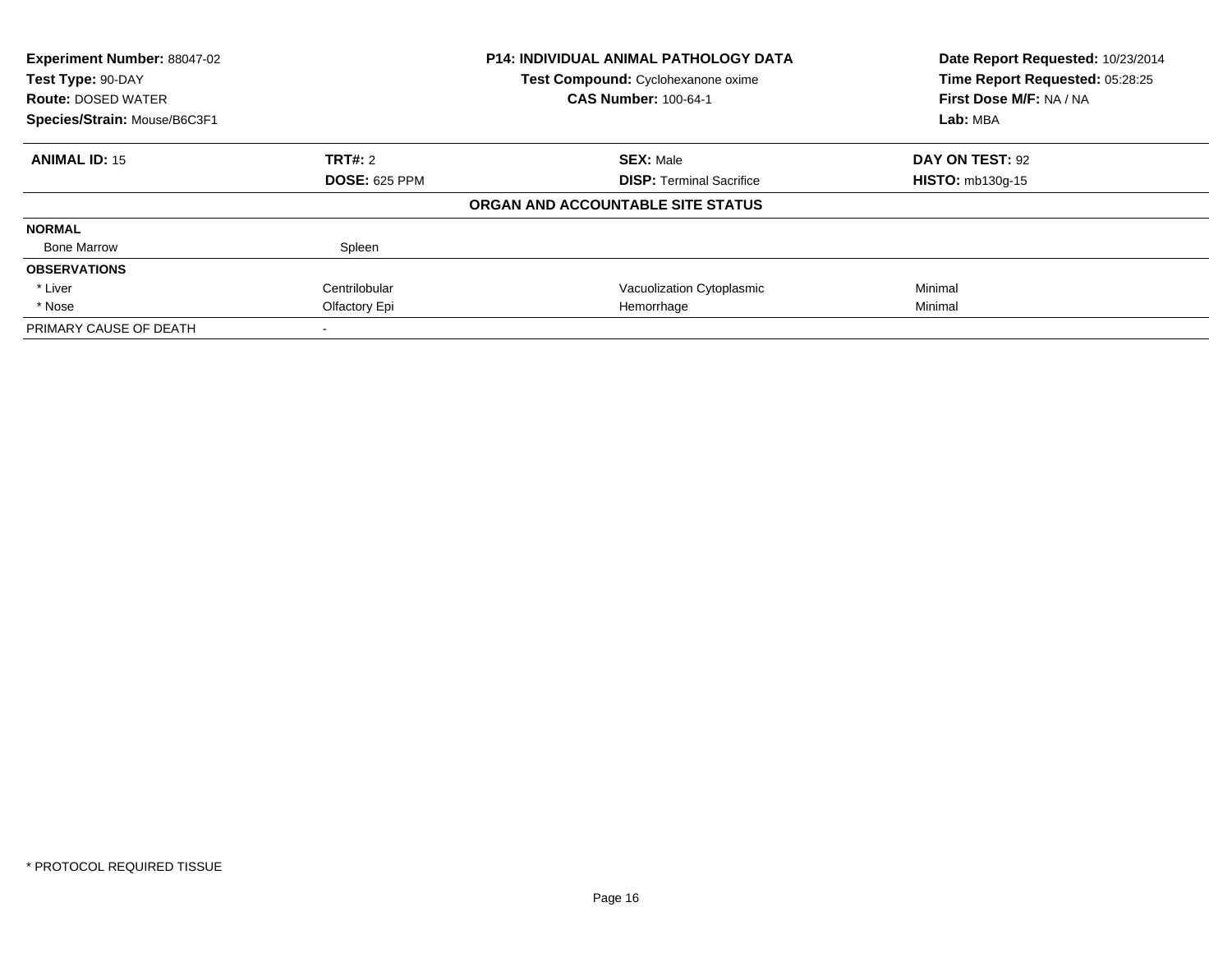| <b>Experiment Number: 88047-02</b> | <b>P14: INDIVIDUAL ANIMAL PATHOLOGY DATA</b><br>Test Compound: Cyclohexanone oxime<br><b>CAS Number: 100-64-1</b> |                                   | Date Report Requested: 10/23/2014 |
|------------------------------------|-------------------------------------------------------------------------------------------------------------------|-----------------------------------|-----------------------------------|
| Test Type: 90-DAY                  |                                                                                                                   |                                   | Time Report Requested: 05:28:25   |
| <b>Route: DOSED WATER</b>          |                                                                                                                   |                                   | First Dose M/F: NA / NA           |
| Species/Strain: Mouse/B6C3F1       |                                                                                                                   |                                   | Lab: MBA                          |
| <b>ANIMAL ID: 16</b>               | TRT#: 2                                                                                                           | <b>SEX: Male</b>                  | DAY ON TEST: 92                   |
|                                    | <b>DOSE: 625 PPM</b>                                                                                              | <b>DISP:</b> Terminal Sacrifice   | <b>HISTO: mb130g-16</b>           |
|                                    |                                                                                                                   | ORGAN AND ACCOUNTABLE SITE STATUS |                                   |
| <b>NORMAL</b>                      |                                                                                                                   |                                   |                                   |
| <b>Bone Marrow</b>                 | * Liver                                                                                                           | * Nose                            | Spleen                            |
| PRIMARY CAUSE OF DEATH             |                                                                                                                   |                                   |                                   |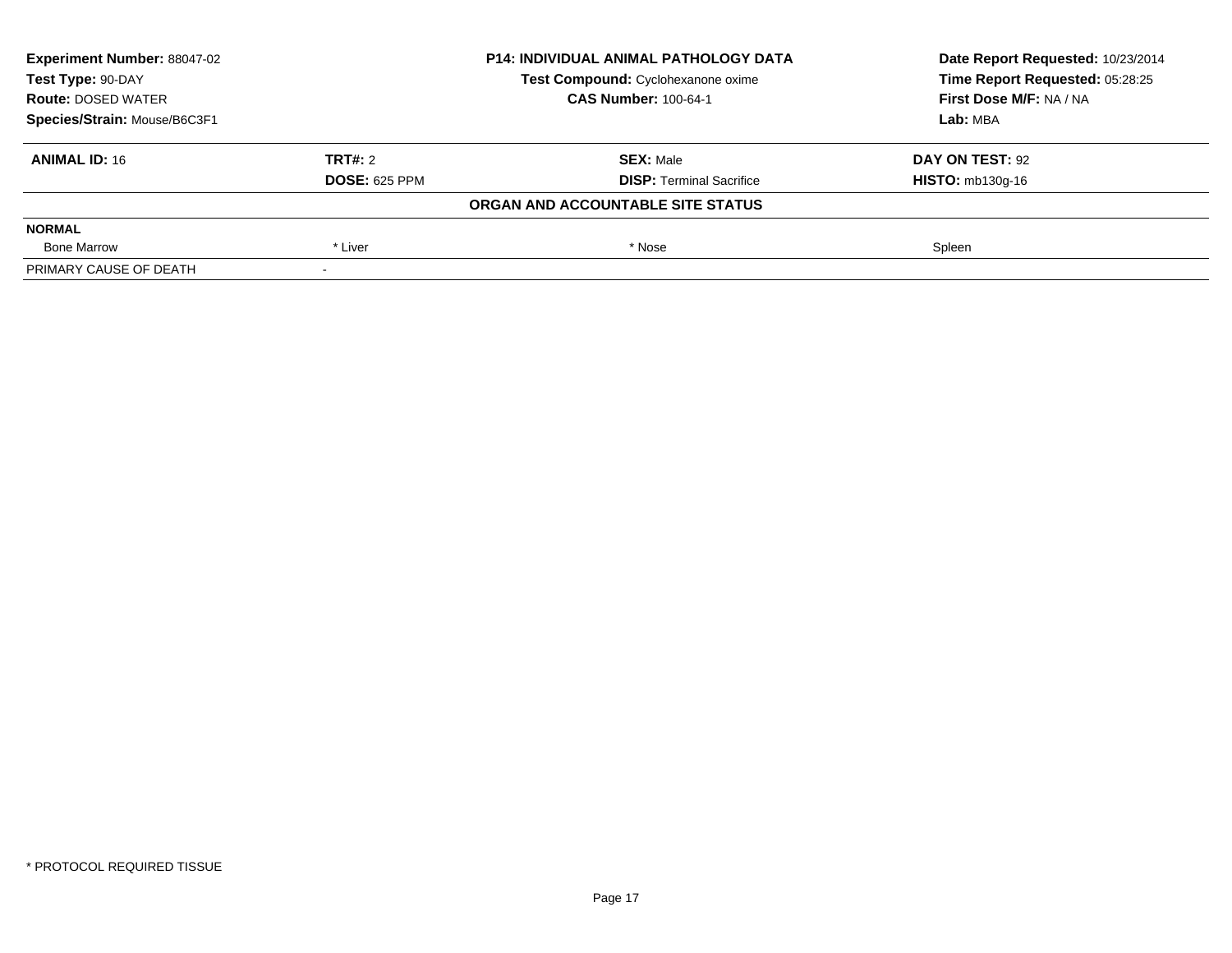| <b>Experiment Number: 88047-02</b> | <b>P14: INDIVIDUAL ANIMAL PATHOLOGY DATA</b> |                                    | Date Report Requested: 10/23/2014 |
|------------------------------------|----------------------------------------------|------------------------------------|-----------------------------------|
| Test Type: 90-DAY                  |                                              | Test Compound: Cyclohexanone oxime | Time Report Requested: 05:28:25   |
| <b>Route: DOSED WATER</b>          |                                              | <b>CAS Number: 100-64-1</b>        | First Dose M/F: NA / NA           |
| Species/Strain: Mouse/B6C3F1       |                                              |                                    | Lab: MBA                          |
| <b>ANIMAL ID: 17</b>               | <b>TRT#: 2</b>                               | <b>SEX: Male</b>                   | DAY ON TEST: 92                   |
|                                    | <b>DOSE: 625 PPM</b>                         | <b>DISP:</b> Terminal Sacrifice    | <b>HISTO: mb130g-17</b>           |
|                                    |                                              | ORGAN AND ACCOUNTABLE SITE STATUS  |                                   |
| <b>NORMAL</b>                      |                                              |                                    |                                   |
| <b>Bone Marrow</b>                 | * Liver                                      | Spleen                             |                                   |
| <b>OBSERVATIONS</b>                |                                              |                                    |                                   |
| * Nose                             | Olfactory Epi                                | Degeneration                       | Minimal                           |
| PRIMARY CAUSE OF DEATH             |                                              |                                    |                                   |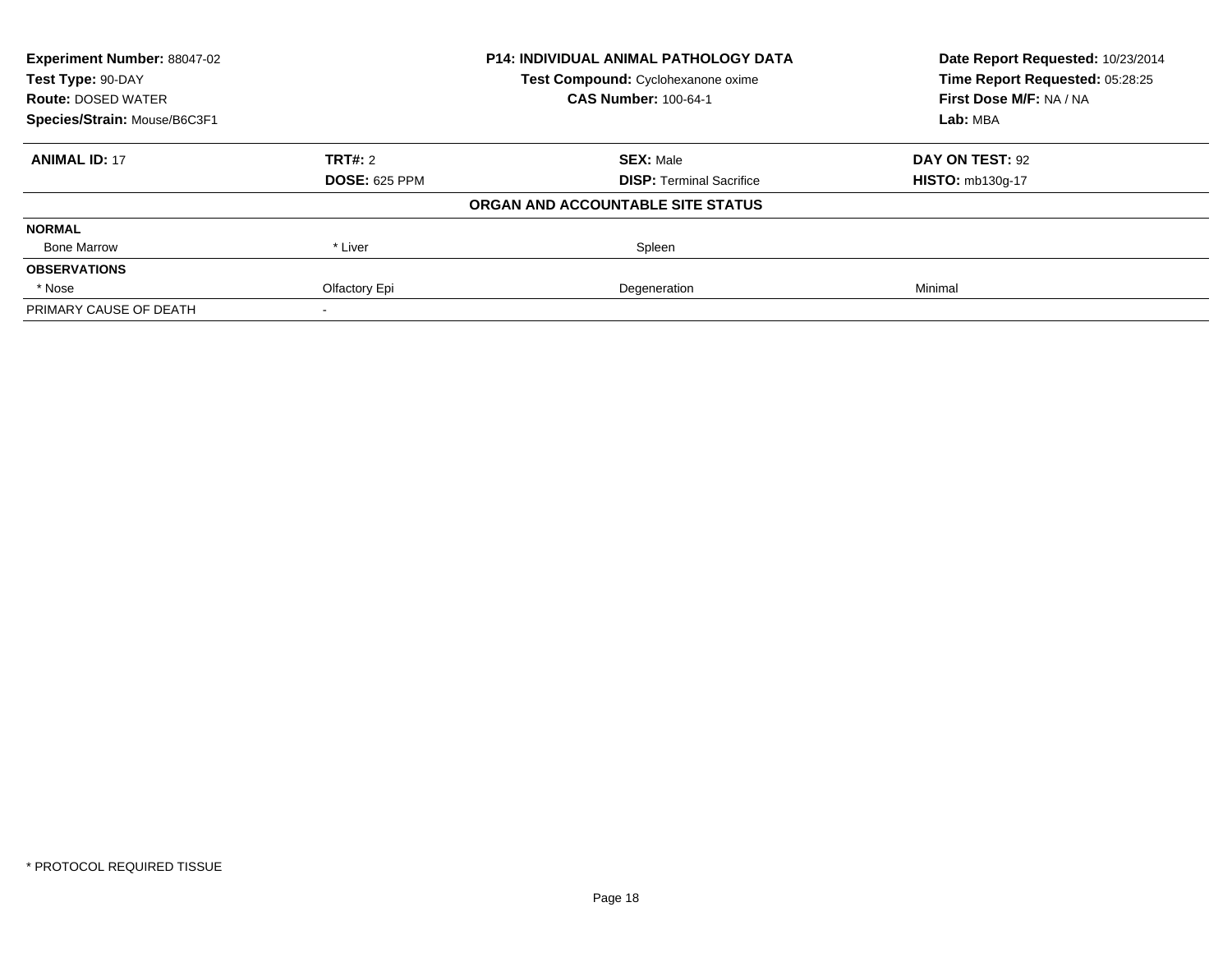| <b>Experiment Number: 88047-02</b> |                      | P14: INDIVIDUAL ANIMAL PATHOLOGY DATA | Date Report Requested: 10/23/2014 |
|------------------------------------|----------------------|---------------------------------------|-----------------------------------|
| Test Type: 90-DAY                  |                      | Test Compound: Cyclohexanone oxime    | Time Report Requested: 05:28:25   |
| <b>Route: DOSED WATER</b>          |                      | <b>CAS Number: 100-64-1</b>           | First Dose M/F: NA / NA           |
| Species/Strain: Mouse/B6C3F1       |                      |                                       | Lab: MBA                          |
| <b>ANIMAL ID: 18</b>               | TRT#: 2              | <b>SEX: Male</b>                      | DAY ON TEST: 92                   |
|                                    | <b>DOSE: 625 PPM</b> | <b>DISP:</b> Terminal Sacrifice       | <b>HISTO: mb130g-18</b>           |
|                                    |                      | ORGAN AND ACCOUNTABLE SITE STATUS     |                                   |
| <b>NORMAL</b>                      |                      |                                       |                                   |
| <b>Bone Marrow</b>                 | Spleen               |                                       |                                   |
| <b>OBSERVATIONS</b>                |                      |                                       |                                   |
| * Liver                            |                      | Inflammation                          | Minimal                           |
| * Nose                             | Olfactory Epi        | Degeneration                          | Minimal                           |
| PRIMARY CAUSE OF DEATH             |                      |                                       |                                   |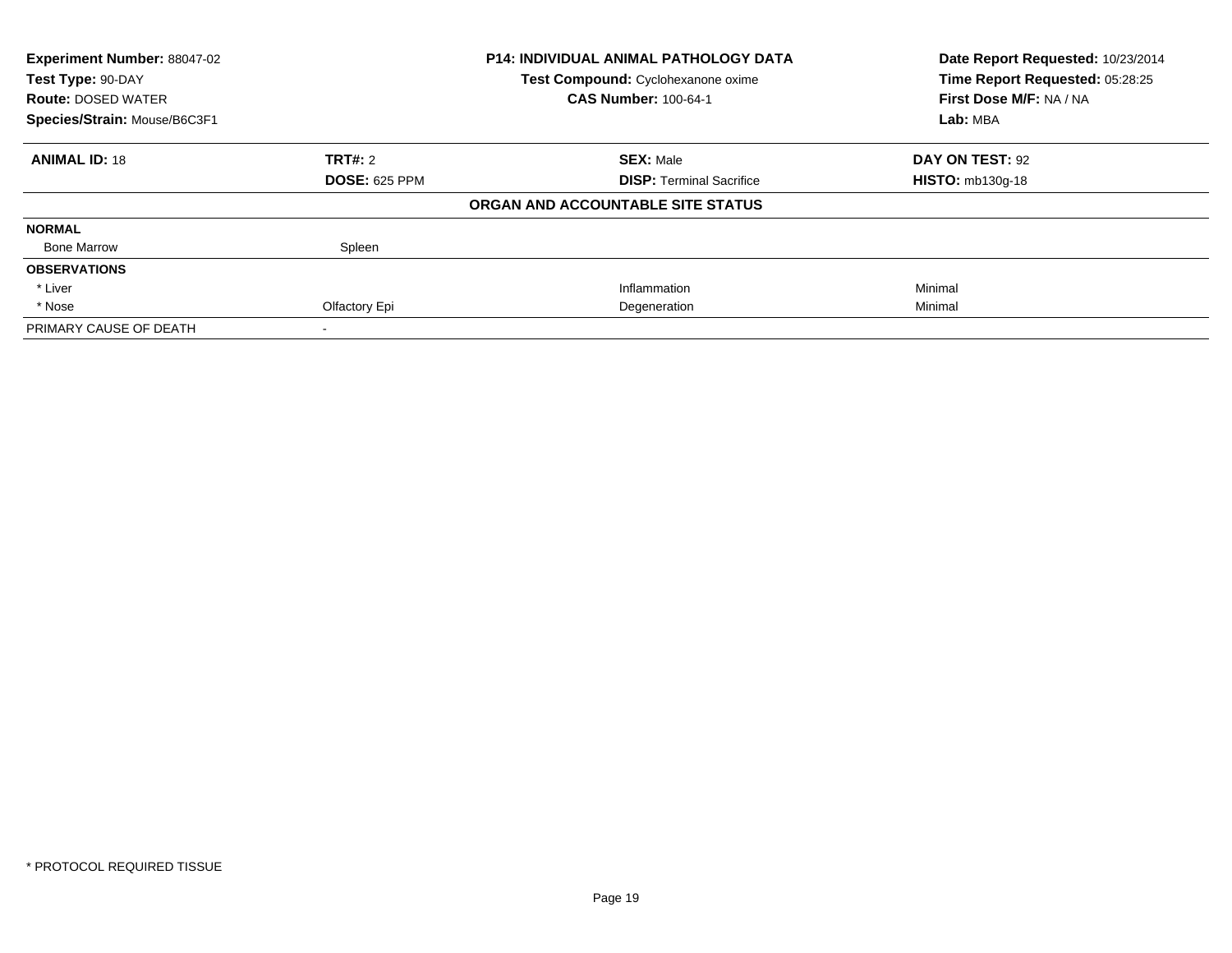| <b>Experiment Number: 88047-02</b> | <b>P14: INDIVIDUAL ANIMAL PATHOLOGY DATA</b> |                                    | Date Report Requested: 10/23/2014 |
|------------------------------------|----------------------------------------------|------------------------------------|-----------------------------------|
| Test Type: 90-DAY                  |                                              | Test Compound: Cyclohexanone oxime | Time Report Requested: 05:28:25   |
| <b>Route: DOSED WATER</b>          |                                              | <b>CAS Number: 100-64-1</b>        | First Dose M/F: NA / NA           |
| Species/Strain: Mouse/B6C3F1       |                                              |                                    | Lab: MBA                          |
| <b>ANIMAL ID: 19</b>               | TRT#: 2                                      | <b>SEX: Male</b>                   | DAY ON TEST: 92                   |
|                                    | <b>DOSE: 625 PPM</b>                         | <b>DISP:</b> Terminal Sacrifice    | <b>HISTO: mb130g-19</b>           |
|                                    |                                              | ORGAN AND ACCOUNTABLE SITE STATUS  |                                   |
| <b>NORMAL</b>                      |                                              |                                    |                                   |
| <b>Bone Marrow</b>                 | * Nose                                       | Spleen                             |                                   |
| <b>OBSERVATIONS</b>                |                                              |                                    |                                   |
| * Liver                            | Centrilobular                                | Vacuolization Cytoplasmic          | Minimal                           |
| PRIMARY CAUSE OF DEATH             |                                              |                                    |                                   |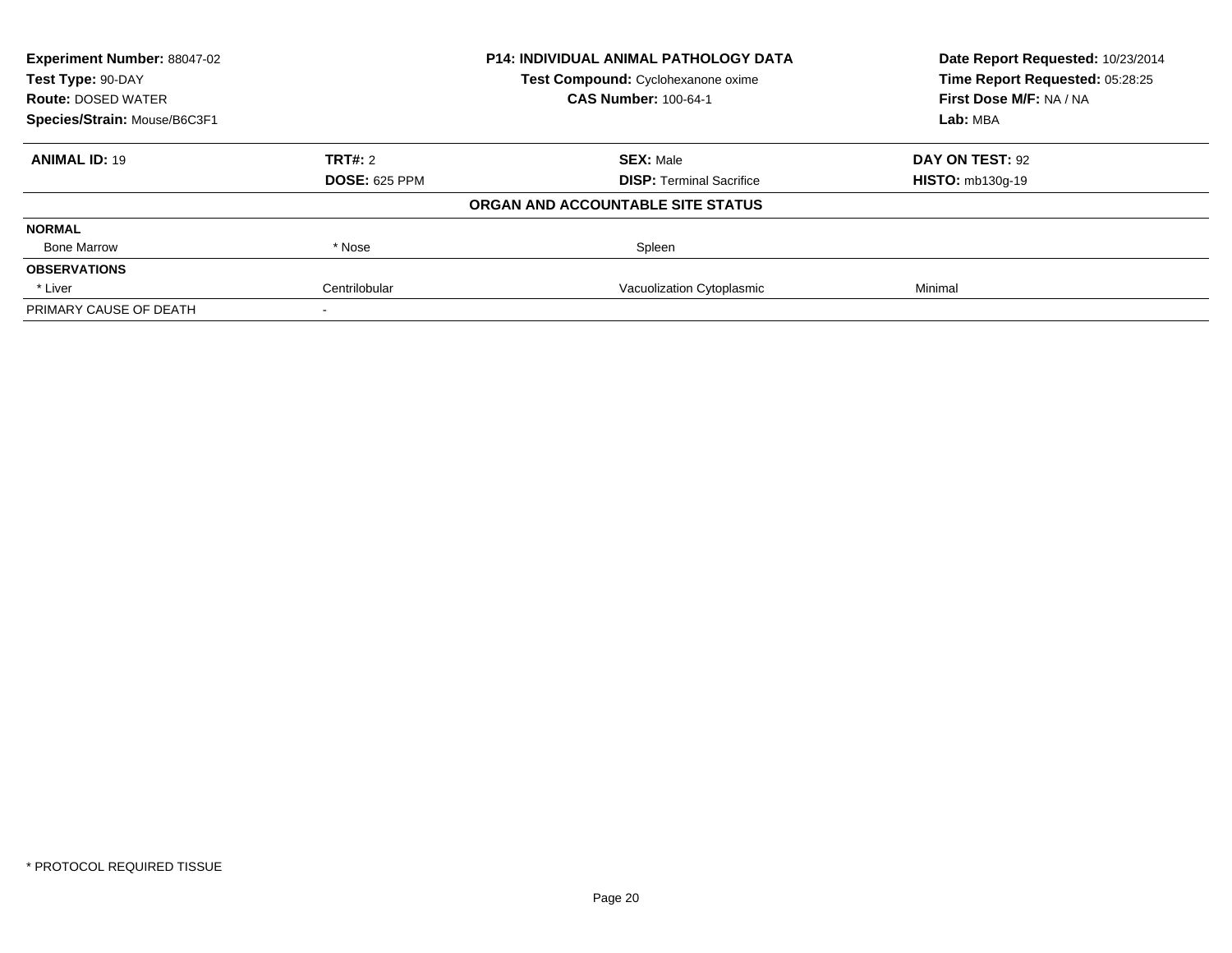| <b>Experiment Number: 88047-02</b> | <b>P14: INDIVIDUAL ANIMAL PATHOLOGY DATA</b> |                                    | Date Report Requested: 10/23/2014 |
|------------------------------------|----------------------------------------------|------------------------------------|-----------------------------------|
| Test Type: 90-DAY                  |                                              | Test Compound: Cyclohexanone oxime | Time Report Requested: 05:28:25   |
| <b>Route: DOSED WATER</b>          |                                              | <b>CAS Number: 100-64-1</b>        | First Dose M/F: NA / NA           |
| Species/Strain: Mouse/B6C3F1       |                                              |                                    | Lab: MBA                          |
| <b>ANIMAL ID: 20</b>               | TRT#: 2                                      | <b>SEX: Male</b>                   | DAY ON TEST: 92                   |
|                                    | <b>DOSE: 625 PPM</b>                         | <b>DISP:</b> Terminal Sacrifice    | <b>HISTO: mb130g-20</b>           |
|                                    |                                              | ORGAN AND ACCOUNTABLE SITE STATUS  |                                   |
| <b>NORMAL</b>                      |                                              |                                    |                                   |
| <b>Bone Marrow</b>                 | * Nose                                       | Spleen                             |                                   |
| <b>OBSERVATIONS</b>                |                                              |                                    |                                   |
| * Liver                            | Centrilobular                                | Vacuolization Cytoplasmic          | Minimal                           |
| PRIMARY CAUSE OF DEATH             |                                              |                                    |                                   |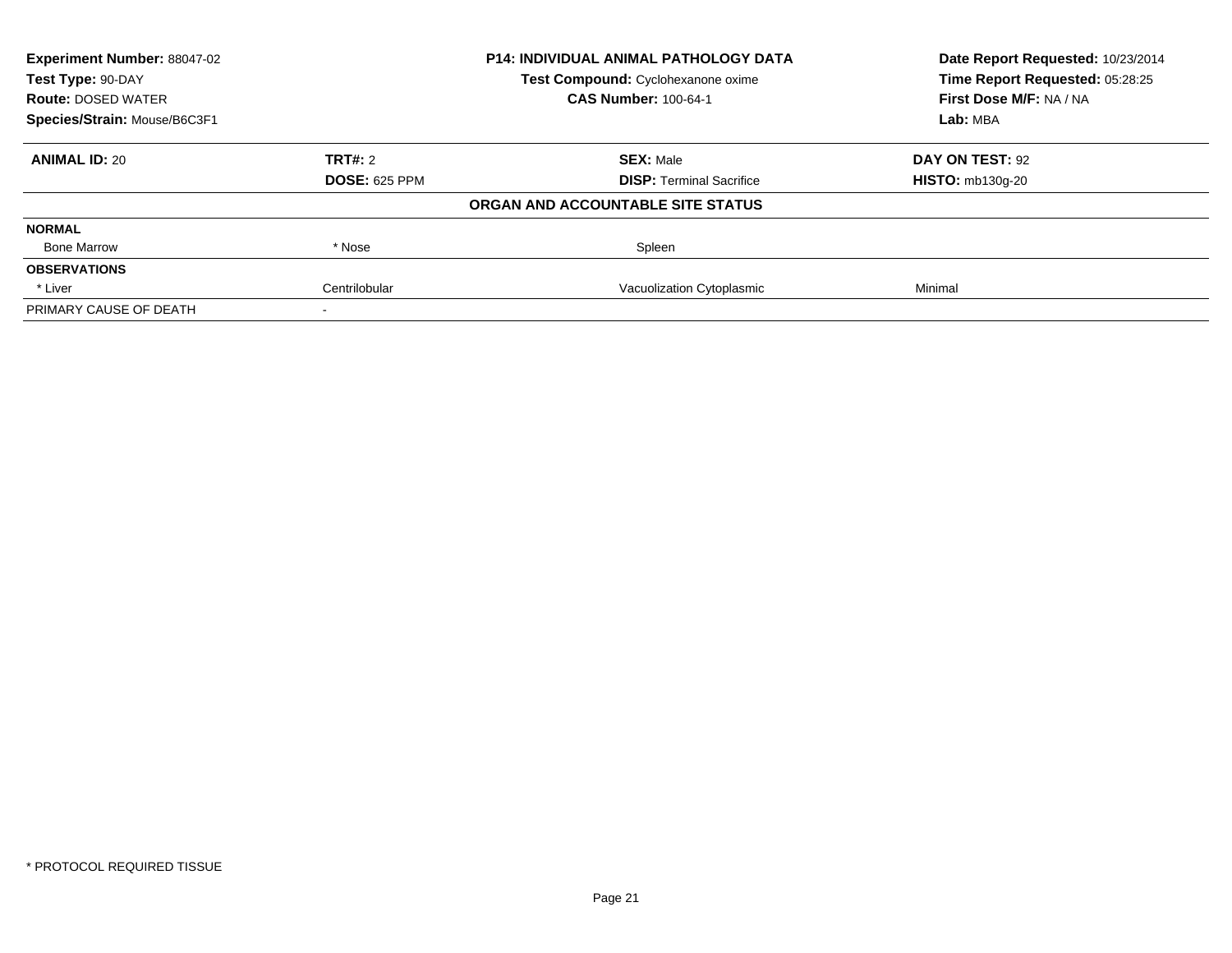| <b>Experiment Number: 88047-02</b> | <b>P14: INDIVIDUAL ANIMAL PATHOLOGY DATA</b> |                                    | Date Report Requested: 10/23/2014 |
|------------------------------------|----------------------------------------------|------------------------------------|-----------------------------------|
| Test Type: 90-DAY                  |                                              | Test Compound: Cyclohexanone oxime | Time Report Requested: 05:28:25   |
| <b>Route: DOSED WATER</b>          |                                              | <b>CAS Number: 100-64-1</b>        | First Dose M/F: NA / NA           |
| Species/Strain: Mouse/B6C3F1       |                                              |                                    | Lab: MBA                          |
| <b>ANIMAL ID: 21</b>               | TRT#: 3                                      | <b>SEX: Male</b>                   | DAY ON TEST: 92                   |
|                                    | <b>DOSE: 1250 PPM</b>                        | <b>DISP:</b> Terminal Sacrifice    | <b>HISTO: mb130g-21</b>           |
|                                    |                                              | ORGAN AND ACCOUNTABLE SITE STATUS  |                                   |
| <b>NORMAL</b>                      |                                              |                                    |                                   |
| <b>Bone Marrow</b>                 | * Liver                                      | Spleen                             |                                   |
| <b>OBSERVATIONS</b>                |                                              |                                    |                                   |
| * Nose                             | Olfactory Epi                                | Degeneration                       | Minimal                           |
| PRIMARY CAUSE OF DEATH             |                                              |                                    |                                   |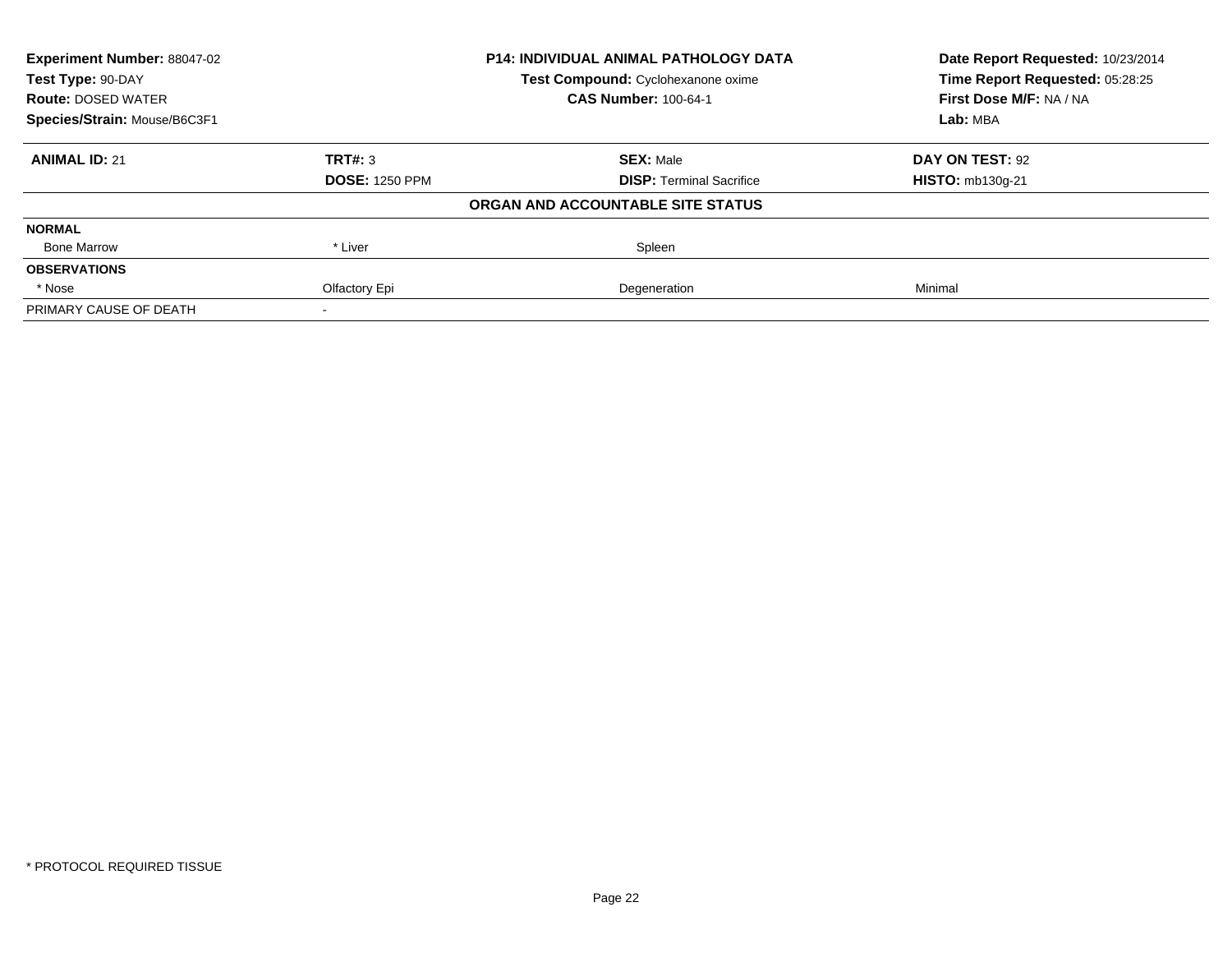| <b>Experiment Number: 88047-02</b> |                       | P14: INDIVIDUAL ANIMAL PATHOLOGY DATA | Date Report Requested: 10/23/2014 |
|------------------------------------|-----------------------|---------------------------------------|-----------------------------------|
| Test Type: 90-DAY                  |                       | Test Compound: Cyclohexanone oxime    | Time Report Requested: 05:28:25   |
| <b>Route: DOSED WATER</b>          |                       | <b>CAS Number: 100-64-1</b>           | First Dose M/F: NA / NA           |
| Species/Strain: Mouse/B6C3F1       |                       |                                       | Lab: MBA                          |
| <b>ANIMAL ID: 22</b>               | TRT#: 3               | <b>SEX: Male</b>                      | DAY ON TEST: 92                   |
|                                    | <b>DOSE: 1250 PPM</b> | <b>DISP:</b> Terminal Sacrifice       | $HISTO: mb130g-22$                |
|                                    |                       | ORGAN AND ACCOUNTABLE SITE STATUS     |                                   |
| <b>NORMAL</b>                      |                       |                                       |                                   |
| <b>Bone Marrow</b>                 | Spleen                |                                       |                                   |
| <b>OBSERVATIONS</b>                |                       |                                       |                                   |
| * Liver                            | Centrilobular         | Hypertrophy                           | Minimal                           |
| * Nose                             | Olfactory Epi         | Degeneration                          | Minimal                           |
| PRIMARY CAUSE OF DEATH             |                       |                                       |                                   |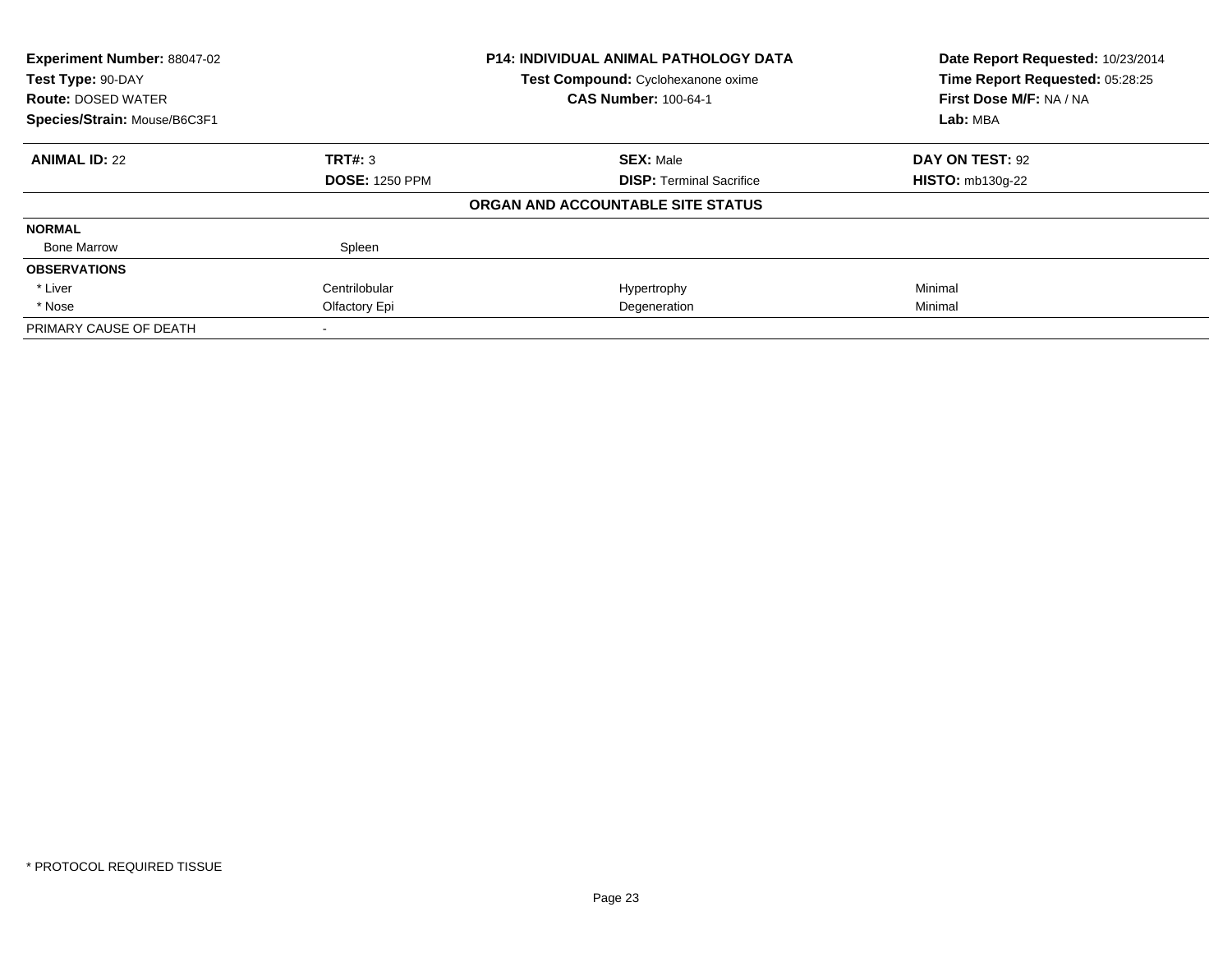| <b>Experiment Number: 88047-02</b> | <b>P14: INDIVIDUAL ANIMAL PATHOLOGY DATA</b> |                                    | Date Report Requested: 10/23/2014 |
|------------------------------------|----------------------------------------------|------------------------------------|-----------------------------------|
| Test Type: 90-DAY                  |                                              | Test Compound: Cyclohexanone oxime | Time Report Requested: 05:28:25   |
| <b>Route: DOSED WATER</b>          |                                              | <b>CAS Number: 100-64-1</b>        | First Dose M/F: NA / NA           |
| Species/Strain: Mouse/B6C3F1       |                                              |                                    | Lab: MBA                          |
| <b>ANIMAL ID: 23</b>               | TRT#: 3                                      | <b>SEX: Male</b>                   | DAY ON TEST: 92                   |
|                                    | <b>DOSE: 1250 PPM</b>                        | <b>DISP:</b> Terminal Sacrifice    | <b>HISTO: mb130g-23</b>           |
|                                    |                                              | ORGAN AND ACCOUNTABLE SITE STATUS  |                                   |
| <b>NORMAL</b>                      |                                              |                                    |                                   |
| <b>Bone Marrow</b>                 | * Liver                                      | Spleen                             |                                   |
| <b>OBSERVATIONS</b>                |                                              |                                    |                                   |
| * Nose                             | Olfactory Epi                                | Degeneration                       | Minimal                           |
| PRIMARY CAUSE OF DEATH             |                                              |                                    |                                   |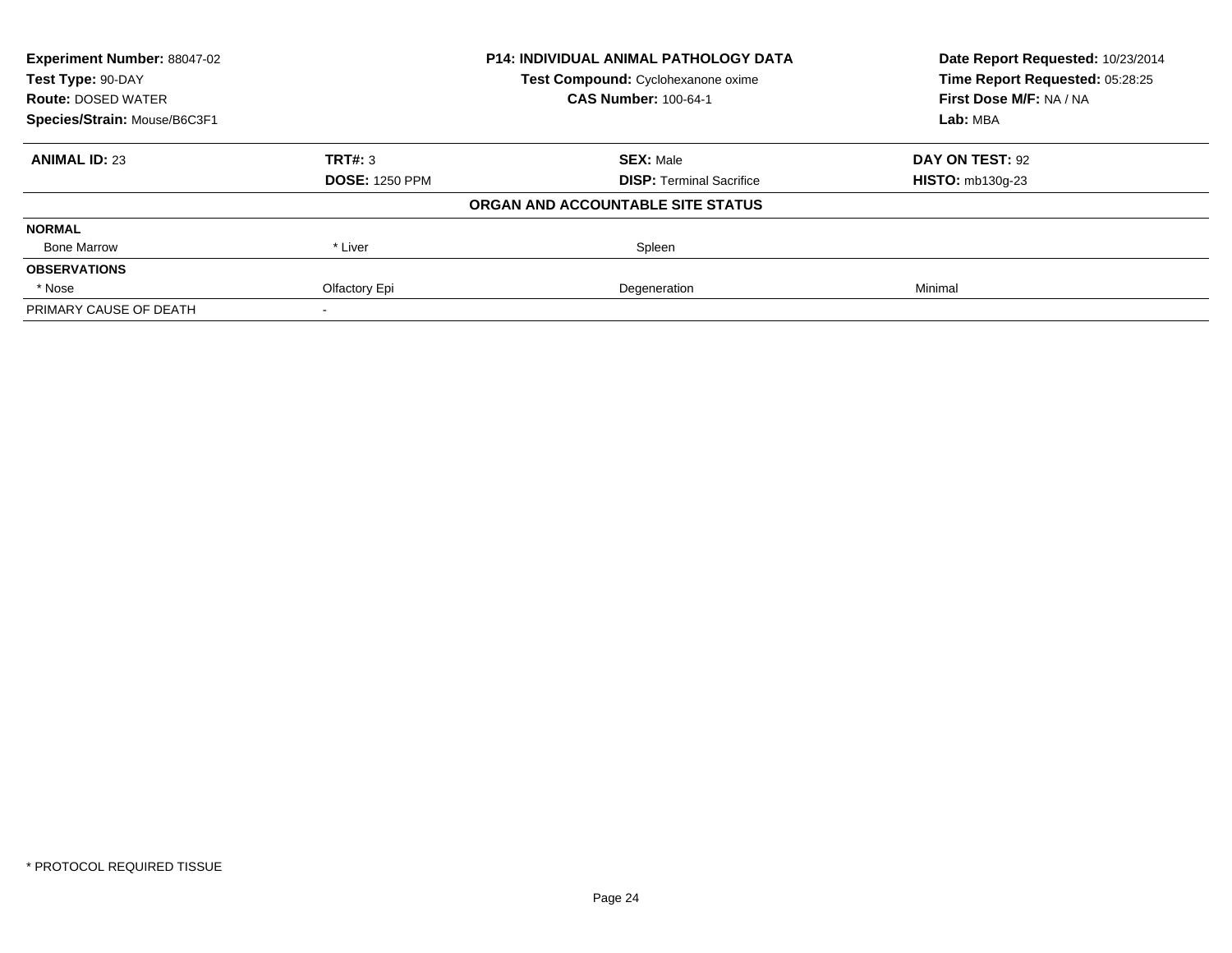| <b>Experiment Number: 88047-02</b> |                       | <b>P14: INDIVIDUAL ANIMAL PATHOLOGY DATA</b> | Date Report Requested: 10/23/2014 |
|------------------------------------|-----------------------|----------------------------------------------|-----------------------------------|
| Test Type: 90-DAY                  |                       | Test Compound: Cyclohexanone oxime           | Time Report Requested: 05:28:25   |
| <b>Route: DOSED WATER</b>          |                       | <b>CAS Number: 100-64-1</b>                  | First Dose M/F: NA / NA           |
| Species/Strain: Mouse/B6C3F1       |                       |                                              | Lab: MBA                          |
| <b>ANIMAL ID: 24</b>               | TRT#: 3               | <b>SEX: Male</b>                             | DAY ON TEST: 92                   |
|                                    | <b>DOSE: 1250 PPM</b> | <b>DISP:</b> Terminal Sacrifice              | <b>HISTO: mb130g-24</b>           |
|                                    |                       | ORGAN AND ACCOUNTABLE SITE STATUS            |                                   |
| <b>NORMAL</b>                      |                       |                                              |                                   |
| <b>Bone Marrow</b>                 | Spleen                |                                              |                                   |
| <b>OBSERVATIONS</b>                |                       |                                              |                                   |
| * Liver                            | Centrilobular         | Vacuolization Cytoplasmic                    | Minimal                           |
| * Nose                             | Olfactory Epi         | Degeneration                                 | Minimal                           |
| PRIMARY CAUSE OF DEATH             |                       |                                              |                                   |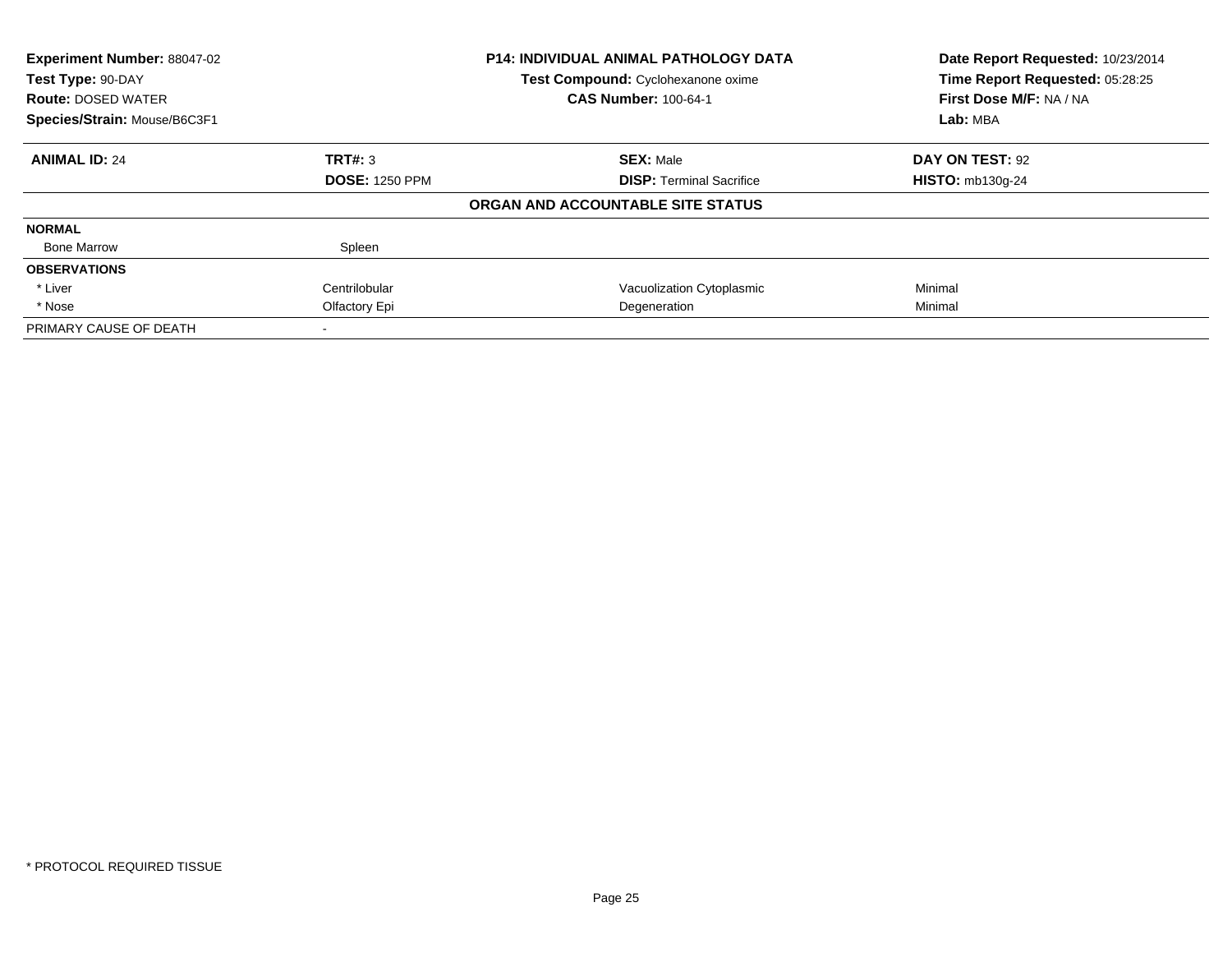| <b>Experiment Number: 88047-02</b> | <b>P14: INDIVIDUAL ANIMAL PATHOLOGY DATA</b> |                                    | Date Report Requested: 10/23/2014                          |
|------------------------------------|----------------------------------------------|------------------------------------|------------------------------------------------------------|
| Test Type: 90-DAY                  |                                              | Test Compound: Cyclohexanone oxime | Time Report Requested: 05:28:25<br>First Dose M/F: NA / NA |
| <b>Route: DOSED WATER</b>          |                                              | <b>CAS Number: 100-64-1</b>        |                                                            |
| Species/Strain: Mouse/B6C3F1       |                                              |                                    | Lab: MBA                                                   |
| <b>ANIMAL ID: 25</b>               | TRT#: 3                                      | <b>SEX: Male</b>                   | DAY ON TEST: 92                                            |
|                                    | <b>DOSE: 1250 PPM</b>                        | <b>DISP:</b> Terminal Sacrifice    | <b>HISTO: mb130g-25</b>                                    |
|                                    |                                              | ORGAN AND ACCOUNTABLE SITE STATUS  |                                                            |
| <b>NORMAL</b>                      |                                              |                                    |                                                            |
| <b>Bone Marrow</b>                 | * Liver                                      | Spleen                             |                                                            |
| <b>OBSERVATIONS</b>                |                                              |                                    |                                                            |
| * Nose                             | Olfactory Epi                                | Degeneration                       | Minimal                                                    |
| PRIMARY CAUSE OF DEATH             |                                              |                                    |                                                            |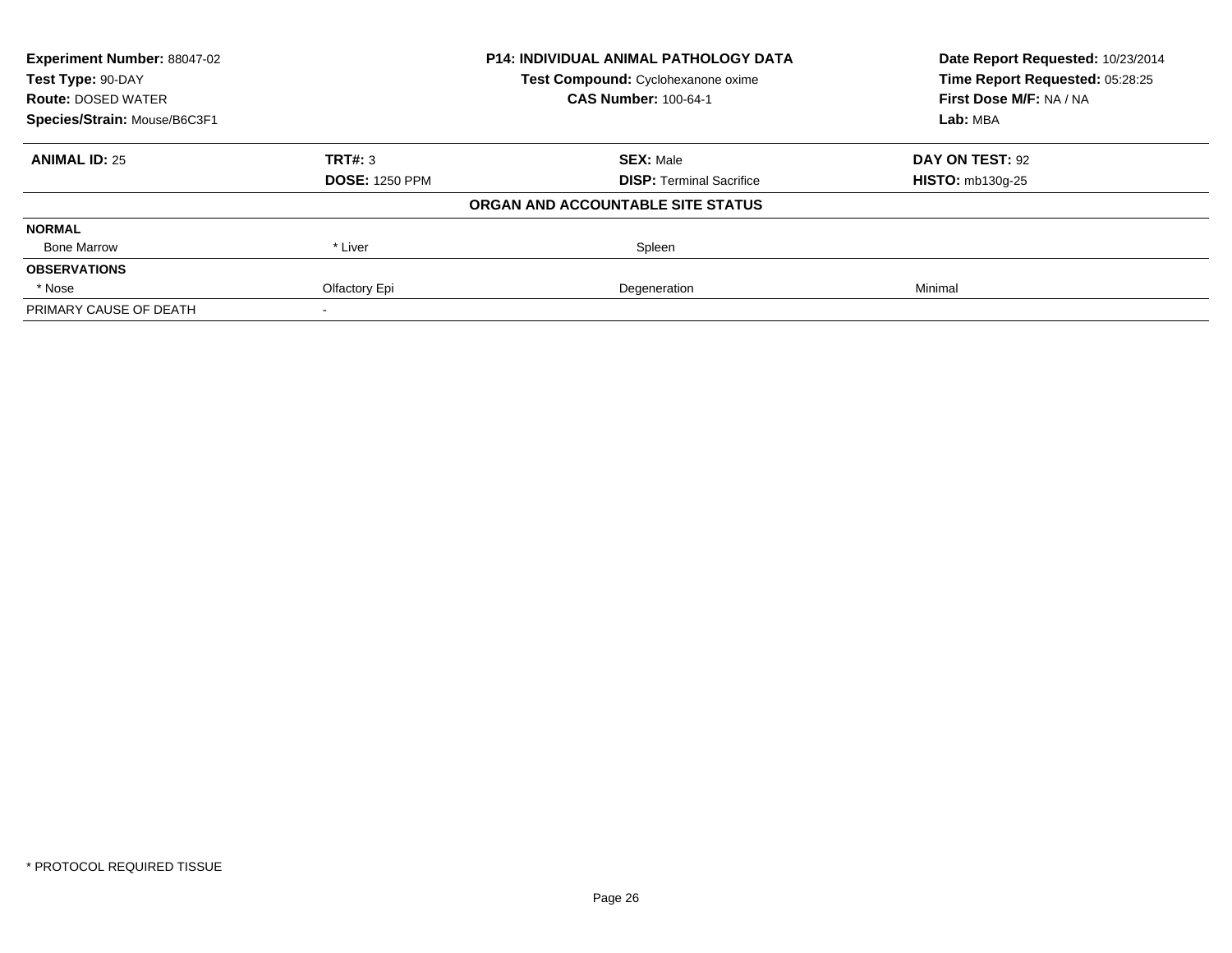| <b>Experiment Number: 88047-02</b> | <b>P14: INDIVIDUAL ANIMAL PATHOLOGY DATA</b> |                                    | Date Report Requested: 10/23/2014 |
|------------------------------------|----------------------------------------------|------------------------------------|-----------------------------------|
| Test Type: 90-DAY                  |                                              | Test Compound: Cyclohexanone oxime | Time Report Requested: 05:28:25   |
| <b>Route: DOSED WATER</b>          |                                              | <b>CAS Number: 100-64-1</b>        | First Dose M/F: NA / NA           |
| Species/Strain: Mouse/B6C3F1       |                                              |                                    | Lab: MBA                          |
| <b>ANIMAL ID: 26</b>               | TRT#: 3                                      | <b>SEX: Male</b>                   | DAY ON TEST: 92                   |
|                                    | <b>DOSE: 1250 PPM</b>                        | <b>DISP:</b> Terminal Sacrifice    | <b>HISTO: mb130g-26</b>           |
|                                    |                                              | ORGAN AND ACCOUNTABLE SITE STATUS  |                                   |
| <b>NORMAL</b>                      |                                              |                                    |                                   |
| <b>Bone Marrow</b>                 | * Liver                                      | Spleen                             |                                   |
| <b>OBSERVATIONS</b>                |                                              |                                    |                                   |
| * Nose                             | Olfactory Epi                                | Degeneration                       | Minimal                           |
| PRIMARY CAUSE OF DEATH             |                                              |                                    |                                   |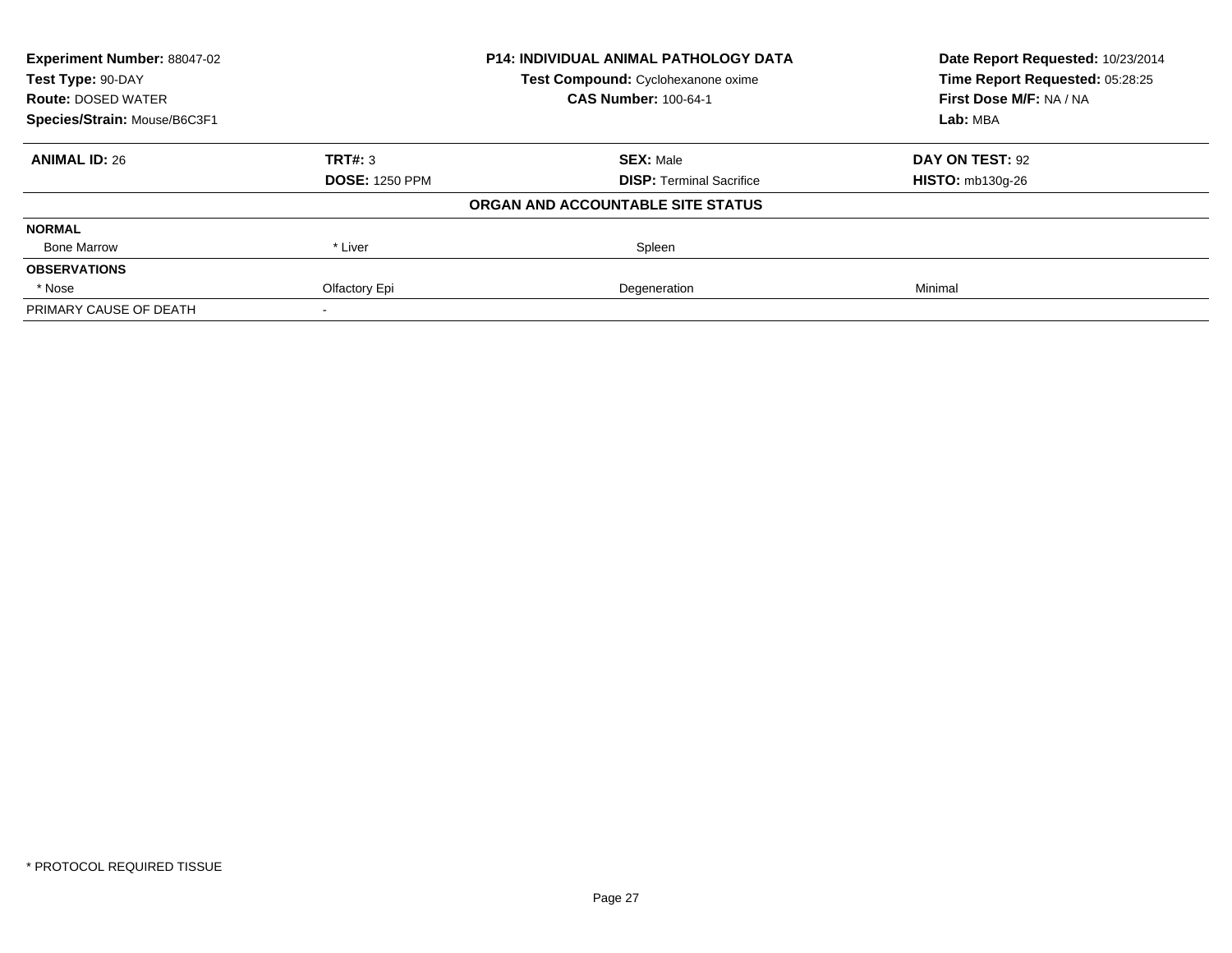| <b>Experiment Number: 88047-02</b> |                       | <b>P14: INDIVIDUAL ANIMAL PATHOLOGY DATA</b> | Date Report Requested: 10/23/2014 |
|------------------------------------|-----------------------|----------------------------------------------|-----------------------------------|
| Test Type: 90-DAY                  |                       | Test Compound: Cyclohexanone oxime           | Time Report Requested: 05:28:25   |
| <b>Route: DOSED WATER</b>          |                       | <b>CAS Number: 100-64-1</b>                  | First Dose M/F: NA / NA           |
| Species/Strain: Mouse/B6C3F1       |                       |                                              | Lab: MBA                          |
| <b>ANIMAL ID: 27</b>               | TRT#: 3               | <b>SEX: Male</b>                             | DAY ON TEST: 92                   |
|                                    | <b>DOSE: 1250 PPM</b> | <b>DISP:</b> Terminal Sacrifice              | <b>HISTO: mb130g-27</b>           |
|                                    |                       | ORGAN AND ACCOUNTABLE SITE STATUS            |                                   |
| <b>NORMAL</b>                      |                       |                                              |                                   |
| <b>Bone Marrow</b>                 | Spleen                |                                              |                                   |
| <b>OBSERVATIONS</b>                |                       |                                              |                                   |
| * Liver                            | Centrilobular         | Vacuolization Cytoplasmic                    | Minimal                           |
| * Nose                             | Olfactory Epi         | Degeneration                                 | Minimal                           |
| PRIMARY CAUSE OF DEATH             |                       |                                              |                                   |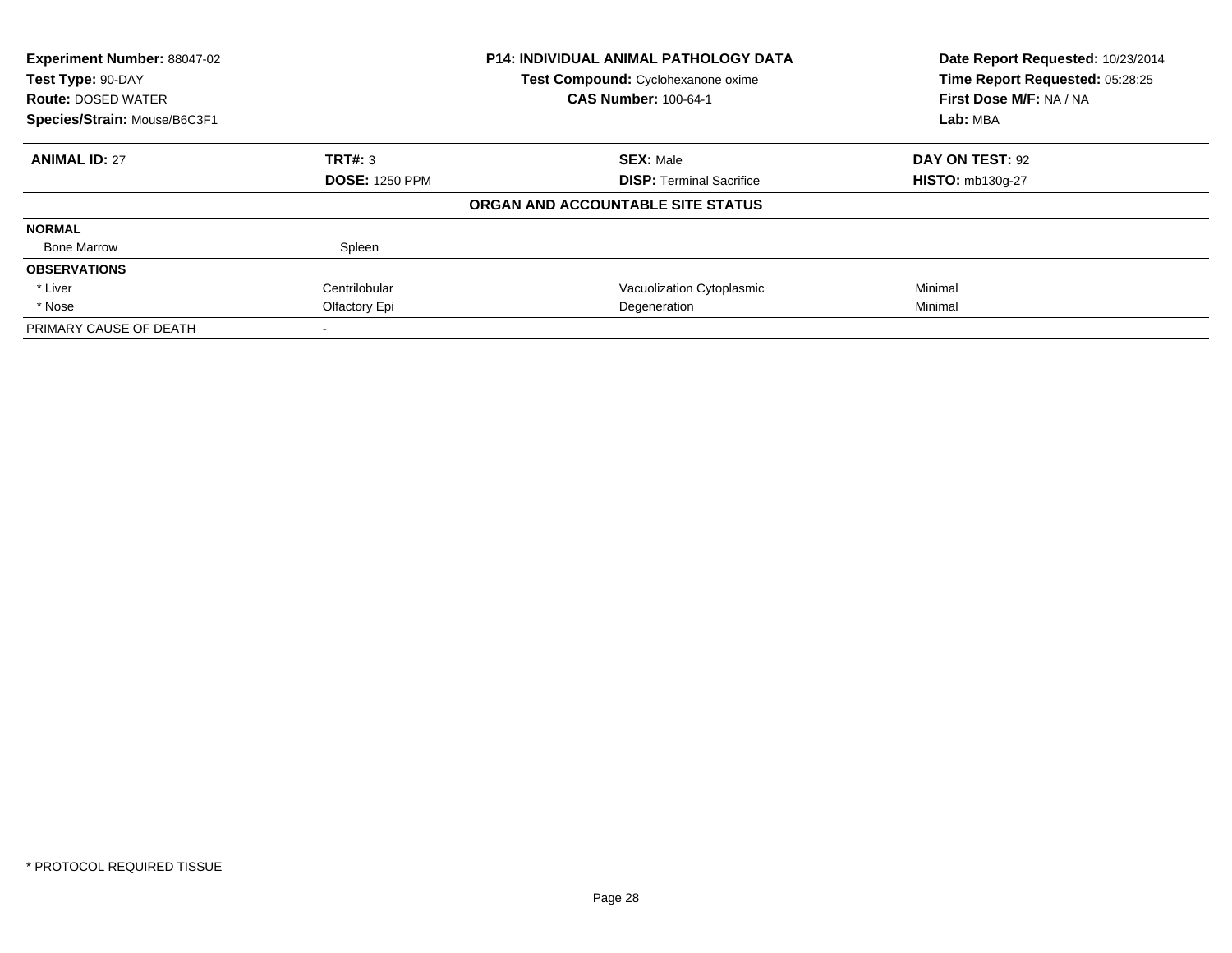| <b>Experiment Number: 88047-02</b> |                       | P14: INDIVIDUAL ANIMAL PATHOLOGY DATA | Date Report Requested: 10/23/2014 |
|------------------------------------|-----------------------|---------------------------------------|-----------------------------------|
| Test Type: 90-DAY                  |                       | Test Compound: Cyclohexanone oxime    | Time Report Requested: 05:28:25   |
| <b>Route: DOSED WATER</b>          |                       | <b>CAS Number: 100-64-1</b>           | First Dose M/F: NA / NA           |
| Species/Strain: Mouse/B6C3F1       |                       |                                       | Lab: MBA                          |
| <b>ANIMAL ID: 28</b>               | TRT#: 3               | <b>SEX: Male</b>                      | DAY ON TEST: 92                   |
|                                    | <b>DOSE: 1250 PPM</b> | <b>DISP:</b> Terminal Sacrifice       | <b>HISTO: mb130g-28</b>           |
|                                    |                       | ORGAN AND ACCOUNTABLE SITE STATUS     |                                   |
| <b>NORMAL</b>                      |                       |                                       |                                   |
| <b>Bone Marrow</b>                 | Spleen                |                                       |                                   |
| <b>OBSERVATIONS</b>                |                       |                                       |                                   |
| * Liver                            | Centrilobular         | Vacuolization Cytoplasmic             | Minimal                           |
| * Nose                             | Olfactory Epi         | Degeneration                          | Minimal                           |
| PRIMARY CAUSE OF DEATH             |                       |                                       |                                   |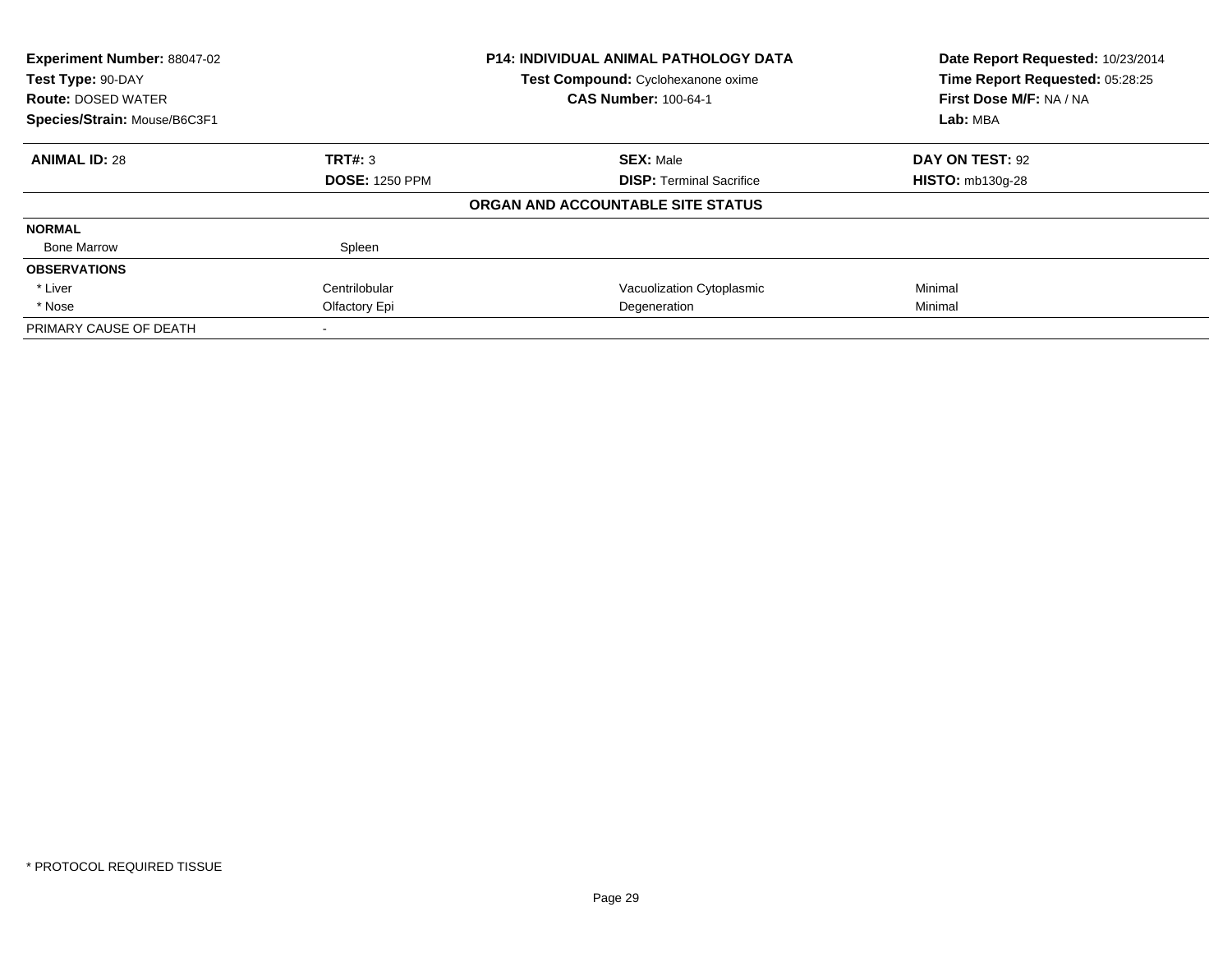| <b>Experiment Number: 88047-02</b> | <b>P14: INDIVIDUAL ANIMAL PATHOLOGY DATA</b> |                                    | Date Report Requested: 10/23/2014 |
|------------------------------------|----------------------------------------------|------------------------------------|-----------------------------------|
| Test Type: 90-DAY                  |                                              | Test Compound: Cyclohexanone oxime | Time Report Requested: 05:28:25   |
| <b>Route: DOSED WATER</b>          |                                              | <b>CAS Number: 100-64-1</b>        | First Dose M/F: NA / NA           |
| Species/Strain: Mouse/B6C3F1       |                                              |                                    | Lab: MBA                          |
| <b>ANIMAL ID: 29</b>               | TRT#: 3                                      | <b>SEX: Male</b>                   | DAY ON TEST: 92                   |
|                                    | <b>DOSE: 1250 PPM</b>                        | <b>DISP:</b> Terminal Sacrifice    | <b>HISTO: mb130g-29</b>           |
|                                    |                                              | ORGAN AND ACCOUNTABLE SITE STATUS  |                                   |
| <b>NORMAL</b>                      |                                              |                                    |                                   |
| <b>Bone Marrow</b>                 | * Liver                                      | Spleen                             |                                   |
| <b>OBSERVATIONS</b>                |                                              |                                    |                                   |
| * Nose                             | Olfactory Epi                                | Degeneration                       | Minimal                           |
| PRIMARY CAUSE OF DEATH             |                                              |                                    |                                   |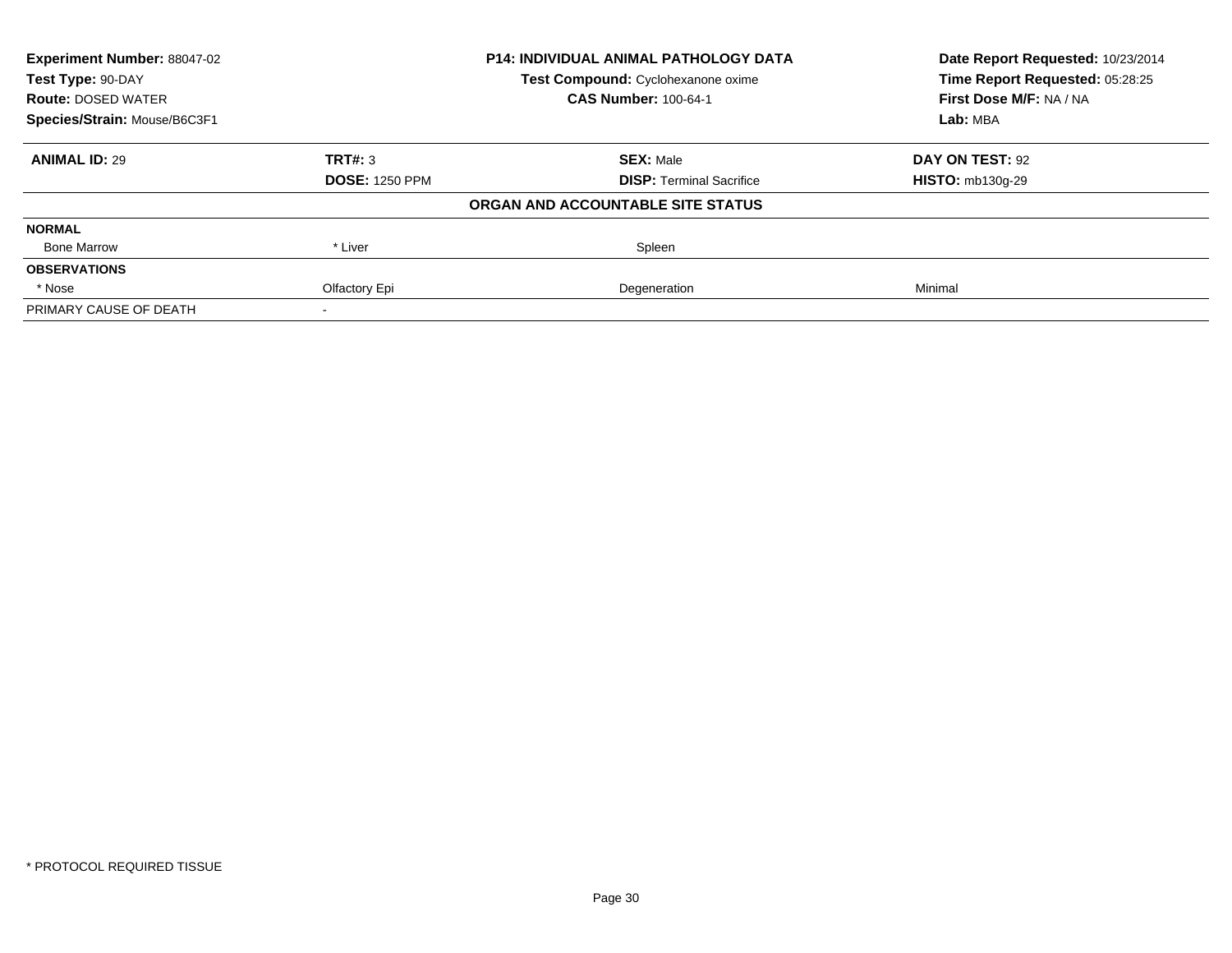| <b>Experiment Number: 88047-02</b> |                       | P14: INDIVIDUAL ANIMAL PATHOLOGY DATA | Date Report Requested: 10/23/2014 |
|------------------------------------|-----------------------|---------------------------------------|-----------------------------------|
| Test Type: 90-DAY                  |                       | Test Compound: Cyclohexanone oxime    | Time Report Requested: 05:28:25   |
| <b>Route: DOSED WATER</b>          |                       | <b>CAS Number: 100-64-1</b>           | First Dose M/F: NA / NA           |
| Species/Strain: Mouse/B6C3F1       |                       |                                       | Lab: MBA                          |
| <b>ANIMAL ID: 30</b>               | TRT#: 3               | <b>SEX: Male</b>                      | DAY ON TEST: 92                   |
|                                    | <b>DOSE: 1250 PPM</b> | <b>DISP:</b> Terminal Sacrifice       | <b>HISTO: mb130g-30</b>           |
|                                    |                       | ORGAN AND ACCOUNTABLE SITE STATUS     |                                   |
| <b>NORMAL</b>                      |                       |                                       |                                   |
| <b>Bone Marrow</b>                 | Spleen                |                                       |                                   |
| <b>OBSERVATIONS</b>                |                       |                                       |                                   |
| * Liver                            | Centrilobular         | Vacuolization Cytoplasmic             | Minimal                           |
| * Nose                             | Olfactory Epi         | Degeneration                          | Minimal                           |
| PRIMARY CAUSE OF DEATH             |                       |                                       |                                   |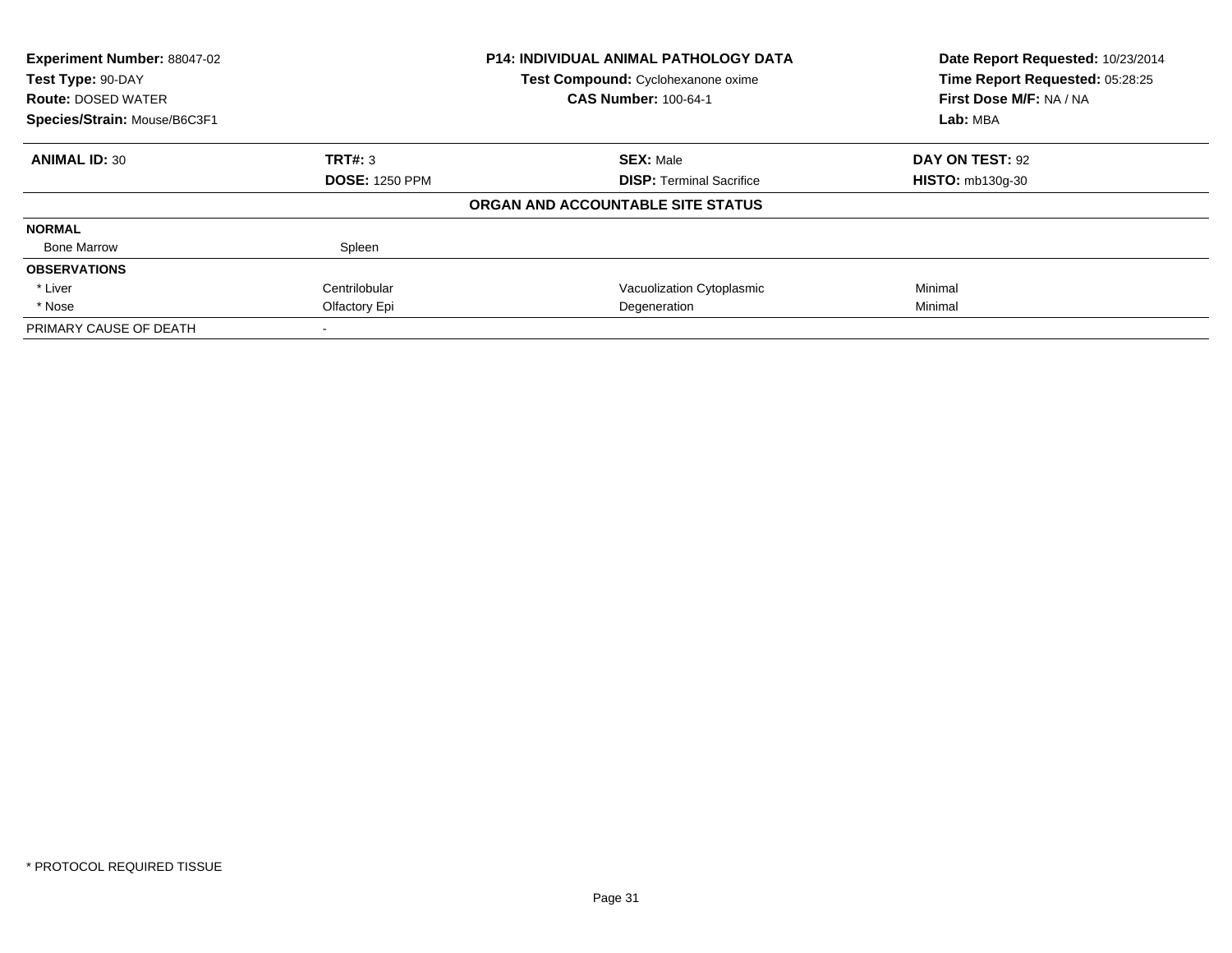| <b>Experiment Number: 88047-02</b><br>Test Type: 90-DAY<br><b>Route: DOSED WATER</b><br>Species/Strain: Mouse/B6C3F1 |                       | <b>P14: INDIVIDUAL ANIMAL PATHOLOGY DATA</b><br>Test Compound: Cyclohexanone oxime<br><b>CAS Number: 100-64-1</b> | Date Report Requested: 10/23/2014<br>Time Report Requested: 05:28:25<br>First Dose M/F: NA / NA<br>Lab: MBA |
|----------------------------------------------------------------------------------------------------------------------|-----------------------|-------------------------------------------------------------------------------------------------------------------|-------------------------------------------------------------------------------------------------------------|
| <b>ANIMAL ID: 31</b>                                                                                                 | <b>TRT#: 4</b>        | <b>SEX: Male</b>                                                                                                  | DAY ON TEST: 92                                                                                             |
|                                                                                                                      | <b>DOSE: 2500 PPM</b> | <b>DISP:</b> Terminal Sacrifice                                                                                   | <b>HISTO: mb130g-31</b>                                                                                     |
|                                                                                                                      |                       | ORGAN AND ACCOUNTABLE SITE STATUS                                                                                 |                                                                                                             |
| <b>NORMAL</b>                                                                                                        |                       |                                                                                                                   |                                                                                                             |
| <b>Bone Marrow</b>                                                                                                   | * Spleen              |                                                                                                                   |                                                                                                             |
| <b>OBSERVATIONS</b>                                                                                                  |                       |                                                                                                                   |                                                                                                             |
| * Liver                                                                                                              | Centrilobular         | Hypertrophy                                                                                                       | Minimal                                                                                                     |
|                                                                                                                      | Centrilobular         | Vacuolization Cytoplasmic                                                                                         | Minimal                                                                                                     |
| * Nose                                                                                                               | Olfactory Epi         | Degeneration                                                                                                      | Mild                                                                                                        |
| PRIMARY CAUSE OF DEATH                                                                                               |                       |                                                                                                                   |                                                                                                             |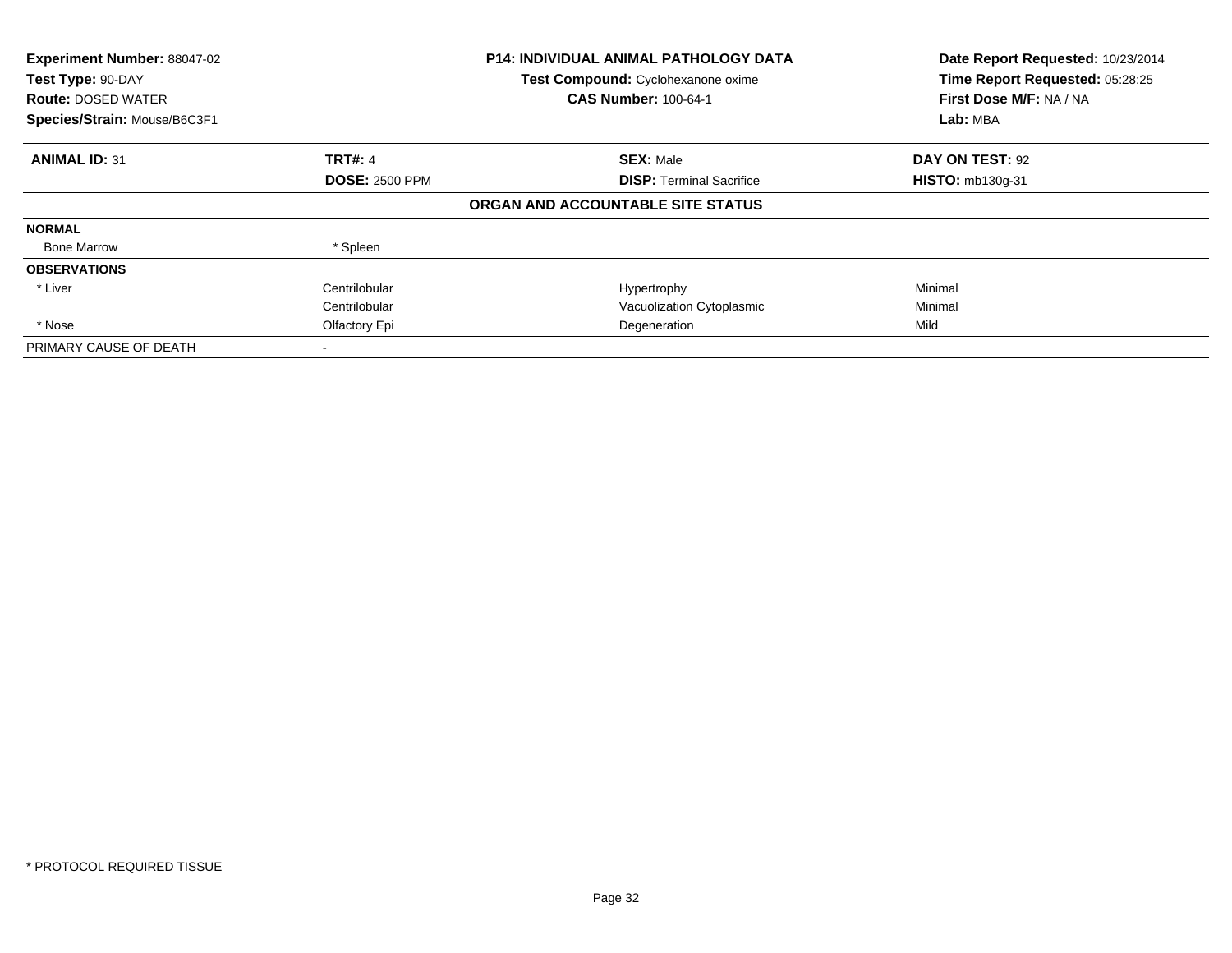| Experiment Number: 88047-02  |                       | P14: INDIVIDUAL ANIMAL PATHOLOGY DATA | Date Report Requested: 10/23/2014 |
|------------------------------|-----------------------|---------------------------------------|-----------------------------------|
| Test Type: 90-DAY            |                       | Test Compound: Cyclohexanone oxime    | Time Report Requested: 05:28:25   |
| <b>Route: DOSED WATER</b>    |                       | <b>CAS Number: 100-64-1</b>           | First Dose M/F: NA / NA           |
| Species/Strain: Mouse/B6C3F1 |                       |                                       | Lab: MBA                          |
| <b>ANIMAL ID: 32</b>         | <b>TRT#: 4</b>        | <b>SEX: Male</b>                      | DAY ON TEST: 92                   |
|                              | <b>DOSE: 2500 PPM</b> | <b>DISP:</b> Terminal Sacrifice       | $HISTO: mb130g-32$                |
|                              |                       | ORGAN AND ACCOUNTABLE SITE STATUS     |                                   |
| <b>NORMAL</b>                |                       |                                       |                                   |
| <b>Bone Marrow</b>           | * Spleen              |                                       |                                   |
| <b>OBSERVATIONS</b>          |                       |                                       |                                   |
| * Liver                      | Centrilobular         | Hypertrophy                           | Minimal                           |
| * Nose                       | Olfactory Epi         | Degeneration                          | Minimal                           |
| PRIMARY CAUSE OF DEATH       |                       |                                       |                                   |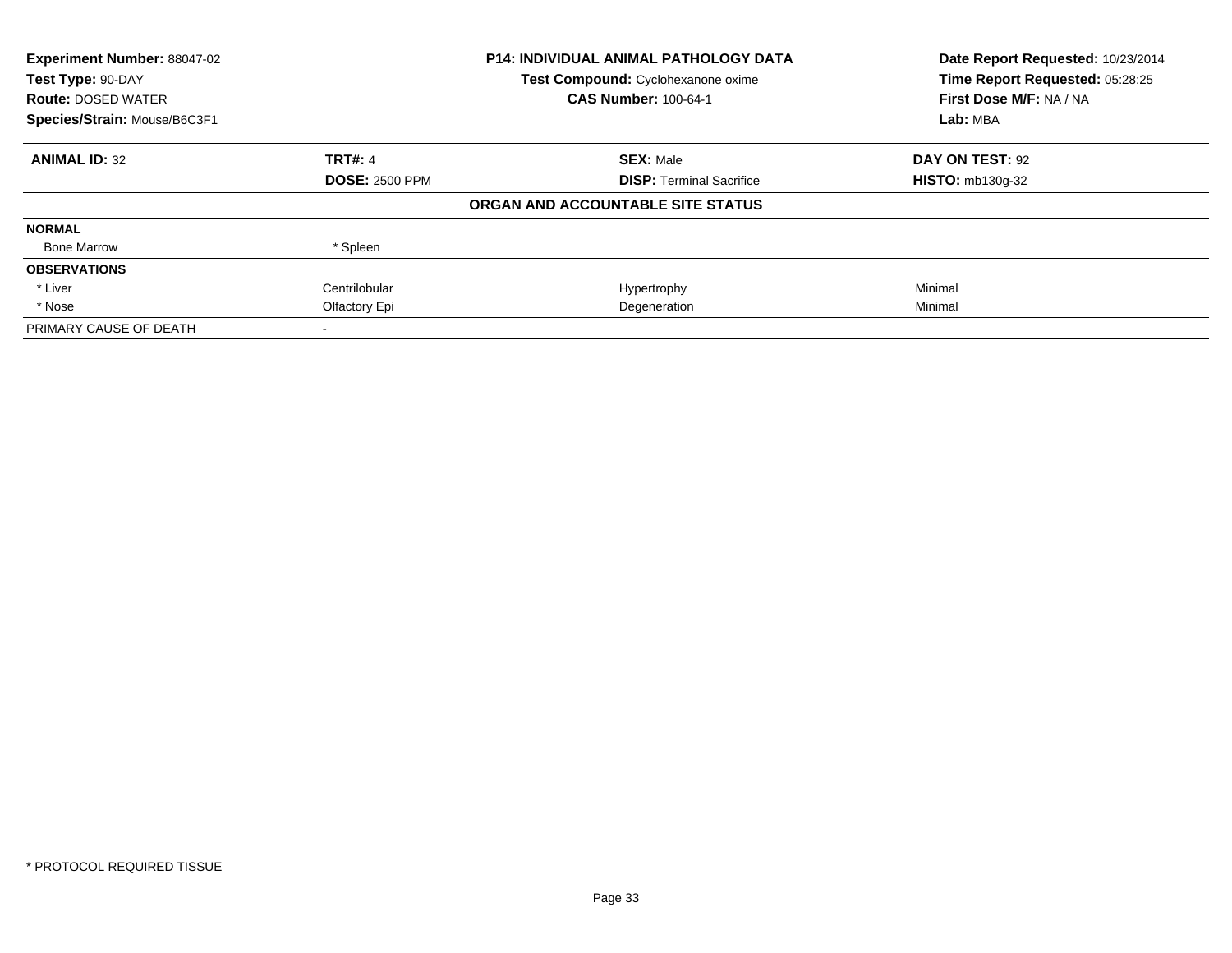| <b>Experiment Number: 88047-02</b> |                       | <b>P14: INDIVIDUAL ANIMAL PATHOLOGY DATA</b> | Date Report Requested: 10/23/2014 |
|------------------------------------|-----------------------|----------------------------------------------|-----------------------------------|
| Test Type: 90-DAY                  |                       | Test Compound: Cyclohexanone oxime           | Time Report Requested: 05:28:25   |
| <b>Route: DOSED WATER</b>          |                       | <b>CAS Number: 100-64-1</b>                  | First Dose M/F: NA / NA           |
| Species/Strain: Mouse/B6C3F1       |                       |                                              | Lab: MBA                          |
| <b>ANIMAL ID: 33</b>               | <b>TRT#: 4</b>        | <b>SEX: Male</b>                             | DAY ON TEST: 92                   |
|                                    | <b>DOSE: 2500 PPM</b> | <b>DISP:</b> Terminal Sacrifice              | <b>HISTO: mb130g-33</b>           |
|                                    |                       | ORGAN AND ACCOUNTABLE SITE STATUS            |                                   |
| <b>NORMAL</b>                      |                       |                                              |                                   |
| <b>Bone Marrow</b>                 | * Spleen              |                                              |                                   |
| <b>OBSERVATIONS</b>                |                       |                                              |                                   |
| * Liver                            | Centrilobular         | Hypertrophy                                  | Minimal                           |
| * Nose                             | Olfactory Epi         | Degeneration                                 | Minimal                           |
| PRIMARY CAUSE OF DEATH             |                       |                                              |                                   |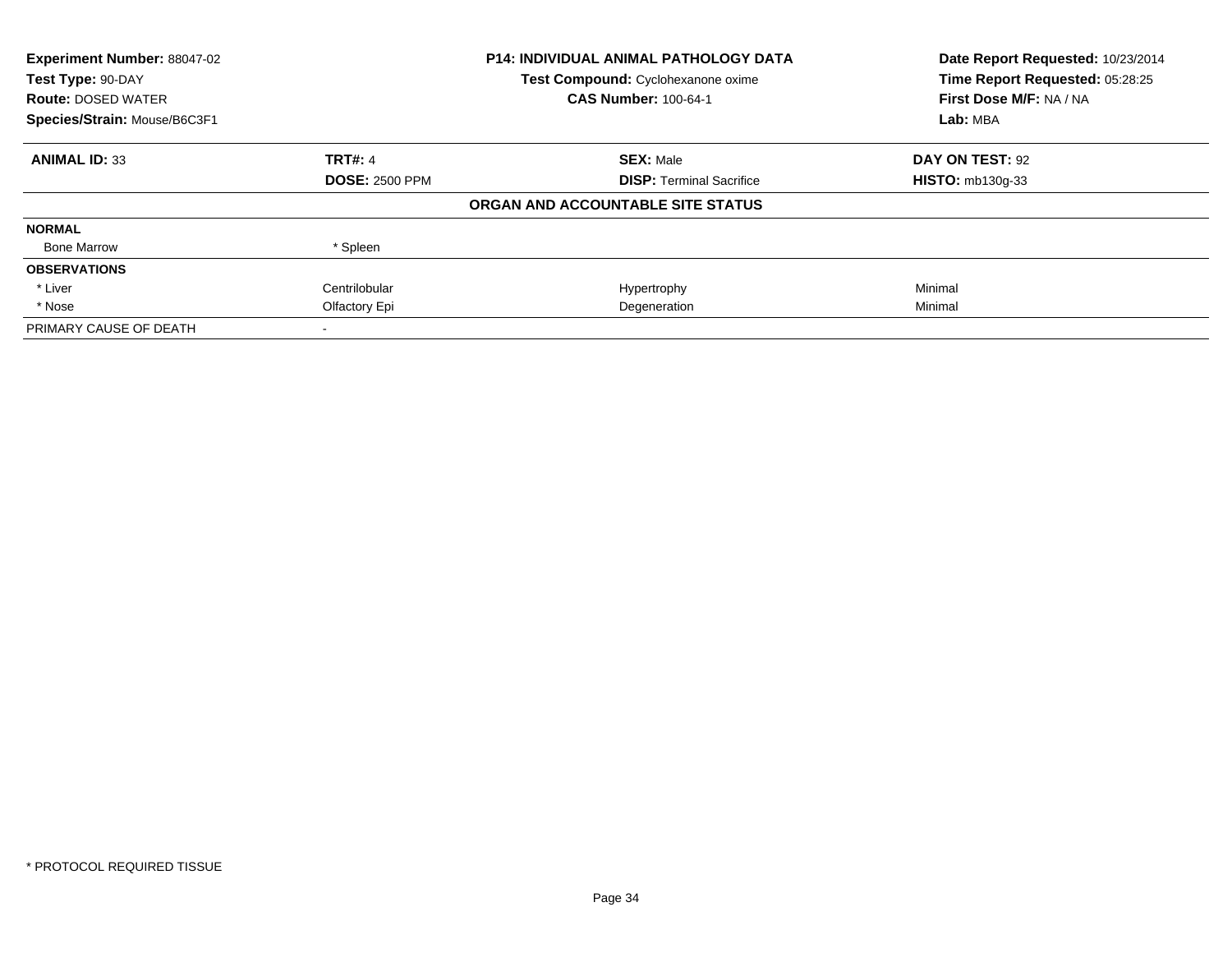| Experiment Number: 88047-02<br>Test Type: 90-DAY<br><b>Route: DOSED WATER</b><br>Species/Strain: Mouse/B6C3F1 |                       | <b>P14: INDIVIDUAL ANIMAL PATHOLOGY DATA</b><br>Test Compound: Cyclohexanone oxime<br><b>CAS Number: 100-64-1</b> | Date Report Requested: 10/23/2014<br>Time Report Requested: 05:28:25<br>First Dose M/F: NA / NA<br>Lab: MBA |
|---------------------------------------------------------------------------------------------------------------|-----------------------|-------------------------------------------------------------------------------------------------------------------|-------------------------------------------------------------------------------------------------------------|
|                                                                                                               |                       |                                                                                                                   |                                                                                                             |
| <b>ANIMAL ID: 34</b>                                                                                          | <b>TRT#: 4</b>        | <b>SEX: Male</b>                                                                                                  | DAY ON TEST: 92                                                                                             |
|                                                                                                               | <b>DOSE: 2500 PPM</b> | <b>DISP: Terminal Sacrifice</b>                                                                                   | <b>HISTO: mb130g-34</b>                                                                                     |
|                                                                                                               |                       | ORGAN AND ACCOUNTABLE SITE STATUS                                                                                 |                                                                                                             |
| <b>NORMAL</b>                                                                                                 |                       |                                                                                                                   |                                                                                                             |
| <b>Bone Marrow</b>                                                                                            | * Spleen              |                                                                                                                   |                                                                                                             |
| <b>OBSERVATIONS</b>                                                                                           |                       |                                                                                                                   |                                                                                                             |
| * Liver                                                                                                       | Centrilobular         | Hypertrophy                                                                                                       | Minimal                                                                                                     |
| * Nose                                                                                                        | Olfactory Epi         | Degeneration                                                                                                      | Minimal                                                                                                     |
| Skin                                                                                                          | <b>Hair Follicle</b>  | Atrophy                                                                                                           | Mild                                                                                                        |
| [ Atrophy TGLS = $1-13$ ]                                                                                     |                       |                                                                                                                   |                                                                                                             |
| PRIMARY CAUSE OF DEATH                                                                                        |                       |                                                                                                                   |                                                                                                             |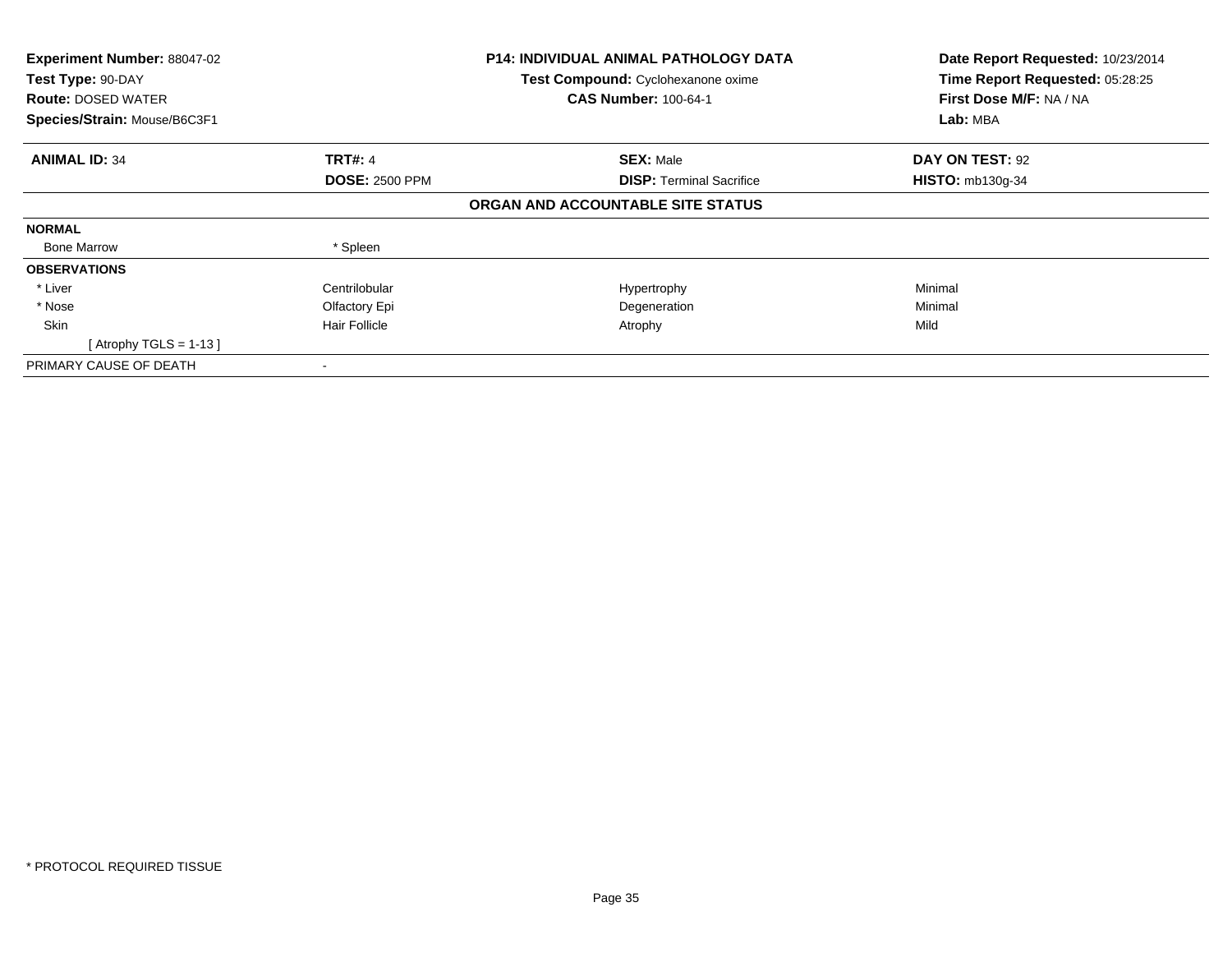| <b>Experiment Number: 88047-02</b> | P14: INDIVIDUAL ANIMAL PATHOLOGY DATA |                                    | Date Report Requested: 10/23/2014 |
|------------------------------------|---------------------------------------|------------------------------------|-----------------------------------|
| Test Type: 90-DAY                  |                                       | Test Compound: Cyclohexanone oxime | Time Report Requested: 05:28:25   |
| <b>Route: DOSED WATER</b>          |                                       | <b>CAS Number: 100-64-1</b>        | First Dose M/F: NA / NA           |
| Species/Strain: Mouse/B6C3F1       |                                       |                                    | Lab: MBA                          |
| <b>ANIMAL ID: 35</b>               | <b>TRT#: 4</b>                        | <b>SEX: Male</b>                   | DAY ON TEST: 92                   |
|                                    | <b>DOSE: 2500 PPM</b>                 | <b>DISP:</b> Terminal Sacrifice    | <b>HISTO: mb130g-35</b>           |
|                                    |                                       | ORGAN AND ACCOUNTABLE SITE STATUS  |                                   |
| <b>NORMAL</b>                      |                                       |                                    |                                   |
| <b>Bone Marrow</b>                 | * Liver                               | * Spleen                           |                                   |
| <b>OBSERVATIONS</b>                |                                       |                                    |                                   |
| * Nose                             | Olfactory Epi                         | Degeneration                       | Minimal                           |
| PRIMARY CAUSE OF DEATH             |                                       |                                    |                                   |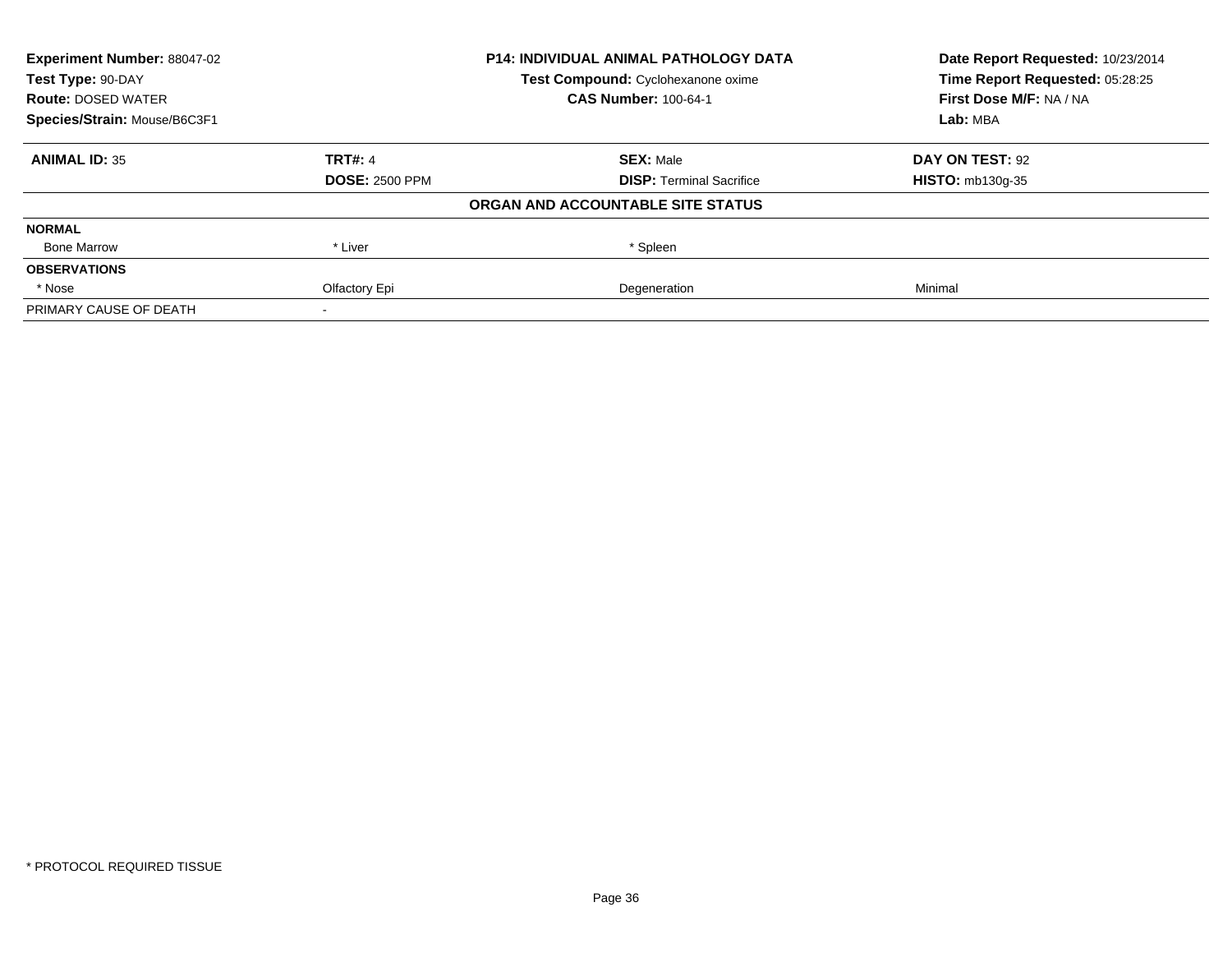| <b>Experiment Number: 88047-02</b><br>Test Type: 90-DAY |                       | <b>P14: INDIVIDUAL ANIMAL PATHOLOGY DATA</b> | Date Report Requested: 10/23/2014<br>Time Report Requested: 05:28:25 |
|---------------------------------------------------------|-----------------------|----------------------------------------------|----------------------------------------------------------------------|
|                                                         |                       | Test Compound: Cyclohexanone oxime           |                                                                      |
| <b>Route: DOSED WATER</b>                               |                       | <b>CAS Number: 100-64-1</b>                  | First Dose M/F: NA / NA                                              |
| Species/Strain: Mouse/B6C3F1                            |                       |                                              | Lab: MBA                                                             |
| <b>ANIMAL ID: 36</b>                                    | <b>TRT#: 4</b>        | <b>SEX: Male</b>                             | DAY ON TEST: 92                                                      |
|                                                         | <b>DOSE: 2500 PPM</b> | <b>DISP:</b> Terminal Sacrifice              | <b>HISTO: mb130g-36</b>                                              |
|                                                         |                       | ORGAN AND ACCOUNTABLE SITE STATUS            |                                                                      |
| <b>NORMAL</b>                                           |                       |                                              |                                                                      |
| <b>Bone Marrow</b>                                      | * Liver               | * Spleen                                     |                                                                      |
| <b>OBSERVATIONS</b>                                     |                       |                                              |                                                                      |
| * Nose                                                  | Olfactory Epi         | Degeneration                                 | Mild                                                                 |
| PRIMARY CAUSE OF DEATH                                  |                       |                                              |                                                                      |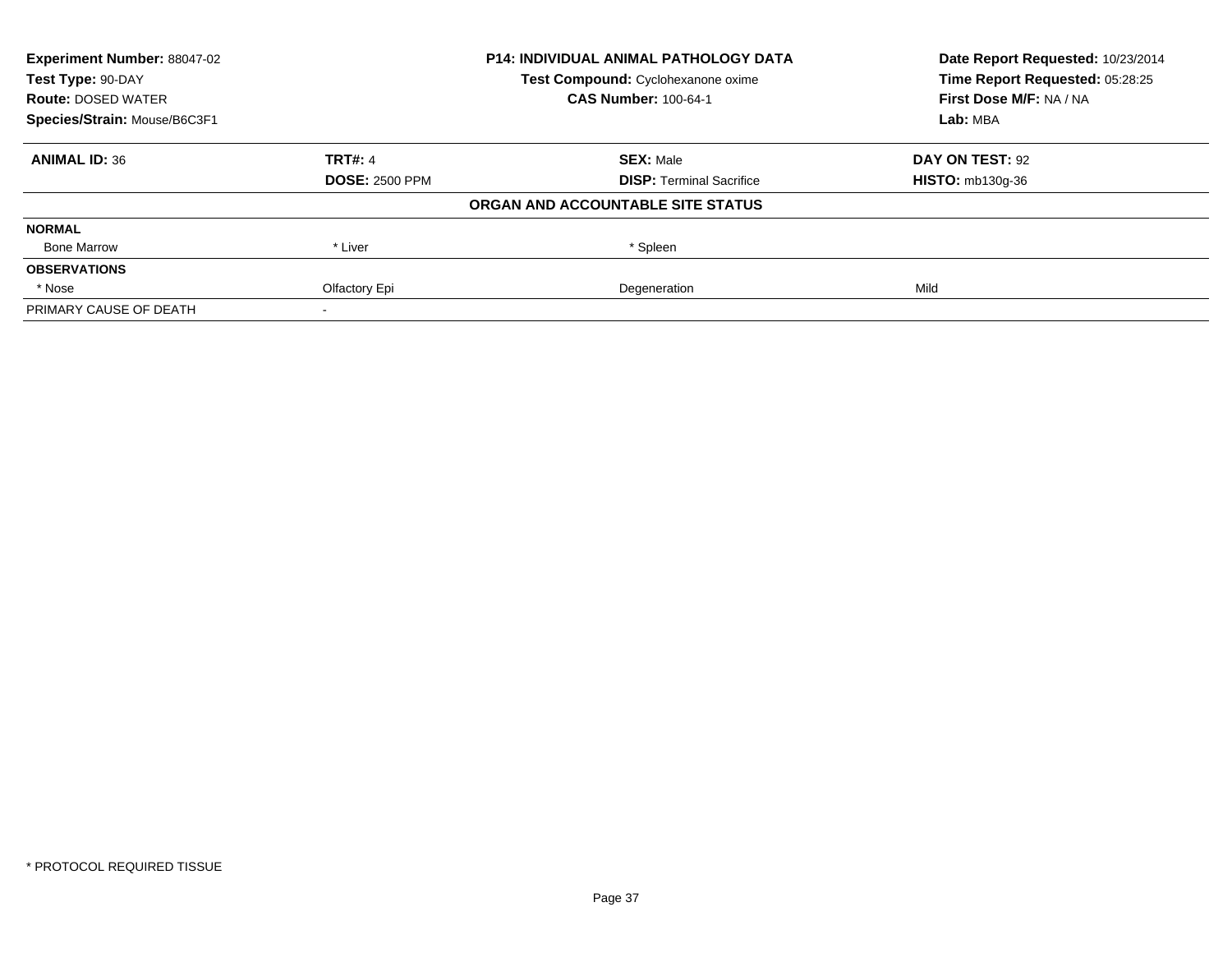| <b>Experiment Number: 88047-02</b><br>Test Type: 90-DAY |                       | <b>P14: INDIVIDUAL ANIMAL PATHOLOGY DATA</b> | Date Report Requested: 10/23/2014<br>Time Report Requested: 05:28:25 |  |
|---------------------------------------------------------|-----------------------|----------------------------------------------|----------------------------------------------------------------------|--|
|                                                         |                       | Test Compound: Cyclohexanone oxime           |                                                                      |  |
| <b>Route: DOSED WATER</b>                               |                       | <b>CAS Number: 100-64-1</b>                  | First Dose M/F: NA / NA                                              |  |
| Species/Strain: Mouse/B6C3F1                            |                       |                                              | Lab: MBA                                                             |  |
| <b>ANIMAL ID: 37</b>                                    | <b>TRT#: 4</b>        | <b>SEX: Male</b>                             | DAY ON TEST: 92                                                      |  |
|                                                         | <b>DOSE: 2500 PPM</b> | <b>DISP:</b> Terminal Sacrifice              | <b>HISTO: mb130g-37</b>                                              |  |
|                                                         |                       | ORGAN AND ACCOUNTABLE SITE STATUS            |                                                                      |  |
| <b>NORMAL</b>                                           |                       |                                              |                                                                      |  |
| <b>Bone Marrow</b>                                      | * Spleen              |                                              |                                                                      |  |
| <b>OBSERVATIONS</b>                                     |                       |                                              |                                                                      |  |
| * Liver                                                 | Centrilobular         | Vacuolization Cytoplasmic                    | Mild                                                                 |  |
| * Nose                                                  | Olfactory Epi         | Degeneration                                 | Mild                                                                 |  |
| PRIMARY CAUSE OF DEATH                                  |                       |                                              |                                                                      |  |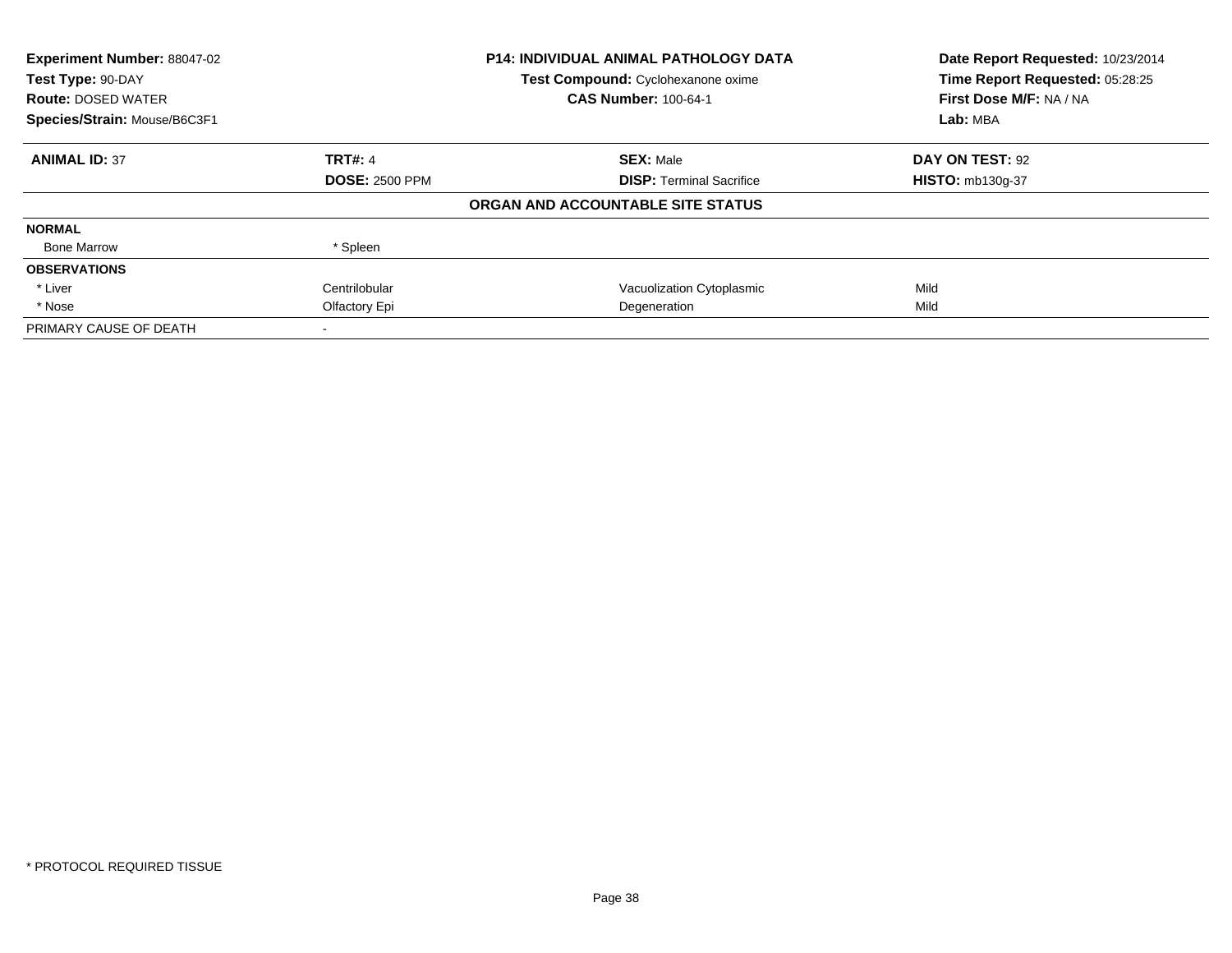| <b>Experiment Number: 88047-02</b><br>Test Type: 90-DAY |                       | <b>P14: INDIVIDUAL ANIMAL PATHOLOGY DATA</b> | Date Report Requested: 10/23/2014 |
|---------------------------------------------------------|-----------------------|----------------------------------------------|-----------------------------------|
|                                                         |                       | Test Compound: Cyclohexanone oxime           | Time Report Requested: 05:28:25   |
| <b>Route: DOSED WATER</b>                               |                       | <b>CAS Number: 100-64-1</b>                  | First Dose M/F: NA / NA           |
| Species/Strain: Mouse/B6C3F1                            |                       |                                              | Lab: MBA                          |
| <b>ANIMAL ID: 38</b>                                    | <b>TRT#: 4</b>        | <b>SEX: Male</b>                             | DAY ON TEST: 92                   |
|                                                         | <b>DOSE: 2500 PPM</b> | <b>DISP:</b> Terminal Sacrifice              | <b>HISTO: mb130g-38</b>           |
|                                                         |                       | ORGAN AND ACCOUNTABLE SITE STATUS            |                                   |
| <b>NORMAL</b>                                           |                       |                                              |                                   |
| <b>Bone Marrow</b>                                      | * Spleen              |                                              |                                   |
| <b>OBSERVATIONS</b>                                     |                       |                                              |                                   |
| * Liver                                                 | Centrilobular         | Hypertrophy                                  | Minimal                           |
| * Nose                                                  | Olfactory Epi         | Degeneration                                 | Minimal                           |
| PRIMARY CAUSE OF DEATH                                  |                       |                                              |                                   |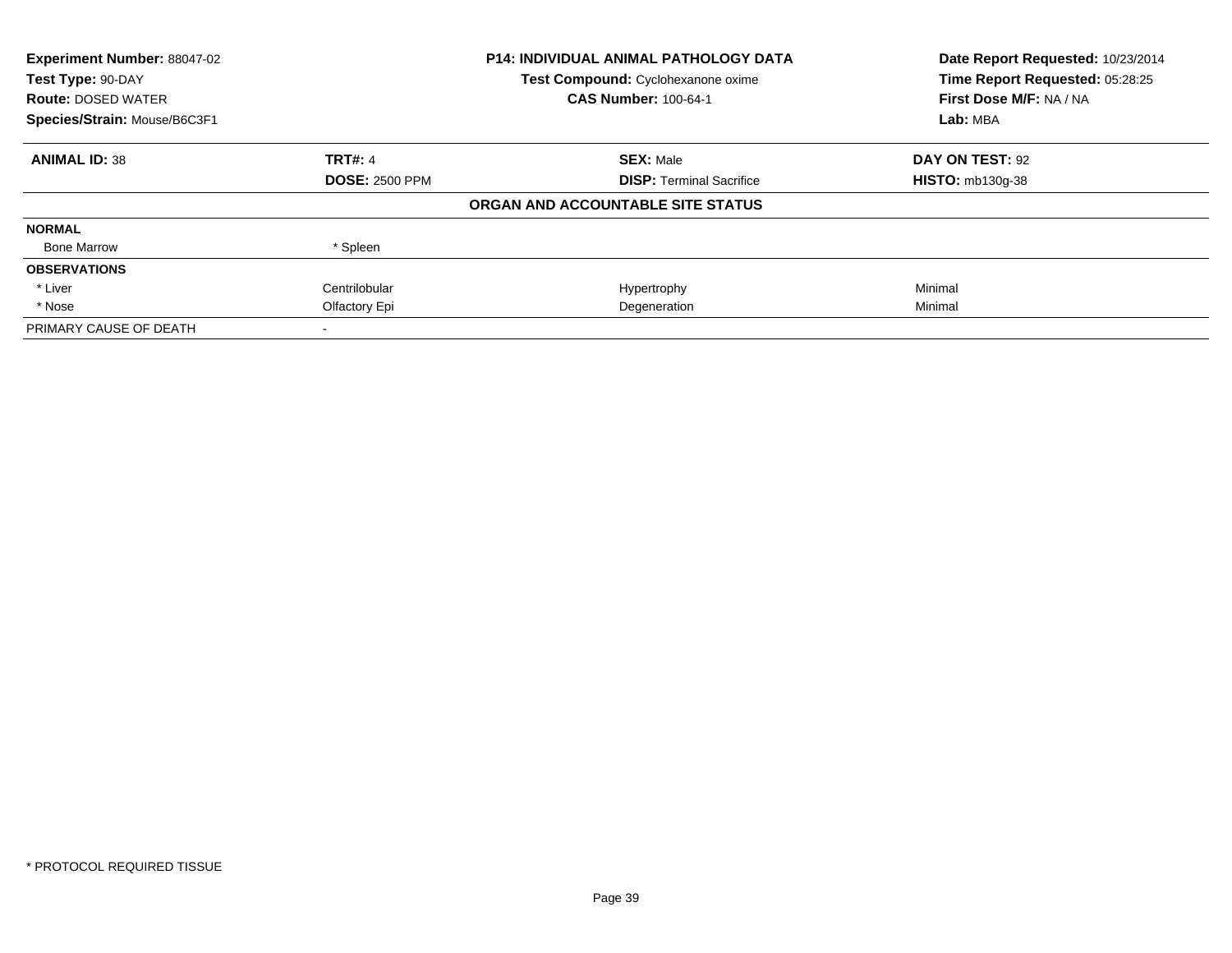| <b>Experiment Number: 88047-02</b> |                       | <b>P14: INDIVIDUAL ANIMAL PATHOLOGY DATA</b> | Date Report Requested: 10/23/2014 |
|------------------------------------|-----------------------|----------------------------------------------|-----------------------------------|
| Test Type: 90-DAY                  |                       | Test Compound: Cyclohexanone oxime           | Time Report Requested: 05:28:25   |
| <b>Route: DOSED WATER</b>          |                       | <b>CAS Number: 100-64-1</b>                  | First Dose M/F: NA / NA           |
| Species/Strain: Mouse/B6C3F1       |                       |                                              | Lab: MBA                          |
| <b>ANIMAL ID: 39</b>               | <b>TRT#: 4</b>        | <b>SEX: Male</b>                             | DAY ON TEST: 92                   |
|                                    | <b>DOSE: 2500 PPM</b> | <b>DISP:</b> Terminal Sacrifice              | <b>HISTO: mb130g-39</b>           |
|                                    |                       | ORGAN AND ACCOUNTABLE SITE STATUS            |                                   |
| <b>NORMAL</b>                      |                       |                                              |                                   |
| <b>Bone Marrow</b>                 | * Spleen              |                                              |                                   |
| <b>OBSERVATIONS</b>                |                       |                                              |                                   |
| * Liver                            | Centrilobular         | Hypertrophy                                  | Minimal                           |
| * Nose                             | Olfactory Epi         | Degeneration                                 | Minimal                           |
| PRIMARY CAUSE OF DEATH             |                       |                                              |                                   |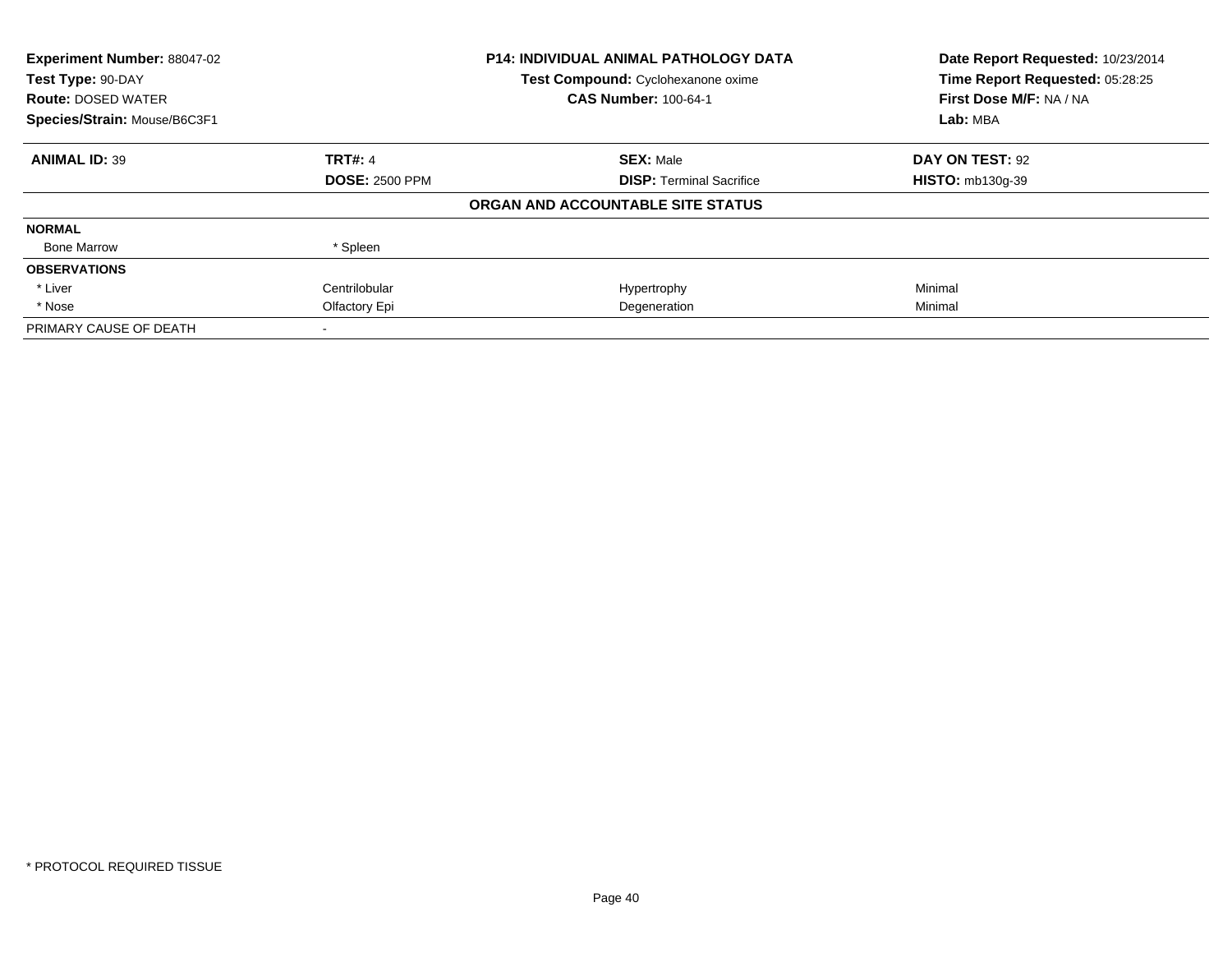| Experiment Number: 88047-02<br>Test Type: 90-DAY |                       | P14: INDIVIDUAL ANIMAL PATHOLOGY DATA | Date Report Requested: 10/23/2014<br>Time Report Requested: 05:28:25 |
|--------------------------------------------------|-----------------------|---------------------------------------|----------------------------------------------------------------------|
|                                                  |                       | Test Compound: Cyclohexanone oxime    |                                                                      |
| <b>Route: DOSED WATER</b>                        |                       | <b>CAS Number: 100-64-1</b>           | First Dose M/F: NA / NA                                              |
| Species/Strain: Mouse/B6C3F1                     |                       |                                       | Lab: MBA                                                             |
| <b>ANIMAL ID: 40</b>                             | <b>TRT#: 4</b>        | <b>SEX: Male</b>                      | DAY ON TEST: 92                                                      |
|                                                  | <b>DOSE: 2500 PPM</b> | <b>DISP:</b> Terminal Sacrifice       | <b>HISTO: mb130g-40</b>                                              |
|                                                  |                       | ORGAN AND ACCOUNTABLE SITE STATUS     |                                                                      |
| <b>NORMAL</b>                                    |                       |                                       |                                                                      |
| <b>Bone Marrow</b>                               | * Spleen              |                                       |                                                                      |
| <b>OBSERVATIONS</b>                              |                       |                                       |                                                                      |
| * Liver                                          | Centrilobular         | Hypertrophy                           | Minimal                                                              |
| * Nose                                           | Olfactory Epi         | Degeneration                          | Minimal                                                              |
| PRIMARY CAUSE OF DEATH                           |                       |                                       |                                                                      |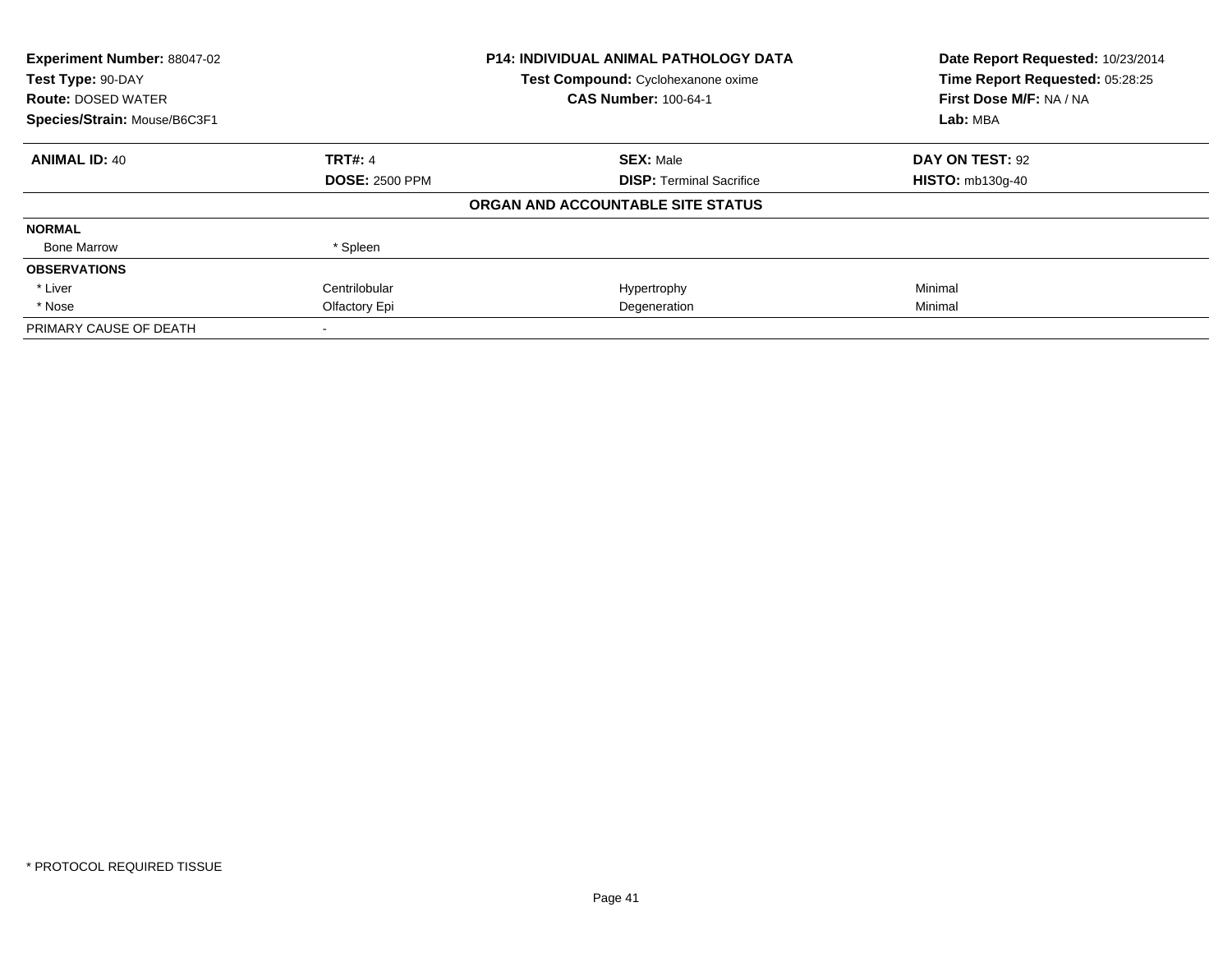| <b>Experiment Number: 88047-02</b><br>Test Type: 90-DAY<br><b>Route: DOSED WATER</b><br>Species/Strain: Mouse/B6C3F1 |                             | <b>P14: INDIVIDUAL ANIMAL PATHOLOGY DATA</b><br>Test Compound: Cyclohexanone oxime<br><b>CAS Number: 100-64-1</b> | Date Report Requested: 10/23/2014<br>Time Report Requested: 05:28:25<br>First Dose M/F: NA / NA<br>Lab: MBA |  |
|----------------------------------------------------------------------------------------------------------------------|-----------------------------|-------------------------------------------------------------------------------------------------------------------|-------------------------------------------------------------------------------------------------------------|--|
| <b>ANIMAL ID: 41</b>                                                                                                 | <b>TRT#: 5</b>              | <b>SEX: Male</b>                                                                                                  | DAY ON TEST: 92                                                                                             |  |
|                                                                                                                      | <b>DOSE: 5000 PPM</b>       | <b>DISP: Terminal Sacrifice</b>                                                                                   | <b>HISTO: mb130g-41</b>                                                                                     |  |
|                                                                                                                      |                             | ORGAN AND ACCOUNTABLE SITE STATUS                                                                                 |                                                                                                             |  |
| <b>NORMAL</b>                                                                                                        |                             |                                                                                                                   |                                                                                                             |  |
| * Adrenal Cortex                                                                                                     | * Adrenal Medulla           | <b>Blood Vessel</b>                                                                                               | * Bone                                                                                                      |  |
| * Bone Marrow                                                                                                        | * Brain                     | * Epididymis                                                                                                      | * Esophagus                                                                                                 |  |
| * Gallbladder                                                                                                        | * Heart                     | * Intestine Large, Cecum                                                                                          | * Intestine Large, Colon                                                                                    |  |
| * Intestine Large, Rectum                                                                                            | * Intestine Small, Duodenum | * Intestine Small. Ileum                                                                                          | * Intestine Small, Jejunum                                                                                  |  |
| * Kidney                                                                                                             | * Lung                      | * Lymph Node, Mandibular                                                                                          | * Lymph Node, Mesenteric                                                                                    |  |
| * Pancreas                                                                                                           | * Parathyroid Gland         | * Pituitary Gland                                                                                                 | * Preputial Gland                                                                                           |  |
| * Prostate                                                                                                           | * Salivary Glands           | * Seminal Vesicle                                                                                                 | * Skin                                                                                                      |  |
| * Stomach, Forestomach                                                                                               | * Stomach, Glandular        | * Testes                                                                                                          | * Thymus                                                                                                    |  |
| * Thyroid Gland                                                                                                      | * Trachea                   | * Urinary Bladder                                                                                                 |                                                                                                             |  |
| <b>MISSING</b>                                                                                                       |                             |                                                                                                                   |                                                                                                             |  |
| * Mammary Gland                                                                                                      |                             |                                                                                                                   |                                                                                                             |  |
| <b>OBSERVATIONS</b>                                                                                                  |                             |                                                                                                                   |                                                                                                             |  |
| * Liver                                                                                                              | Centrilobular               | Hypertrophy                                                                                                       | Minimal                                                                                                     |  |
| * Nose                                                                                                               | Olfactory Epi               | Degeneration                                                                                                      | Minimal                                                                                                     |  |
| * Spleen                                                                                                             |                             | Hematopoietic Cell Proliferation                                                                                  | Mild                                                                                                        |  |
| PRIMARY CAUSE OF DEATH                                                                                               |                             |                                                                                                                   |                                                                                                             |  |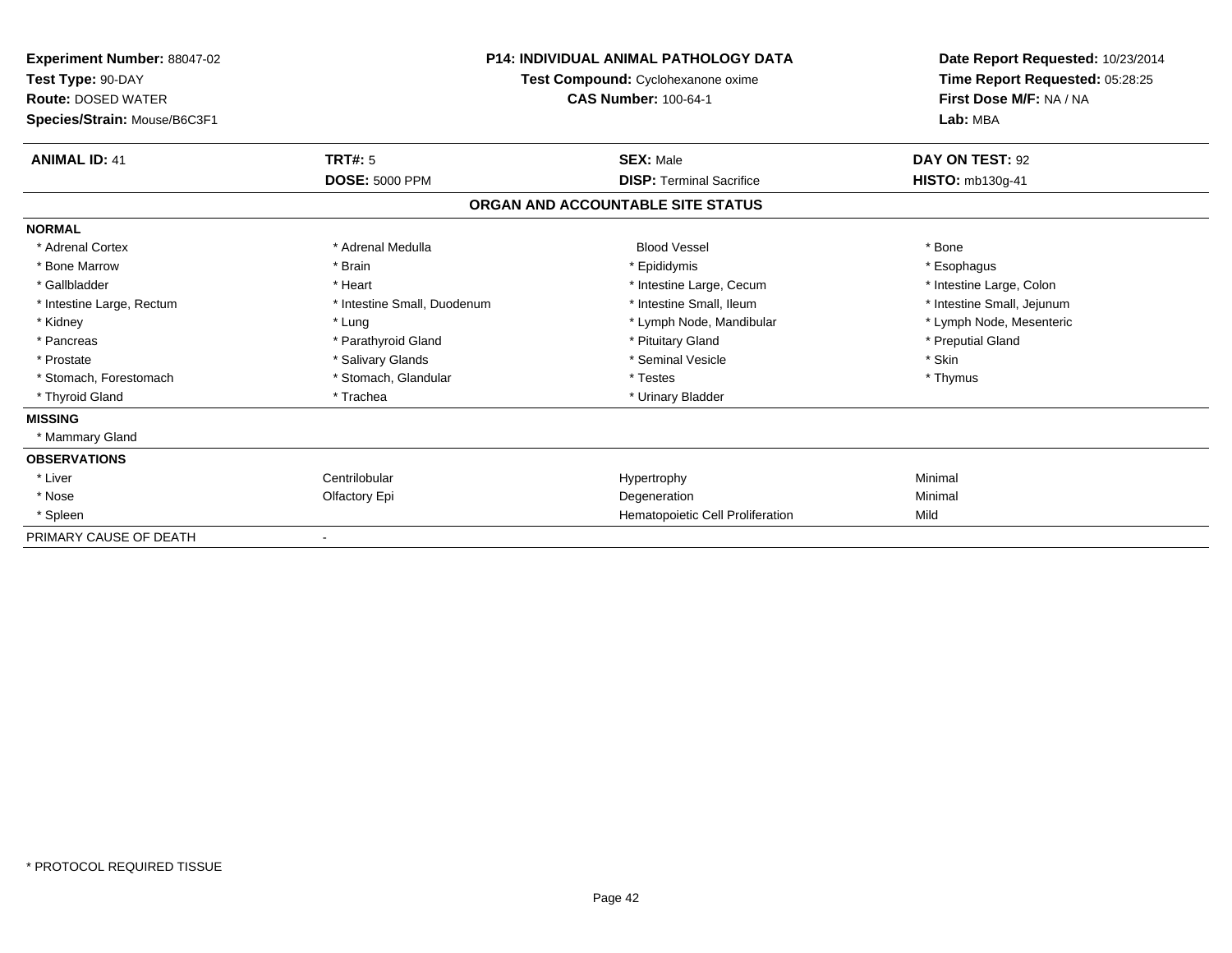| Experiment Number: 88047-02<br>Test Type: 90-DAY<br><b>Route: DOSED WATER</b><br>Species/Strain: Mouse/B6C3F1 | <b>P14: INDIVIDUAL ANIMAL PATHOLOGY DATA</b><br>Test Compound: Cyclohexanone oxime<br><b>CAS Number: 100-64-1</b> |                                   | Date Report Requested: 10/23/2014<br>Time Report Requested: 05:28:25<br>First Dose M/F: NA / NA<br>Lab: MBA |  |
|---------------------------------------------------------------------------------------------------------------|-------------------------------------------------------------------------------------------------------------------|-----------------------------------|-------------------------------------------------------------------------------------------------------------|--|
| <b>ANIMAL ID: 42</b>                                                                                          | TRT#: 5                                                                                                           | <b>SEX: Male</b>                  | DAY ON TEST: 92                                                                                             |  |
|                                                                                                               | <b>DOSE: 5000 PPM</b>                                                                                             | <b>DISP: Terminal Sacrifice</b>   | <b>HISTO: mb130g-42</b>                                                                                     |  |
|                                                                                                               |                                                                                                                   | ORGAN AND ACCOUNTABLE SITE STATUS |                                                                                                             |  |
| <b>NORMAL</b>                                                                                                 |                                                                                                                   |                                   |                                                                                                             |  |
| * Adrenal Cortex                                                                                              | * Adrenal Medulla                                                                                                 | <b>Blood Vessel</b>               | * Bone                                                                                                      |  |
| * Bone Marrow                                                                                                 | * Brain                                                                                                           | * Epididymis                      | * Esophagus                                                                                                 |  |
| * Heart                                                                                                       | * Intestine Large, Cecum                                                                                          | * Intestine Large, Colon          | * Intestine Large, Rectum                                                                                   |  |
| * Intestine Small, Duodenum                                                                                   | * Intestine Small, Ileum                                                                                          | * Intestine Small, Jejunum        | * Kidney                                                                                                    |  |
| * Lung                                                                                                        | * Lymph Node, Mandibular                                                                                          | * Lymph Node, Mesenteric          | * Pancreas                                                                                                  |  |
| * Parathyroid Gland                                                                                           | * Pituitary Gland                                                                                                 | * Preputial Gland                 | * Prostate                                                                                                  |  |
| * Salivary Glands                                                                                             | * Seminal Vesicle                                                                                                 | * Skin                            | * Stomach, Forestomach                                                                                      |  |
| * Stomach, Glandular                                                                                          | * Testes                                                                                                          | * Thyroid Gland                   | * Trachea                                                                                                   |  |
| * Urinary Bladder                                                                                             |                                                                                                                   |                                   |                                                                                                             |  |
| <b>MISSING</b>                                                                                                |                                                                                                                   |                                   |                                                                                                             |  |
| * Gallbladder                                                                                                 | * Mammary Gland                                                                                                   |                                   |                                                                                                             |  |
| <b>OBSERVATIONS</b>                                                                                           |                                                                                                                   |                                   |                                                                                                             |  |
| * Liver                                                                                                       | Centrilobular                                                                                                     | Hypertrophy                       | Minimal                                                                                                     |  |
| * Nose                                                                                                        | Olfactory Epi                                                                                                     | Degeneration                      | Minimal                                                                                                     |  |
| * Spleen                                                                                                      |                                                                                                                   | Hematopoietic Cell Proliferation  | Minimal                                                                                                     |  |
| * Thymus                                                                                                      |                                                                                                                   | Hemorrhage                        | Minimal                                                                                                     |  |
| PRIMARY CAUSE OF DEATH                                                                                        |                                                                                                                   |                                   |                                                                                                             |  |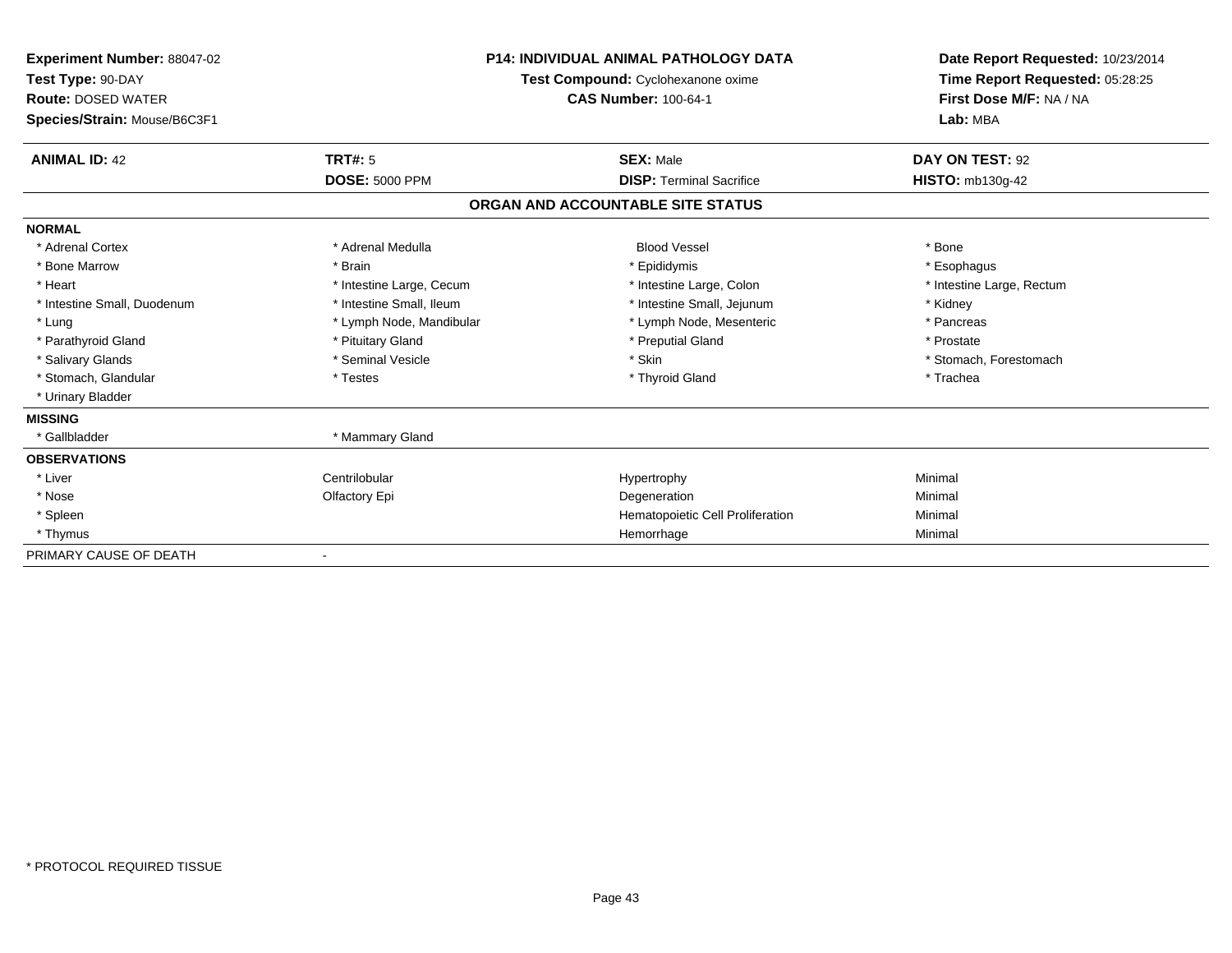| Experiment Number: 88047-02<br>Test Type: 90-DAY<br><b>Route: DOSED WATER</b><br>Species/Strain: Mouse/B6C3F1 |                             | <b>P14: INDIVIDUAL ANIMAL PATHOLOGY DATA</b><br>Test Compound: Cyclohexanone oxime<br><b>CAS Number: 100-64-1</b> | Date Report Requested: 10/23/2014<br>Time Report Requested: 05:28:25<br>First Dose M/F: NA / NA<br>Lab: MBA |  |
|---------------------------------------------------------------------------------------------------------------|-----------------------------|-------------------------------------------------------------------------------------------------------------------|-------------------------------------------------------------------------------------------------------------|--|
| <b>ANIMAL ID: 43</b>                                                                                          | TRT#: 5                     | <b>SEX: Male</b>                                                                                                  | DAY ON TEST: 92                                                                                             |  |
|                                                                                                               | <b>DOSE: 5000 PPM</b>       | <b>DISP: Terminal Sacrifice</b>                                                                                   | <b>HISTO: mb130g-43</b>                                                                                     |  |
|                                                                                                               |                             | ORGAN AND ACCOUNTABLE SITE STATUS                                                                                 |                                                                                                             |  |
| <b>NORMAL</b>                                                                                                 |                             |                                                                                                                   |                                                                                                             |  |
| * Adrenal Cortex                                                                                              | * Adrenal Medulla           | <b>Blood Vessel</b>                                                                                               | * Bone                                                                                                      |  |
| * Bone Marrow                                                                                                 | * Brain                     | * Epididymis                                                                                                      | * Esophagus                                                                                                 |  |
| * Gallbladder                                                                                                 | * Heart                     | * Intestine Large, Cecum                                                                                          | * Intestine Large, Colon                                                                                    |  |
| * Intestine Large, Rectum                                                                                     | * Intestine Small, Duodenum | * Intestine Small, Ileum                                                                                          | * Intestine Small, Jejunum                                                                                  |  |
| * Kidney                                                                                                      | * Lung                      | * Lymph Node, Mesenteric                                                                                          | * Pancreas                                                                                                  |  |
| * Parathyroid Gland                                                                                           | * Pituitary Gland           | * Preputial Gland                                                                                                 | * Prostate                                                                                                  |  |
| * Salivary Glands                                                                                             | * Seminal Vesicle           | * Skin                                                                                                            | * Stomach, Forestomach                                                                                      |  |
| * Stomach, Glandular                                                                                          | * Testes                    | * Thymus                                                                                                          | * Thyroid Gland                                                                                             |  |
| * Trachea                                                                                                     | * Urinary Bladder           |                                                                                                                   |                                                                                                             |  |
| <b>MISSING</b>                                                                                                |                             |                                                                                                                   |                                                                                                             |  |
| * Mammary Gland                                                                                               |                             |                                                                                                                   |                                                                                                             |  |
| <b>OBSERVATIONS</b>                                                                                           |                             |                                                                                                                   |                                                                                                             |  |
| * Liver                                                                                                       | Centrilobular               | Hypertrophy                                                                                                       | Minimal                                                                                                     |  |
| * Lymph Node, Mandibular                                                                                      |                             | Hemorrhage                                                                                                        | Minimal                                                                                                     |  |
| * Nose                                                                                                        | Olfactory Epi               | Degeneration                                                                                                      | Minimal                                                                                                     |  |
| * Spleen                                                                                                      |                             | Hematopoietic Cell Proliferation                                                                                  | Mild                                                                                                        |  |
| PRIMARY CAUSE OF DEATH                                                                                        |                             |                                                                                                                   |                                                                                                             |  |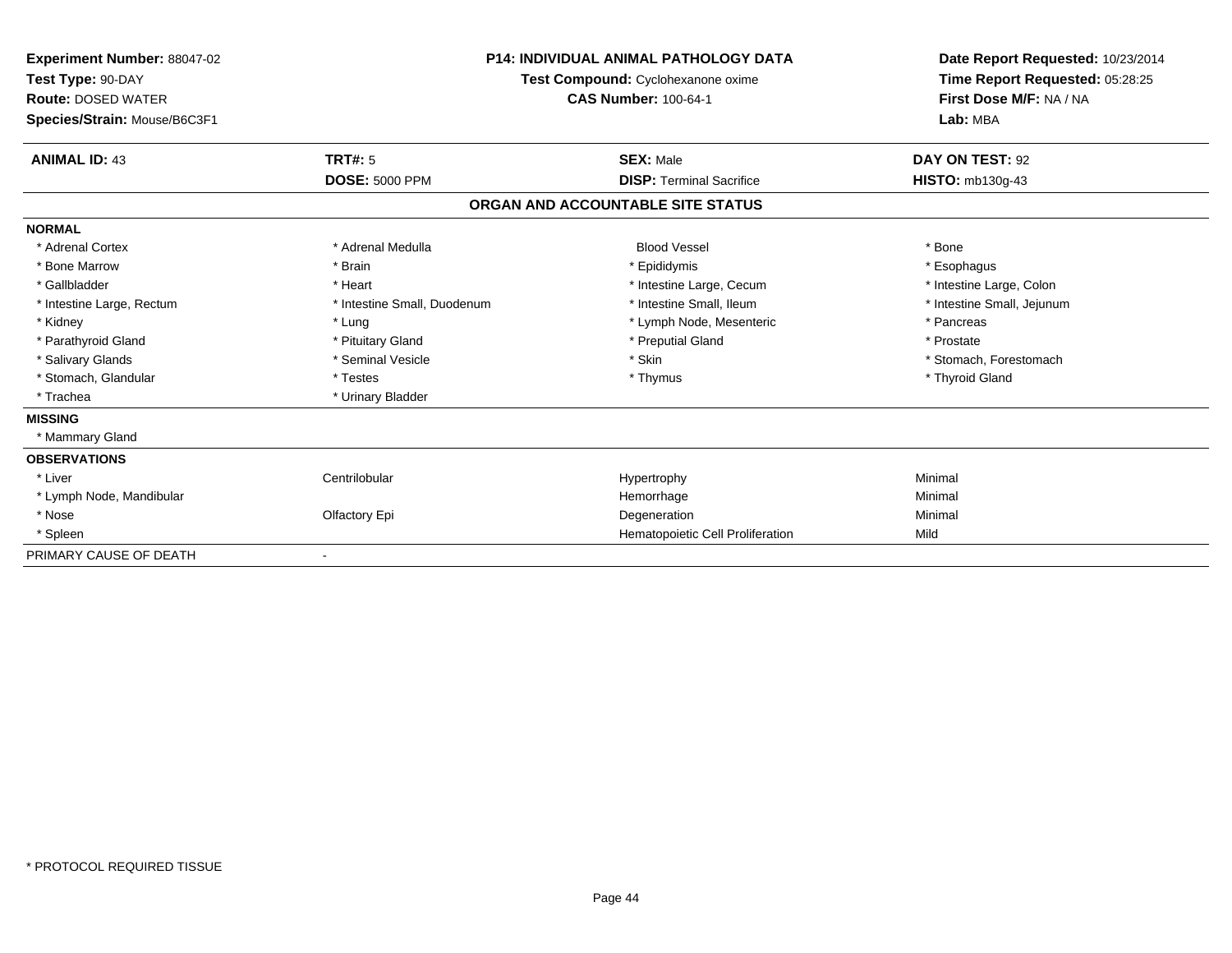| <b>Experiment Number: 88047-02</b><br>Test Type: 90-DAY<br><b>Route: DOSED WATER</b><br>Species/Strain: Mouse/B6C3F1 |                          | <b>P14: INDIVIDUAL ANIMAL PATHOLOGY DATA</b><br>Test Compound: Cyclohexanone oxime<br><b>CAS Number: 100-64-1</b> | Date Report Requested: 10/23/2014<br>Time Report Requested: 05:28:25<br>First Dose M/F: NA / NA<br>Lab: MBA |  |
|----------------------------------------------------------------------------------------------------------------------|--------------------------|-------------------------------------------------------------------------------------------------------------------|-------------------------------------------------------------------------------------------------------------|--|
| <b>ANIMAL ID: 44</b>                                                                                                 | TRT#: 5                  | <b>SEX: Male</b>                                                                                                  | DAY ON TEST: 92                                                                                             |  |
|                                                                                                                      | <b>DOSE: 5000 PPM</b>    | <b>DISP: Terminal Sacrifice</b>                                                                                   | <b>HISTO: mb130g-44</b>                                                                                     |  |
|                                                                                                                      |                          | ORGAN AND ACCOUNTABLE SITE STATUS                                                                                 |                                                                                                             |  |
| <b>NORMAL</b>                                                                                                        |                          |                                                                                                                   |                                                                                                             |  |
| * Adrenal Cortex                                                                                                     | * Adrenal Medulla        | <b>Blood Vessel</b>                                                                                               | * Bone                                                                                                      |  |
| * Bone Marrow                                                                                                        | * Brain                  | * Epididymis                                                                                                      | * Esophagus                                                                                                 |  |
| * Heart                                                                                                              | * Intestine Large, Cecum | * Intestine Large, Colon                                                                                          | * Intestine Large, Rectum                                                                                   |  |
| * Intestine Small, Duodenum                                                                                          | * Intestine Small, Ileum | * Intestine Small, Jejunum                                                                                        | * Kidney                                                                                                    |  |
| * Lung                                                                                                               | * Lymph Node, Mesenteric | * Pancreas                                                                                                        | * Parathyroid Gland                                                                                         |  |
| * Pituitary Gland                                                                                                    | * Preputial Gland        | * Prostate                                                                                                        | * Salivary Glands                                                                                           |  |
| * Seminal Vesicle                                                                                                    | * Skin                   | * Stomach, Forestomach                                                                                            | * Stomach, Glandular                                                                                        |  |
| * Testes                                                                                                             | * Thymus                 | * Thyroid Gland                                                                                                   | * Trachea                                                                                                   |  |
| * Urinary Bladder                                                                                                    |                          |                                                                                                                   |                                                                                                             |  |
| <b>MISSING</b>                                                                                                       |                          |                                                                                                                   |                                                                                                             |  |
| * Gallbladder                                                                                                        | * Mammary Gland          |                                                                                                                   |                                                                                                             |  |
| <b>OBSERVATIONS</b>                                                                                                  |                          |                                                                                                                   |                                                                                                             |  |
| * Liver                                                                                                              | Centrilobular            | Hypertrophy                                                                                                       | Minimal                                                                                                     |  |
| * Lymph Node, Mandibular                                                                                             |                          | Hemorrhage                                                                                                        | Minimal                                                                                                     |  |
| * Nose                                                                                                               | Olfactory Epi            | Degeneration                                                                                                      | Minimal                                                                                                     |  |
| * Spleen                                                                                                             |                          | Hematopoietic Cell Proliferation                                                                                  | Minimal                                                                                                     |  |
| PRIMARY CAUSE OF DEATH                                                                                               |                          |                                                                                                                   |                                                                                                             |  |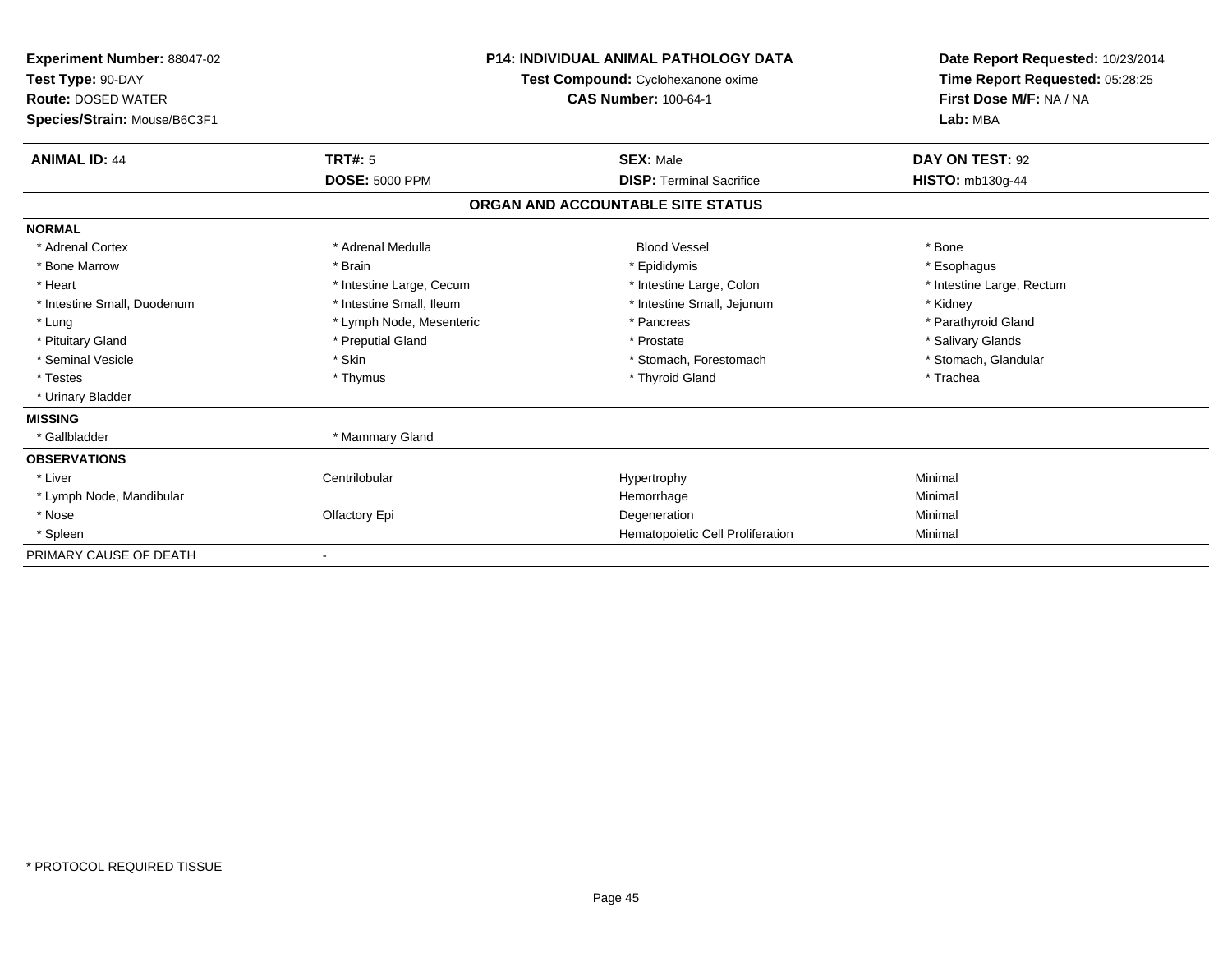| <b>Experiment Number: 88047-02</b><br>Test Type: 90-DAY<br><b>Route: DOSED WATER</b><br>Species/Strain: Mouse/B6C3F1 |                             | <b>P14: INDIVIDUAL ANIMAL PATHOLOGY DATA</b><br>Test Compound: Cyclohexanone oxime<br><b>CAS Number: 100-64-1</b> | Date Report Requested: 10/23/2014<br>Time Report Requested: 05:28:25<br>First Dose M/F: NA / NA<br>Lab: MBA |  |
|----------------------------------------------------------------------------------------------------------------------|-----------------------------|-------------------------------------------------------------------------------------------------------------------|-------------------------------------------------------------------------------------------------------------|--|
| <b>ANIMAL ID: 45</b>                                                                                                 | TRT#: 5                     | <b>SEX: Male</b>                                                                                                  | DAY ON TEST: 92                                                                                             |  |
|                                                                                                                      | <b>DOSE: 5000 PPM</b>       | <b>DISP: Terminal Sacrifice</b>                                                                                   | <b>HISTO: mb130g-45</b>                                                                                     |  |
|                                                                                                                      |                             | ORGAN AND ACCOUNTABLE SITE STATUS                                                                                 |                                                                                                             |  |
| <b>NORMAL</b>                                                                                                        |                             |                                                                                                                   |                                                                                                             |  |
| * Adrenal Cortex                                                                                                     | * Adrenal Medulla           | <b>Blood Vessel</b>                                                                                               | * Bone                                                                                                      |  |
| * Bone Marrow                                                                                                        | * Brain                     | * Epididymis                                                                                                      | * Esophagus                                                                                                 |  |
| * Gallbladder                                                                                                        | * Heart                     | * Intestine Large, Cecum                                                                                          | * Intestine Large, Colon                                                                                    |  |
| * Intestine Large, Rectum                                                                                            | * Intestine Small, Duodenum | * Intestine Small. Ileum                                                                                          | * Intestine Small, Jejunum                                                                                  |  |
| * Kidney                                                                                                             | * Lung                      | * Lymph Node, Mandibular                                                                                          | * Lymph Node, Mesenteric                                                                                    |  |
| * Pancreas                                                                                                           | * Parathyroid Gland         | * Pituitary Gland                                                                                                 | * Preputial Gland                                                                                           |  |
| * Prostate                                                                                                           | * Salivary Glands           | * Seminal Vesicle                                                                                                 | * Skin                                                                                                      |  |
| * Stomach, Forestomach                                                                                               | * Stomach, Glandular        | * Testes                                                                                                          | * Thymus                                                                                                    |  |
| * Thyroid Gland                                                                                                      | * Trachea                   | * Urinary Bladder                                                                                                 |                                                                                                             |  |
| <b>MISSING</b>                                                                                                       |                             |                                                                                                                   |                                                                                                             |  |
| * Mammary Gland                                                                                                      |                             |                                                                                                                   |                                                                                                             |  |
| <b>OBSERVATIONS</b>                                                                                                  |                             |                                                                                                                   |                                                                                                             |  |
| * Liver                                                                                                              | Centrilobular               | Hypertrophy                                                                                                       | Minimal                                                                                                     |  |
| * Nose                                                                                                               | Olfactory Epi               | Degeneration                                                                                                      | Minimal                                                                                                     |  |
| * Spleen                                                                                                             |                             | Hematopoietic Cell Proliferation                                                                                  | Minimal                                                                                                     |  |
| PRIMARY CAUSE OF DEATH                                                                                               |                             |                                                                                                                   |                                                                                                             |  |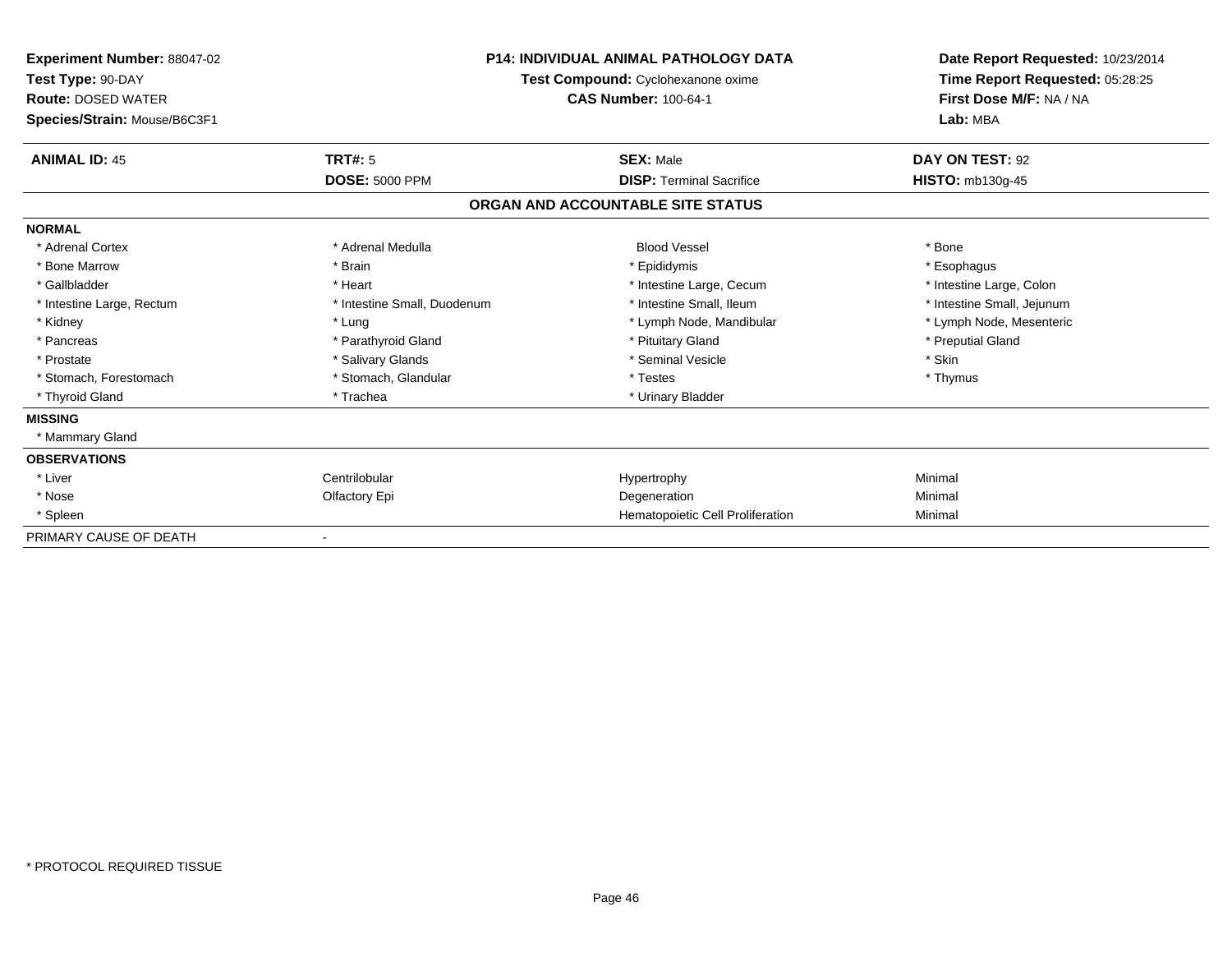| Experiment Number: 88047-02<br>Test Type: 90-DAY<br><b>Route: DOSED WATER</b><br>Species/Strain: Mouse/B6C3F1 | <b>P14: INDIVIDUAL ANIMAL PATHOLOGY DATA</b><br>Test Compound: Cyclohexanone oxime<br><b>CAS Number: 100-64-1</b> |                                   | Date Report Requested: 10/23/2014<br>Time Report Requested: 05:28:25<br>First Dose M/F: NA / NA<br>Lab: MBA |  |
|---------------------------------------------------------------------------------------------------------------|-------------------------------------------------------------------------------------------------------------------|-----------------------------------|-------------------------------------------------------------------------------------------------------------|--|
| <b>ANIMAL ID: 46</b>                                                                                          | TRT#: 5                                                                                                           | <b>SEX: Male</b>                  | DAY ON TEST: 92                                                                                             |  |
|                                                                                                               | <b>DOSE: 5000 PPM</b>                                                                                             | <b>DISP: Terminal Sacrifice</b>   | <b>HISTO: mb130g-46</b>                                                                                     |  |
|                                                                                                               |                                                                                                                   | ORGAN AND ACCOUNTABLE SITE STATUS |                                                                                                             |  |
| <b>NORMAL</b>                                                                                                 |                                                                                                                   |                                   |                                                                                                             |  |
| * Adrenal Cortex                                                                                              | * Adrenal Medulla                                                                                                 | <b>Blood Vessel</b>               | * Bone                                                                                                      |  |
| * Bone Marrow                                                                                                 | * Brain                                                                                                           | * Epididymis                      | * Esophagus                                                                                                 |  |
| * Gallbladder                                                                                                 | * Heart                                                                                                           | * Intestine Large, Cecum          | * Intestine Large, Colon                                                                                    |  |
| * Intestine Large, Rectum                                                                                     | * Intestine Small, Duodenum                                                                                       | * Intestine Small, Ileum          | * Intestine Small, Jejunum                                                                                  |  |
| * Kidney                                                                                                      | * Lung                                                                                                            | * Lymph Node, Mandibular          | * Lymph Node, Mesenteric                                                                                    |  |
| * Pancreas                                                                                                    | * Parathyroid Gland                                                                                               | * Pituitary Gland                 | * Preputial Gland                                                                                           |  |
| * Prostate                                                                                                    | * Salivary Glands                                                                                                 | * Seminal Vesicle                 | * Skin                                                                                                      |  |
| * Stomach, Forestomach                                                                                        | * Stomach, Glandular                                                                                              | * Testes                          | * Thyroid Gland                                                                                             |  |
| * Trachea                                                                                                     | * Urinary Bladder                                                                                                 |                                   |                                                                                                             |  |
| <b>MISSING</b>                                                                                                |                                                                                                                   |                                   |                                                                                                             |  |
| * Mammary Gland                                                                                               |                                                                                                                   |                                   |                                                                                                             |  |
| <b>OBSERVATIONS</b>                                                                                           |                                                                                                                   |                                   |                                                                                                             |  |
| * Liver                                                                                                       | Centrilobular                                                                                                     | Hypertrophy                       | Minimal                                                                                                     |  |
| * Nose                                                                                                        | Olfactory Epi                                                                                                     | Degeneration                      | Mild                                                                                                        |  |
| * Spleen                                                                                                      |                                                                                                                   | Hematopoietic Cell Proliferation  | Mild                                                                                                        |  |
| * Thymus                                                                                                      |                                                                                                                   | Hemorrhage                        | Minimal                                                                                                     |  |
| PRIMARY CAUSE OF DEATH                                                                                        |                                                                                                                   |                                   |                                                                                                             |  |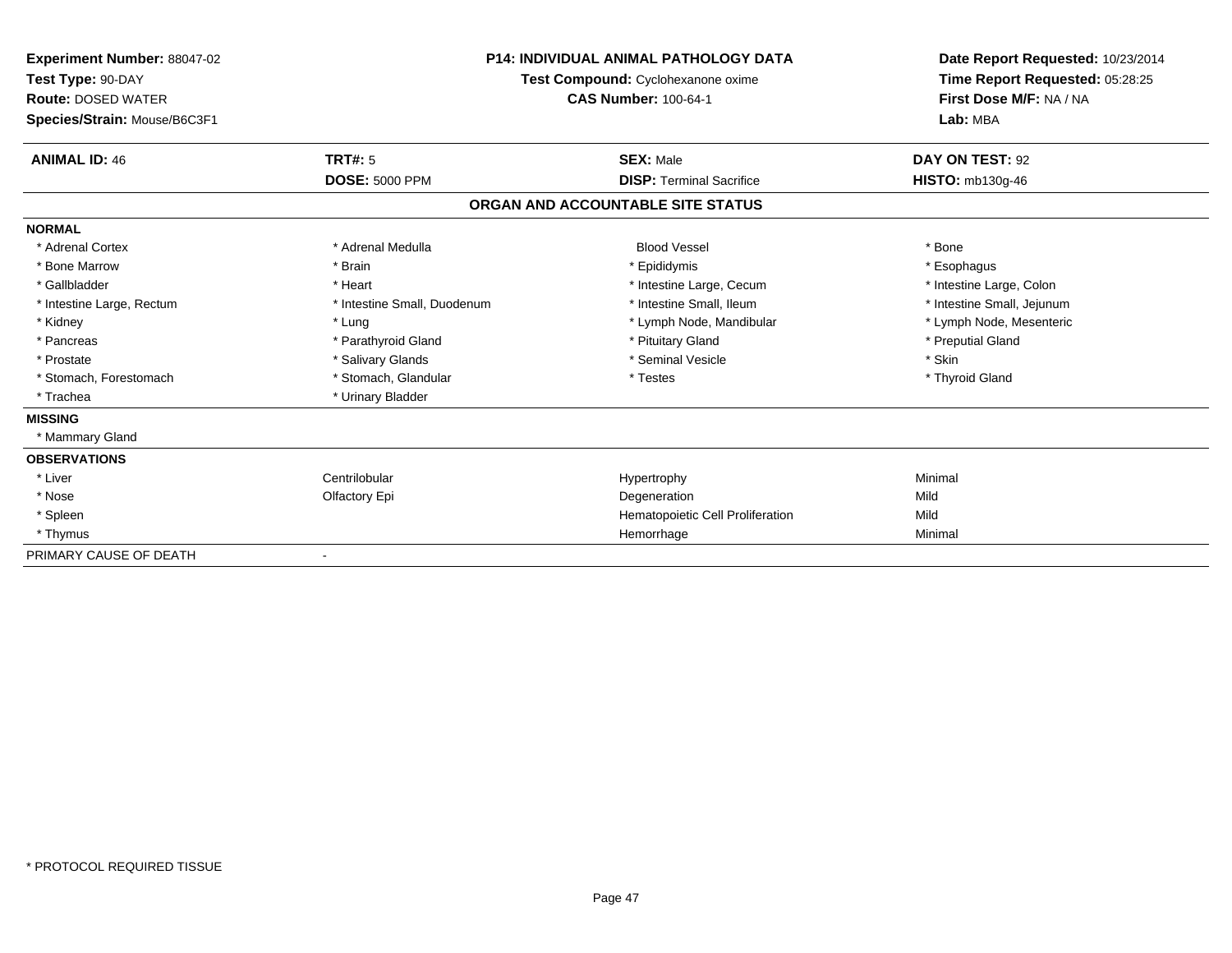| Experiment Number: 88047-02<br>Test Type: 90-DAY<br><b>Route: DOSED WATER</b><br>Species/Strain: Mouse/B6C3F1 |                            | <b>P14: INDIVIDUAL ANIMAL PATHOLOGY DATA</b><br>Test Compound: Cyclohexanone oxime<br><b>CAS Number: 100-64-1</b> | Date Report Requested: 10/23/2014<br>Time Report Requested: 05:28:25<br>First Dose M/F: NA / NA<br>Lab: MBA |  |
|---------------------------------------------------------------------------------------------------------------|----------------------------|-------------------------------------------------------------------------------------------------------------------|-------------------------------------------------------------------------------------------------------------|--|
| <b>ANIMAL ID: 47</b>                                                                                          | TRT#: 5                    | <b>SEX: Male</b>                                                                                                  | DAY ON TEST: 92                                                                                             |  |
|                                                                                                               | <b>DOSE: 5000 PPM</b>      | <b>DISP: Terminal Sacrifice</b>                                                                                   | <b>HISTO: mb130g-47</b>                                                                                     |  |
|                                                                                                               |                            | ORGAN AND ACCOUNTABLE SITE STATUS                                                                                 |                                                                                                             |  |
| <b>NORMAL</b>                                                                                                 |                            |                                                                                                                   |                                                                                                             |  |
| * Adrenal Cortex                                                                                              | * Adrenal Medulla          | <b>Blood Vessel</b>                                                                                               | * Bone                                                                                                      |  |
| * Bone Marrow                                                                                                 | * Brain                    | * Epididymis                                                                                                      | * Esophagus                                                                                                 |  |
| * Heart                                                                                                       | * Intestine Large, Cecum   | * Intestine Large, Colon                                                                                          | * Intestine Small, Duodenum                                                                                 |  |
| * Intestine Small, Ileum                                                                                      | * Intestine Small, Jejunum | * Kidney                                                                                                          | * Lung                                                                                                      |  |
| * Lymph Node, Mandibular                                                                                      | * Lymph Node, Mesenteric   | * Pancreas                                                                                                        | * Parathyroid Gland                                                                                         |  |
| * Pituitary Gland                                                                                             | * Preputial Gland          | * Prostate                                                                                                        | * Salivary Glands                                                                                           |  |
| * Seminal Vesicle                                                                                             | * Skin                     | * Stomach, Forestomach                                                                                            | * Stomach, Glandular                                                                                        |  |
| * Testes                                                                                                      | * Thymus                   | * Thyroid Gland                                                                                                   | * Trachea                                                                                                   |  |
| * Urinary Bladder                                                                                             |                            |                                                                                                                   |                                                                                                             |  |
| <b>MISSING</b>                                                                                                |                            |                                                                                                                   |                                                                                                             |  |
| * Gallbladder                                                                                                 | * Intestine Large, Rectum  | * Mammary Gland                                                                                                   |                                                                                                             |  |
| <b>OBSERVATIONS</b>                                                                                           |                            |                                                                                                                   |                                                                                                             |  |
| * Liver                                                                                                       | Centrilobular              | Hypertrophy                                                                                                       | Minimal                                                                                                     |  |
| * Nose                                                                                                        | Olfactory Epi              | Degeneration                                                                                                      | Minimal                                                                                                     |  |
| * Spleen                                                                                                      |                            | Hematopoietic Cell Proliferation                                                                                  | Mild                                                                                                        |  |
| PRIMARY CAUSE OF DEATH                                                                                        |                            |                                                                                                                   |                                                                                                             |  |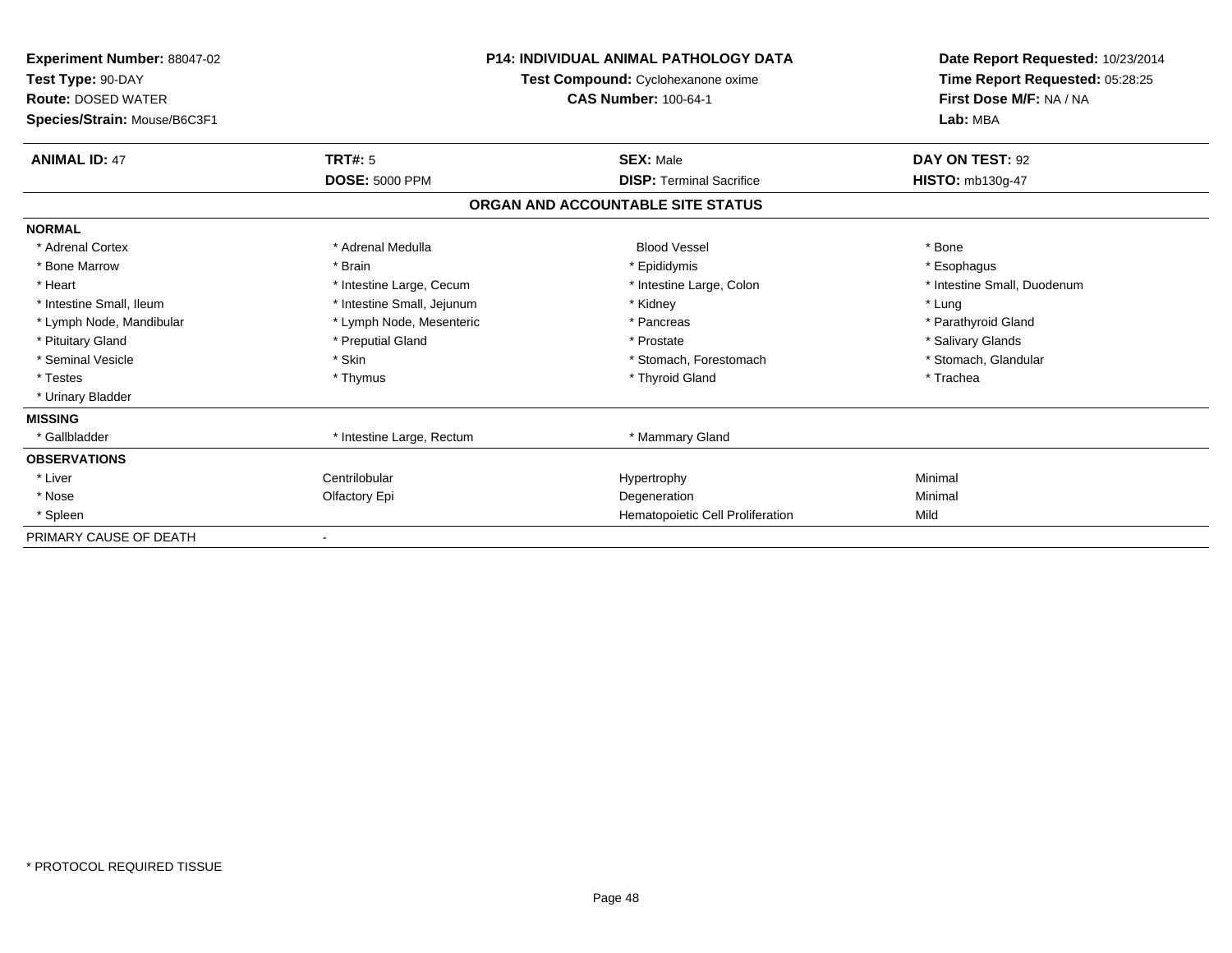| <b>Experiment Number: 88047-02</b><br>Test Type: 90-DAY<br><b>Route: DOSED WATER</b><br>Species/Strain: Mouse/B6C3F1 |                          | <b>P14: INDIVIDUAL ANIMAL PATHOLOGY DATA</b><br>Test Compound: Cyclohexanone oxime<br><b>CAS Number: 100-64-1</b> | Date Report Requested: 10/23/2014<br>Time Report Requested: 05:28:25<br>First Dose M/F: NA / NA<br>Lab: MBA |  |
|----------------------------------------------------------------------------------------------------------------------|--------------------------|-------------------------------------------------------------------------------------------------------------------|-------------------------------------------------------------------------------------------------------------|--|
| <b>ANIMAL ID: 48</b>                                                                                                 | TRT#: 5                  | <b>SEX: Male</b>                                                                                                  | DAY ON TEST: 92                                                                                             |  |
|                                                                                                                      | <b>DOSE: 5000 PPM</b>    | <b>DISP: Terminal Sacrifice</b>                                                                                   | <b>HISTO: mb130g-48</b>                                                                                     |  |
|                                                                                                                      |                          | ORGAN AND ACCOUNTABLE SITE STATUS                                                                                 |                                                                                                             |  |
| <b>NORMAL</b>                                                                                                        |                          |                                                                                                                   |                                                                                                             |  |
| * Adrenal Cortex                                                                                                     | * Adrenal Medulla        | <b>Blood Vessel</b>                                                                                               | * Bone                                                                                                      |  |
| * Bone Marrow                                                                                                        | * Brain                  | * Epididymis                                                                                                      | * Esophagus                                                                                                 |  |
| * Heart                                                                                                              | * Intestine Large, Cecum | * Intestine Large, Colon                                                                                          | * Intestine Large, Rectum                                                                                   |  |
| * Intestine Small, Duodenum                                                                                          | * Intestine Small. Ileum | * Intestine Small, Jejunum                                                                                        | * Kidney                                                                                                    |  |
| * Lung                                                                                                               | * Lymph Node, Mandibular | * Lymph Node, Mesenteric                                                                                          | * Pancreas                                                                                                  |  |
| * Parathyroid Gland                                                                                                  | * Pituitary Gland        | * Preputial Gland                                                                                                 | * Prostate                                                                                                  |  |
| * Salivary Glands                                                                                                    | * Seminal Vesicle        | * Skin                                                                                                            | * Stomach, Forestomach                                                                                      |  |
| * Stomach, Glandular                                                                                                 | * Testes                 | * Thymus                                                                                                          | * Thyroid Gland                                                                                             |  |
| * Trachea                                                                                                            | * Urinary Bladder        |                                                                                                                   |                                                                                                             |  |
| <b>MISSING</b>                                                                                                       |                          |                                                                                                                   |                                                                                                             |  |
| * Gallbladder                                                                                                        | * Mammary Gland          |                                                                                                                   |                                                                                                             |  |
| <b>OBSERVATIONS</b>                                                                                                  |                          |                                                                                                                   |                                                                                                             |  |
| * Liver                                                                                                              | Centrilobular            | Hypertrophy                                                                                                       | Minimal                                                                                                     |  |
| * Nose                                                                                                               | Olfactory Epi            | Degeneration                                                                                                      | Minimal                                                                                                     |  |
| * Spleen                                                                                                             |                          | Hematopoietic Cell Proliferation                                                                                  | Minimal                                                                                                     |  |
| PRIMARY CAUSE OF DEATH                                                                                               |                          |                                                                                                                   |                                                                                                             |  |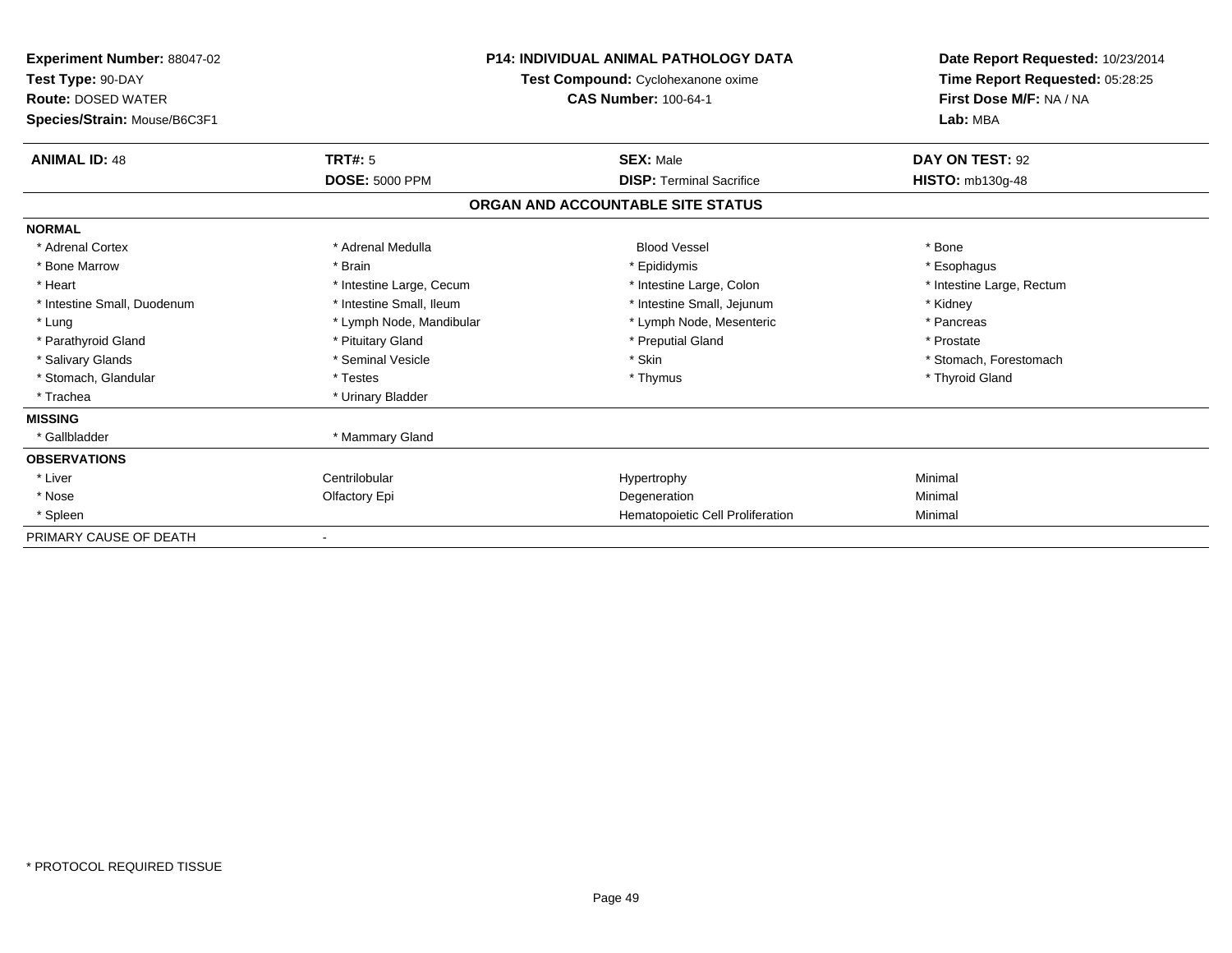| Experiment Number: 88047-02<br>Test Type: 90-DAY<br><b>Route: DOSED WATER</b><br>Species/Strain: Mouse/B6C3F1 |                             | <b>P14: INDIVIDUAL ANIMAL PATHOLOGY DATA</b><br>Test Compound: Cyclohexanone oxime<br><b>CAS Number: 100-64-1</b> | Date Report Requested: 10/23/2014<br>Time Report Requested: 05:28:25<br>First Dose M/F: NA / NA<br>Lab: MBA |
|---------------------------------------------------------------------------------------------------------------|-----------------------------|-------------------------------------------------------------------------------------------------------------------|-------------------------------------------------------------------------------------------------------------|
| <b>ANIMAL ID: 49</b>                                                                                          | TRT#: 5                     | <b>SEX: Male</b>                                                                                                  | DAY ON TEST: 92                                                                                             |
|                                                                                                               | <b>DOSE: 5000 PPM</b>       | <b>DISP:</b> Terminal Sacrifice                                                                                   | <b>HISTO: mb130g-49</b>                                                                                     |
|                                                                                                               |                             | ORGAN AND ACCOUNTABLE SITE STATUS                                                                                 |                                                                                                             |
| <b>NORMAL</b>                                                                                                 |                             |                                                                                                                   |                                                                                                             |
| * Adrenal Cortex                                                                                              | * Adrenal Medulla           | <b>Blood Vessel</b>                                                                                               | * Bone                                                                                                      |
| * Bone Marrow                                                                                                 | * Brain                     | * Epididymis                                                                                                      | * Esophagus                                                                                                 |
| * Gallbladder                                                                                                 | * Heart                     | * Intestine Large, Cecum                                                                                          | * Intestine Large, Colon                                                                                    |
| * Intestine Large, Rectum                                                                                     | * Intestine Small, Duodenum | * Intestine Small, Ileum                                                                                          | * Intestine Small, Jejunum                                                                                  |
| * Kidney                                                                                                      | * Lung                      | * Lymph Node, Mandibular                                                                                          | * Lymph Node, Mesenteric                                                                                    |
| * Pancreas                                                                                                    | * Parathyroid Gland         | * Pituitary Gland                                                                                                 | * Preputial Gland                                                                                           |
| * Prostate                                                                                                    | * Salivary Glands           | * Seminal Vesicle                                                                                                 | * Skin                                                                                                      |
| * Stomach, Forestomach                                                                                        | * Stomach, Glandular        | * Testes                                                                                                          | * Thymus                                                                                                    |
| * Thyroid Gland                                                                                               | * Trachea                   | * Urinary Bladder                                                                                                 |                                                                                                             |
| <b>MISSING</b>                                                                                                |                             |                                                                                                                   |                                                                                                             |
| * Mammary Gland                                                                                               |                             |                                                                                                                   |                                                                                                             |
| <b>OBSERVATIONS</b>                                                                                           |                             |                                                                                                                   |                                                                                                             |
| * Liver                                                                                                       | Centrilobular               | Hypertrophy                                                                                                       | Minimal                                                                                                     |
| * Nose                                                                                                        | Olfactory Epi               | Degeneration                                                                                                      | Mild                                                                                                        |
| * Spleen                                                                                                      |                             | Hematopoietic Cell Proliferation                                                                                  | Mild                                                                                                        |
| PRIMARY CAUSE OF DEATH                                                                                        |                             |                                                                                                                   |                                                                                                             |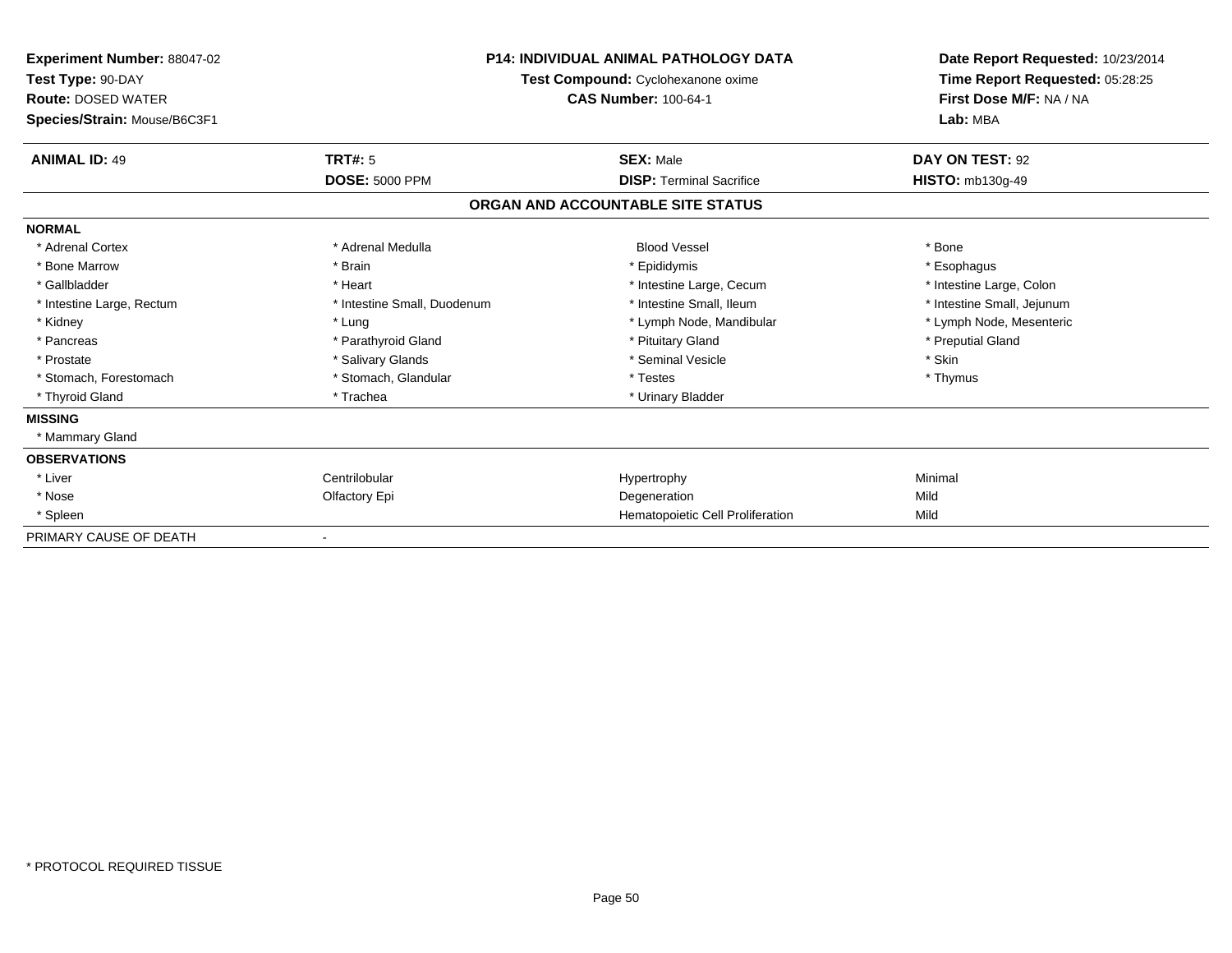| <b>Experiment Number: 88047-02</b><br>Test Type: 90-DAY<br><b>Route: DOSED WATER</b><br>Species/Strain: Mouse/B6C3F1 |                             | <b>P14: INDIVIDUAL ANIMAL PATHOLOGY DATA</b><br>Test Compound: Cyclohexanone oxime<br><b>CAS Number: 100-64-1</b> | Date Report Requested: 10/23/2014<br>Time Report Requested: 05:28:25<br>First Dose M/F: NA / NA<br>Lab: MBA |  |
|----------------------------------------------------------------------------------------------------------------------|-----------------------------|-------------------------------------------------------------------------------------------------------------------|-------------------------------------------------------------------------------------------------------------|--|
| <b>ANIMAL ID: 50</b>                                                                                                 | <b>TRT#: 5</b>              | <b>SEX: Male</b>                                                                                                  | DAY ON TEST: 92                                                                                             |  |
|                                                                                                                      | <b>DOSE: 5000 PPM</b>       | <b>DISP: Terminal Sacrifice</b>                                                                                   | <b>HISTO: mb130g-50</b>                                                                                     |  |
|                                                                                                                      |                             | ORGAN AND ACCOUNTABLE SITE STATUS                                                                                 |                                                                                                             |  |
| <b>NORMAL</b>                                                                                                        |                             |                                                                                                                   |                                                                                                             |  |
| * Adrenal Cortex                                                                                                     | * Adrenal Medulla           | <b>Blood Vessel</b>                                                                                               | * Bone                                                                                                      |  |
| * Bone Marrow                                                                                                        | * Brain                     | * Epididymis                                                                                                      | * Esophagus                                                                                                 |  |
| * Gallbladder                                                                                                        | * Heart                     | * Intestine Large, Cecum                                                                                          | * Intestine Large, Colon                                                                                    |  |
| * Intestine Large, Rectum                                                                                            | * Intestine Small, Duodenum | * Intestine Small, Ileum                                                                                          | * Intestine Small, Jejunum                                                                                  |  |
| * Kidney                                                                                                             | * Lung                      | * Lymph Node, Mandibular                                                                                          | * Lymph Node, Mesenteric                                                                                    |  |
| * Pancreas                                                                                                           | * Pituitary Gland           | * Preputial Gland                                                                                                 | * Prostate                                                                                                  |  |
| * Salivary Glands                                                                                                    | * Seminal Vesicle           | * Skin                                                                                                            | * Stomach, Forestomach                                                                                      |  |
| * Stomach, Glandular                                                                                                 | * Testes                    | * Thymus                                                                                                          | * Thyroid Gland                                                                                             |  |
| * Trachea                                                                                                            | * Urinary Bladder           |                                                                                                                   |                                                                                                             |  |
| <b>MISSING</b>                                                                                                       |                             |                                                                                                                   |                                                                                                             |  |
| * Mammary Gland                                                                                                      | * Parathyroid Gland         |                                                                                                                   |                                                                                                             |  |
| <b>OBSERVATIONS</b>                                                                                                  |                             |                                                                                                                   |                                                                                                             |  |
| * Liver                                                                                                              | Centrilobular               | Hypertrophy                                                                                                       | Minimal                                                                                                     |  |
| * Nose                                                                                                               | Olfactory Epi               | Degeneration                                                                                                      | Minimal                                                                                                     |  |
| * Spleen                                                                                                             |                             | Hematopoietic Cell Proliferation                                                                                  | Mild                                                                                                        |  |
| PRIMARY CAUSE OF DEATH                                                                                               |                             |                                                                                                                   |                                                                                                             |  |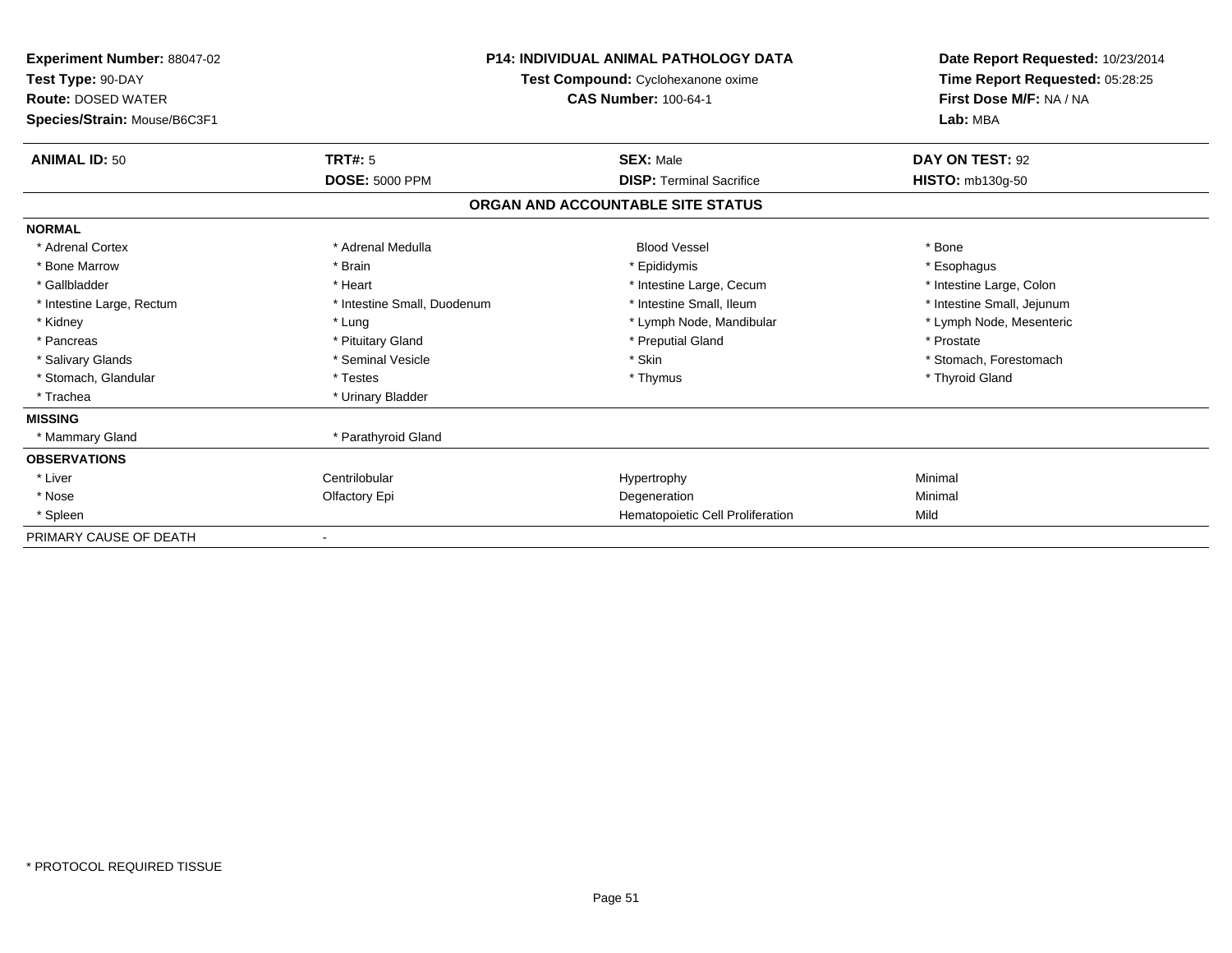| <b>Experiment Number: 88047-02</b><br>Test Type: 90-DAY<br><b>Route: DOSED WATER</b><br>Species/Strain: Mouse/B6C3F1 | <b>P14: INDIVIDUAL ANIMAL PATHOLOGY DATA</b><br>Test Compound: Cyclohexanone oxime<br><b>CAS Number: 100-64-1</b> |                                   | Date Report Requested: 10/23/2014<br>Time Report Requested: 05:28:25<br>First Dose M/F: NA / NA<br>Lab: MBA |  |
|----------------------------------------------------------------------------------------------------------------------|-------------------------------------------------------------------------------------------------------------------|-----------------------------------|-------------------------------------------------------------------------------------------------------------|--|
| <b>ANIMAL ID: 51</b>                                                                                                 | <b>TRT#: 6</b>                                                                                                    | <b>SEX: Male</b>                  | DAY ON TEST: 12                                                                                             |  |
|                                                                                                                      | <b>DOSE: 10000</b><br><b>PPM</b>                                                                                  | <b>DISP:</b> Moribund Sacrifice   | <b>HISTO: mb130g-51</b>                                                                                     |  |
|                                                                                                                      |                                                                                                                   | ORGAN AND ACCOUNTABLE SITE STATUS |                                                                                                             |  |
| <b>NORMAL</b>                                                                                                        |                                                                                                                   |                                   |                                                                                                             |  |
| * Adrenal Cortex                                                                                                     | * Adrenal Medulla                                                                                                 | <b>Blood Vessel</b>               | * Bone                                                                                                      |  |
| * Bone Marrow                                                                                                        | * Brain                                                                                                           | * Epididymis                      | * Esophagus                                                                                                 |  |
| * Gallbladder                                                                                                        | * Heart                                                                                                           | * Intestine Large, Cecum          | * Intestine Large, Colon                                                                                    |  |
| * Intestine Large, Rectum                                                                                            | * Intestine Small, Duodenum                                                                                       | * Intestine Small, Ileum          | * Intestine Small, Jejunum                                                                                  |  |
| * Kidney                                                                                                             | * Lung                                                                                                            | * Lymph Node, Mandibular          | * Lymph Node, Mesenteric                                                                                    |  |
| * Mammary Gland                                                                                                      | * Nose                                                                                                            | * Pancreas                        | * Parathyroid Gland                                                                                         |  |
| * Pituitary Gland                                                                                                    | * Preputial Gland                                                                                                 | * Prostate                        | * Salivary Glands                                                                                           |  |
| * Seminal Vesicle                                                                                                    | * Skin                                                                                                            | * Stomach, Forestomach            | * Stomach, Glandular                                                                                        |  |
| * Testes                                                                                                             | * Thyroid Gland                                                                                                   | * Trachea                         | * Urinary Bladder                                                                                           |  |
| <b>MISSING</b>                                                                                                       |                                                                                                                   |                                   |                                                                                                             |  |
| * Thymus                                                                                                             |                                                                                                                   |                                   |                                                                                                             |  |
| <b>OBSERVATIONS</b>                                                                                                  |                                                                                                                   |                                   |                                                                                                             |  |
| * Liver                                                                                                              |                                                                                                                   | Depletion Glycogen                | Moderate                                                                                                    |  |
| * Spleen                                                                                                             | Red Pulp                                                                                                          | Depletion Cellular                | Moderate                                                                                                    |  |
| PRIMARY CAUSE OF DEATH                                                                                               |                                                                                                                   |                                   |                                                                                                             |  |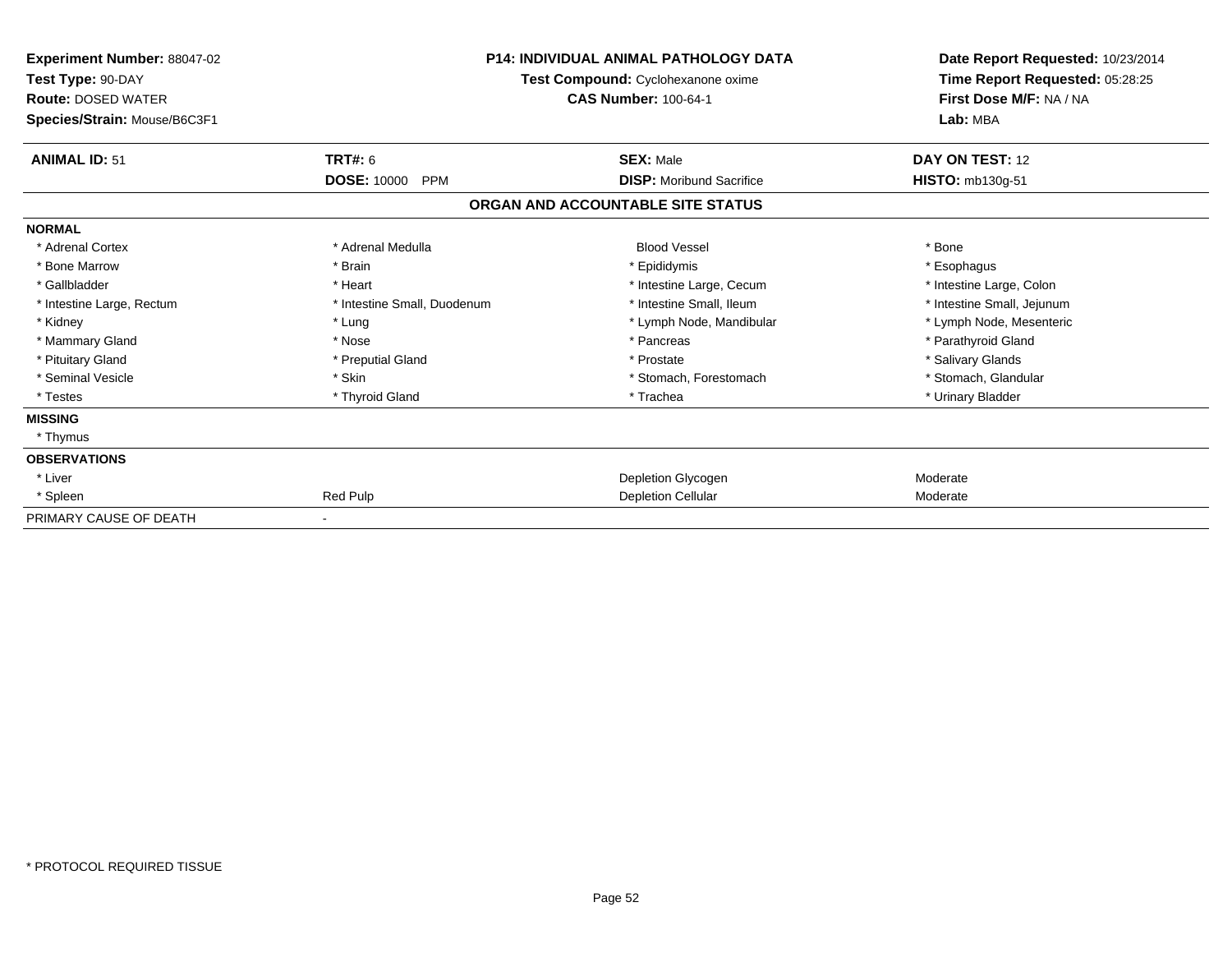| Experiment Number: 88047-02<br>Test Type: 90-DAY<br><b>Route: DOSED WATER</b><br>Species/Strain: Mouse/B6C3F1 | <b>P14: INDIVIDUAL ANIMAL PATHOLOGY DATA</b><br>Test Compound: Cyclohexanone oxime<br><b>CAS Number: 100-64-1</b> |                                   | Date Report Requested: 10/23/2014<br>Time Report Requested: 05:28:25<br>First Dose M/F: NA / NA<br>Lab: MBA |  |
|---------------------------------------------------------------------------------------------------------------|-------------------------------------------------------------------------------------------------------------------|-----------------------------------|-------------------------------------------------------------------------------------------------------------|--|
| <b>ANIMAL ID: 52</b>                                                                                          | <b>TRT#: 6</b>                                                                                                    | <b>SEX: Male</b>                  | DAY ON TEST: 92                                                                                             |  |
|                                                                                                               | <b>DOSE: 10000</b><br><b>PPM</b>                                                                                  | <b>DISP: Terminal Sacrifice</b>   | HISTO: mb130g-52                                                                                            |  |
|                                                                                                               |                                                                                                                   | ORGAN AND ACCOUNTABLE SITE STATUS |                                                                                                             |  |
| <b>NORMAL</b>                                                                                                 |                                                                                                                   |                                   |                                                                                                             |  |
| * Adrenal Cortex                                                                                              | * Adrenal Medulla                                                                                                 | <b>Blood Vessel</b>               | * Bone                                                                                                      |  |
| * Brain                                                                                                       | * Epididymis                                                                                                      | * Esophagus                       | * Gallbladder                                                                                               |  |
| * Heart                                                                                                       | * Intestine Large, Cecum                                                                                          | * Intestine Large, Colon          | * Intestine Large, Rectum                                                                                   |  |
| * Intestine Small, Duodenum                                                                                   | * Intestine Small, Ileum                                                                                          | * Intestine Small, Jejunum        | * Kidney                                                                                                    |  |
| * Lung                                                                                                        | * Lymph Node, Mesenteric                                                                                          | * Pancreas                        | * Parathyroid Gland                                                                                         |  |
| * Pituitary Gland                                                                                             | * Preputial Gland                                                                                                 | * Prostate                        | * Salivary Glands                                                                                           |  |
| * Seminal Vesicle                                                                                             | * Skin                                                                                                            | * Stomach, Forestomach            | * Stomach, Glandular                                                                                        |  |
| * Testes                                                                                                      | * Thymus                                                                                                          | * Thyroid Gland                   | * Trachea                                                                                                   |  |
| * Urinary Bladder                                                                                             |                                                                                                                   |                                   |                                                                                                             |  |
| <b>MISSING</b>                                                                                                |                                                                                                                   |                                   |                                                                                                             |  |
| * Mammary Gland                                                                                               |                                                                                                                   |                                   |                                                                                                             |  |
| <b>OBSERVATIONS</b>                                                                                           |                                                                                                                   |                                   |                                                                                                             |  |
| * Bone Marrow                                                                                                 |                                                                                                                   | Hyperplasia                       | Mild                                                                                                        |  |
| * Liver                                                                                                       | Centrilobular                                                                                                     | Hypertrophy                       | Minimal                                                                                                     |  |
| * Lymph Node, Mandibular                                                                                      |                                                                                                                   | Hemorrhage                        | Minimal                                                                                                     |  |
| * Nose                                                                                                        | Olfactory Epi                                                                                                     | Degeneration                      | Minimal                                                                                                     |  |
| * Spleen                                                                                                      |                                                                                                                   | Hematopoietic Cell Proliferation  | Mild                                                                                                        |  |
| PRIMARY CAUSE OF DEATH                                                                                        |                                                                                                                   |                                   |                                                                                                             |  |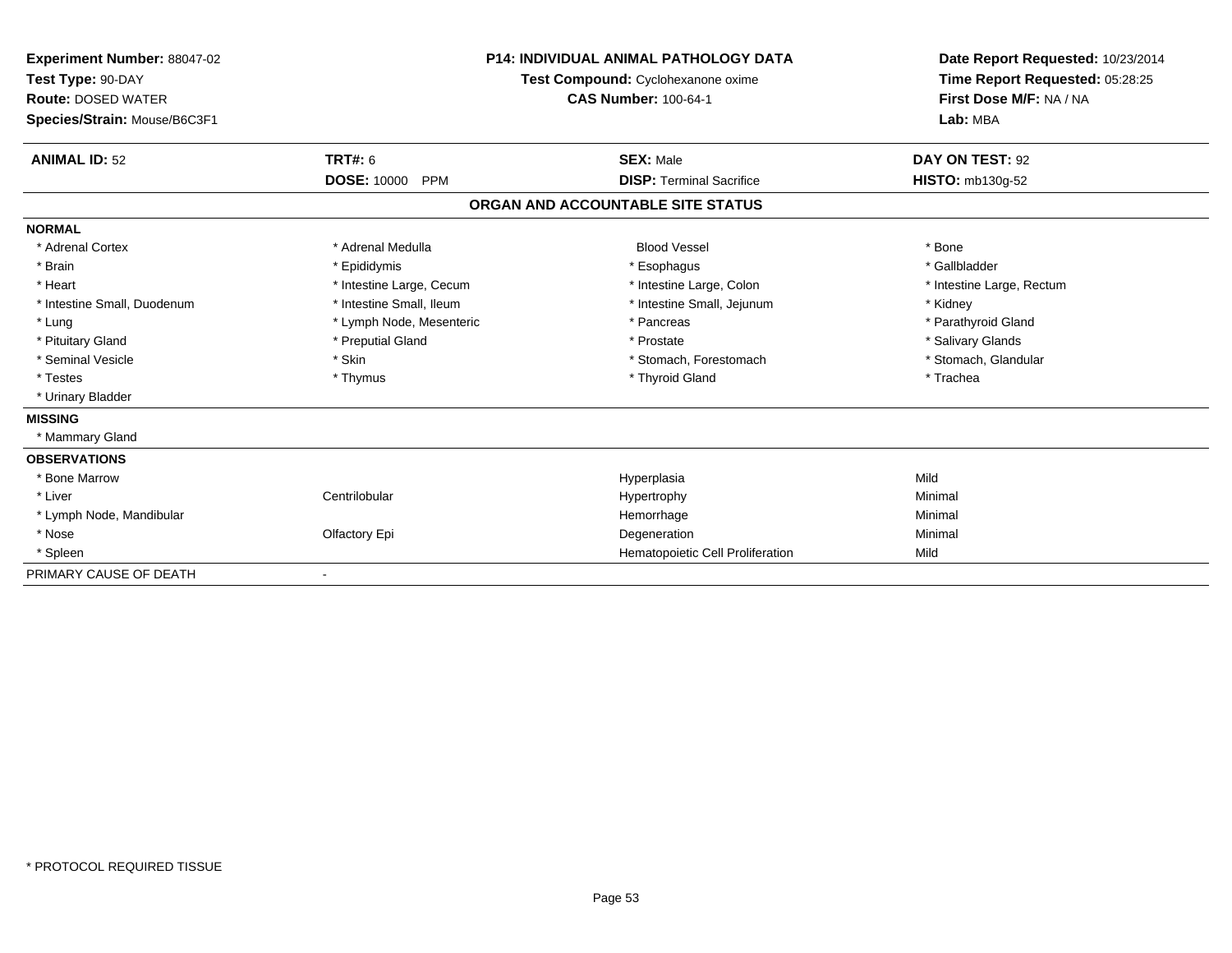| <b>Experiment Number: 88047-02</b><br>Test Type: 90-DAY<br><b>Route: DOSED WATER</b><br>Species/Strain: Mouse/B6C3F1 |                                  | <b>P14: INDIVIDUAL ANIMAL PATHOLOGY DATA</b><br>Test Compound: Cyclohexanone oxime<br><b>CAS Number: 100-64-1</b> | Date Report Requested: 10/23/2014<br>Time Report Requested: 05:28:25<br>First Dose M/F: NA / NA<br>Lab: MBA |  |
|----------------------------------------------------------------------------------------------------------------------|----------------------------------|-------------------------------------------------------------------------------------------------------------------|-------------------------------------------------------------------------------------------------------------|--|
| <b>ANIMAL ID: 53</b>                                                                                                 | <b>TRT#: 6</b>                   | <b>SEX: Male</b>                                                                                                  | DAY ON TEST: 92                                                                                             |  |
|                                                                                                                      | <b>DOSE: 10000</b><br><b>PPM</b> | <b>DISP: Terminal Sacrifice</b>                                                                                   | <b>HISTO: mb130g-53</b>                                                                                     |  |
|                                                                                                                      |                                  | ORGAN AND ACCOUNTABLE SITE STATUS                                                                                 |                                                                                                             |  |
| <b>NORMAL</b>                                                                                                        |                                  |                                                                                                                   |                                                                                                             |  |
| * Adrenal Cortex                                                                                                     | * Adrenal Medulla                | <b>Blood Vessel</b>                                                                                               | * Bone                                                                                                      |  |
| * Brain                                                                                                              | * Epididymis                     | * Esophagus                                                                                                       | * Gallbladder                                                                                               |  |
| * Heart                                                                                                              | * Intestine Large, Cecum         | * Intestine Large, Colon                                                                                          | * Intestine Large, Rectum                                                                                   |  |
| * Intestine Small, Duodenum                                                                                          | * Intestine Small, Ileum         | * Intestine Small, Jejunum                                                                                        | * Kidney                                                                                                    |  |
| * Lung                                                                                                               | * Lymph Node, Mandibular         | * Lymph Node, Mesenteric                                                                                          | * Nose                                                                                                      |  |
| * Pancreas                                                                                                           | * Parathyroid Gland              | * Pituitary Gland                                                                                                 | * Preputial Gland                                                                                           |  |
| * Prostate                                                                                                           | * Salivary Glands                | * Seminal Vesicle                                                                                                 | * Skin                                                                                                      |  |
| * Stomach, Forestomach                                                                                               | * Stomach, Glandular             | * Testes                                                                                                          | * Thymus                                                                                                    |  |
| * Thyroid Gland                                                                                                      | * Trachea                        | * Urinary Bladder                                                                                                 |                                                                                                             |  |
| <b>MISSING</b>                                                                                                       |                                  |                                                                                                                   |                                                                                                             |  |
| * Mammary Gland                                                                                                      |                                  |                                                                                                                   |                                                                                                             |  |
| <b>OBSERVATIONS</b>                                                                                                  |                                  |                                                                                                                   |                                                                                                             |  |
| * Bone Marrow                                                                                                        |                                  | Hyperplasia                                                                                                       | Mild                                                                                                        |  |
| * Liver                                                                                                              | Centrilobular                    | Hypertrophy                                                                                                       | Mild                                                                                                        |  |
| * Spleen                                                                                                             |                                  | Hematopoietic Cell Proliferation                                                                                  | Moderate                                                                                                    |  |
| PRIMARY CAUSE OF DEATH                                                                                               |                                  |                                                                                                                   |                                                                                                             |  |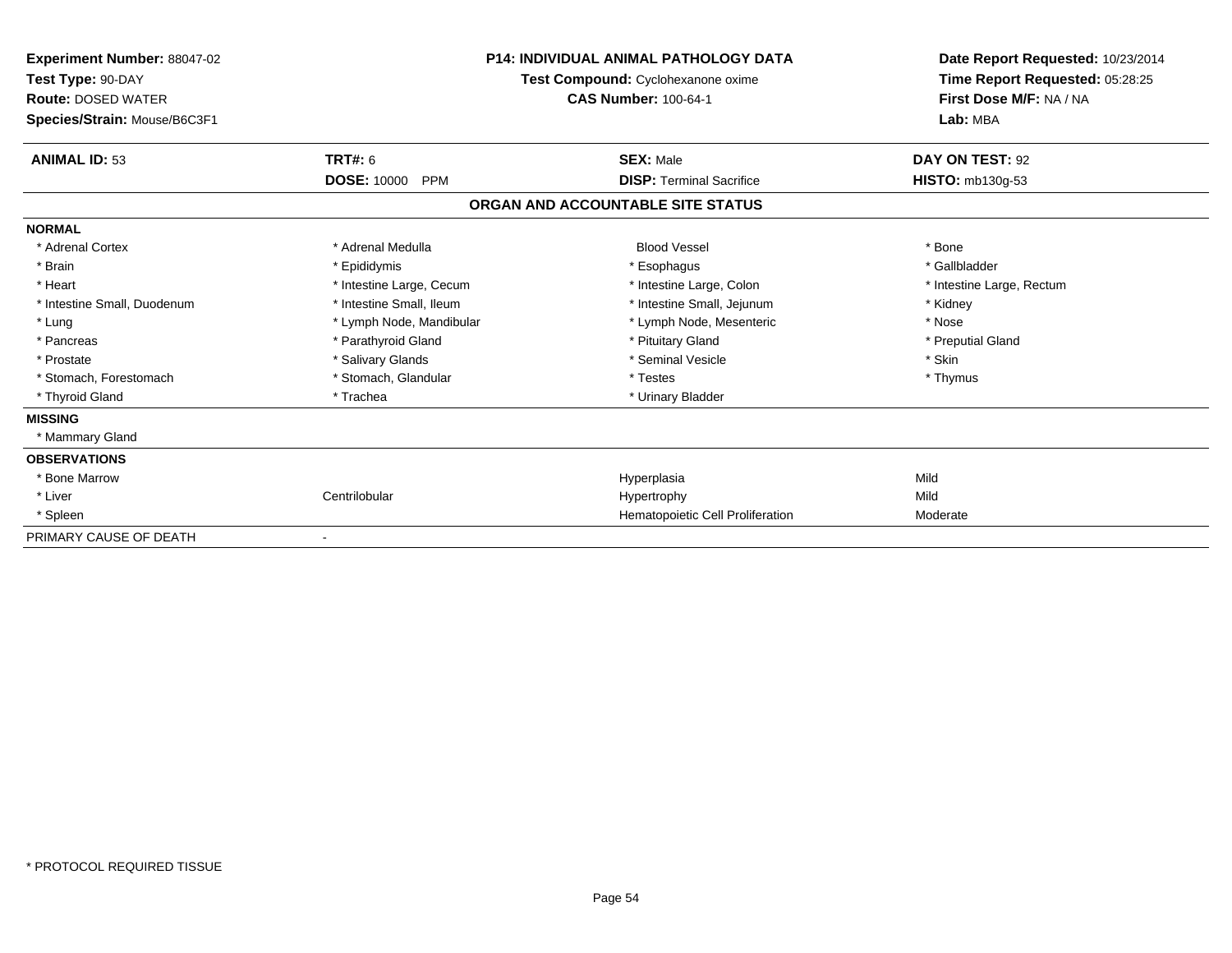| <b>Experiment Number: 88047-02</b><br>Test Type: 90-DAY<br><b>Route: DOSED WATER</b><br>Species/Strain: Mouse/B6C3F1 |                                  | <b>P14: INDIVIDUAL ANIMAL PATHOLOGY DATA</b><br>Test Compound: Cyclohexanone oxime<br><b>CAS Number: 100-64-1</b> | Date Report Requested: 10/23/2014<br>Time Report Requested: 05:28:25<br>First Dose M/F: NA / NA<br>Lab: MBA |
|----------------------------------------------------------------------------------------------------------------------|----------------------------------|-------------------------------------------------------------------------------------------------------------------|-------------------------------------------------------------------------------------------------------------|
| <b>ANIMAL ID: 54</b>                                                                                                 | <b>TRT#: 6</b>                   | <b>SEX: Male</b>                                                                                                  | DAY ON TEST: 92                                                                                             |
|                                                                                                                      | <b>DOSE: 10000</b><br><b>PPM</b> | <b>DISP: Terminal Sacrifice</b>                                                                                   | <b>HISTO: mb130g-54</b>                                                                                     |
|                                                                                                                      |                                  | ORGAN AND ACCOUNTABLE SITE STATUS                                                                                 |                                                                                                             |
| <b>NORMAL</b>                                                                                                        |                                  |                                                                                                                   |                                                                                                             |
| * Adrenal Cortex                                                                                                     | * Adrenal Medulla                | <b>Blood Vessel</b>                                                                                               | * Bone                                                                                                      |
| * Brain                                                                                                              | * Epididymis                     | * Esophagus                                                                                                       | * Gallbladder                                                                                               |
| * Heart                                                                                                              | * Intestine Large, Cecum         | * Intestine Large, Colon                                                                                          | * Intestine Large, Rectum                                                                                   |
| * Intestine Small, Duodenum                                                                                          | * Intestine Small, Ileum         | * Intestine Small, Jejunum                                                                                        | * Kidney                                                                                                    |
| * Lung                                                                                                               | * Lymph Node, Mandibular         | * Lymph Node, Mesenteric                                                                                          | * Pancreas                                                                                                  |
| * Parathyroid Gland                                                                                                  | * Pituitary Gland                | * Preputial Gland                                                                                                 | * Prostate                                                                                                  |
| * Salivary Glands                                                                                                    | * Seminal Vesicle                | * Skin                                                                                                            | * Stomach, Forestomach                                                                                      |
| * Stomach, Glandular                                                                                                 | * Testes                         | * Thymus                                                                                                          | * Thyroid Gland                                                                                             |
| * Trachea                                                                                                            | * Urinary Bladder                |                                                                                                                   |                                                                                                             |
| <b>MISSING</b>                                                                                                       |                                  |                                                                                                                   |                                                                                                             |
| * Mammary Gland                                                                                                      |                                  |                                                                                                                   |                                                                                                             |
| <b>OBSERVATIONS</b>                                                                                                  |                                  |                                                                                                                   |                                                                                                             |
| * Bone Marrow                                                                                                        |                                  | Hyperplasia                                                                                                       | Minimal                                                                                                     |
| * Liver                                                                                                              | Centrilobular                    | Hypertrophy                                                                                                       | Mild                                                                                                        |
| * Nose                                                                                                               | Olfactory Epi                    | Degeneration                                                                                                      | Mild                                                                                                        |
| * Spleen                                                                                                             |                                  | Hematopoietic Cell Proliferation                                                                                  | Mild                                                                                                        |
| PRIMARY CAUSE OF DEATH                                                                                               |                                  |                                                                                                                   |                                                                                                             |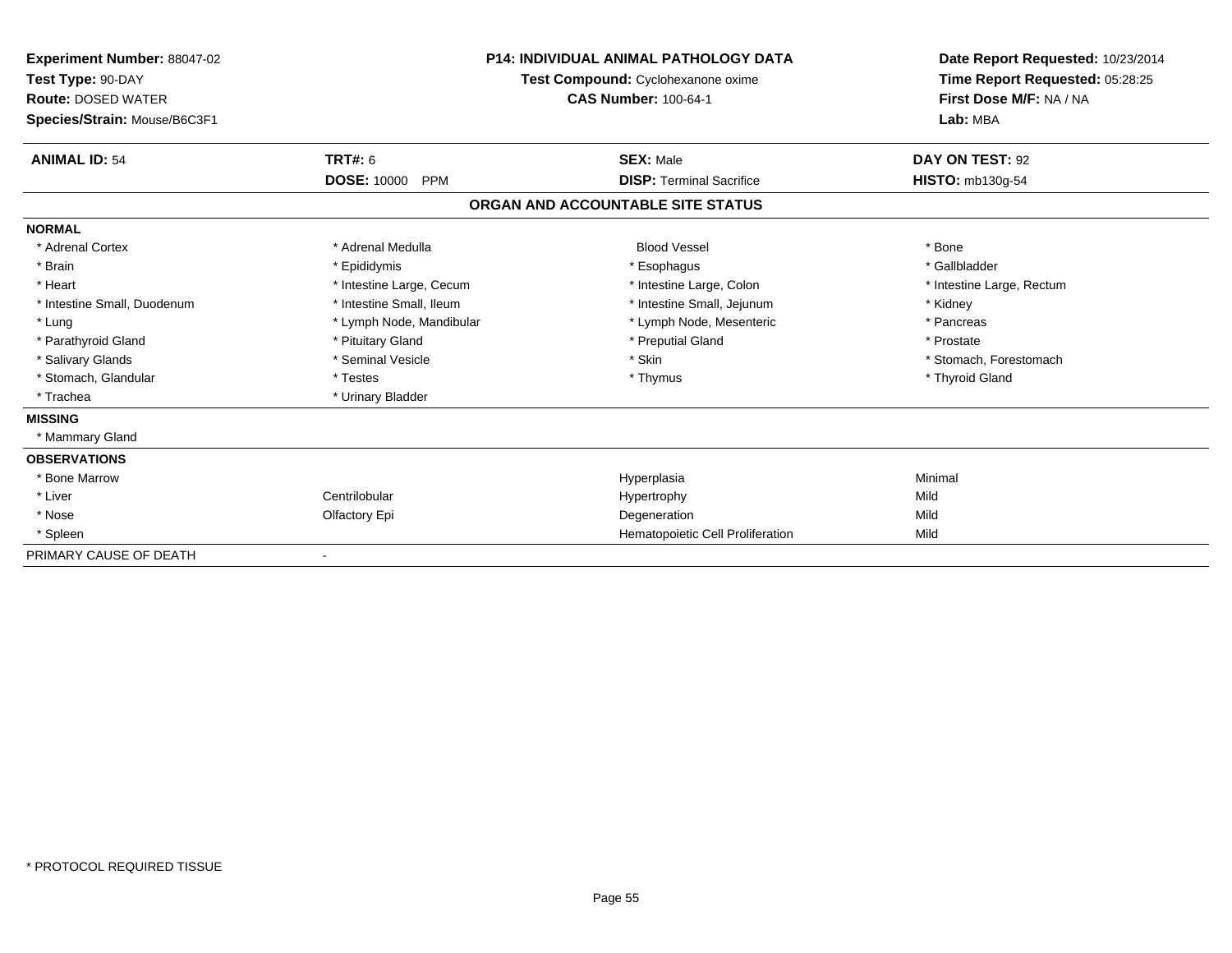| <b>Experiment Number: 88047-02</b><br>Test Type: 90-DAY<br><b>Route: DOSED WATER</b><br>Species/Strain: Mouse/B6C3F1 |                                  | <b>P14: INDIVIDUAL ANIMAL PATHOLOGY DATA</b><br>Test Compound: Cyclohexanone oxime<br><b>CAS Number: 100-64-1</b> | Date Report Requested: 10/23/2014<br>Time Report Requested: 05:28:25<br>First Dose M/F: NA / NA<br>Lab: MBA |  |
|----------------------------------------------------------------------------------------------------------------------|----------------------------------|-------------------------------------------------------------------------------------------------------------------|-------------------------------------------------------------------------------------------------------------|--|
| <b>ANIMAL ID: 55</b>                                                                                                 | <b>TRT#: 6</b>                   | <b>SEX: Male</b>                                                                                                  | DAY ON TEST: 12                                                                                             |  |
|                                                                                                                      | <b>DOSE: 10000</b><br><b>PPM</b> | <b>DISP:</b> Moribund Sacrifice                                                                                   | <b>HISTO: mb130g-55</b>                                                                                     |  |
|                                                                                                                      |                                  | ORGAN AND ACCOUNTABLE SITE STATUS                                                                                 |                                                                                                             |  |
| <b>NORMAL</b>                                                                                                        |                                  |                                                                                                                   |                                                                                                             |  |
| * Adrenal Cortex                                                                                                     | * Adrenal Medulla                | <b>Blood Vessel</b>                                                                                               | * Bone                                                                                                      |  |
| * Bone Marrow                                                                                                        | * Brain                          | * Epididymis                                                                                                      | * Esophagus                                                                                                 |  |
| * Gallbladder                                                                                                        | * Heart                          | * Intestine Large, Cecum                                                                                          | * Intestine Large, Colon                                                                                    |  |
| * Intestine Large, Rectum                                                                                            | * Intestine Small, Duodenum      | * Intestine Small, Ileum                                                                                          | * Intestine Small, Jejunum                                                                                  |  |
| * Kidney                                                                                                             | * Lung                           | * Lymph Node, Mandibular                                                                                          | * Nose                                                                                                      |  |
| * Pancreas                                                                                                           | * Parathyroid Gland              | * Pituitary Gland                                                                                                 | * Preputial Gland                                                                                           |  |
| * Prostate                                                                                                           | * Salivary Glands                | * Seminal Vesicle                                                                                                 | * Skin                                                                                                      |  |
| * Stomach, Forestomach                                                                                               | * Stomach, Glandular             | * Testes                                                                                                          | * Thyroid Gland                                                                                             |  |
| * Trachea                                                                                                            | * Urinary Bladder                |                                                                                                                   |                                                                                                             |  |
| <b>MISSING</b>                                                                                                       |                                  |                                                                                                                   |                                                                                                             |  |
| * Lymph Node, Mesenteric                                                                                             | * Mammary Gland                  |                                                                                                                   |                                                                                                             |  |
| <b>OBSERVATIONS</b>                                                                                                  |                                  |                                                                                                                   |                                                                                                             |  |
| * Liver                                                                                                              |                                  | Depletion Glycogen                                                                                                | Moderate                                                                                                    |  |
| * Spleen                                                                                                             | Red Pulp                         | <b>Depletion Cellular</b>                                                                                         | Moderate                                                                                                    |  |
| * Thymus                                                                                                             |                                  | Atrophy                                                                                                           | Mild                                                                                                        |  |
| PRIMARY CAUSE OF DEATH                                                                                               |                                  |                                                                                                                   |                                                                                                             |  |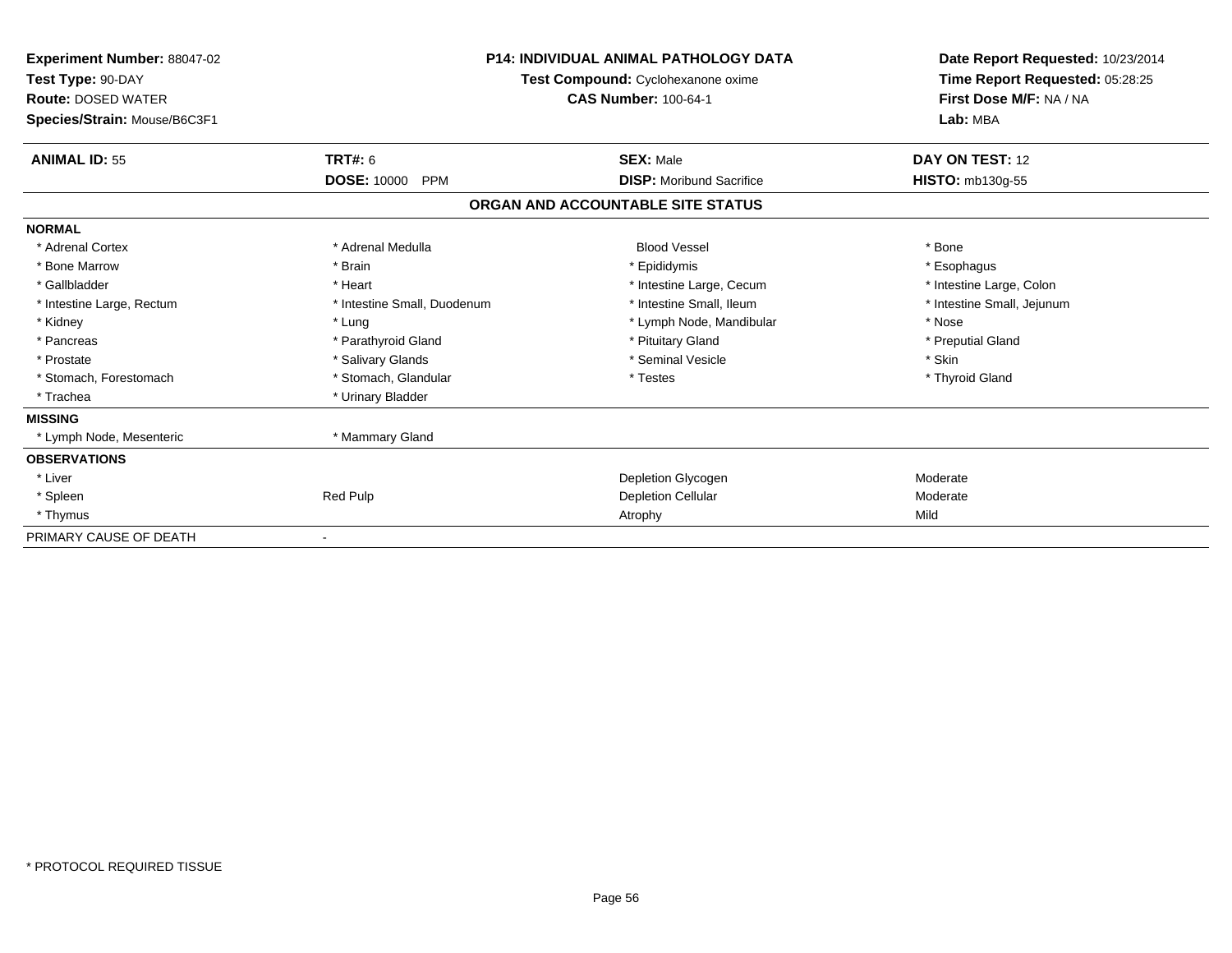| <b>Experiment Number: 88047-02</b><br>Test Type: 90-DAY<br><b>Route: DOSED WATER</b><br>Species/Strain: Mouse/B6C3F1 |                                  | <b>P14: INDIVIDUAL ANIMAL PATHOLOGY DATA</b><br>Test Compound: Cyclohexanone oxime<br><b>CAS Number: 100-64-1</b> | Date Report Requested: 10/23/2014<br>Time Report Requested: 05:28:25<br>First Dose M/F: NA / NA<br>Lab: MBA |  |
|----------------------------------------------------------------------------------------------------------------------|----------------------------------|-------------------------------------------------------------------------------------------------------------------|-------------------------------------------------------------------------------------------------------------|--|
| <b>ANIMAL ID: 56</b>                                                                                                 | <b>TRT#: 6</b>                   | <b>SEX: Male</b>                                                                                                  | DAY ON TEST: 92                                                                                             |  |
|                                                                                                                      | <b>DOSE: 10000</b><br><b>PPM</b> | <b>DISP: Terminal Sacrifice</b>                                                                                   | <b>HISTO: mb130g-56</b>                                                                                     |  |
|                                                                                                                      |                                  | ORGAN AND ACCOUNTABLE SITE STATUS                                                                                 |                                                                                                             |  |
| <b>NORMAL</b>                                                                                                        |                                  |                                                                                                                   |                                                                                                             |  |
| * Adrenal Cortex                                                                                                     | * Adrenal Medulla                | <b>Blood Vessel</b>                                                                                               | * Bone                                                                                                      |  |
| * Bone Marrow                                                                                                        | * Brain                          | * Epididymis                                                                                                      | * Esophagus                                                                                                 |  |
| * Gallbladder                                                                                                        | * Heart                          | * Intestine Large, Cecum                                                                                          | * Intestine Large, Colon                                                                                    |  |
| * Intestine Large, Rectum                                                                                            | * Intestine Small, Duodenum      | * Intestine Small. Ileum                                                                                          | * Intestine Small, Jejunum                                                                                  |  |
| * Kidney                                                                                                             | * Lung                           | * Lymph Node, Mandibular                                                                                          | * Lymph Node, Mesenteric                                                                                    |  |
| * Pancreas                                                                                                           | * Parathyroid Gland              | * Pituitary Gland                                                                                                 | * Preputial Gland                                                                                           |  |
| * Prostate                                                                                                           | * Salivary Glands                | * Seminal Vesicle                                                                                                 | * Skin                                                                                                      |  |
| * Stomach, Forestomach                                                                                               | * Stomach, Glandular             | * Testes                                                                                                          | * Thymus                                                                                                    |  |
| * Thyroid Gland                                                                                                      | * Trachea                        | * Urinary Bladder                                                                                                 |                                                                                                             |  |
| <b>MISSING</b>                                                                                                       |                                  |                                                                                                                   |                                                                                                             |  |
| * Mammary Gland                                                                                                      |                                  |                                                                                                                   |                                                                                                             |  |
| <b>OBSERVATIONS</b>                                                                                                  |                                  |                                                                                                                   |                                                                                                             |  |
| * Liver                                                                                                              | Centrilobular                    | Hypertrophy                                                                                                       | Minimal                                                                                                     |  |
| * Nose                                                                                                               | Olfactory Epi                    | Degeneration                                                                                                      | Minimal                                                                                                     |  |
| * Spleen                                                                                                             |                                  | Hematopoietic Cell Proliferation                                                                                  | Mild                                                                                                        |  |
| PRIMARY CAUSE OF DEATH                                                                                               |                                  |                                                                                                                   |                                                                                                             |  |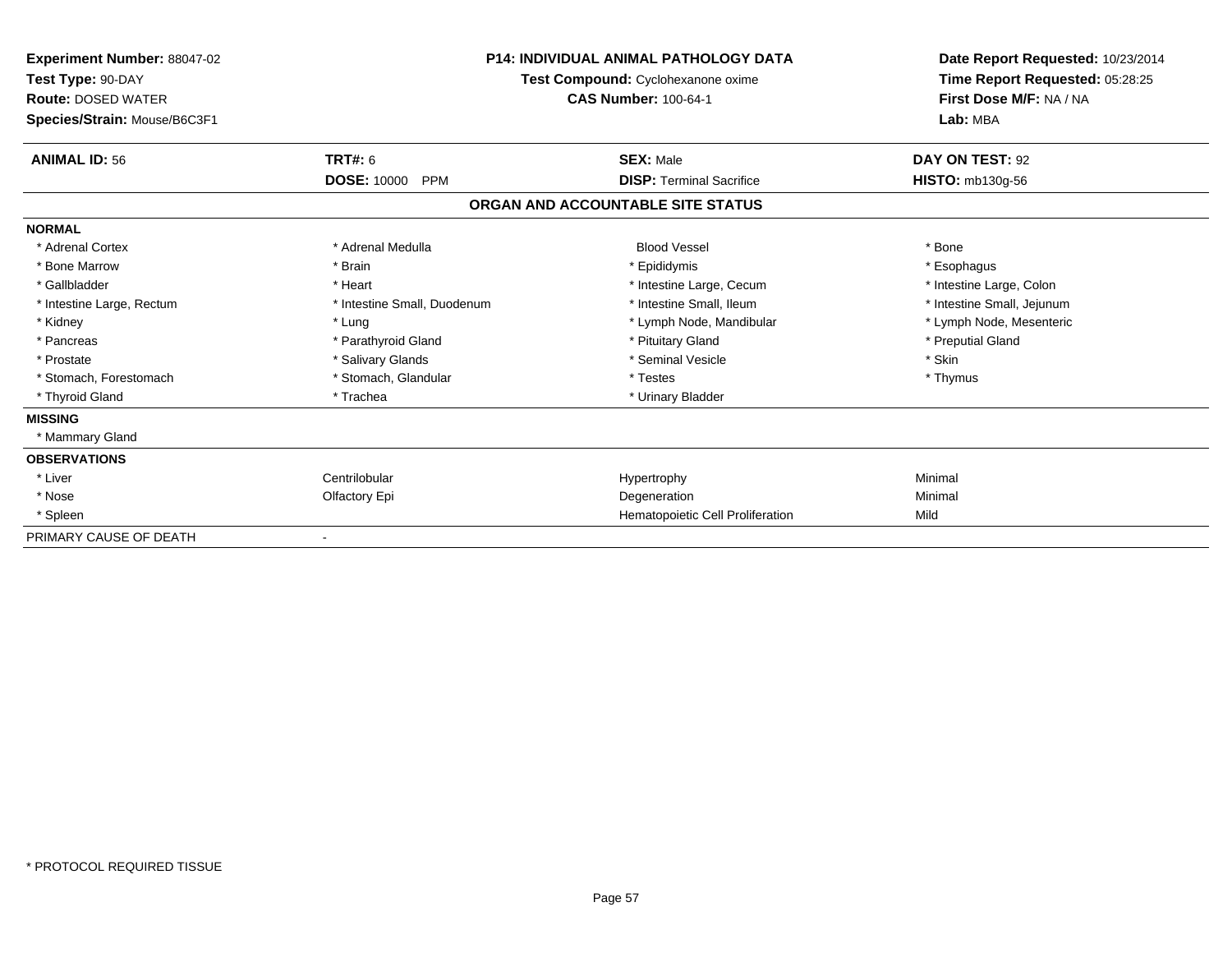| <b>Experiment Number: 88047-02</b><br>Test Type: 90-DAY<br><b>Route: DOSED WATER</b><br>Species/Strain: Mouse/B6C3F1 | <b>P14: INDIVIDUAL ANIMAL PATHOLOGY DATA</b><br>Test Compound: Cyclohexanone oxime<br><b>CAS Number: 100-64-1</b> |                                   | Date Report Requested: 10/23/2014<br>Time Report Requested: 05:28:25<br>First Dose M/F: NA / NA<br>Lab: MBA |  |
|----------------------------------------------------------------------------------------------------------------------|-------------------------------------------------------------------------------------------------------------------|-----------------------------------|-------------------------------------------------------------------------------------------------------------|--|
| <b>ANIMAL ID: 57</b>                                                                                                 | <b>TRT#: 6</b>                                                                                                    | <b>SEX: Male</b>                  | DAY ON TEST: 12                                                                                             |  |
|                                                                                                                      | <b>DOSE: 10000</b><br><b>PPM</b>                                                                                  | <b>DISP:</b> Moribund Sacrifice   | HISTO: mb130g-57                                                                                            |  |
|                                                                                                                      |                                                                                                                   | ORGAN AND ACCOUNTABLE SITE STATUS |                                                                                                             |  |
| <b>NORMAL</b>                                                                                                        |                                                                                                                   |                                   |                                                                                                             |  |
| * Adrenal Cortex                                                                                                     | * Adrenal Medulla                                                                                                 | <b>Blood Vessel</b>               | * Bone                                                                                                      |  |
| * Bone Marrow                                                                                                        | * Brain                                                                                                           | * Epididymis                      | * Esophagus                                                                                                 |  |
| * Gallbladder                                                                                                        | * Heart                                                                                                           | * Intestine Large, Cecum          | * Intestine Large, Colon                                                                                    |  |
| * Intestine Large, Rectum                                                                                            | * Intestine Small, Duodenum                                                                                       | * Intestine Small, Ileum          | * Intestine Small, Jejunum                                                                                  |  |
| * Kidney                                                                                                             | * Lung                                                                                                            | * Lymph Node, Mandibular          | * Lymph Node, Mesenteric                                                                                    |  |
| * Nose                                                                                                               | * Pancreas                                                                                                        | * Pituitary Gland                 | * Preputial Gland                                                                                           |  |
| * Prostate                                                                                                           | * Salivary Glands                                                                                                 | * Seminal Vesicle                 | * Skin                                                                                                      |  |
| * Spleen                                                                                                             | * Stomach, Forestomach                                                                                            | * Stomach, Glandular              | * Testes                                                                                                    |  |
| * Thyroid Gland                                                                                                      | * Trachea                                                                                                         | * Urinary Bladder                 |                                                                                                             |  |
| <b>MISSING</b>                                                                                                       |                                                                                                                   |                                   |                                                                                                             |  |
| * Mammary Gland                                                                                                      | * Parathyroid Gland                                                                                               |                                   |                                                                                                             |  |
| <b>OBSERVATIONS</b>                                                                                                  |                                                                                                                   |                                   |                                                                                                             |  |
| * Liver                                                                                                              |                                                                                                                   | Depletion Glycogen                | Moderate                                                                                                    |  |
| * Thymus                                                                                                             |                                                                                                                   | Atrophy                           | Mild                                                                                                        |  |
| PRIMARY CAUSE OF DEATH                                                                                               |                                                                                                                   |                                   |                                                                                                             |  |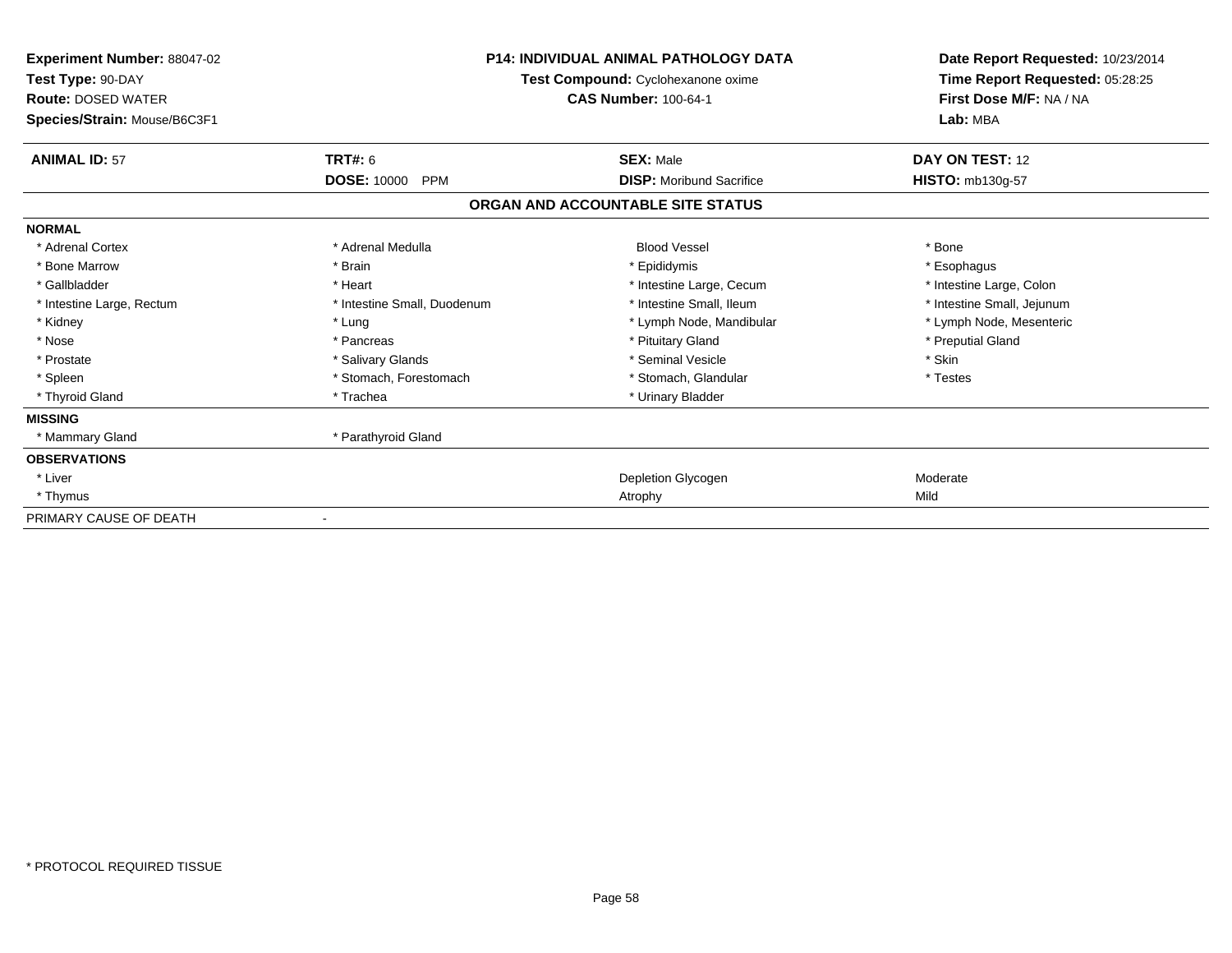| <b>Experiment Number: 88047-02</b><br>Test Type: 90-DAY<br><b>Route: DOSED WATER</b><br>Species/Strain: Mouse/B6C3F1 |                                  | <b>P14: INDIVIDUAL ANIMAL PATHOLOGY DATA</b><br>Test Compound: Cyclohexanone oxime<br><b>CAS Number: 100-64-1</b> | Date Report Requested: 10/23/2014<br>Time Report Requested: 05:28:25<br>First Dose M/F: NA / NA<br>Lab: MBA |  |
|----------------------------------------------------------------------------------------------------------------------|----------------------------------|-------------------------------------------------------------------------------------------------------------------|-------------------------------------------------------------------------------------------------------------|--|
| <b>ANIMAL ID: 58</b>                                                                                                 | <b>TRT#: 6</b>                   | <b>SEX: Male</b>                                                                                                  | DAY ON TEST: 12                                                                                             |  |
|                                                                                                                      | <b>DOSE: 10000</b><br><b>PPM</b> | <b>DISP:</b> Moribund Sacrifice                                                                                   | <b>HISTO: mb130g-58</b>                                                                                     |  |
|                                                                                                                      |                                  | ORGAN AND ACCOUNTABLE SITE STATUS                                                                                 |                                                                                                             |  |
| <b>NORMAL</b>                                                                                                        |                                  |                                                                                                                   |                                                                                                             |  |
| * Adrenal Cortex                                                                                                     | * Adrenal Medulla                | <b>Blood Vessel</b>                                                                                               | * Bone                                                                                                      |  |
| * Bone Marrow                                                                                                        | * Brain                          | * Epididymis                                                                                                      | * Esophagus                                                                                                 |  |
| * Gallbladder                                                                                                        | * Heart                          | * Intestine Large, Cecum                                                                                          | * Intestine Large, Colon                                                                                    |  |
| * Intestine Large, Rectum                                                                                            | * Intestine Small, Duodenum      | * Intestine Small, Ileum                                                                                          | * Intestine Small, Jejunum                                                                                  |  |
| * Kidney                                                                                                             | * Lung                           | * Lymph Node, Mandibular                                                                                          | * Lymph Node, Mesenteric                                                                                    |  |
| * Nose                                                                                                               | * Pancreas                       | * Parathyroid Gland                                                                                               | * Pituitary Gland                                                                                           |  |
| * Preputial Gland                                                                                                    | * Prostate                       | * Salivary Glands                                                                                                 | * Seminal Vesicle                                                                                           |  |
| * Skin                                                                                                               | * Stomach, Forestomach           | * Stomach, Glandular                                                                                              | * Testes                                                                                                    |  |
| * Thyroid Gland                                                                                                      | * Trachea                        | * Urinary Bladder                                                                                                 |                                                                                                             |  |
| <b>MISSING</b>                                                                                                       |                                  |                                                                                                                   |                                                                                                             |  |
| * Mammary Gland                                                                                                      |                                  |                                                                                                                   |                                                                                                             |  |
| <b>OBSERVATIONS</b>                                                                                                  |                                  |                                                                                                                   |                                                                                                             |  |
| * Liver                                                                                                              |                                  | Depletion Glycogen                                                                                                | Moderate                                                                                                    |  |
| * Spleen                                                                                                             | Red Pulp                         | <b>Depletion Cellular</b>                                                                                         | Mild                                                                                                        |  |
| * Thymus                                                                                                             |                                  | Atrophy                                                                                                           | Mild                                                                                                        |  |
| PRIMARY CAUSE OF DEATH                                                                                               |                                  |                                                                                                                   |                                                                                                             |  |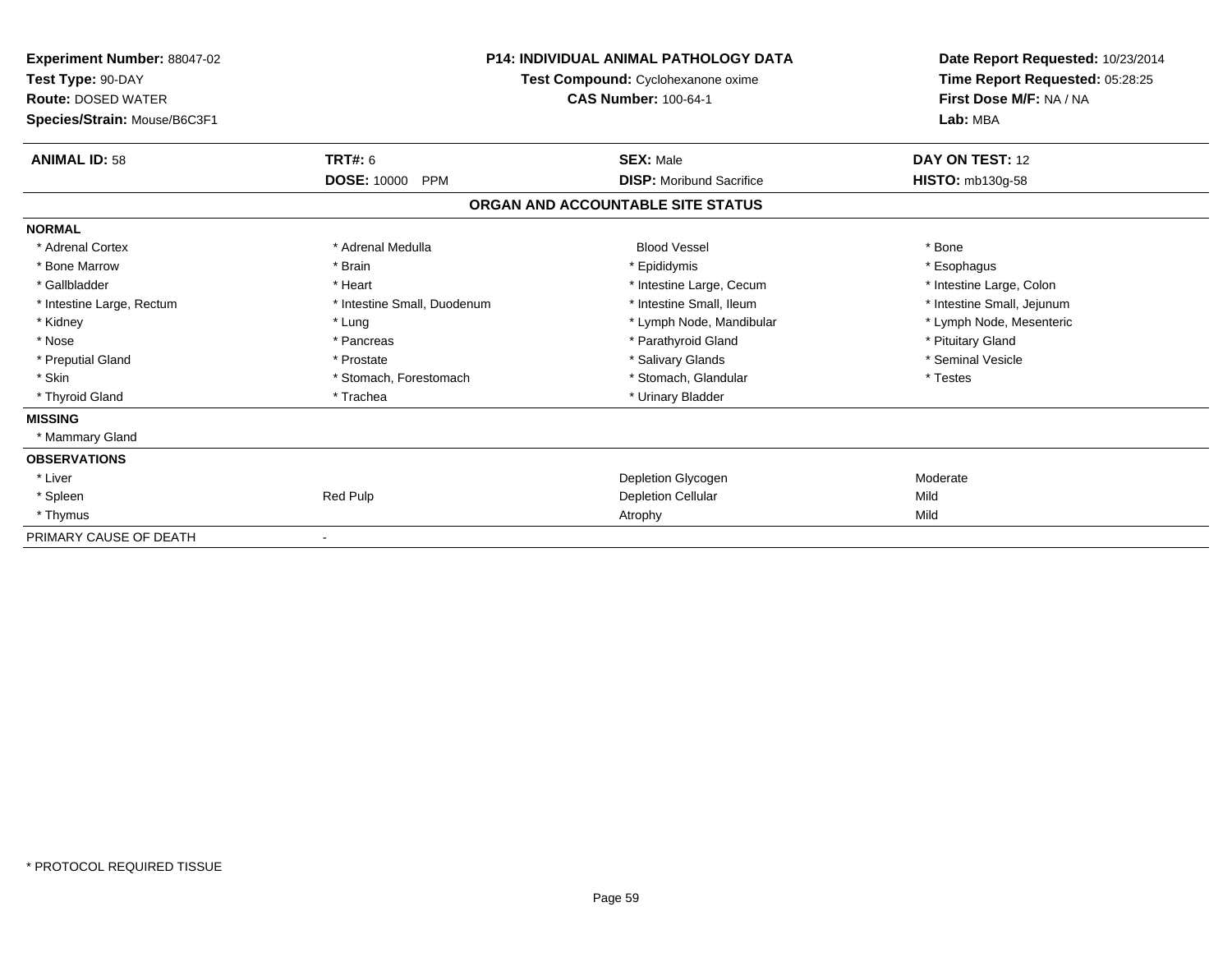| <b>Experiment Number: 88047-02</b><br>Test Type: 90-DAY<br><b>Route: DOSED WATER</b><br>Species/Strain: Mouse/B6C3F1 |                                  | <b>P14: INDIVIDUAL ANIMAL PATHOLOGY DATA</b><br>Test Compound: Cyclohexanone oxime<br><b>CAS Number: 100-64-1</b> | Date Report Requested: 10/23/2014<br>Time Report Requested: 05:28:25<br>First Dose M/F: NA / NA<br>Lab: MBA |  |
|----------------------------------------------------------------------------------------------------------------------|----------------------------------|-------------------------------------------------------------------------------------------------------------------|-------------------------------------------------------------------------------------------------------------|--|
| <b>ANIMAL ID: 59</b>                                                                                                 | <b>TRT#: 6</b>                   | <b>SEX: Male</b>                                                                                                  | DAY ON TEST: 92                                                                                             |  |
|                                                                                                                      | <b>DOSE: 10000</b><br><b>PPM</b> | <b>DISP: Terminal Sacrifice</b>                                                                                   | <b>HISTO: mb130g-59</b>                                                                                     |  |
|                                                                                                                      |                                  | ORGAN AND ACCOUNTABLE SITE STATUS                                                                                 |                                                                                                             |  |
| <b>NORMAL</b>                                                                                                        |                                  |                                                                                                                   |                                                                                                             |  |
| * Adrenal Cortex                                                                                                     | * Adrenal Medulla                | <b>Blood Vessel</b>                                                                                               | * Bone                                                                                                      |  |
| * Bone Marrow                                                                                                        | * Brain                          | * Epididymis                                                                                                      | * Esophagus                                                                                                 |  |
| * Heart                                                                                                              | * Intestine Large, Cecum         | * Intestine Large, Colon                                                                                          | * Intestine Large, Rectum                                                                                   |  |
| * Intestine Small, Duodenum                                                                                          | * Intestine Small, Ileum         | * Intestine Small, Jejunum                                                                                        | * Kidney                                                                                                    |  |
| * Lung                                                                                                               | * Lymph Node, Mandibular         | * Lymph Node, Mesenteric                                                                                          | * Pancreas                                                                                                  |  |
| * Parathyroid Gland                                                                                                  | * Pituitary Gland                | * Preputial Gland                                                                                                 | * Prostate                                                                                                  |  |
| * Salivary Glands                                                                                                    | * Seminal Vesicle                | * Skin                                                                                                            | * Stomach, Forestomach                                                                                      |  |
| * Stomach, Glandular                                                                                                 | * Testes                         | * Thymus                                                                                                          | * Thyroid Gland                                                                                             |  |
| * Trachea                                                                                                            | * Urinary Bladder                |                                                                                                                   |                                                                                                             |  |
| <b>MISSING</b>                                                                                                       |                                  |                                                                                                                   |                                                                                                             |  |
| * Gallbladder                                                                                                        | * Mammary Gland                  |                                                                                                                   |                                                                                                             |  |
| <b>OBSERVATIONS</b>                                                                                                  |                                  |                                                                                                                   |                                                                                                             |  |
| * Liver                                                                                                              | Centrilobular                    | Hypertrophy                                                                                                       | Minimal                                                                                                     |  |
| * Nose                                                                                                               | Olfactory Epi                    | Degeneration                                                                                                      | Minimal                                                                                                     |  |
| * Spleen                                                                                                             |                                  | Hematopoietic Cell Proliferation                                                                                  | Mild                                                                                                        |  |
| PRIMARY CAUSE OF DEATH                                                                                               |                                  |                                                                                                                   |                                                                                                             |  |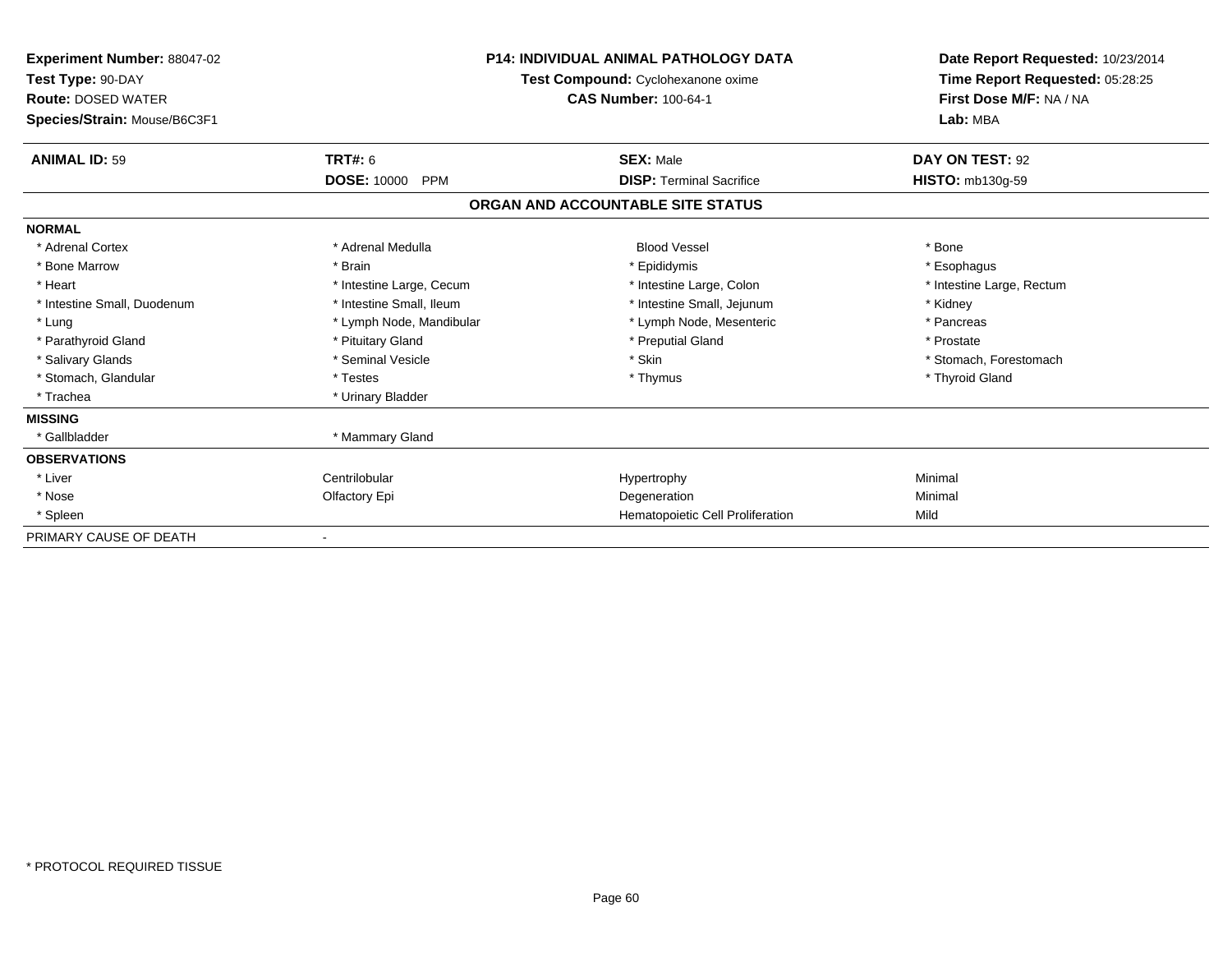| <b>Experiment Number: 88047-02</b><br>Test Type: 90-DAY<br><b>Route: DOSED WATER</b><br>Species/Strain: Mouse/B6C3F1 | <b>P14: INDIVIDUAL ANIMAL PATHOLOGY DATA</b><br>Test Compound: Cyclohexanone oxime<br><b>CAS Number: 100-64-1</b> |                                   | Date Report Requested: 10/23/2014<br>Time Report Requested: 05:28:25<br>First Dose M/F: NA / NA<br>Lab: MBA |
|----------------------------------------------------------------------------------------------------------------------|-------------------------------------------------------------------------------------------------------------------|-----------------------------------|-------------------------------------------------------------------------------------------------------------|
| <b>ANIMAL ID: 60</b>                                                                                                 | <b>TRT#: 6</b>                                                                                                    | <b>SEX: Male</b>                  | DAY ON TEST: 12                                                                                             |
|                                                                                                                      | <b>DOSE: 10000</b><br><b>PPM</b>                                                                                  | <b>DISP:</b> Moribund Sacrifice   | <b>HISTO: mb130g-60</b>                                                                                     |
|                                                                                                                      |                                                                                                                   | ORGAN AND ACCOUNTABLE SITE STATUS |                                                                                                             |
| <b>NORMAL</b>                                                                                                        |                                                                                                                   |                                   |                                                                                                             |
| * Adrenal Cortex                                                                                                     | * Adrenal Medulla                                                                                                 | <b>Blood Vessel</b>               | * Bone                                                                                                      |
| * Bone Marrow                                                                                                        | * Brain                                                                                                           | * Epididymis                      | * Esophagus                                                                                                 |
| * Heart                                                                                                              | * Intestine Large, Cecum                                                                                          | * Intestine Large, Colon          | * Intestine Large, Rectum                                                                                   |
| * Intestine Small, Duodenum                                                                                          | * Intestine Small, Ileum                                                                                          | * Intestine Small, Jejunum        | * Kidney                                                                                                    |
| * Lung                                                                                                               | * Lymph Node, Mandibular                                                                                          | * Nose                            | * Pancreas                                                                                                  |
| * Pituitary Gland                                                                                                    | * Preputial Gland                                                                                                 | * Prostate                        | * Salivary Glands                                                                                           |
| * Seminal Vesicle                                                                                                    | * Skin                                                                                                            | * Stomach, Forestomach            | * Stomach, Glandular                                                                                        |
| * Testes                                                                                                             | * Thyroid Gland                                                                                                   | * Trachea                         | * Urinary Bladder                                                                                           |
| <b>MISSING</b>                                                                                                       |                                                                                                                   |                                   |                                                                                                             |
| * Gallbladder                                                                                                        | * Lymph Node, Mesenteric                                                                                          | * Mammary Gland                   | * Parathyroid Gland                                                                                         |
| <b>OBSERVATIONS</b>                                                                                                  |                                                                                                                   |                                   |                                                                                                             |
| * Liver                                                                                                              |                                                                                                                   | Depletion Glycogen                | Mild                                                                                                        |
| * Spleen                                                                                                             | Red Pulp                                                                                                          | <b>Depletion Cellular</b>         | Moderate                                                                                                    |
| * Thymus                                                                                                             |                                                                                                                   | Atrophy                           | Minimal                                                                                                     |
| PRIMARY CAUSE OF DEATH                                                                                               |                                                                                                                   |                                   |                                                                                                             |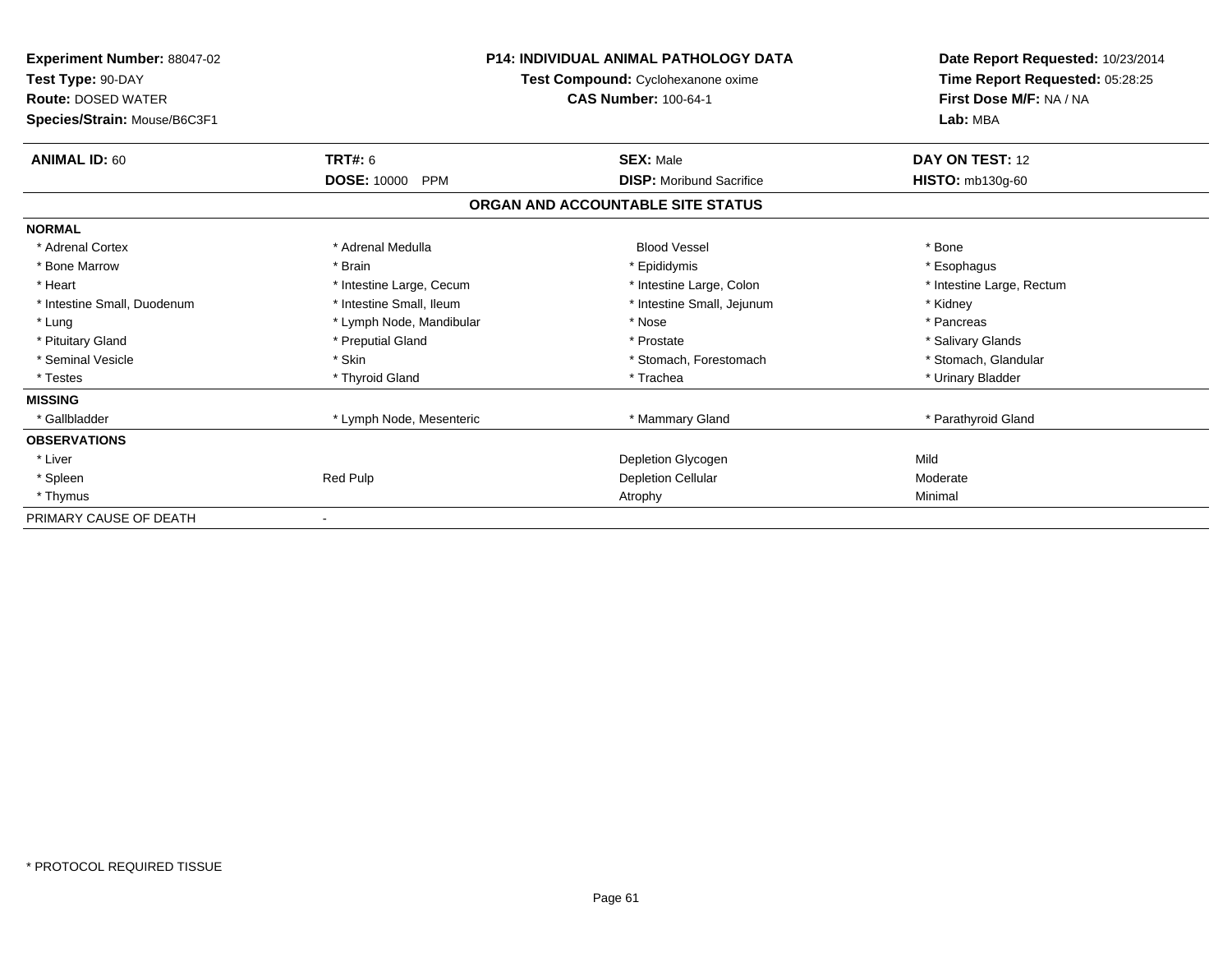| <b>Experiment Number: 88047-02</b><br>Test Type: 90-DAY<br><b>Route: DOSED WATER</b><br>Species/Strain: Mouse/B6C3F1 | <b>P14: INDIVIDUAL ANIMAL PATHOLOGY DATA</b><br>Test Compound: Cyclohexanone oxime<br><b>CAS Number: 100-64-1</b> |                                   | Date Report Requested: 10/23/2014<br>Time Report Requested: 05:28:25<br>First Dose M/F: NA / NA<br>Lab: MBA |
|----------------------------------------------------------------------------------------------------------------------|-------------------------------------------------------------------------------------------------------------------|-----------------------------------|-------------------------------------------------------------------------------------------------------------|
| <b>ANIMAL ID: 61</b>                                                                                                 | <b>TRT#: 7</b>                                                                                                    | <b>SEX: Female</b>                | DAY ON TEST: 93                                                                                             |
|                                                                                                                      | <b>DOSE: CONTROL</b>                                                                                              | <b>DISP:</b> Terminal Sacrifice   | <b>HISTO: mb130g-61</b>                                                                                     |
|                                                                                                                      |                                                                                                                   | ORGAN AND ACCOUNTABLE SITE STATUS |                                                                                                             |
| <b>NORMAL</b>                                                                                                        |                                                                                                                   |                                   |                                                                                                             |
| * Adrenal Cortex                                                                                                     | * Adrenal Medulla                                                                                                 | <b>Blood Vessel</b>               | * Bone                                                                                                      |
| * Bone Marrow                                                                                                        | * Brain                                                                                                           | * Clitoral Gland                  | * Esophagus                                                                                                 |
| * Gallbladder                                                                                                        | * Heart                                                                                                           | * Intestine Large, Cecum          | * Intestine Large, Colon                                                                                    |
| * Intestine Large, Rectum                                                                                            | * Intestine Small, Duodenum                                                                                       | * Intestine Small, Ileum          | * Intestine Small, Jejunum                                                                                  |
| * Kidney                                                                                                             | * Liver                                                                                                           | * Lung                            | * Lymph Node, Mandibular                                                                                    |
| * Lymph Node, Mesenteric                                                                                             | * Nose                                                                                                            | * Ovary                           | * Pancreas                                                                                                  |
| * Parathyroid Gland                                                                                                  | * Pituitary Gland                                                                                                 | * Salivary Glands                 | * Skin                                                                                                      |
| * Spleen                                                                                                             | * Stomach, Forestomach                                                                                            | * Stomach, Glandular              | * Thymus                                                                                                    |
| * Thyroid Gland                                                                                                      | * Trachea                                                                                                         | * Urinary Bladder                 | * Uterus                                                                                                    |
| <b>MISSING</b>                                                                                                       |                                                                                                                   |                                   |                                                                                                             |
| * Mammary Gland                                                                                                      |                                                                                                                   |                                   |                                                                                                             |
| PRIMARY CAUSE OF DEATH                                                                                               |                                                                                                                   |                                   |                                                                                                             |

-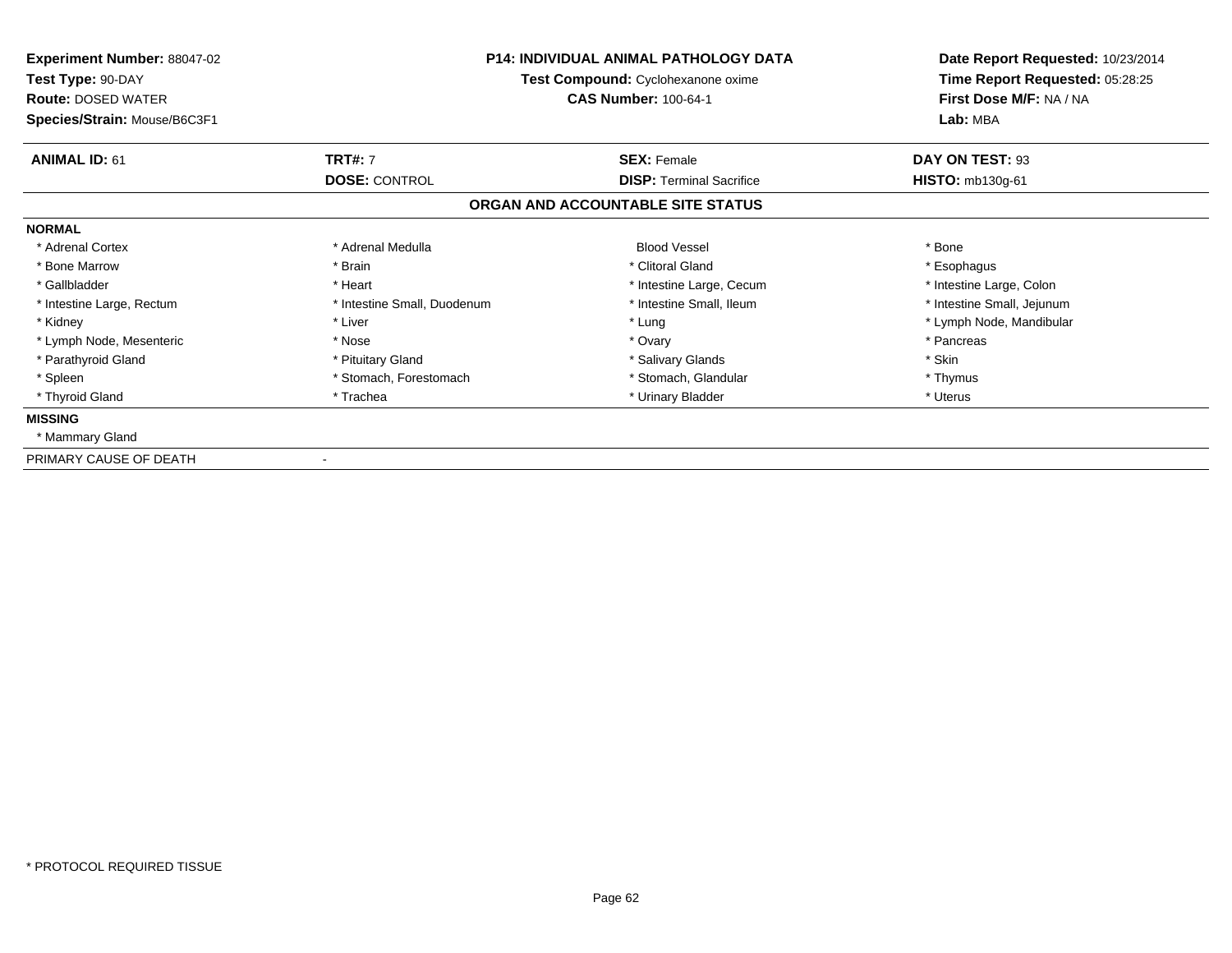| <b>Experiment Number: 88047-02</b><br>Test Type: 90-DAY<br><b>Route: DOSED WATER</b><br>Species/Strain: Mouse/B6C3F1 | <b>P14: INDIVIDUAL ANIMAL PATHOLOGY DATA</b><br>Test Compound: Cyclohexanone oxime<br><b>CAS Number: 100-64-1</b> |                                                       | Date Report Requested: 10/23/2014<br>Time Report Requested: 05:28:25<br>First Dose M/F: NA / NA<br>Lab: MBA |
|----------------------------------------------------------------------------------------------------------------------|-------------------------------------------------------------------------------------------------------------------|-------------------------------------------------------|-------------------------------------------------------------------------------------------------------------|
| <b>ANIMAL ID: 62</b>                                                                                                 | <b>TRT#: 7</b><br><b>DOSE: CONTROL</b>                                                                            | <b>SEX: Female</b><br><b>DISP:</b> Terminal Sacrifice | DAY ON TEST: 93<br><b>HISTO: mb130g-62</b>                                                                  |
|                                                                                                                      |                                                                                                                   | ORGAN AND ACCOUNTABLE SITE STATUS                     |                                                                                                             |
| <b>NORMAL</b>                                                                                                        |                                                                                                                   |                                                       |                                                                                                             |
| * Adrenal Cortex                                                                                                     | * Adrenal Medulla                                                                                                 | <b>Blood Vessel</b>                                   | * Bone                                                                                                      |
| * Bone Marrow                                                                                                        | * Brain                                                                                                           | * Clitoral Gland                                      | * Esophagus                                                                                                 |
| * Heart                                                                                                              | * Intestine Large, Cecum                                                                                          | * Intestine Large, Colon                              | * Intestine Large, Rectum                                                                                   |
| * Intestine Small, Duodenum                                                                                          | * Intestine Small, Ileum                                                                                          | * Intestine Small, Jejunum                            | * Kidney                                                                                                    |
| * Liver                                                                                                              | * Lung                                                                                                            | * Lymph Node, Mandibular                              | * Lymph Node, Mesenteric                                                                                    |
| * Mammary Gland                                                                                                      | * Nose                                                                                                            | * Ovary                                               | * Pancreas                                                                                                  |
| * Parathyroid Gland                                                                                                  | * Pituitary Gland                                                                                                 | * Salivary Glands                                     | * Skin                                                                                                      |
| * Spleen                                                                                                             | * Stomach, Forestomach                                                                                            | * Stomach, Glandular                                  | * Thymus                                                                                                    |
| * Thyroid Gland                                                                                                      | * Trachea                                                                                                         | * Urinary Bladder                                     | * Uterus                                                                                                    |
| <b>MISSING</b>                                                                                                       |                                                                                                                   |                                                       |                                                                                                             |
| * Gallbladder                                                                                                        |                                                                                                                   |                                                       |                                                                                                             |
| PRIMARY CAUSE OF DEATH                                                                                               |                                                                                                                   |                                                       |                                                                                                             |

-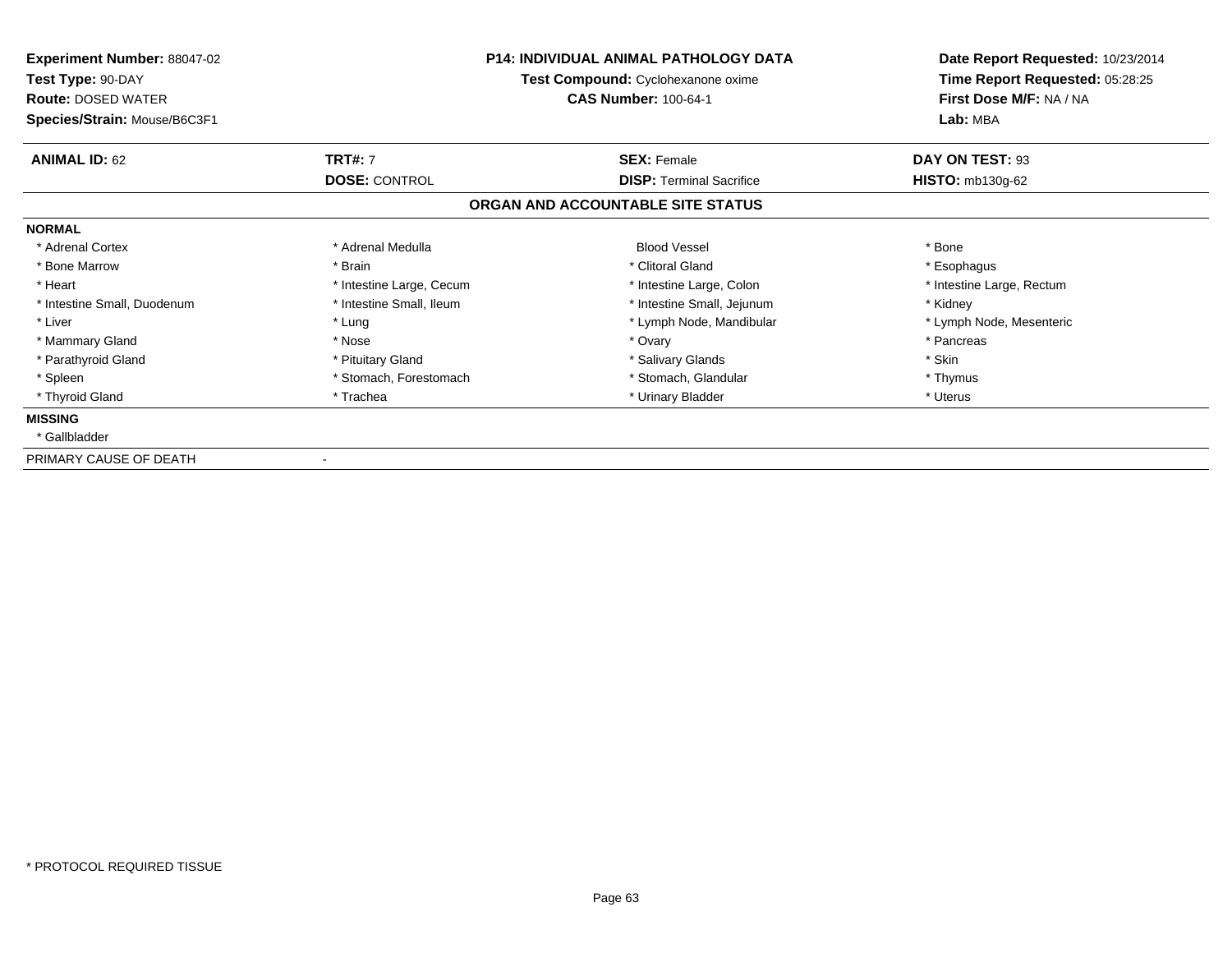| <b>Experiment Number: 88047-02</b><br>Test Type: 90-DAY<br><b>Route: DOSED WATER</b><br>Species/Strain: Mouse/B6C3F1 |                          | <b>P14: INDIVIDUAL ANIMAL PATHOLOGY DATA</b><br>Test Compound: Cyclohexanone oxime<br><b>CAS Number: 100-64-1</b> | Date Report Requested: 10/23/2014<br>Time Report Requested: 05:28:25<br>First Dose M/F: NA / NA<br>Lab: MBA |
|----------------------------------------------------------------------------------------------------------------------|--------------------------|-------------------------------------------------------------------------------------------------------------------|-------------------------------------------------------------------------------------------------------------|
| <b>ANIMAL ID: 63</b>                                                                                                 | <b>TRT#: 7</b>           | <b>SEX: Female</b>                                                                                                | DAY ON TEST: 93                                                                                             |
|                                                                                                                      | <b>DOSE: CONTROL</b>     | <b>DISP:</b> Terminal Sacrifice                                                                                   | <b>HISTO: mb130g-63</b>                                                                                     |
|                                                                                                                      |                          | ORGAN AND ACCOUNTABLE SITE STATUS                                                                                 |                                                                                                             |
| <b>NORMAL</b>                                                                                                        |                          |                                                                                                                   |                                                                                                             |
| * Adrenal Cortex                                                                                                     | * Adrenal Medulla        | <b>Blood Vessel</b>                                                                                               | * Bone                                                                                                      |
| * Bone Marrow                                                                                                        | * Brain                  | * Esophagus                                                                                                       | * Gallbladder                                                                                               |
| * Heart                                                                                                              | * Intestine Large, Cecum | * Intestine Large, Colon                                                                                          | * Intestine Large, Rectum                                                                                   |
| * Intestine Small, Duodenum                                                                                          | * Intestine Small, Ileum | * Intestine Small, Jejunum                                                                                        | * Kidney                                                                                                    |
| * Liver                                                                                                              | * Lung                   | * Lymph Node, Mandibular                                                                                          | * Lymph Node, Mesenteric                                                                                    |
| * Mammary Gland                                                                                                      | * Nose                   | * Ovary                                                                                                           | * Pancreas                                                                                                  |
| * Parathyroid Gland                                                                                                  | * Pituitary Gland        | * Salivary Glands                                                                                                 | * Skin                                                                                                      |
| * Spleen                                                                                                             | * Stomach, Forestomach   | * Stomach, Glandular                                                                                              | * Thymus                                                                                                    |
| * Thyroid Gland                                                                                                      | * Trachea                | * Urinary Bladder                                                                                                 | * Uterus                                                                                                    |
| <b>MISSING</b>                                                                                                       |                          |                                                                                                                   |                                                                                                             |
| * Clitoral Gland                                                                                                     |                          |                                                                                                                   |                                                                                                             |
| PRIMARY CAUSE OF DEATH                                                                                               |                          |                                                                                                                   |                                                                                                             |

-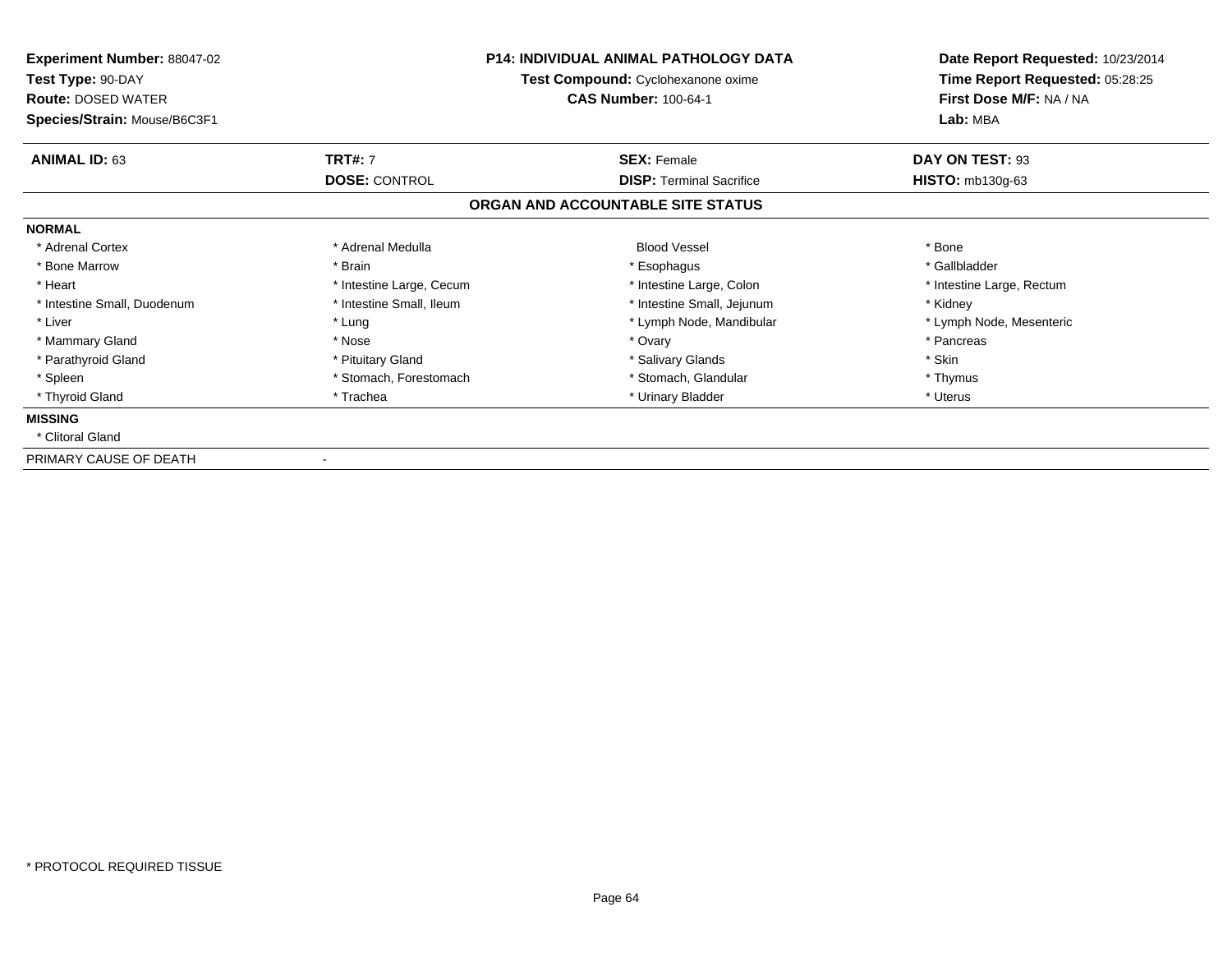| Experiment Number: 88047-02<br>Test Type: 90-DAY<br><b>Route: DOSED WATER</b><br>Species/Strain: Mouse/B6C3F1 |                             | <b>P14: INDIVIDUAL ANIMAL PATHOLOGY DATA</b><br>Test Compound: Cyclohexanone oxime<br><b>CAS Number: 100-64-1</b> | Date Report Requested: 10/23/2014<br>Time Report Requested: 05:28:25<br>First Dose M/F: NA / NA<br>Lab: MBA |
|---------------------------------------------------------------------------------------------------------------|-----------------------------|-------------------------------------------------------------------------------------------------------------------|-------------------------------------------------------------------------------------------------------------|
| <b>ANIMAL ID: 64</b>                                                                                          | <b>TRT#: 7</b>              | <b>SEX: Female</b>                                                                                                | DAY ON TEST: 93                                                                                             |
|                                                                                                               | <b>DOSE: CONTROL</b>        | <b>DISP: Terminal Sacrifice</b>                                                                                   | <b>HISTO: mb130g-64</b>                                                                                     |
|                                                                                                               |                             | ORGAN AND ACCOUNTABLE SITE STATUS                                                                                 |                                                                                                             |
| <b>NORMAL</b>                                                                                                 |                             |                                                                                                                   |                                                                                                             |
| * Adrenal Cortex                                                                                              | * Adrenal Medulla           | <b>Blood Vessel</b>                                                                                               | * Bone                                                                                                      |
| * Bone Marrow                                                                                                 | * Brain                     | * Clitoral Gland                                                                                                  | * Esophagus                                                                                                 |
| * Gallbladder                                                                                                 | * Heart                     | * Intestine Large, Cecum                                                                                          | * Intestine Large, Colon                                                                                    |
| * Intestine Large, Rectum                                                                                     | * Intestine Small, Duodenum | * Intestine Small, Ileum                                                                                          | * Intestine Small, Jejunum                                                                                  |
| * Kidney                                                                                                      | * Liver                     | * Lung                                                                                                            | * Lymph Node, Mesenteric                                                                                    |
| * Mammary Gland                                                                                               | * Nose                      | * Ovary                                                                                                           | * Pancreas                                                                                                  |
| * Pituitary Gland                                                                                             | * Salivary Glands           | * Skin                                                                                                            | * Spleen                                                                                                    |
| * Stomach, Forestomach                                                                                        | * Stomach, Glandular        | * Thymus                                                                                                          | * Thyroid Gland                                                                                             |
| * Trachea                                                                                                     | * Urinary Bladder           | * Uterus                                                                                                          |                                                                                                             |
| <b>MISSING</b>                                                                                                |                             |                                                                                                                   |                                                                                                             |
| * Parathyroid Gland                                                                                           |                             |                                                                                                                   |                                                                                                             |
| <b>OBSERVATIONS</b>                                                                                           |                             |                                                                                                                   |                                                                                                             |
| * Lymph Node, Mandibular                                                                                      |                             | Hemorrhage                                                                                                        | Mild                                                                                                        |
| PRIMARY CAUSE OF DEATH                                                                                        |                             |                                                                                                                   |                                                                                                             |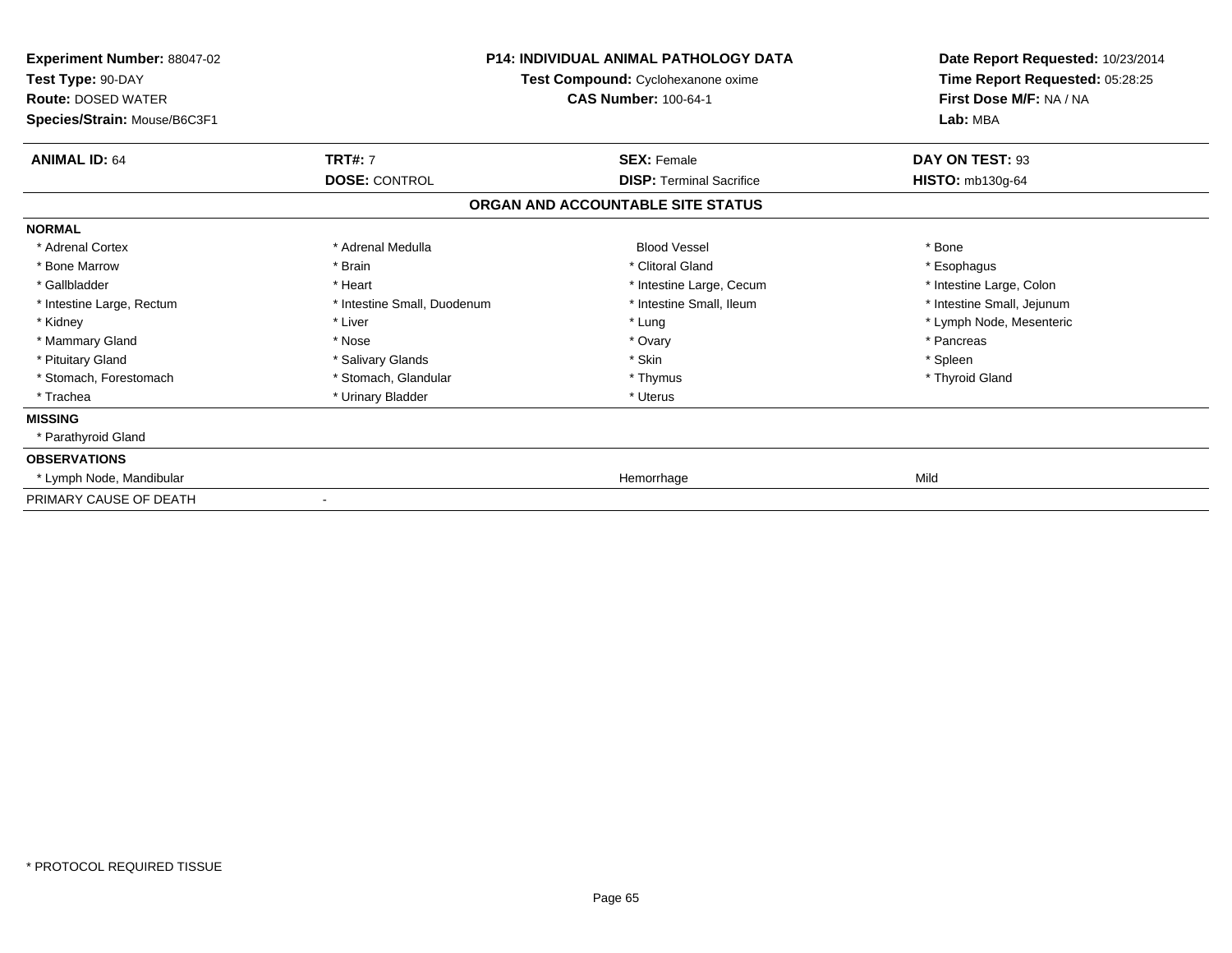| <b>Experiment Number: 88047-02</b><br>Test Type: 90-DAY<br><b>Route: DOSED WATER</b><br>Species/Strain: Mouse/B6C3F1 | <b>P14: INDIVIDUAL ANIMAL PATHOLOGY DATA</b><br>Test Compound: Cyclohexanone oxime<br><b>CAS Number: 100-64-1</b> |                                   | Date Report Requested: 10/23/2014<br>Time Report Requested: 05:28:25<br>First Dose M/F: NA / NA<br>Lab: MBA |
|----------------------------------------------------------------------------------------------------------------------|-------------------------------------------------------------------------------------------------------------------|-----------------------------------|-------------------------------------------------------------------------------------------------------------|
| <b>ANIMAL ID: 65</b>                                                                                                 | <b>TRT#: 7</b>                                                                                                    | <b>SEX: Female</b>                | DAY ON TEST: 93                                                                                             |
|                                                                                                                      | <b>DOSE: CONTROL</b>                                                                                              | <b>DISP: Terminal Sacrifice</b>   | <b>HISTO: mb130g-65</b>                                                                                     |
|                                                                                                                      |                                                                                                                   | ORGAN AND ACCOUNTABLE SITE STATUS |                                                                                                             |
| <b>NORMAL</b>                                                                                                        |                                                                                                                   |                                   |                                                                                                             |
| * Adrenal Cortex                                                                                                     | * Adrenal Medulla                                                                                                 | <b>Blood Vessel</b>               | * Bone                                                                                                      |
| * Bone Marrow                                                                                                        | * Brain                                                                                                           | * Clitoral Gland                  | * Esophagus                                                                                                 |
| * Gallbladder                                                                                                        | * Heart                                                                                                           | * Intestine Large, Cecum          | * Intestine Large, Colon                                                                                    |
| * Intestine Large, Rectum                                                                                            | * Intestine Small, Duodenum                                                                                       | * Intestine Small, Ileum          | * Intestine Small, Jejunum                                                                                  |
| * Kidney                                                                                                             | * Liver                                                                                                           | * Lung                            | * Lymph Node, Mandibular                                                                                    |
| * Lymph Node, Mesenteric                                                                                             | * Mammary Gland                                                                                                   | * Nose                            | * Ovary                                                                                                     |
| * Pancreas                                                                                                           | * Pituitary Gland                                                                                                 | * Salivary Glands                 | * Skin                                                                                                      |
| * Spleen                                                                                                             | * Stomach, Forestomach                                                                                            | * Stomach, Glandular              | * Thymus                                                                                                    |
| * Thyroid Gland                                                                                                      | * Trachea                                                                                                         | * Urinary Bladder                 | * Uterus                                                                                                    |
| <b>MISSING</b>                                                                                                       |                                                                                                                   |                                   |                                                                                                             |
| * Parathyroid Gland                                                                                                  |                                                                                                                   |                                   |                                                                                                             |
| PRIMARY CAUSE OF DEATH                                                                                               |                                                                                                                   |                                   |                                                                                                             |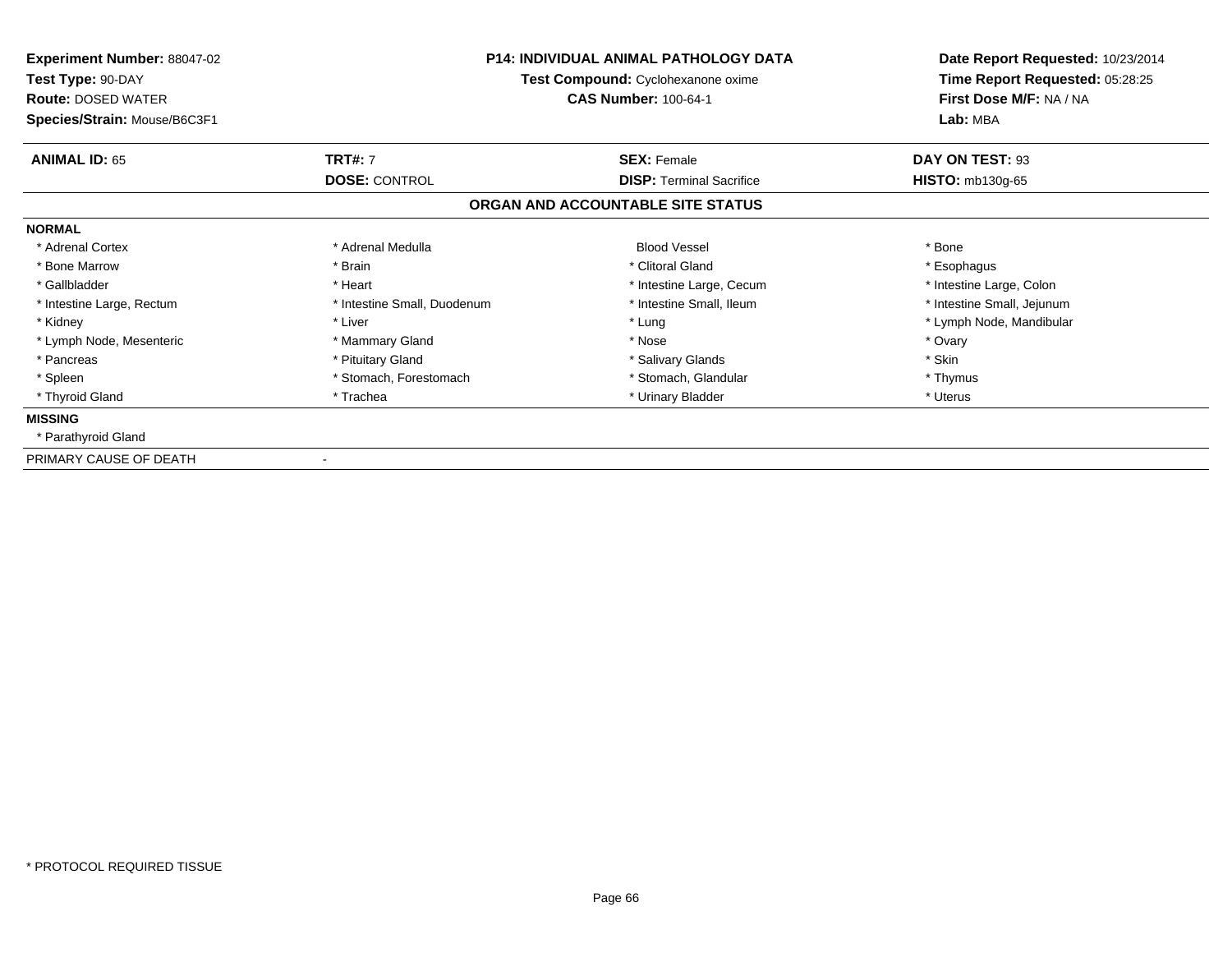| Experiment Number: 88047-02<br>Test Type: 90-DAY<br><b>Route: DOSED WATER</b><br>Species/Strain: Mouse/B6C3F1 |                             | <b>P14: INDIVIDUAL ANIMAL PATHOLOGY DATA</b><br>Test Compound: Cyclohexanone oxime<br><b>CAS Number: 100-64-1</b> | Date Report Requested: 10/23/2014<br>Time Report Requested: 05:28:25<br>First Dose M/F: NA / NA<br>Lab: MBA |
|---------------------------------------------------------------------------------------------------------------|-----------------------------|-------------------------------------------------------------------------------------------------------------------|-------------------------------------------------------------------------------------------------------------|
| <b>ANIMAL ID: 66</b>                                                                                          | <b>TRT#: 7</b>              | <b>SEX: Female</b>                                                                                                | DAY ON TEST: 93                                                                                             |
|                                                                                                               | <b>DOSE: CONTROL</b>        | <b>DISP: Terminal Sacrifice</b>                                                                                   | <b>HISTO: mb130g-66</b>                                                                                     |
|                                                                                                               |                             | ORGAN AND ACCOUNTABLE SITE STATUS                                                                                 |                                                                                                             |
| <b>NORMAL</b>                                                                                                 |                             |                                                                                                                   |                                                                                                             |
| * Adrenal Cortex                                                                                              | * Adrenal Medulla           | <b>Blood Vessel</b>                                                                                               | * Bone                                                                                                      |
| * Bone Marrow                                                                                                 | * Brain                     | * Clitoral Gland                                                                                                  | * Esophagus                                                                                                 |
| * Gallbladder                                                                                                 | * Heart                     | * Intestine Large, Cecum                                                                                          | * Intestine Large, Colon                                                                                    |
| * Intestine Large, Rectum                                                                                     | * Intestine Small, Duodenum | * Intestine Small, Ileum                                                                                          | * Intestine Small, Jejunum                                                                                  |
| * Kidney                                                                                                      | * Lung                      | * Lymph Node, Mesenteric                                                                                          | * Mammary Gland                                                                                             |
| * Nose                                                                                                        | * Ovary                     | * Pancreas                                                                                                        | * Parathyroid Gland                                                                                         |
| * Salivary Glands                                                                                             | * Skin                      | * Spleen                                                                                                          | * Stomach, Forestomach                                                                                      |
| * Stomach, Glandular                                                                                          | * Thymus                    | * Thyroid Gland                                                                                                   | * Trachea                                                                                                   |
| * Urinary Bladder                                                                                             | * Uterus                    |                                                                                                                   |                                                                                                             |
| <b>MISSING</b>                                                                                                |                             |                                                                                                                   |                                                                                                             |
| * Pituitary Gland                                                                                             |                             |                                                                                                                   |                                                                                                             |
| <b>OBSERVATIONS</b>                                                                                           |                             |                                                                                                                   |                                                                                                             |
| * Liver                                                                                                       |                             | Inflammation                                                                                                      | Minimal                                                                                                     |
| * Lymph Node, Mandibular                                                                                      |                             | Hemorrhage                                                                                                        | Minimal                                                                                                     |
| PRIMARY CAUSE OF DEATH                                                                                        |                             |                                                                                                                   |                                                                                                             |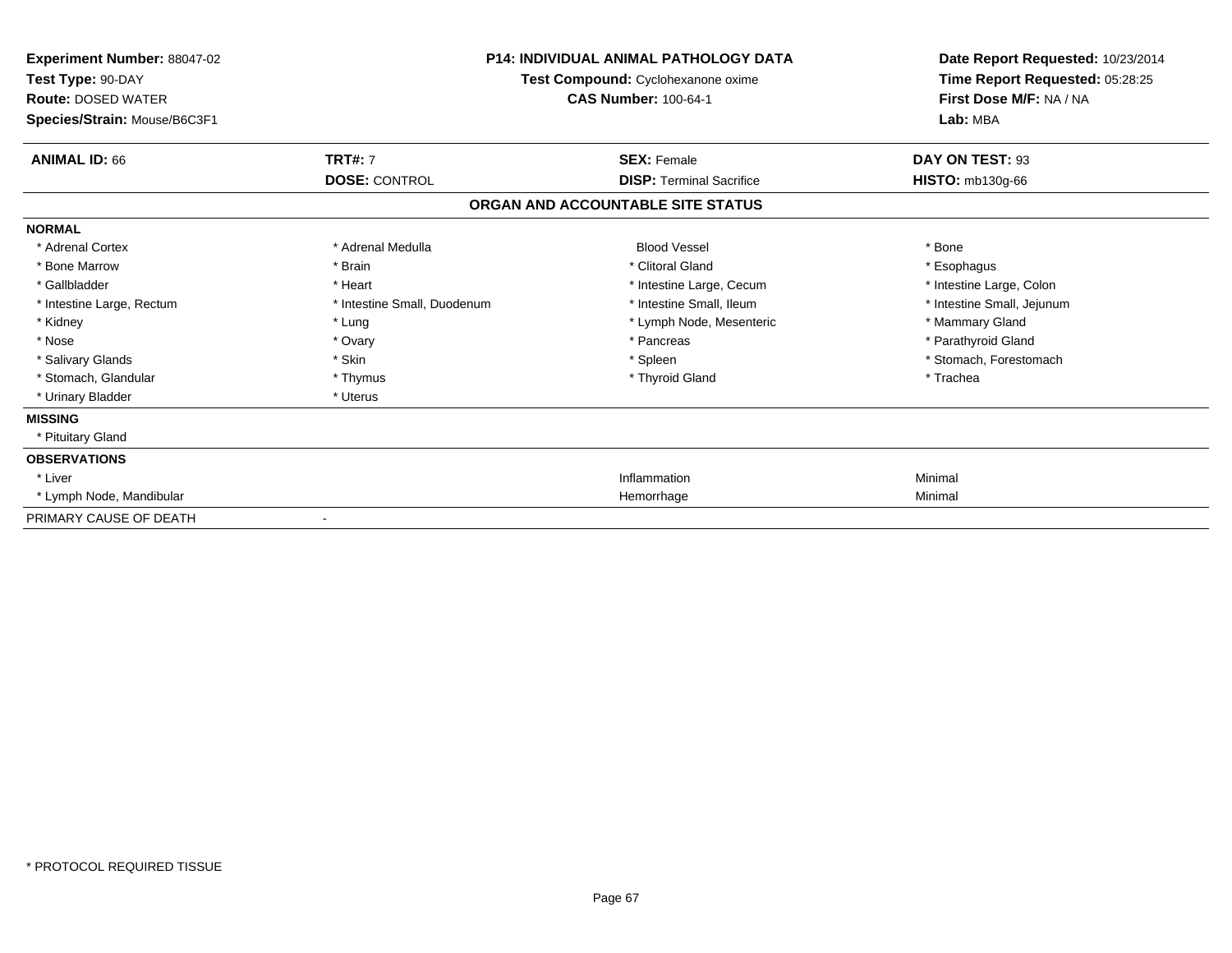| <b>Experiment Number: 88047-02</b><br>Test Type: 90-DAY<br><b>Route: DOSED WATER</b><br>Species/Strain: Mouse/B6C3F1 |                             | <b>P14: INDIVIDUAL ANIMAL PATHOLOGY DATA</b><br>Test Compound: Cyclohexanone oxime<br><b>CAS Number: 100-64-1</b> | Date Report Requested: 10/23/2014<br>Time Report Requested: 05:28:25<br>First Dose M/F: NA / NA<br>Lab: MBA |
|----------------------------------------------------------------------------------------------------------------------|-----------------------------|-------------------------------------------------------------------------------------------------------------------|-------------------------------------------------------------------------------------------------------------|
| <b>ANIMAL ID: 67</b>                                                                                                 | <b>TRT#: 7</b>              | <b>SEX: Female</b>                                                                                                | DAY ON TEST: 93                                                                                             |
|                                                                                                                      | <b>DOSE: CONTROL</b>        | <b>DISP:</b> Terminal Sacrifice                                                                                   | <b>HISTO: mb130g-67</b>                                                                                     |
|                                                                                                                      |                             | ORGAN AND ACCOUNTABLE SITE STATUS                                                                                 |                                                                                                             |
| <b>NORMAL</b>                                                                                                        |                             |                                                                                                                   |                                                                                                             |
| * Adrenal Cortex                                                                                                     | * Adrenal Medulla           | <b>Blood Vessel</b>                                                                                               | * Bone                                                                                                      |
| * Bone Marrow                                                                                                        | * Brain                     | * Clitoral Gland                                                                                                  | * Esophagus                                                                                                 |
| * Gallbladder                                                                                                        | * Heart                     | * Intestine Large, Cecum                                                                                          | * Intestine Large, Colon                                                                                    |
| * Intestine Large, Rectum                                                                                            | * Intestine Small, Duodenum | * Intestine Small, Ileum                                                                                          | * Intestine Small, Jejunum                                                                                  |
| * Kidney                                                                                                             | * Liver                     | * Lung                                                                                                            | * Lymph Node, Mandibular                                                                                    |
| * Lymph Node, Mesenteric                                                                                             | * Mammary Gland             | * Nose                                                                                                            | * Ovary                                                                                                     |
| * Pancreas                                                                                                           | * Parathyroid Gland         | * Pituitary Gland                                                                                                 | * Salivary Glands                                                                                           |
| * Skin                                                                                                               | * Spleen                    | * Stomach, Forestomach                                                                                            | * Stomach, Glandular                                                                                        |
| * Thymus                                                                                                             | * Thyroid Gland             | * Trachea                                                                                                         | * Uterus                                                                                                    |
| <b>OBSERVATIONS</b>                                                                                                  |                             |                                                                                                                   |                                                                                                             |
| * Urinary Bladder                                                                                                    |                             | <b>Infiltration Cellular</b>                                                                                      | Lymphocyte, Minimal                                                                                         |
| PRIMARY CAUSE OF DEATH                                                                                               |                             |                                                                                                                   |                                                                                                             |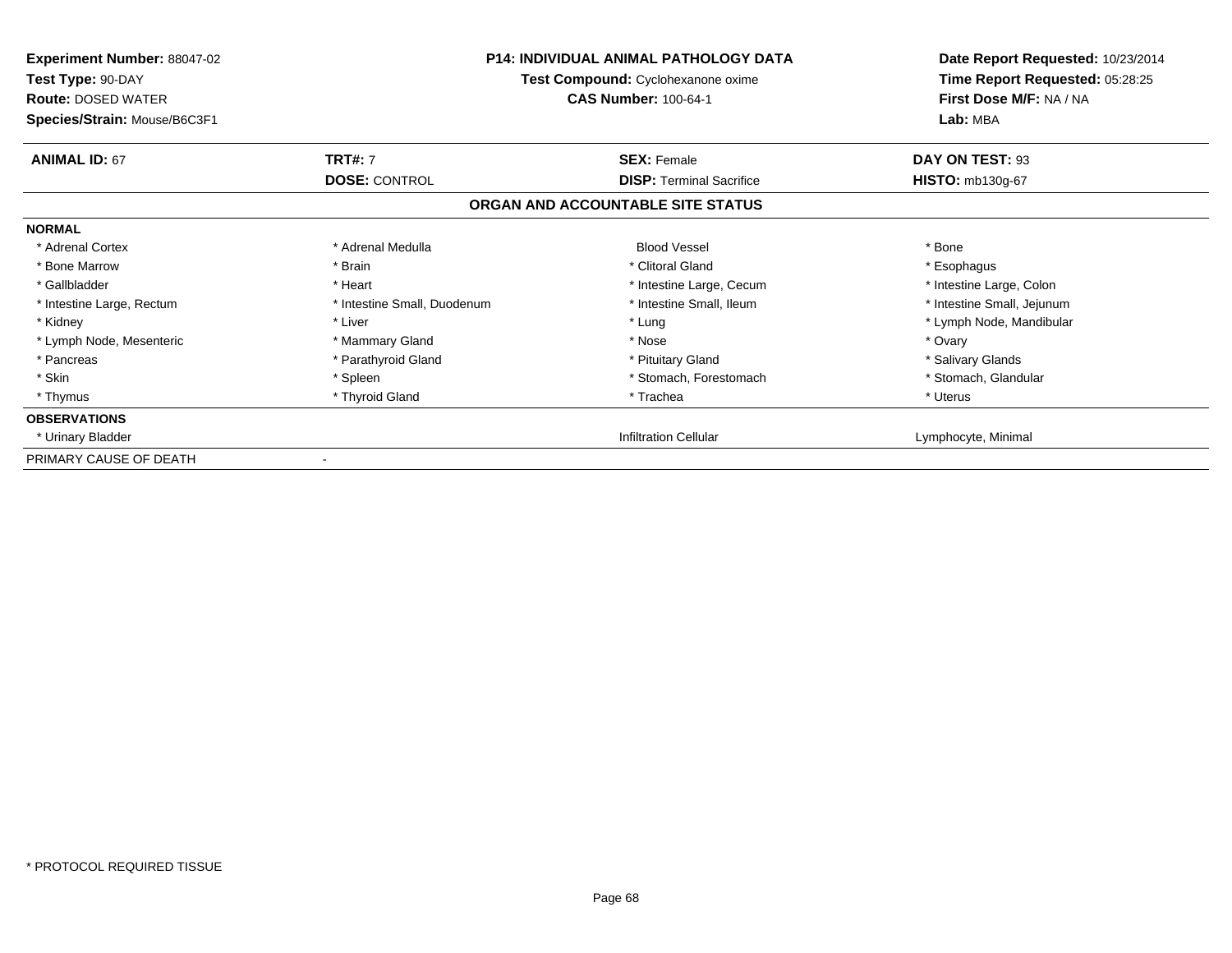| <b>Experiment Number: 88047-02</b><br>Test Type: 90-DAY<br><b>Route: DOSED WATER</b><br>Species/Strain: Mouse/B6C3F1 |                             | <b>P14: INDIVIDUAL ANIMAL PATHOLOGY DATA</b><br>Test Compound: Cyclohexanone oxime<br><b>CAS Number: 100-64-1</b> | Date Report Requested: 10/23/2014<br>Time Report Requested: 05:28:25<br>First Dose M/F: NA / NA<br>Lab: MBA |
|----------------------------------------------------------------------------------------------------------------------|-----------------------------|-------------------------------------------------------------------------------------------------------------------|-------------------------------------------------------------------------------------------------------------|
| <b>ANIMAL ID: 68</b>                                                                                                 | <b>TRT#: 7</b>              | <b>SEX: Female</b>                                                                                                | DAY ON TEST: 93                                                                                             |
|                                                                                                                      | <b>DOSE: CONTROL</b>        | <b>DISP:</b> Terminal Sacrifice                                                                                   | <b>HISTO: mb130g-68</b>                                                                                     |
|                                                                                                                      |                             | ORGAN AND ACCOUNTABLE SITE STATUS                                                                                 |                                                                                                             |
| <b>NORMAL</b>                                                                                                        |                             |                                                                                                                   |                                                                                                             |
| * Adrenal Cortex                                                                                                     | * Adrenal Medulla           | <b>Blood Vessel</b>                                                                                               | * Bone                                                                                                      |
| * Bone Marrow                                                                                                        | * Brain                     | * Clitoral Gland                                                                                                  | * Esophagus                                                                                                 |
| * Gallbladder                                                                                                        | * Heart                     | * Intestine Large, Cecum                                                                                          | * Intestine Large, Colon                                                                                    |
| * Intestine Large, Rectum                                                                                            | * Intestine Small, Duodenum | * Intestine Small, Ileum                                                                                          | * Intestine Small, Jejunum                                                                                  |
| * Kidney                                                                                                             | * Liver                     | * Lung                                                                                                            | * Lymph Node, Mandibular                                                                                    |
| * Lymph Node, Mesenteric                                                                                             | * Mammary Gland             | * Nose                                                                                                            | * Ovary                                                                                                     |
| * Pancreas                                                                                                           | * Pituitary Gland           | * Salivary Glands                                                                                                 | * Skin                                                                                                      |
| * Spleen                                                                                                             | * Stomach, Forestomach      | * Stomach, Glandular                                                                                              | * Thymus                                                                                                    |
| * Thyroid Gland                                                                                                      | * Trachea                   | * Urinary Bladder                                                                                                 | * Uterus                                                                                                    |
| <b>OBSERVATIONS</b>                                                                                                  |                             |                                                                                                                   |                                                                                                             |
| * Parathyroid Gland                                                                                                  |                             | <b>Infiltration Cellular</b>                                                                                      | Lymphocyte, Mild                                                                                            |
| PRIMARY CAUSE OF DEATH                                                                                               |                             |                                                                                                                   |                                                                                                             |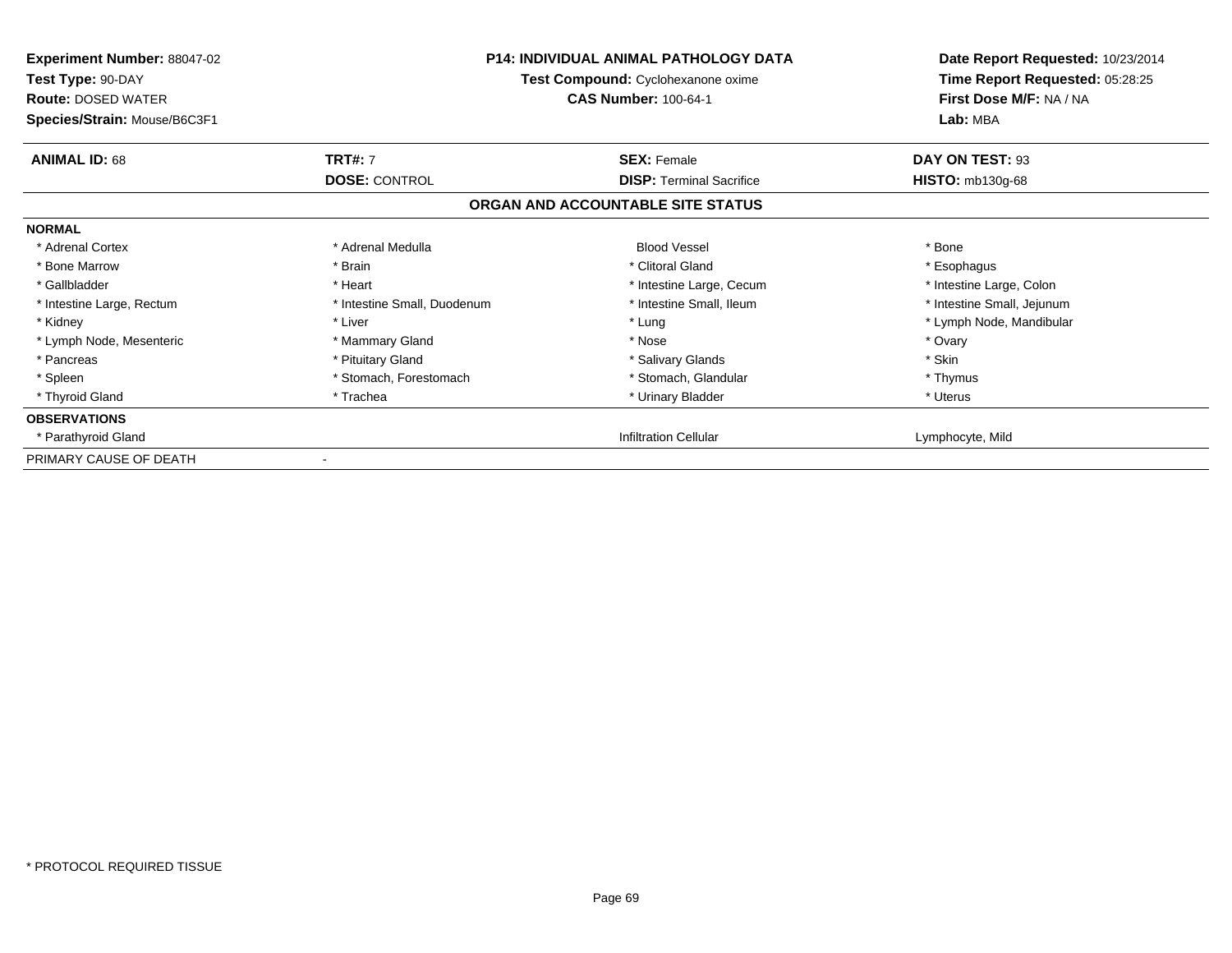| <b>Experiment Number: 88047-02</b><br>Test Type: 90-DAY<br><b>Route: DOSED WATER</b> | <b>P14: INDIVIDUAL ANIMAL PATHOLOGY DATA</b><br>Test Compound: Cyclohexanone oxime<br><b>CAS Number: 100-64-1</b> |                                   | Date Report Requested: 10/23/2014<br>Time Report Requested: 05:28:25<br>First Dose M/F: NA / NA |
|--------------------------------------------------------------------------------------|-------------------------------------------------------------------------------------------------------------------|-----------------------------------|-------------------------------------------------------------------------------------------------|
| Species/Strain: Mouse/B6C3F1                                                         |                                                                                                                   |                                   | Lab: MBA                                                                                        |
| <b>ANIMAL ID: 69</b>                                                                 | <b>TRT#: 7</b>                                                                                                    | <b>SEX: Female</b>                | DAY ON TEST: 93                                                                                 |
|                                                                                      | <b>DOSE: CONTROL</b>                                                                                              | <b>DISP:</b> Terminal Sacrifice   | HISTO: mb130g-69                                                                                |
|                                                                                      |                                                                                                                   | ORGAN AND ACCOUNTABLE SITE STATUS |                                                                                                 |
| <b>NORMAL</b>                                                                        |                                                                                                                   |                                   |                                                                                                 |
| * Adrenal Cortex                                                                     | * Adrenal Medulla                                                                                                 | <b>Blood Vessel</b>               | * Bone                                                                                          |
| * Bone Marrow                                                                        | * Brain                                                                                                           | * Clitoral Gland                  | * Esophagus                                                                                     |
| * Gallbladder                                                                        | * Heart                                                                                                           | * Intestine Large, Cecum          | * Intestine Large, Colon                                                                        |
| * Intestine Large, Rectum                                                            | * Intestine Small, Duodenum                                                                                       | * Intestine Small, Ileum          | * Intestine Small, Jejunum                                                                      |
| * Kidney                                                                             | * Liver                                                                                                           | * Lung                            | * Lymph Node, Mandibular                                                                        |
| * Lymph Node, Mesenteric                                                             | * Mammary Gland                                                                                                   | * Nose                            | * Ovary                                                                                         |
| * Pancreas                                                                           | * Parathyroid Gland                                                                                               | * Pituitary Gland                 | * Salivary Glands                                                                               |
| * Skin                                                                               | * Spleen                                                                                                          | * Stomach, Forestomach            | * Stomach, Glandular                                                                            |
| * Thymus                                                                             | * Thyroid Gland                                                                                                   | * Trachea                         | * Urinary Bladder                                                                               |
| * Uterus                                                                             |                                                                                                                   |                                   |                                                                                                 |
| PRIMARY CAUSE OF DEATH                                                               |                                                                                                                   |                                   |                                                                                                 |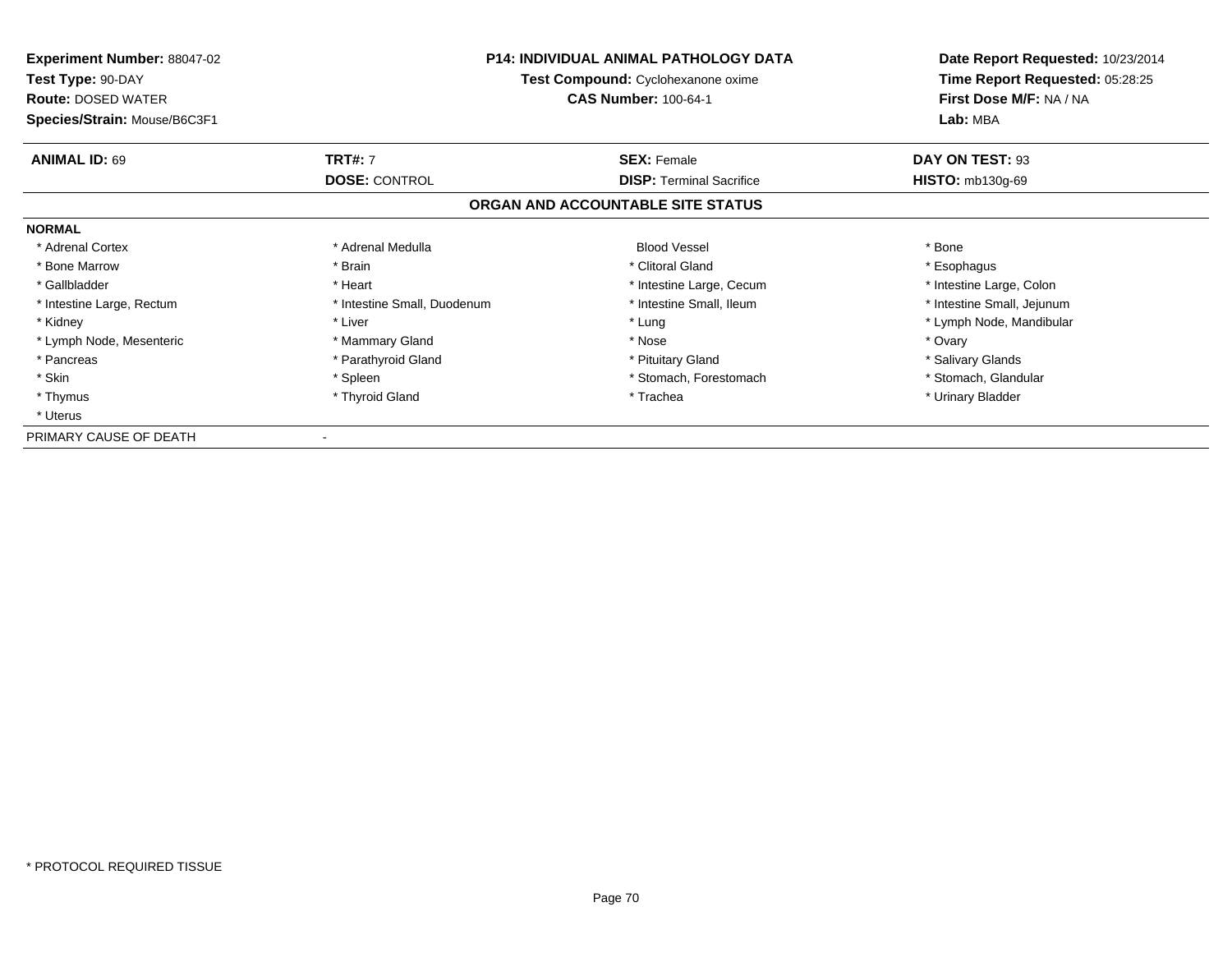| <b>Experiment Number: 88047-02</b><br>Test Type: 90-DAY<br><b>CAS Number: 100-64-1</b><br><b>Route: DOSED WATER</b><br>Species/Strain: Mouse/B6C3F1 |                             | <b>P14: INDIVIDUAL ANIMAL PATHOLOGY DATA</b><br>Test Compound: Cyclohexanone oxime | Date Report Requested: 10/23/2014<br>Time Report Requested: 05:28:25<br>First Dose M/F: NA / NA<br>Lab: MBA |
|-----------------------------------------------------------------------------------------------------------------------------------------------------|-----------------------------|------------------------------------------------------------------------------------|-------------------------------------------------------------------------------------------------------------|
| <b>ANIMAL ID: 70</b>                                                                                                                                | <b>TRT#: 7</b>              | <b>SEX: Female</b>                                                                 | DAY ON TEST: 93                                                                                             |
|                                                                                                                                                     | <b>DOSE: CONTROL</b>        | <b>DISP:</b> Terminal Sacrifice                                                    | <b>HISTO: mb130g-70</b>                                                                                     |
|                                                                                                                                                     |                             | ORGAN AND ACCOUNTABLE SITE STATUS                                                  |                                                                                                             |
| <b>NORMAL</b>                                                                                                                                       |                             |                                                                                    |                                                                                                             |
| * Adrenal Cortex                                                                                                                                    | * Adrenal Medulla           | <b>Blood Vessel</b>                                                                | * Bone                                                                                                      |
| * Bone Marrow                                                                                                                                       | * Brain                     | * Clitoral Gland                                                                   | * Esophagus                                                                                                 |
| * Gallbladder                                                                                                                                       | * Heart                     | * Intestine Large, Cecum                                                           | * Intestine Large, Colon                                                                                    |
| * Intestine Large, Rectum                                                                                                                           | * Intestine Small, Duodenum | * Intestine Small, Ileum                                                           | * Intestine Small, Jejunum                                                                                  |
| * Kidney                                                                                                                                            | * Liver                     | * Lung                                                                             | * Lymph Node, Mandibular                                                                                    |
| * Lymph Node, Mesenteric                                                                                                                            | * Mammary Gland             | * Nose                                                                             | * Ovary                                                                                                     |
| * Pancreas                                                                                                                                          | * Parathyroid Gland         | * Pituitary Gland                                                                  | * Skin                                                                                                      |
| * Spleen                                                                                                                                            | * Stomach, Forestomach      | * Stomach, Glandular                                                               | * Thymus                                                                                                    |
| * Thyroid Gland                                                                                                                                     | * Trachea                   | * Urinary Bladder                                                                  | * Uterus                                                                                                    |
| <b>OBSERVATIONS</b>                                                                                                                                 |                             |                                                                                    |                                                                                                             |
| * Salivary Glands                                                                                                                                   |                             | <b>Infiltration Cellular</b>                                                       | Lymphocyte, Mild                                                                                            |
| PRIMARY CAUSE OF DEATH                                                                                                                              |                             |                                                                                    |                                                                                                             |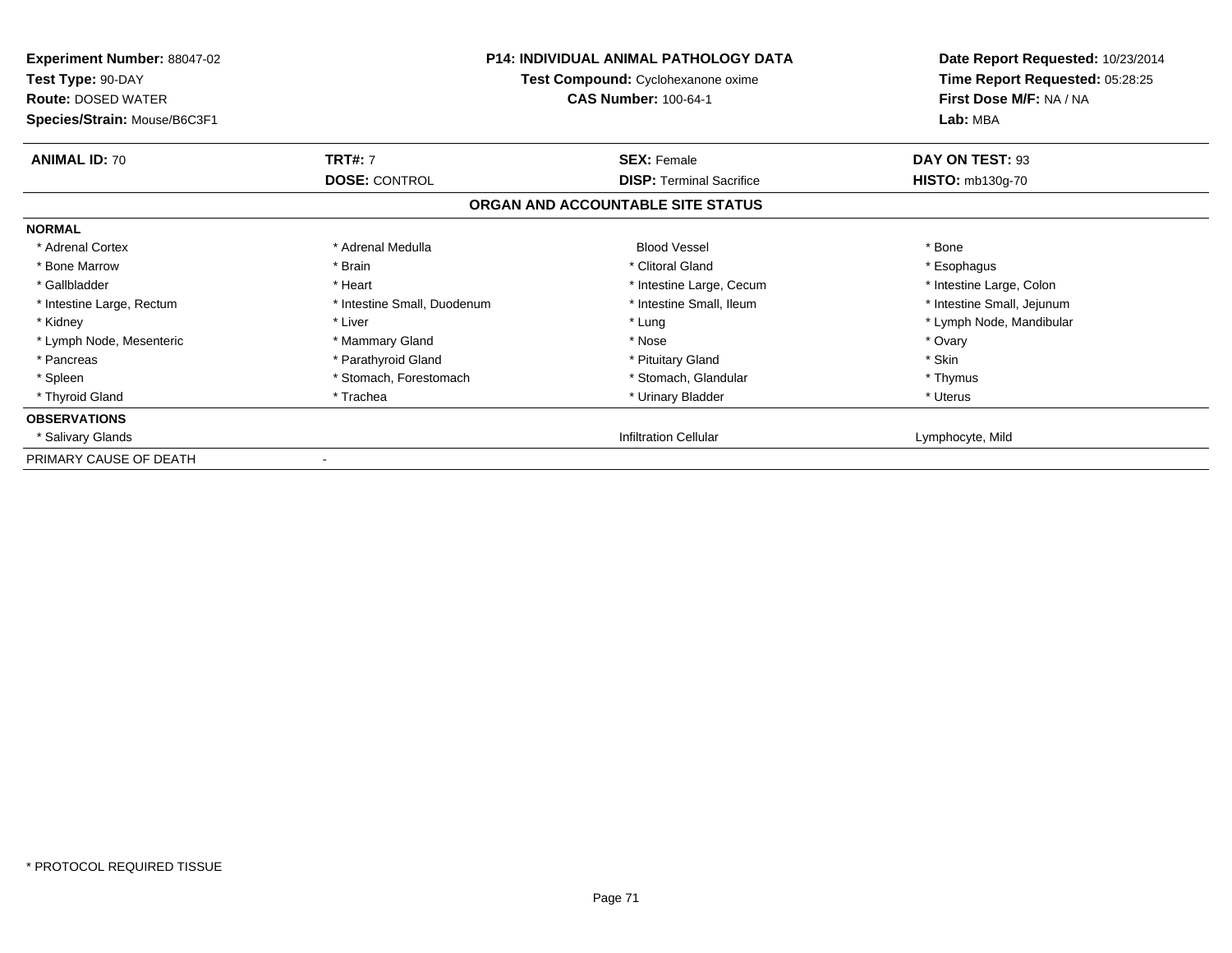| <b>Experiment Number: 88047-02</b><br>Test Type: 90-DAY |                      | P14: INDIVIDUAL ANIMAL PATHOLOGY DATA | Date Report Requested: 10/23/2014<br>Time Report Requested: 05:28:25 |
|---------------------------------------------------------|----------------------|---------------------------------------|----------------------------------------------------------------------|
|                                                         |                      | Test Compound: Cyclohexanone oxime    |                                                                      |
| <b>Route: DOSED WATER</b>                               |                      | <b>CAS Number: 100-64-1</b>           | First Dose M/F: NA / NA                                              |
| Species/Strain: Mouse/B6C3F1                            |                      |                                       | Lab: MBA                                                             |
| <b>ANIMAL ID: 71</b>                                    | <b>TRT#: 8</b>       | <b>SEX: Female</b>                    | DAY ON TEST: 93                                                      |
|                                                         | <b>DOSE: 625 PPM</b> | <b>DISP:</b> Terminal Sacrifice       | <b>HISTO: mb130g-71</b>                                              |
|                                                         |                      | ORGAN AND ACCOUNTABLE SITE STATUS     |                                                                      |
| <b>NORMAL</b>                                           |                      |                                       |                                                                      |
| <b>Bone Marrow</b>                                      | Liver                | * Spleen                              |                                                                      |
| <b>OBSERVATIONS</b>                                     |                      |                                       |                                                                      |
| * Nose                                                  | Olfactory Epi        | Degeneration                          | Minimal                                                              |
| PRIMARY CAUSE OF DEATH                                  |                      |                                       |                                                                      |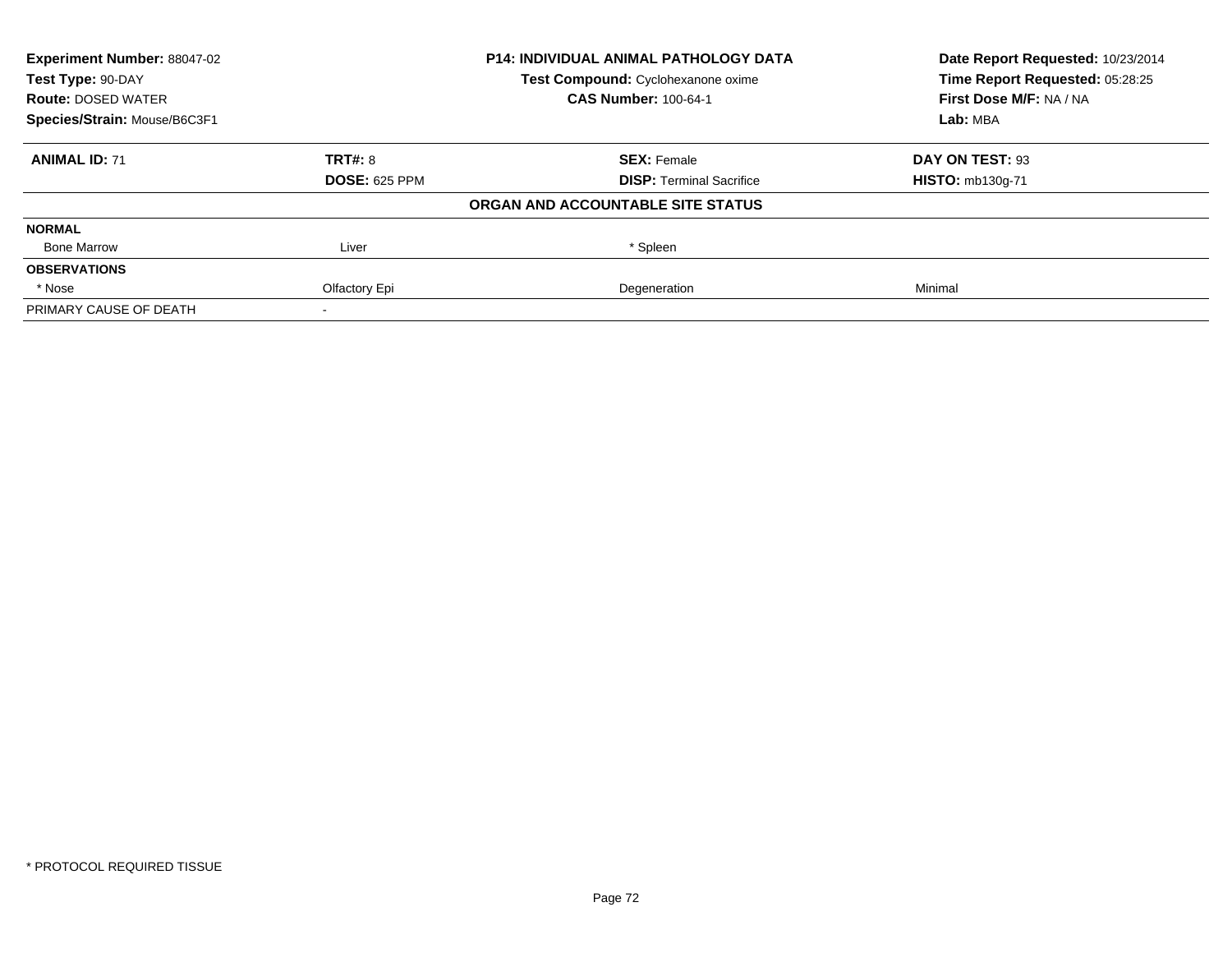| <b>Experiment Number: 88047-02</b> |                      | P14: INDIVIDUAL ANIMAL PATHOLOGY DATA | Date Report Requested: 10/23/2014 |
|------------------------------------|----------------------|---------------------------------------|-----------------------------------|
| Test Type: 90-DAY                  |                      | Test Compound: Cyclohexanone oxime    | Time Report Requested: 05:28:25   |
| <b>Route: DOSED WATER</b>          |                      | <b>CAS Number: 100-64-1</b>           | First Dose M/F: NA / NA           |
| Species/Strain: Mouse/B6C3F1       |                      |                                       | Lab: MBA                          |
| <b>ANIMAL ID: 72</b>               | <b>TRT#: 8</b>       | <b>SEX: Female</b>                    | DAY ON TEST: 93                   |
|                                    | <b>DOSE: 625 PPM</b> | <b>DISP:</b> Terminal Sacrifice       | <b>HISTO: mb130g-72</b>           |
|                                    |                      | ORGAN AND ACCOUNTABLE SITE STATUS     |                                   |
| <b>NORMAL</b>                      |                      |                                       |                                   |
| <b>Bone Marrow</b>                 | Liver                | * Spleen                              |                                   |
| <b>OBSERVATIONS</b>                |                      |                                       |                                   |
| * Nose                             | Olfactory Epi        | Degeneration                          | Minimal                           |
| PRIMARY CAUSE OF DEATH             |                      |                                       |                                   |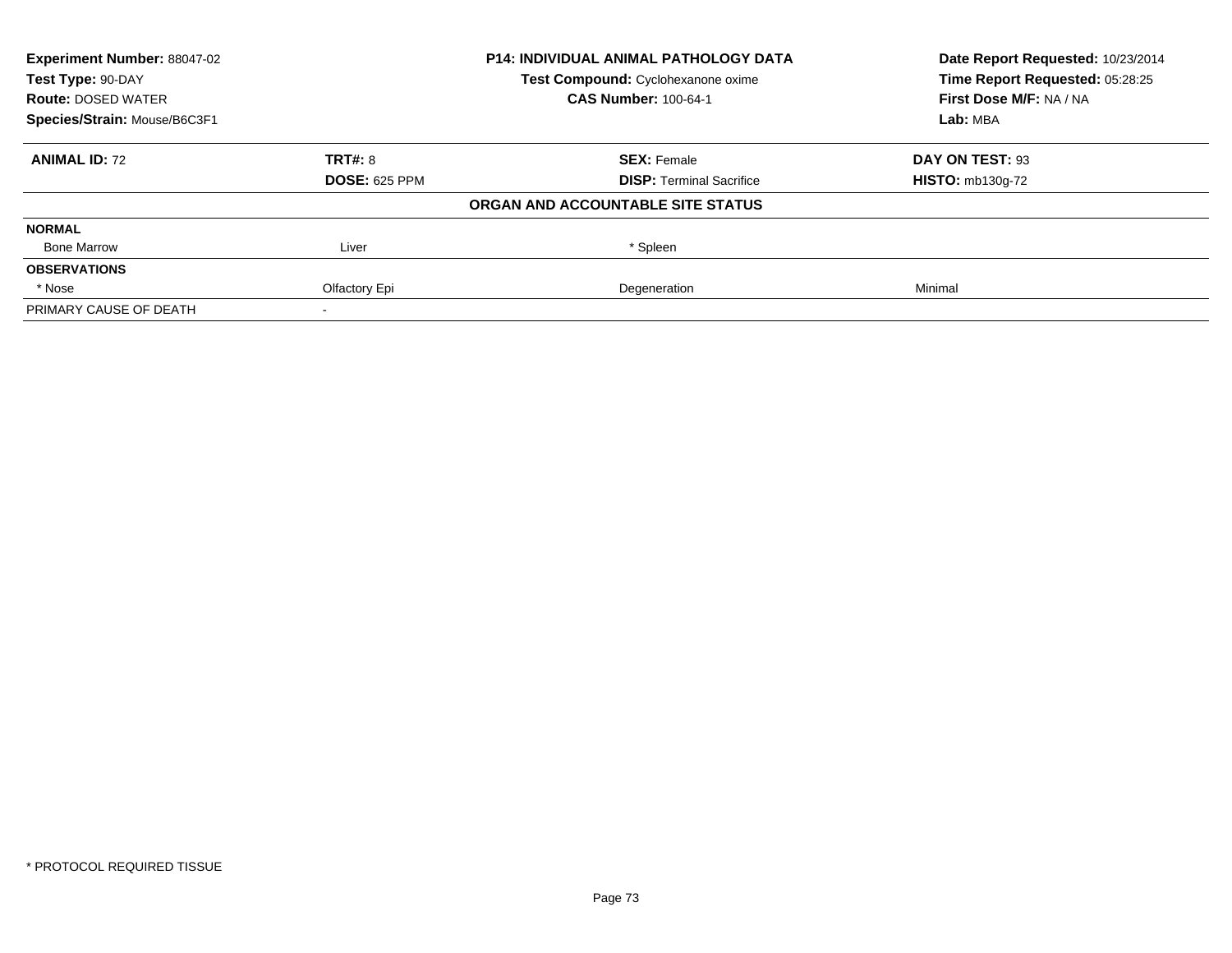| <b>Experiment Number: 88047-02</b> |                      | P14: INDIVIDUAL ANIMAL PATHOLOGY DATA | Date Report Requested: 10/23/2014                          |
|------------------------------------|----------------------|---------------------------------------|------------------------------------------------------------|
| Test Type: 90-DAY                  |                      | Test Compound: Cyclohexanone oxime    | Time Report Requested: 05:28:25<br>First Dose M/F: NA / NA |
| <b>Route: DOSED WATER</b>          |                      | <b>CAS Number: 100-64-1</b>           |                                                            |
| Species/Strain: Mouse/B6C3F1       |                      |                                       | Lab: MBA                                                   |
| <b>ANIMAL ID: 73</b>               | <b>TRT#: 8</b>       | <b>SEX: Female</b>                    | DAY ON TEST: 93                                            |
|                                    | <b>DOSE: 625 PPM</b> | <b>DISP:</b> Terminal Sacrifice       | <b>HISTO: mb130g-73</b>                                    |
|                                    |                      | ORGAN AND ACCOUNTABLE SITE STATUS     |                                                            |
| <b>NORMAL</b>                      |                      |                                       |                                                            |
| <b>Bone Marrow</b>                 | Liver                | * Spleen                              |                                                            |
| <b>OBSERVATIONS</b>                |                      |                                       |                                                            |
| * Nose                             | Olfactory Epi        | Degeneration                          | Minimal                                                    |
| PRIMARY CAUSE OF DEATH             |                      |                                       |                                                            |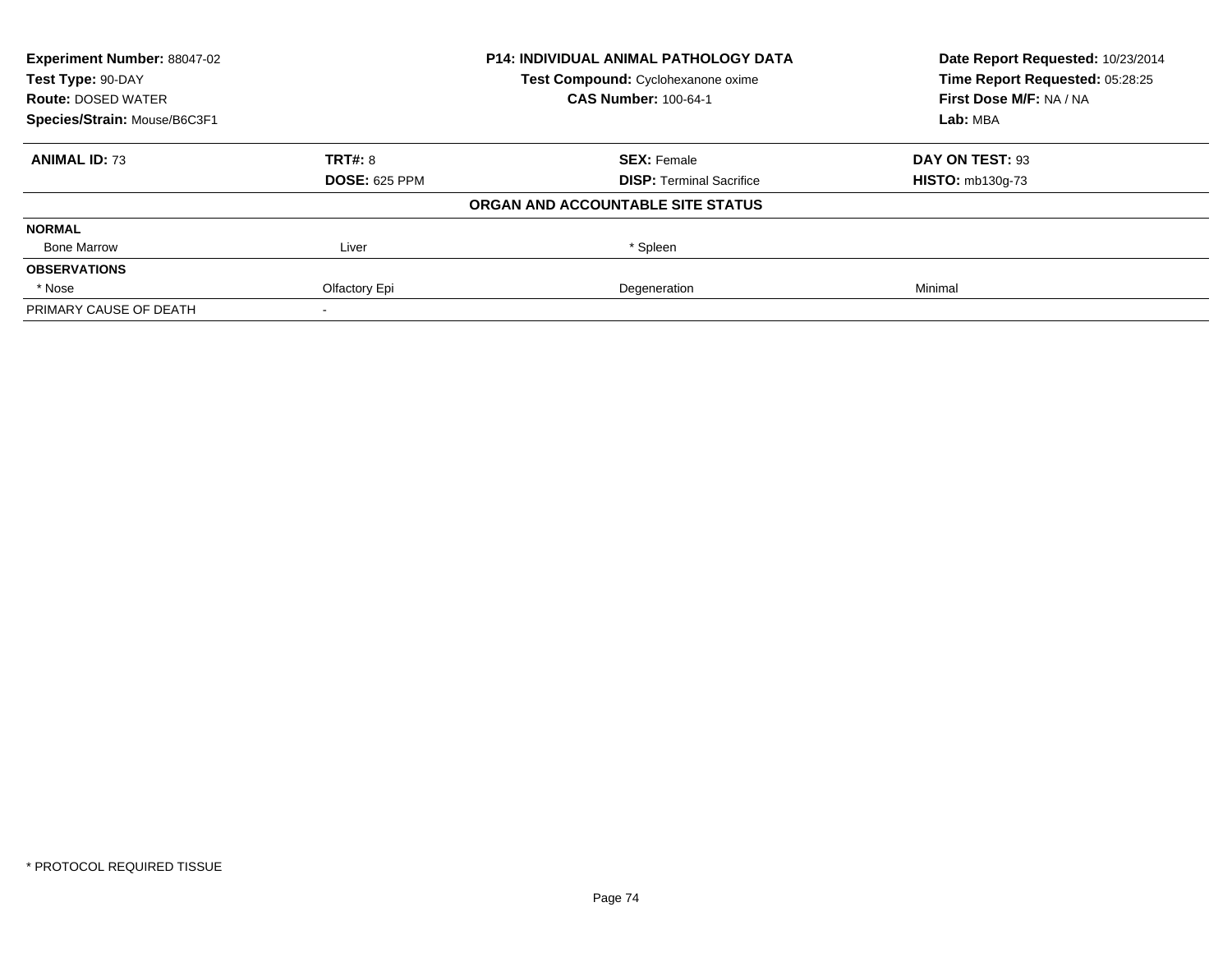| <b>Experiment Number: 88047-02</b> |                      | <b>P14: INDIVIDUAL ANIMAL PATHOLOGY DATA</b> | Date Report Requested: 10/23/2014 |
|------------------------------------|----------------------|----------------------------------------------|-----------------------------------|
| Test Type: 90-DAY                  |                      | Test Compound: Cyclohexanone oxime           | Time Report Requested: 05:28:25   |
| <b>Route: DOSED WATER</b>          |                      | <b>CAS Number: 100-64-1</b>                  | First Dose M/F: NA / NA           |
| Species/Strain: Mouse/B6C3F1       |                      |                                              | Lab: MBA                          |
| <b>ANIMAL ID: 74</b>               | <b>TRT#: 8</b>       | <b>SEX: Female</b>                           | DAY ON TEST: 93                   |
|                                    | <b>DOSE: 625 PPM</b> | <b>DISP:</b> Terminal Sacrifice              | <b>HISTO: mb130g-74</b>           |
|                                    |                      | ORGAN AND ACCOUNTABLE SITE STATUS            |                                   |
| <b>NORMAL</b>                      |                      |                                              |                                   |
| <b>Bone Marrow</b>                 | Liver                | * Spleen                                     |                                   |
| <b>OBSERVATIONS</b>                |                      |                                              |                                   |
| * Nose                             | Olfactory Epi        | Degeneration                                 | Minimal                           |
| PRIMARY CAUSE OF DEATH             |                      |                                              |                                   |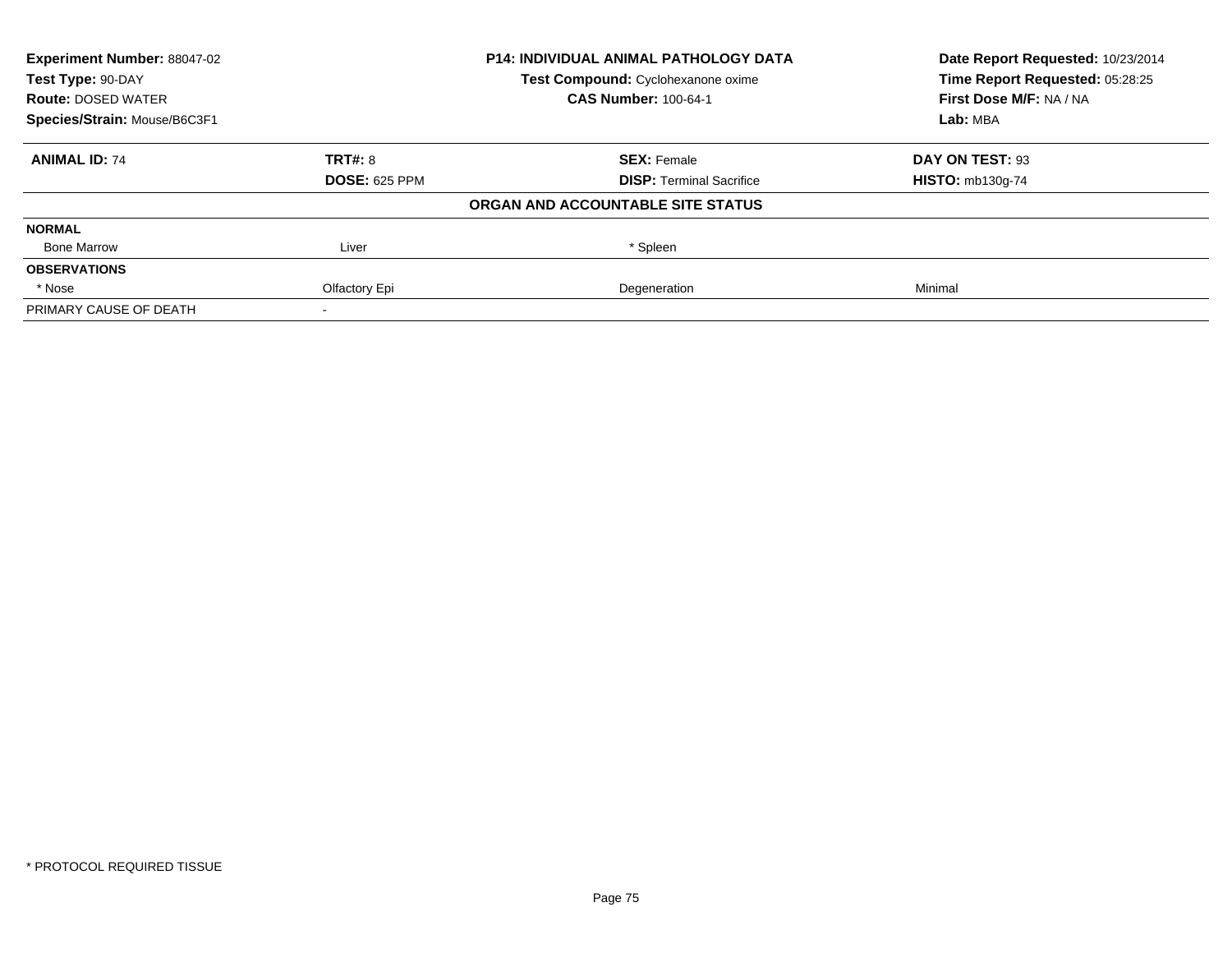| <b>Experiment Number: 88047-02</b> |                      | <b>P14: INDIVIDUAL ANIMAL PATHOLOGY DATA</b> | Date Report Requested: 10/23/2014 |
|------------------------------------|----------------------|----------------------------------------------|-----------------------------------|
| Test Type: 90-DAY                  |                      | Test Compound: Cyclohexanone oxime           | Time Report Requested: 05:28:25   |
| <b>Route: DOSED WATER</b>          |                      | <b>CAS Number: 100-64-1</b>                  | First Dose M/F: NA / NA           |
| Species/Strain: Mouse/B6C3F1       |                      |                                              | Lab: MBA                          |
| <b>ANIMAL ID: 75</b>               | <b>TRT#: 8</b>       | <b>SEX: Female</b>                           | DAY ON TEST: 93                   |
|                                    | <b>DOSE: 625 PPM</b> | <b>DISP:</b> Terminal Sacrifice              | <b>HISTO: mb130g-75</b>           |
|                                    |                      | ORGAN AND ACCOUNTABLE SITE STATUS            |                                   |
| <b>NORMAL</b>                      |                      |                                              |                                   |
| <b>Bone Marrow</b>                 | Liver                | * Spleen                                     |                                   |
| <b>OBSERVATIONS</b>                |                      |                                              |                                   |
| * Nose                             | Olfactory Epi        | Degeneration                                 | Mild                              |
| PRIMARY CAUSE OF DEATH             |                      |                                              |                                   |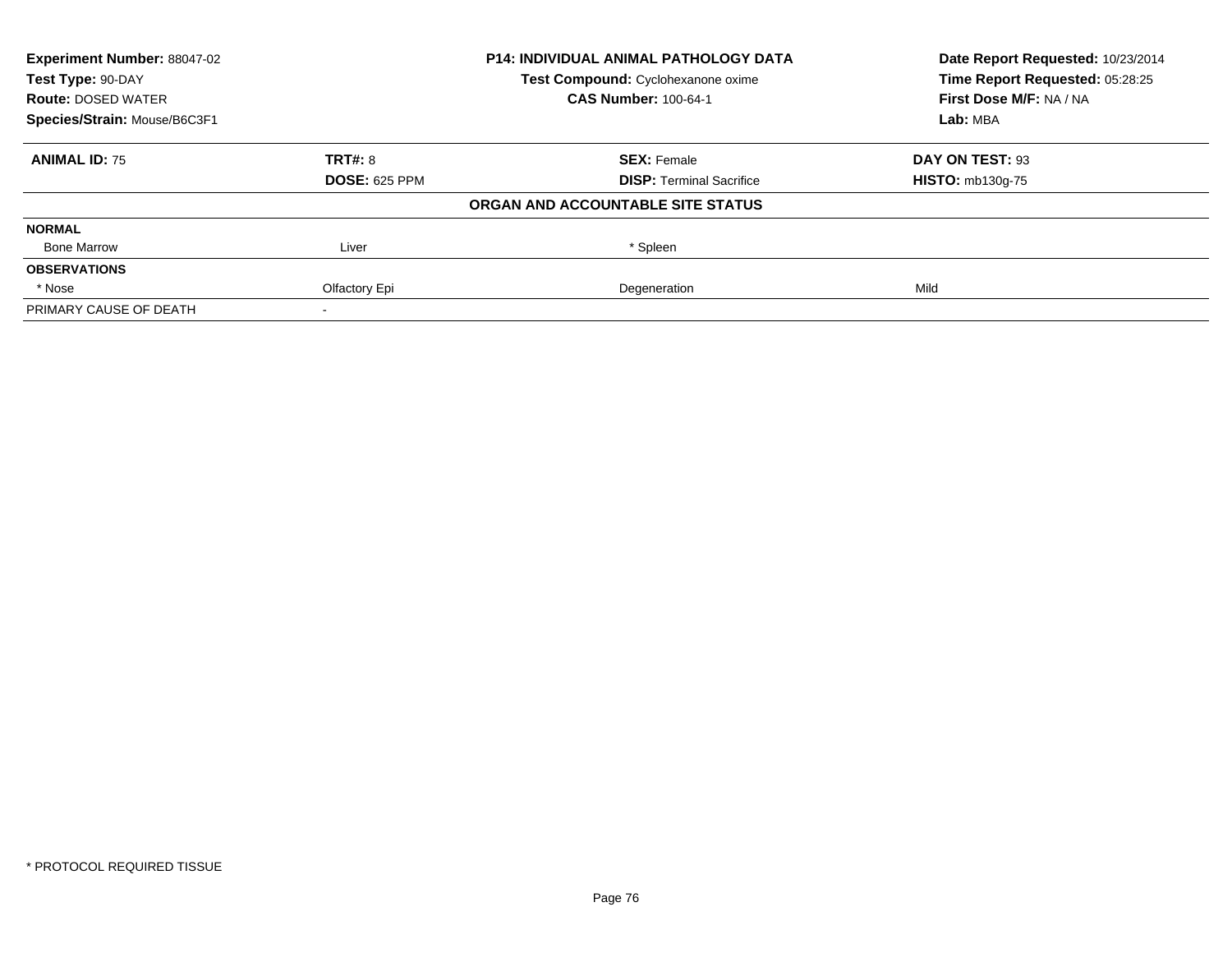| <b>Experiment Number: 88047-02</b> |                      | P14: INDIVIDUAL ANIMAL PATHOLOGY DATA | Date Report Requested: 10/23/2014 |
|------------------------------------|----------------------|---------------------------------------|-----------------------------------|
| Test Type: 90-DAY                  |                      | Test Compound: Cyclohexanone oxime    | Time Report Requested: 05:28:25   |
| <b>Route: DOSED WATER</b>          |                      | <b>CAS Number: 100-64-1</b>           | First Dose M/F: NA / NA           |
| Species/Strain: Mouse/B6C3F1       |                      |                                       | Lab: MBA                          |
| <b>ANIMAL ID: 76</b>               | <b>TRT#: 8</b>       | <b>SEX: Female</b>                    | DAY ON TEST: 93                   |
|                                    | <b>DOSE: 625 PPM</b> | <b>DISP:</b> Terminal Sacrifice       | <b>HISTO: mb130g-76</b>           |
|                                    |                      | ORGAN AND ACCOUNTABLE SITE STATUS     |                                   |
| <b>NORMAL</b>                      |                      |                                       |                                   |
| <b>Bone Marrow</b>                 | Liver                | * Spleen                              |                                   |
| <b>OBSERVATIONS</b>                |                      |                                       |                                   |
| * Nose                             | Olfactory Epi        | Degeneration                          | Minimal                           |
| PRIMARY CAUSE OF DEATH             |                      |                                       |                                   |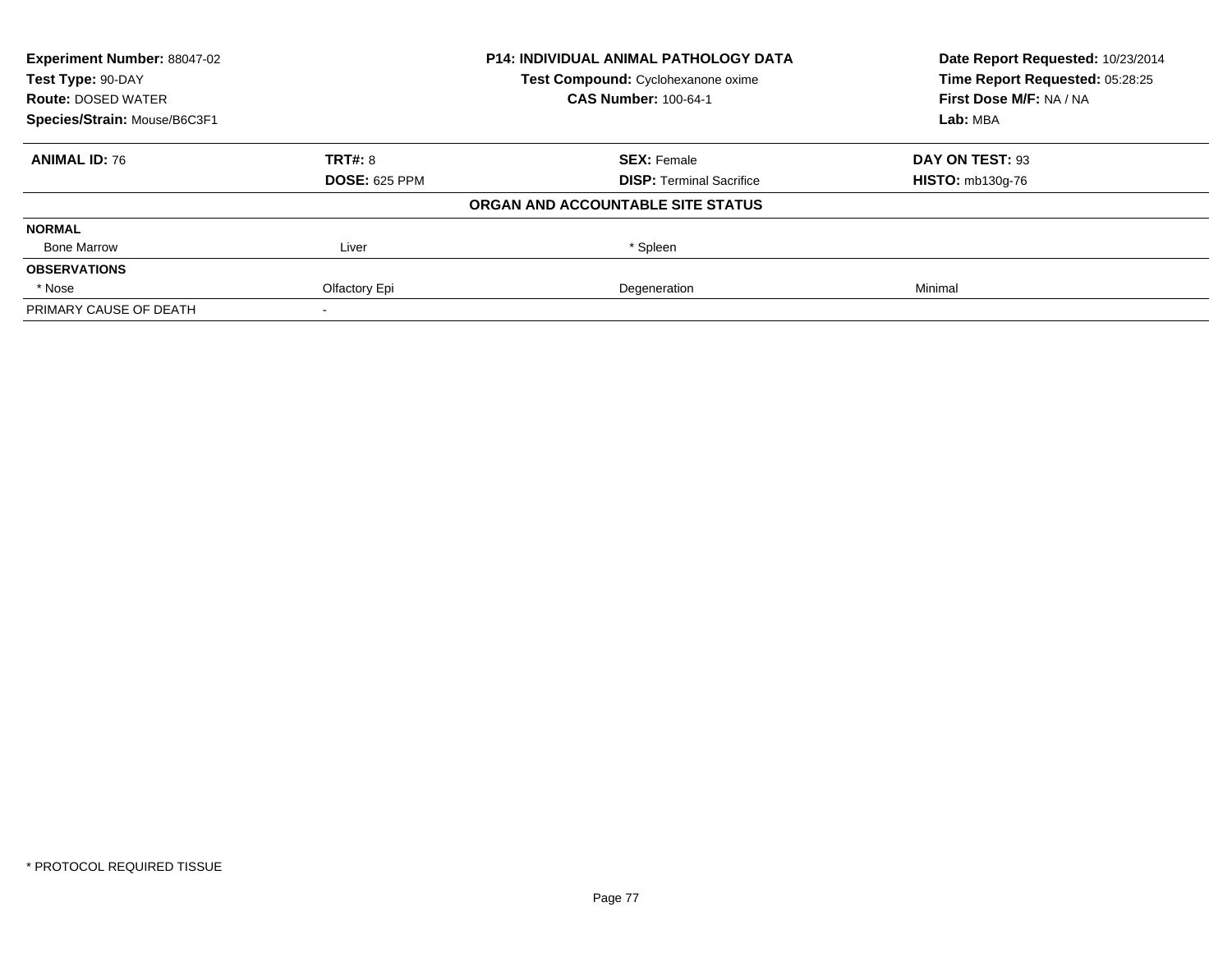| Experiment Number: 88047-02<br>Test Type: 90-DAY<br><b>Route: DOSED WATER</b><br>Species/Strain: Mouse/B6C3F1 |                      | <b>P14: INDIVIDUAL ANIMAL PATHOLOGY DATA</b><br>Test Compound: Cyclohexanone oxime<br><b>CAS Number: 100-64-1</b> | Date Report Requested: 10/23/2014<br>Time Report Requested: 05:28:25<br>First Dose M/F: NA / NA<br>Lab: MBA |
|---------------------------------------------------------------------------------------------------------------|----------------------|-------------------------------------------------------------------------------------------------------------------|-------------------------------------------------------------------------------------------------------------|
| <b>ANIMAL ID: 77</b>                                                                                          | TRT#: 8              | <b>SEX: Female</b>                                                                                                | DAY ON TEST: 93                                                                                             |
|                                                                                                               | <b>DOSE: 625 PPM</b> | <b>DISP:</b> Terminal Sacrifice                                                                                   | <b>HISTO: mb130g-77</b>                                                                                     |
|                                                                                                               |                      | ORGAN AND ACCOUNTABLE SITE STATUS                                                                                 |                                                                                                             |
| <b>NORMAL</b>                                                                                                 |                      |                                                                                                                   |                                                                                                             |
| <b>Bone Marrow</b>                                                                                            | Liver                | * Spleen                                                                                                          |                                                                                                             |
| <b>OBSERVATIONS</b>                                                                                           |                      |                                                                                                                   |                                                                                                             |
| * Nose                                                                                                        | Olfactory Epi        | Degeneration                                                                                                      | Minimal                                                                                                     |
| Pancreas                                                                                                      | Duct                 | Cyst                                                                                                              | Moderate                                                                                                    |
| [Cyst TGLS = $1-2$ ]                                                                                          |                      |                                                                                                                   |                                                                                                             |
| PRIMARY CAUSE OF DEATH                                                                                        |                      |                                                                                                                   |                                                                                                             |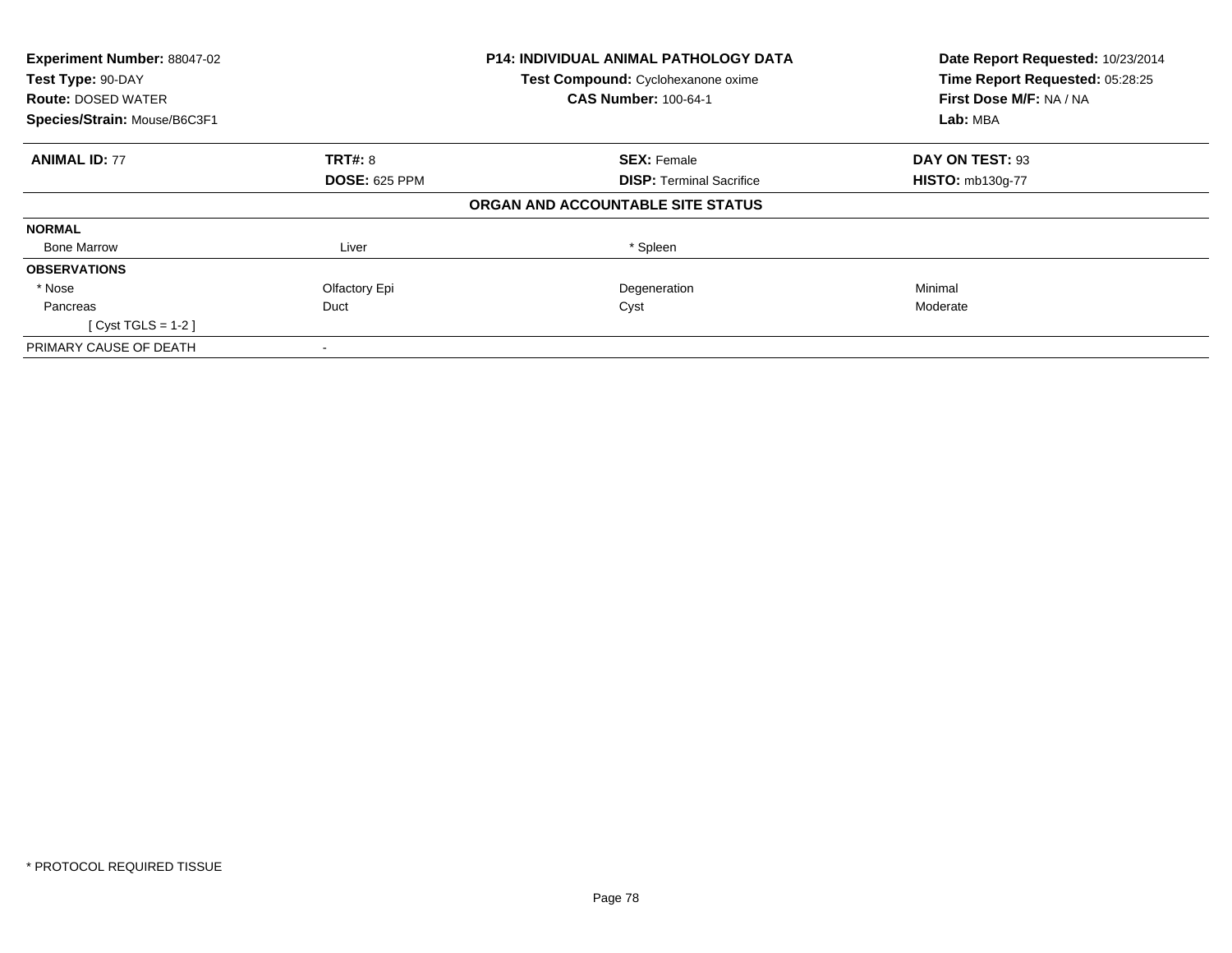| <b>Experiment Number: 88047-02</b> |                      | P14: INDIVIDUAL ANIMAL PATHOLOGY DATA | Date Report Requested: 10/23/2014 |
|------------------------------------|----------------------|---------------------------------------|-----------------------------------|
| Test Type: 90-DAY                  |                      | Test Compound: Cyclohexanone oxime    | Time Report Requested: 05:28:25   |
| <b>Route: DOSED WATER</b>          |                      | <b>CAS Number: 100-64-1</b>           | First Dose M/F: NA / NA           |
| Species/Strain: Mouse/B6C3F1       |                      |                                       | Lab: MBA                          |
| <b>ANIMAL ID: 78</b>               | <b>TRT#: 8</b>       | <b>SEX: Female</b>                    | DAY ON TEST: 93                   |
|                                    | <b>DOSE: 625 PPM</b> | <b>DISP:</b> Terminal Sacrifice       | <b>HISTO: mb130g-78</b>           |
|                                    |                      | ORGAN AND ACCOUNTABLE SITE STATUS     |                                   |
| <b>NORMAL</b>                      |                      |                                       |                                   |
| <b>Bone Marrow</b>                 | Liver                | * Spleen                              |                                   |
| <b>OBSERVATIONS</b>                |                      |                                       |                                   |
| * Nose                             | Olfactory Epi        | Degeneration                          | Minimal                           |
| PRIMARY CAUSE OF DEATH             |                      |                                       |                                   |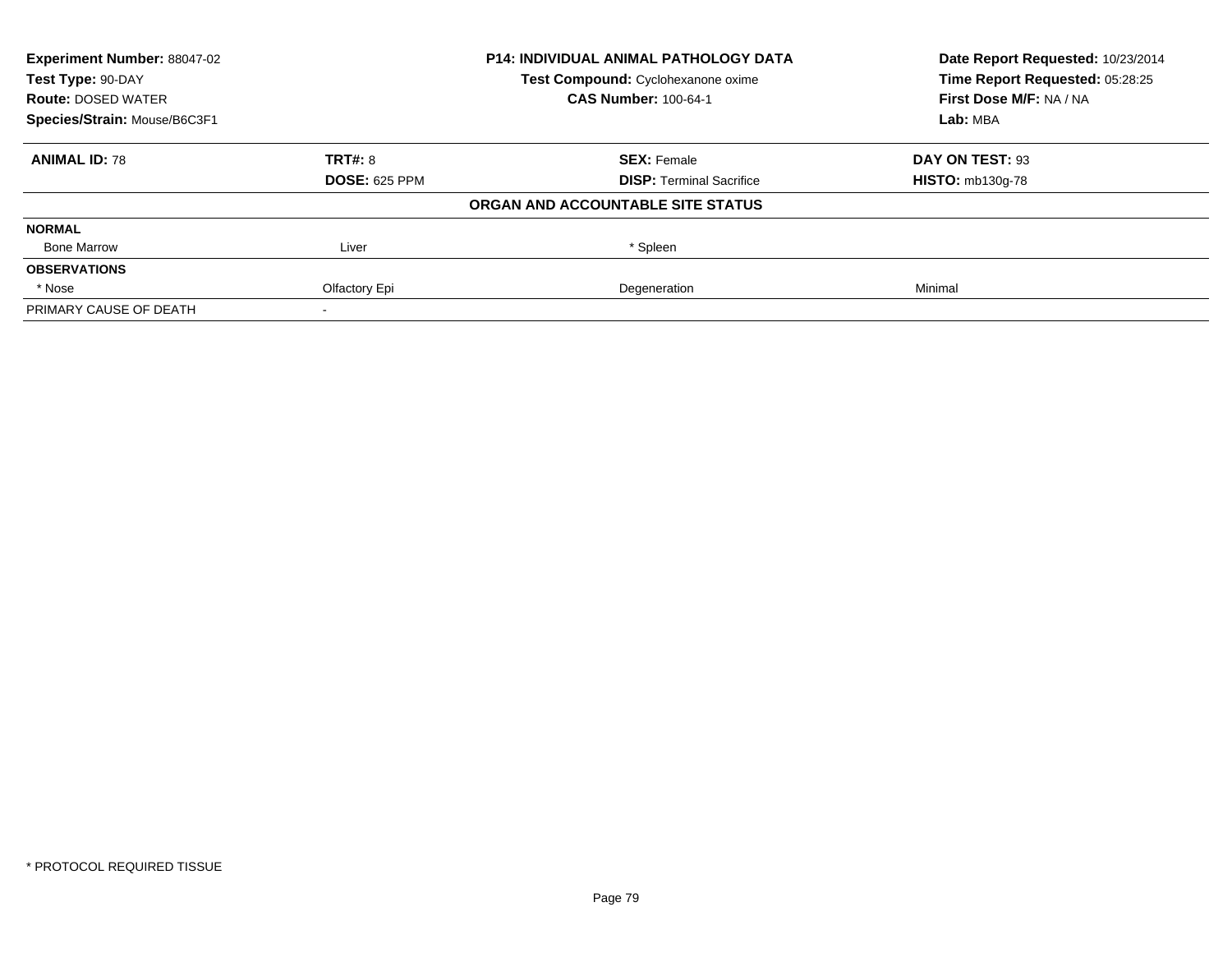| <b>Experiment Number: 88047-02</b> |                      | P14: INDIVIDUAL ANIMAL PATHOLOGY DATA | Date Report Requested: 10/23/2014                          |
|------------------------------------|----------------------|---------------------------------------|------------------------------------------------------------|
| Test Type: 90-DAY                  |                      | Test Compound: Cyclohexanone oxime    | Time Report Requested: 05:28:25<br>First Dose M/F: NA / NA |
| <b>Route: DOSED WATER</b>          |                      | <b>CAS Number: 100-64-1</b>           |                                                            |
| Species/Strain: Mouse/B6C3F1       |                      |                                       | Lab: MBA                                                   |
| <b>ANIMAL ID: 79</b>               | <b>TRT#: 8</b>       | <b>SEX: Female</b>                    | DAY ON TEST: 93                                            |
|                                    | <b>DOSE: 625 PPM</b> | <b>DISP:</b> Terminal Sacrifice       | <b>HISTO: mb130g-79</b>                                    |
|                                    |                      | ORGAN AND ACCOUNTABLE SITE STATUS     |                                                            |
| <b>NORMAL</b>                      |                      |                                       |                                                            |
| <b>Bone Marrow</b>                 | Liver                | * Spleen                              |                                                            |
| <b>OBSERVATIONS</b>                |                      |                                       |                                                            |
| * Nose                             | Olfactory Epi        | Degeneration                          | Minimal                                                    |
| PRIMARY CAUSE OF DEATH             |                      |                                       |                                                            |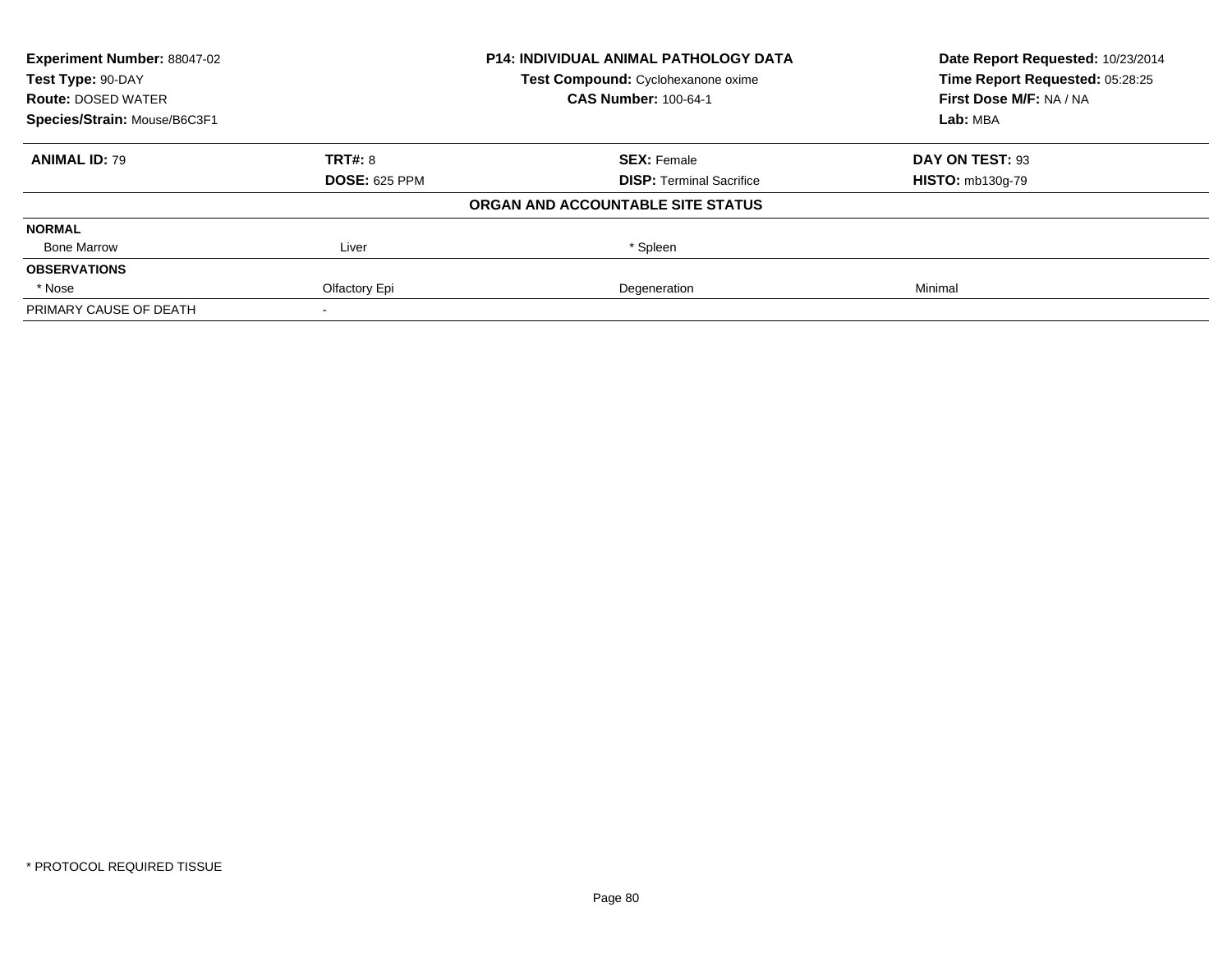| <b>Experiment Number: 88047-02</b> |                      | P14: INDIVIDUAL ANIMAL PATHOLOGY DATA | Date Report Requested: 10/23/2014 |
|------------------------------------|----------------------|---------------------------------------|-----------------------------------|
| Test Type: 90-DAY                  |                      | Test Compound: Cyclohexanone oxime    | Time Report Requested: 05:28:25   |
| <b>Route: DOSED WATER</b>          |                      | <b>CAS Number: 100-64-1</b>           | First Dose M/F: NA / NA           |
| Species/Strain: Mouse/B6C3F1       |                      |                                       | Lab: MBA                          |
| <b>ANIMAL ID: 80</b>               | <b>TRT#: 8</b>       | <b>SEX: Female</b>                    | DAY ON TEST: 93                   |
|                                    | <b>DOSE: 625 PPM</b> | <b>DISP:</b> Terminal Sacrifice       | <b>HISTO: mb130g-80</b>           |
|                                    |                      | ORGAN AND ACCOUNTABLE SITE STATUS     |                                   |
| <b>NORMAL</b>                      |                      |                                       |                                   |
| <b>Bone Marrow</b>                 | Liver                | * Spleen                              |                                   |
| <b>OBSERVATIONS</b>                |                      |                                       |                                   |
| * Nose                             | Olfactory Epi        | Degeneration                          | Minimal                           |
| PRIMARY CAUSE OF DEATH             |                      |                                       |                                   |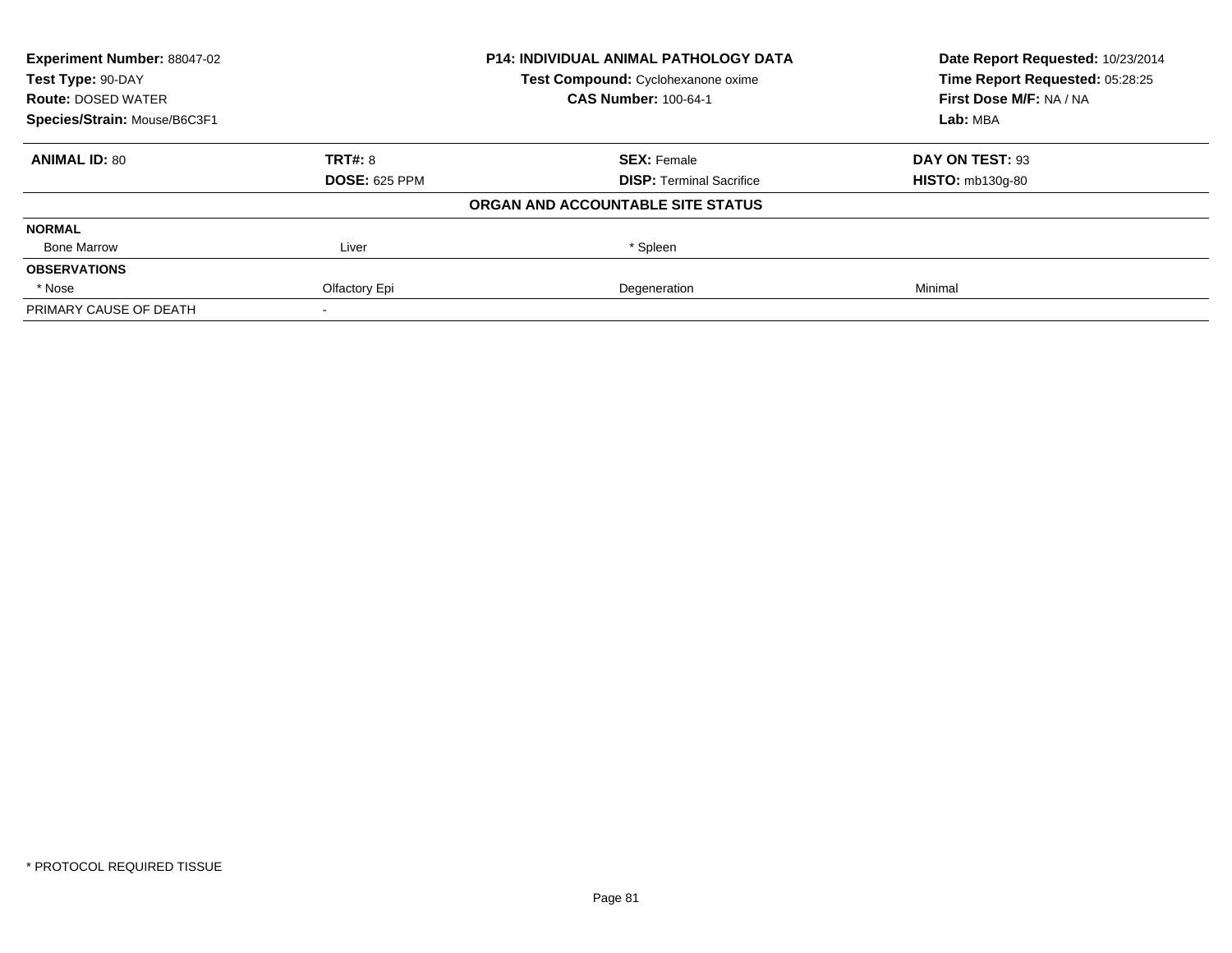| <b>Experiment Number: 88047-02</b> | <b>P14: INDIVIDUAL ANIMAL PATHOLOGY DATA</b> |                                    | Date Report Requested: 10/23/2014                          |
|------------------------------------|----------------------------------------------|------------------------------------|------------------------------------------------------------|
| Test Type: 90-DAY                  |                                              | Test Compound: Cyclohexanone oxime | Time Report Requested: 05:28:25<br>First Dose M/F: NA / NA |
| <b>Route: DOSED WATER</b>          |                                              | <b>CAS Number: 100-64-1</b>        |                                                            |
| Species/Strain: Mouse/B6C3F1       |                                              |                                    | Lab: MBA                                                   |
| <b>ANIMAL ID: 81</b>               | <b>TRT#: 9</b>                               | <b>SEX: Female</b>                 | DAY ON TEST: 93                                            |
|                                    | <b>DOSE: 1250 PPM</b>                        | <b>DISP:</b> Terminal Sacrifice    | <b>HISTO: mb130g-81</b>                                    |
|                                    |                                              | ORGAN AND ACCOUNTABLE SITE STATUS  |                                                            |
| <b>NORMAL</b>                      |                                              |                                    |                                                            |
| <b>Bone Marrow</b>                 | Liver                                        | * Spleen                           |                                                            |
| <b>OBSERVATIONS</b>                |                                              |                                    |                                                            |
| * Nose                             | Olfactory Epi                                | Degeneration                       | Mild                                                       |
| PRIMARY CAUSE OF DEATH             |                                              |                                    |                                                            |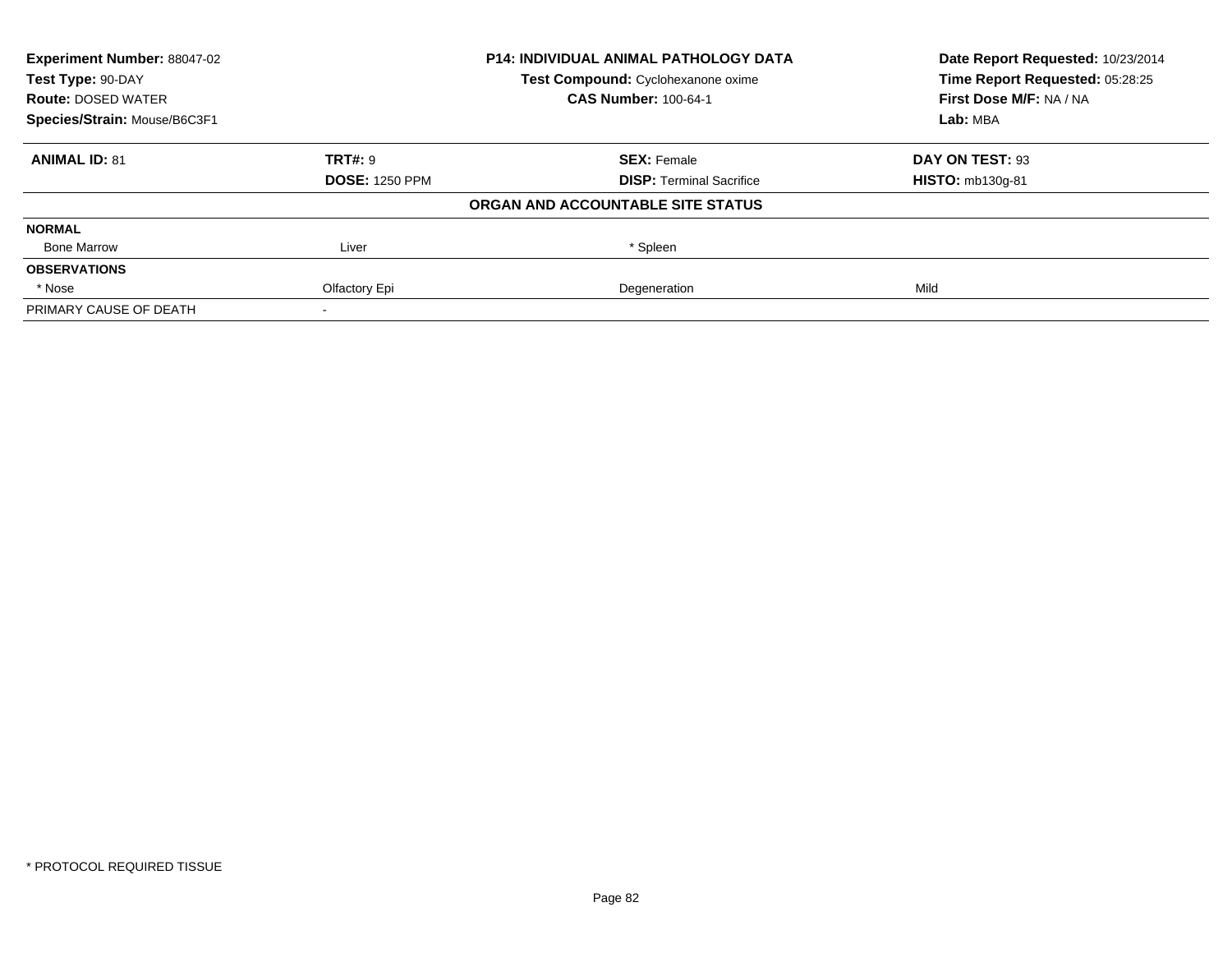| <b>Experiment Number: 88047-02</b> | <b>P14: INDIVIDUAL ANIMAL PATHOLOGY DATA</b> |                                    | Date Report Requested: 10/23/2014                          |
|------------------------------------|----------------------------------------------|------------------------------------|------------------------------------------------------------|
| Test Type: 90-DAY                  |                                              | Test Compound: Cyclohexanone oxime | Time Report Requested: 05:28:25<br>First Dose M/F: NA / NA |
| <b>Route: DOSED WATER</b>          |                                              | <b>CAS Number: 100-64-1</b>        |                                                            |
| Species/Strain: Mouse/B6C3F1       |                                              |                                    | Lab: MBA                                                   |
| <b>ANIMAL ID: 82</b>               | TRT#: 9                                      | <b>SEX: Female</b>                 | DAY ON TEST: 93                                            |
|                                    | <b>DOSE: 1250 PPM</b>                        | <b>DISP:</b> Terminal Sacrifice    | <b>HISTO: mb130g-82</b>                                    |
|                                    |                                              | ORGAN AND ACCOUNTABLE SITE STATUS  |                                                            |
| <b>NORMAL</b>                      |                                              |                                    |                                                            |
| <b>Bone Marrow</b>                 | Liver                                        | * Spleen                           |                                                            |
| <b>OBSERVATIONS</b>                |                                              |                                    |                                                            |
| * Nose                             | Olfactory Epi                                | Degeneration                       | Mild                                                       |
| PRIMARY CAUSE OF DEATH             |                                              |                                    |                                                            |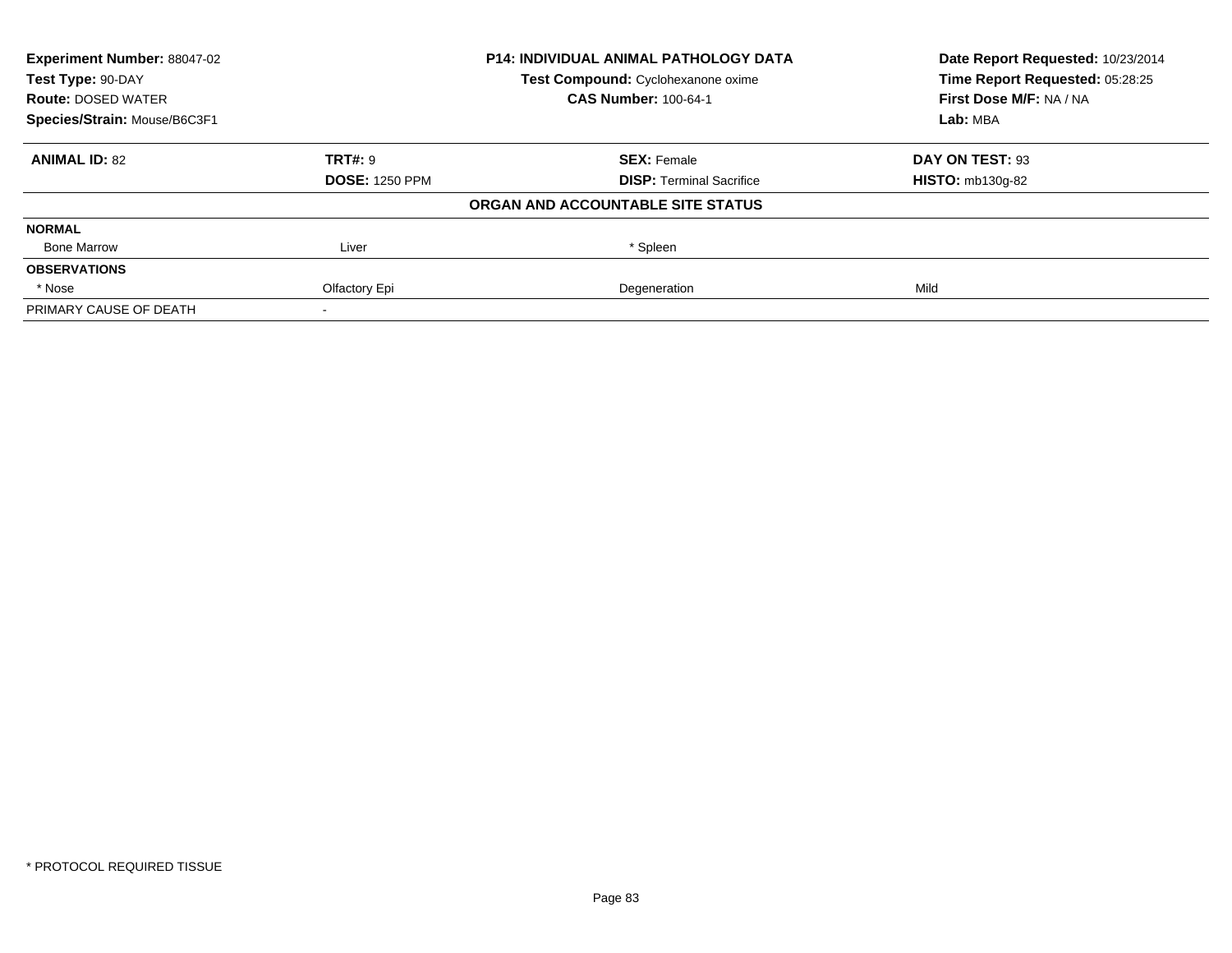| <b>Experiment Number: 88047-02</b><br>Test Type: 90-DAY<br><b>Route: DOSED WATER</b> |                       | <b>P14: INDIVIDUAL ANIMAL PATHOLOGY DATA</b><br>Test Compound: Cyclohexanone oxime<br><b>CAS Number: 100-64-1</b> | Date Report Requested: 10/23/2014<br>Time Report Requested: 05:28:25<br>First Dose M/F: NA / NA |
|--------------------------------------------------------------------------------------|-----------------------|-------------------------------------------------------------------------------------------------------------------|-------------------------------------------------------------------------------------------------|
| Species/Strain: Mouse/B6C3F1                                                         |                       |                                                                                                                   | Lab: MBA                                                                                        |
| <b>ANIMAL ID: 83</b>                                                                 | <b>TRT#: 9</b>        | <b>SEX: Female</b>                                                                                                | DAY ON TEST: 93                                                                                 |
|                                                                                      | <b>DOSE: 1250 PPM</b> | <b>DISP: Terminal Sacrifice</b>                                                                                   | <b>HISTO: mb130g-83</b>                                                                         |
|                                                                                      |                       | ORGAN AND ACCOUNTABLE SITE STATUS                                                                                 |                                                                                                 |
| <b>NORMAL</b>                                                                        |                       |                                                                                                                   |                                                                                                 |
| <b>Bone Marrow</b>                                                                   | Liver                 |                                                                                                                   |                                                                                                 |
| <b>OBSERVATIONS</b>                                                                  |                       |                                                                                                                   |                                                                                                 |
| * Nose                                                                               | Olfactory Epi         | Degeneration                                                                                                      | Mild                                                                                            |
| * Spleen                                                                             |                       | Hematopoietic Cell Proliferation                                                                                  | Minimal                                                                                         |
| PRIMARY CAUSE OF DEATH                                                               |                       |                                                                                                                   |                                                                                                 |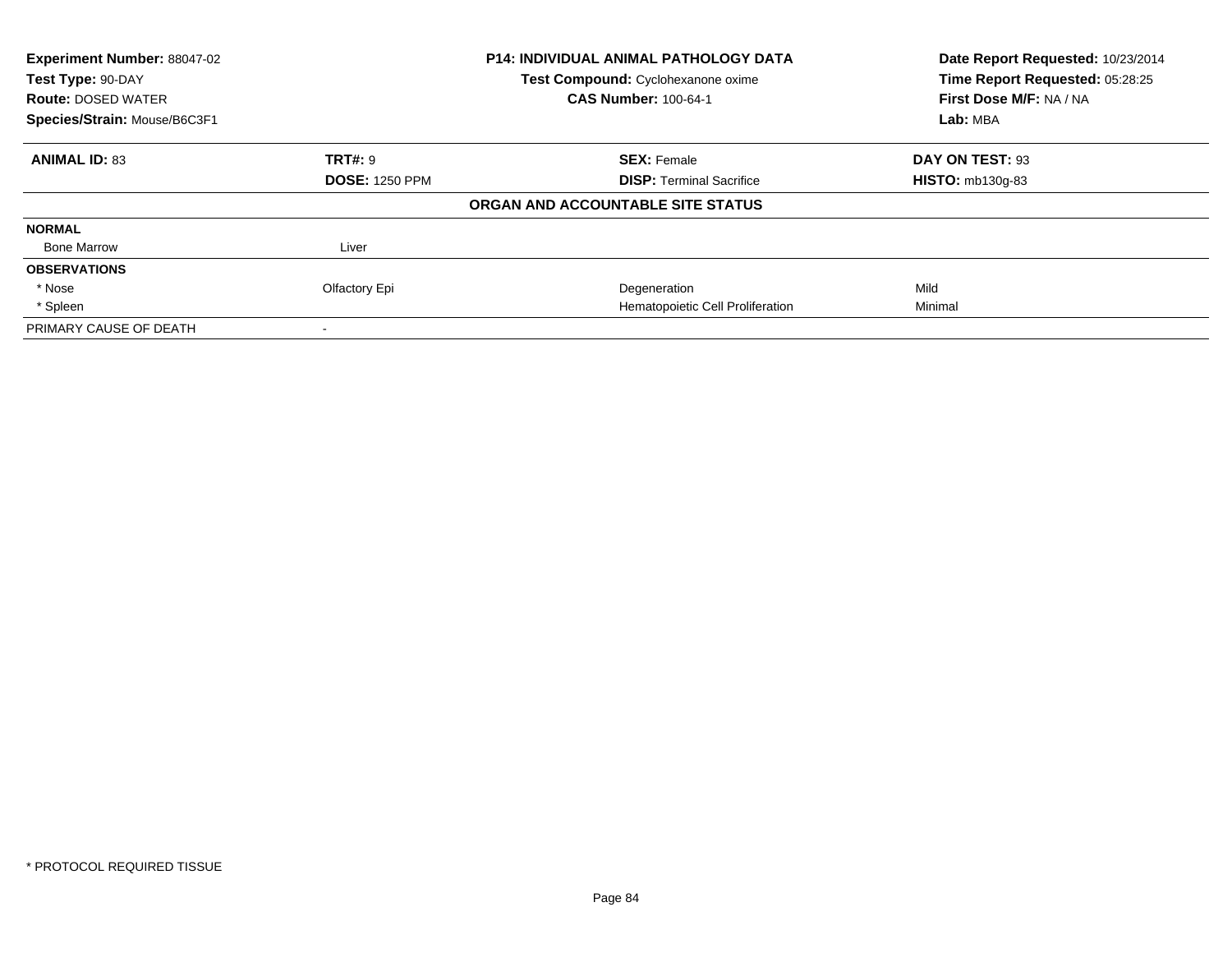| <b>Experiment Number: 88047-02</b> |                       | P14: INDIVIDUAL ANIMAL PATHOLOGY DATA | Date Report Requested: 10/23/2014                                      |
|------------------------------------|-----------------------|---------------------------------------|------------------------------------------------------------------------|
| Test Type: 90-DAY                  |                       | Test Compound: Cyclohexanone oxime    | Time Report Requested: 05:28:25<br>First Dose M/F: NA / NA<br>Lab: MBA |
| <b>Route: DOSED WATER</b>          |                       | <b>CAS Number: 100-64-1</b>           |                                                                        |
| Species/Strain: Mouse/B6C3F1       |                       |                                       |                                                                        |
| <b>ANIMAL ID: 84</b>               | <b>TRT#: 9</b>        | <b>SEX: Female</b>                    | DAY ON TEST: 93                                                        |
|                                    | <b>DOSE: 1250 PPM</b> | <b>DISP:</b> Terminal Sacrifice       | <b>HISTO: mb130g-84</b>                                                |
|                                    |                       | ORGAN AND ACCOUNTABLE SITE STATUS     |                                                                        |
| <b>NORMAL</b>                      |                       |                                       |                                                                        |
| <b>Bone Marrow</b>                 | Liver                 | * Spleen                              |                                                                        |
| <b>OBSERVATIONS</b>                |                       |                                       |                                                                        |
| * Nose                             | Olfactory Epi         | Degeneration                          | Minimal                                                                |
| PRIMARY CAUSE OF DEATH             |                       |                                       |                                                                        |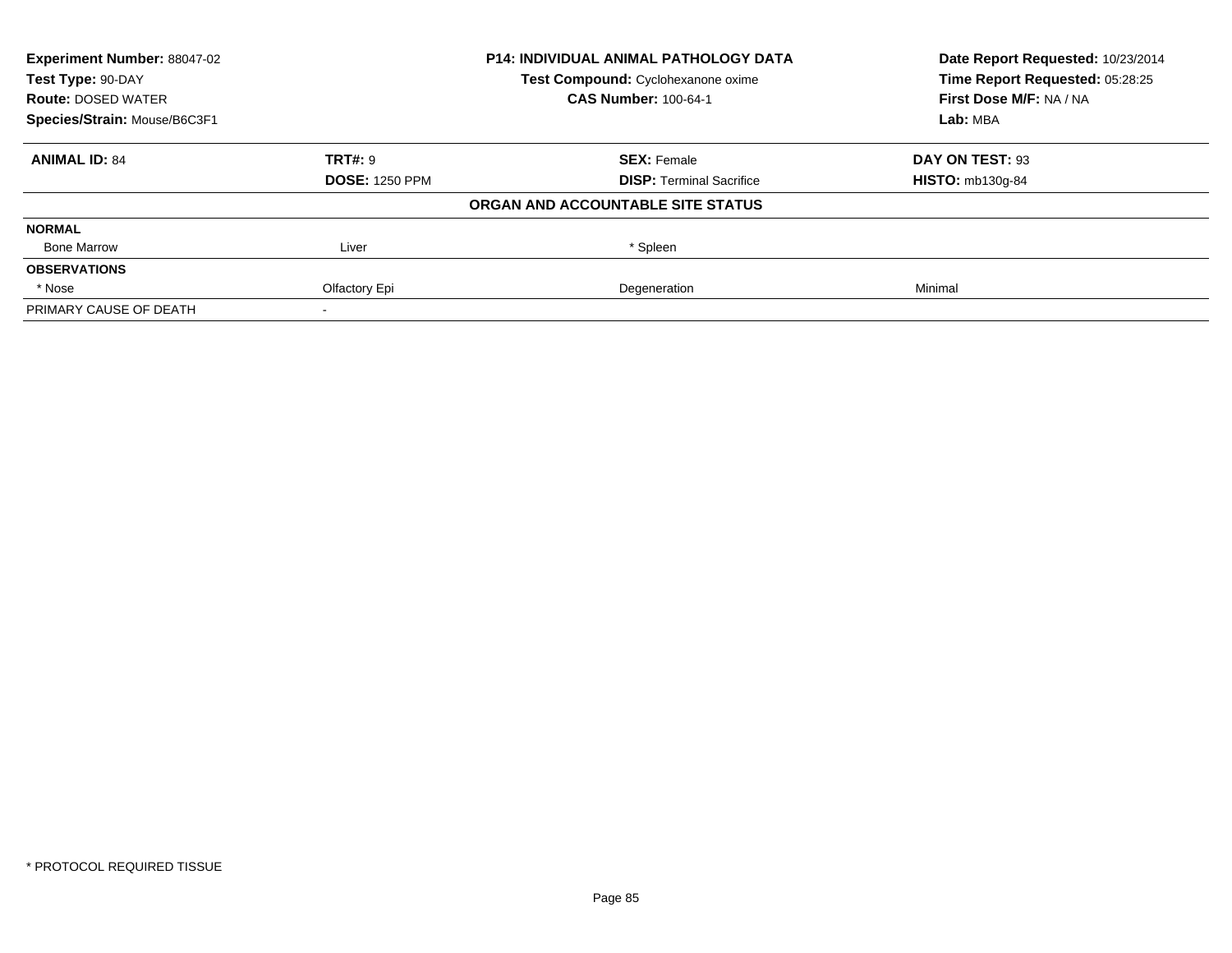| <b>Experiment Number: 88047-02</b> |                       | P14: INDIVIDUAL ANIMAL PATHOLOGY DATA | Date Report Requested: 10/23/2014 |
|------------------------------------|-----------------------|---------------------------------------|-----------------------------------|
| Test Type: 90-DAY                  |                       | Test Compound: Cyclohexanone oxime    | Time Report Requested: 05:28:25   |
| <b>Route: DOSED WATER</b>          |                       | <b>CAS Number: 100-64-1</b>           | First Dose M/F: NA / NA           |
| Species/Strain: Mouse/B6C3F1       |                       |                                       | Lab: MBA                          |
| <b>ANIMAL ID: 85</b>               | <b>TRT#: 9</b>        | <b>SEX: Female</b>                    | DAY ON TEST: 93                   |
|                                    | <b>DOSE: 1250 PPM</b> | <b>DISP:</b> Terminal Sacrifice       | <b>HISTO: mb130g-85</b>           |
|                                    |                       | ORGAN AND ACCOUNTABLE SITE STATUS     |                                   |
| <b>NORMAL</b>                      |                       |                                       |                                   |
| <b>Bone Marrow</b>                 | Liver                 |                                       |                                   |
| <b>OBSERVATIONS</b>                |                       |                                       |                                   |
| * Nose                             | Olfactory Epi         | Degeneration                          | Mild                              |
| * Spleen                           |                       | Hematopoietic Cell Proliferation      | Mild                              |
| PRIMARY CAUSE OF DEATH             |                       |                                       |                                   |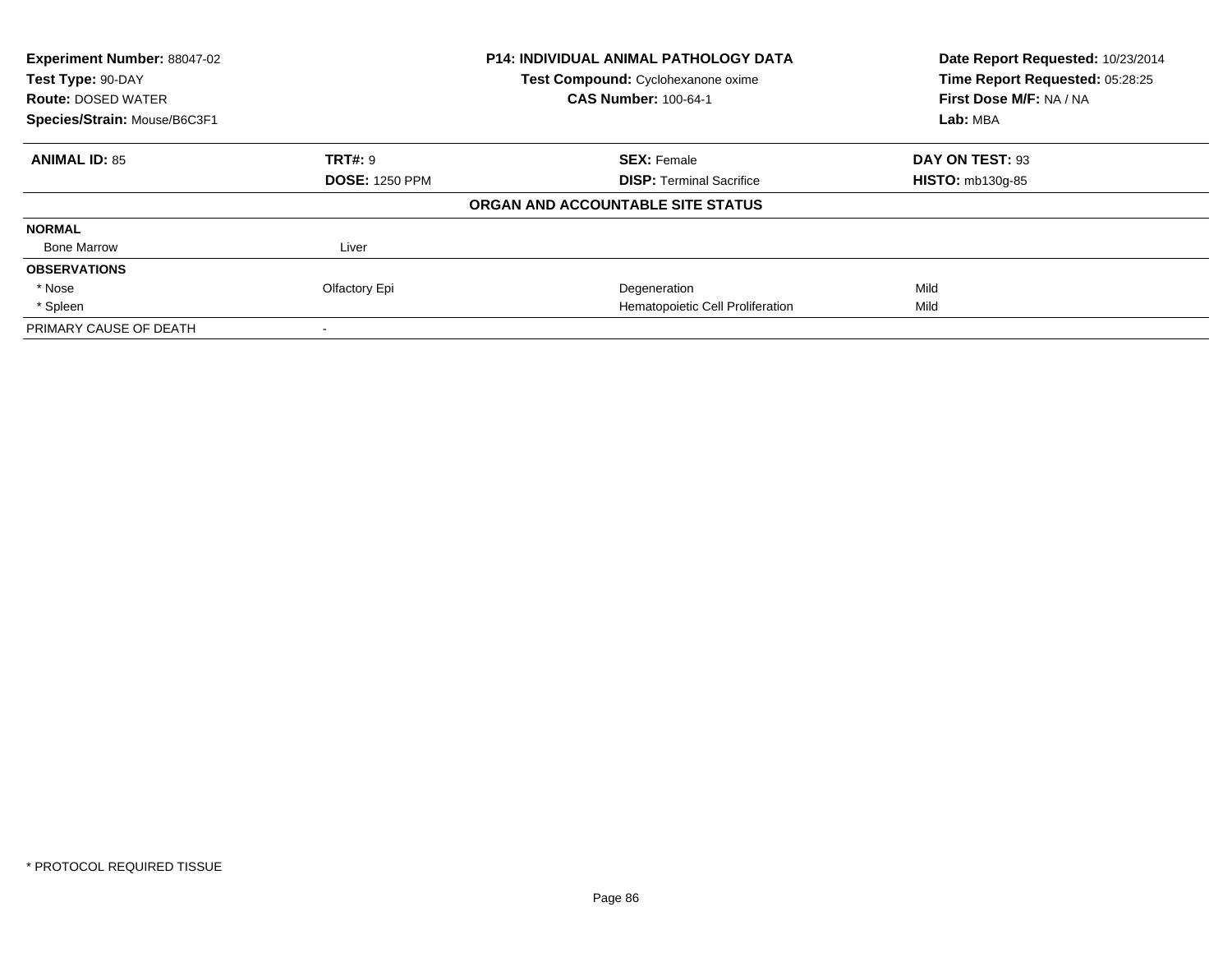| <b>Experiment Number: 88047-02</b> | <b>P14: INDIVIDUAL ANIMAL PATHOLOGY DATA</b> |                                    | Date Report Requested: 10/23/2014                          |
|------------------------------------|----------------------------------------------|------------------------------------|------------------------------------------------------------|
| Test Type: 90-DAY                  |                                              | Test Compound: Cyclohexanone oxime | Time Report Requested: 05:28:25<br>First Dose M/F: NA / NA |
| <b>Route: DOSED WATER</b>          |                                              | <b>CAS Number: 100-64-1</b>        |                                                            |
| Species/Strain: Mouse/B6C3F1       |                                              |                                    | Lab: MBA                                                   |
| <b>ANIMAL ID: 86</b>               | <b>TRT#: 9</b>                               | <b>SEX: Female</b>                 | DAY ON TEST: 93                                            |
|                                    | <b>DOSE: 1250 PPM</b>                        | <b>DISP:</b> Terminal Sacrifice    | <b>HISTO: mb130g-86</b>                                    |
|                                    |                                              | ORGAN AND ACCOUNTABLE SITE STATUS  |                                                            |
| <b>NORMAL</b>                      |                                              |                                    |                                                            |
| <b>Bone Marrow</b>                 | Liver                                        | * Spleen                           |                                                            |
| <b>OBSERVATIONS</b>                |                                              |                                    |                                                            |
| * Nose                             | Olfactory Epi                                | Degeneration                       | Minimal                                                    |
| PRIMARY CAUSE OF DEATH             |                                              |                                    |                                                            |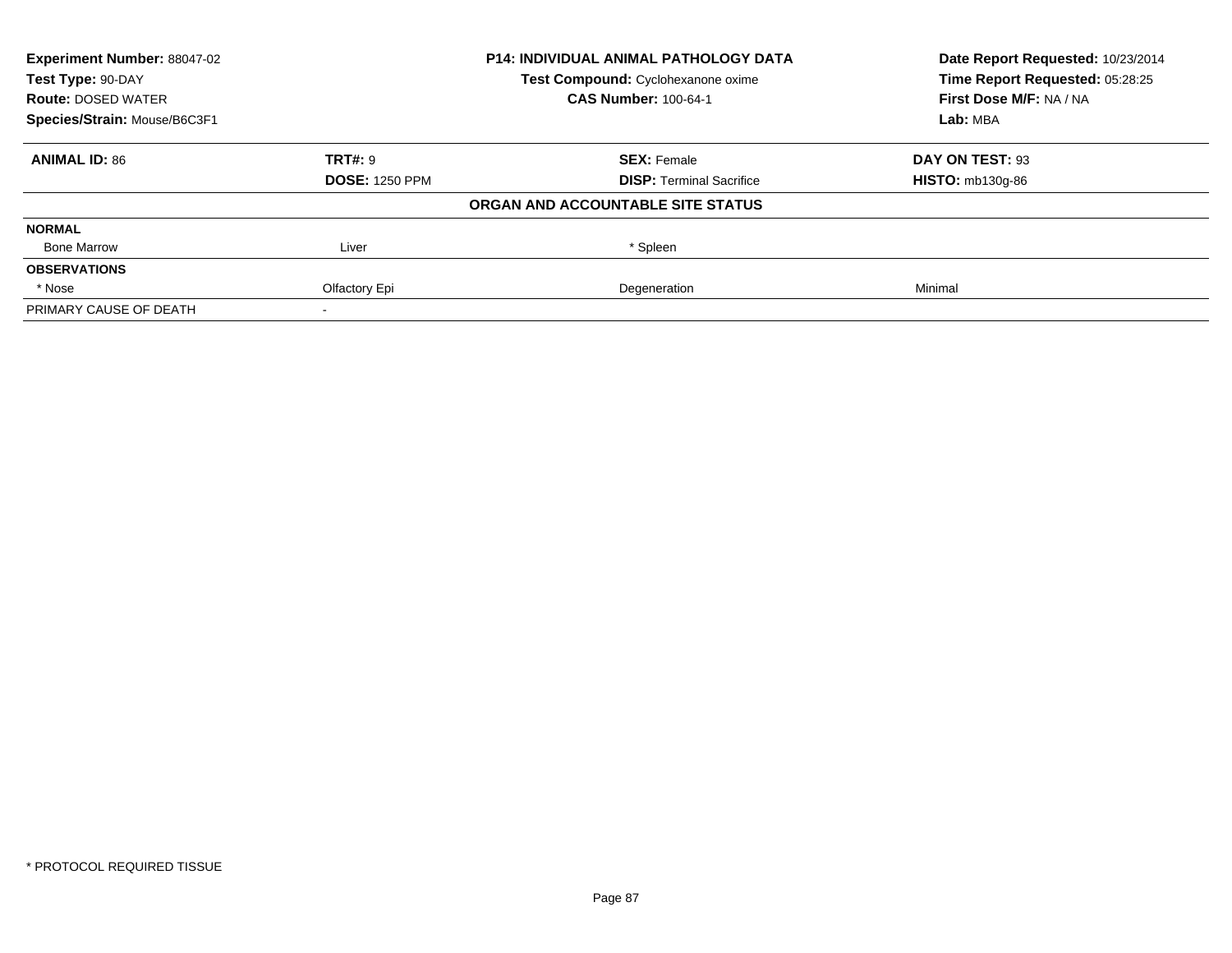| <b>Experiment Number: 88047-02</b> | <b>P14: INDIVIDUAL ANIMAL PATHOLOGY DATA</b> |                                    | Date Report Requested: 10/23/2014 |
|------------------------------------|----------------------------------------------|------------------------------------|-----------------------------------|
| Test Type: 90-DAY                  |                                              | Test Compound: Cyclohexanone oxime | Time Report Requested: 05:28:25   |
| <b>Route: DOSED WATER</b>          |                                              | <b>CAS Number: 100-64-1</b>        | First Dose M/F: NA / NA           |
| Species/Strain: Mouse/B6C3F1       |                                              |                                    | Lab: MBA                          |
| <b>ANIMAL ID: 87</b>               | TRT#: 9                                      | <b>SEX: Female</b>                 | DAY ON TEST: 93                   |
|                                    | <b>DOSE: 1250 PPM</b>                        | <b>DISP:</b> Terminal Sacrifice    | <b>HISTO: mb130g-87</b>           |
|                                    |                                              | ORGAN AND ACCOUNTABLE SITE STATUS  |                                   |
| <b>NORMAL</b>                      |                                              |                                    |                                   |
| <b>Bone Marrow</b>                 | Liver                                        | * Spleen                           |                                   |
| <b>OBSERVATIONS</b>                |                                              |                                    |                                   |
| * Nose                             | Olfactory Epi                                | Degeneration                       | Minimal                           |
| PRIMARY CAUSE OF DEATH             |                                              |                                    |                                   |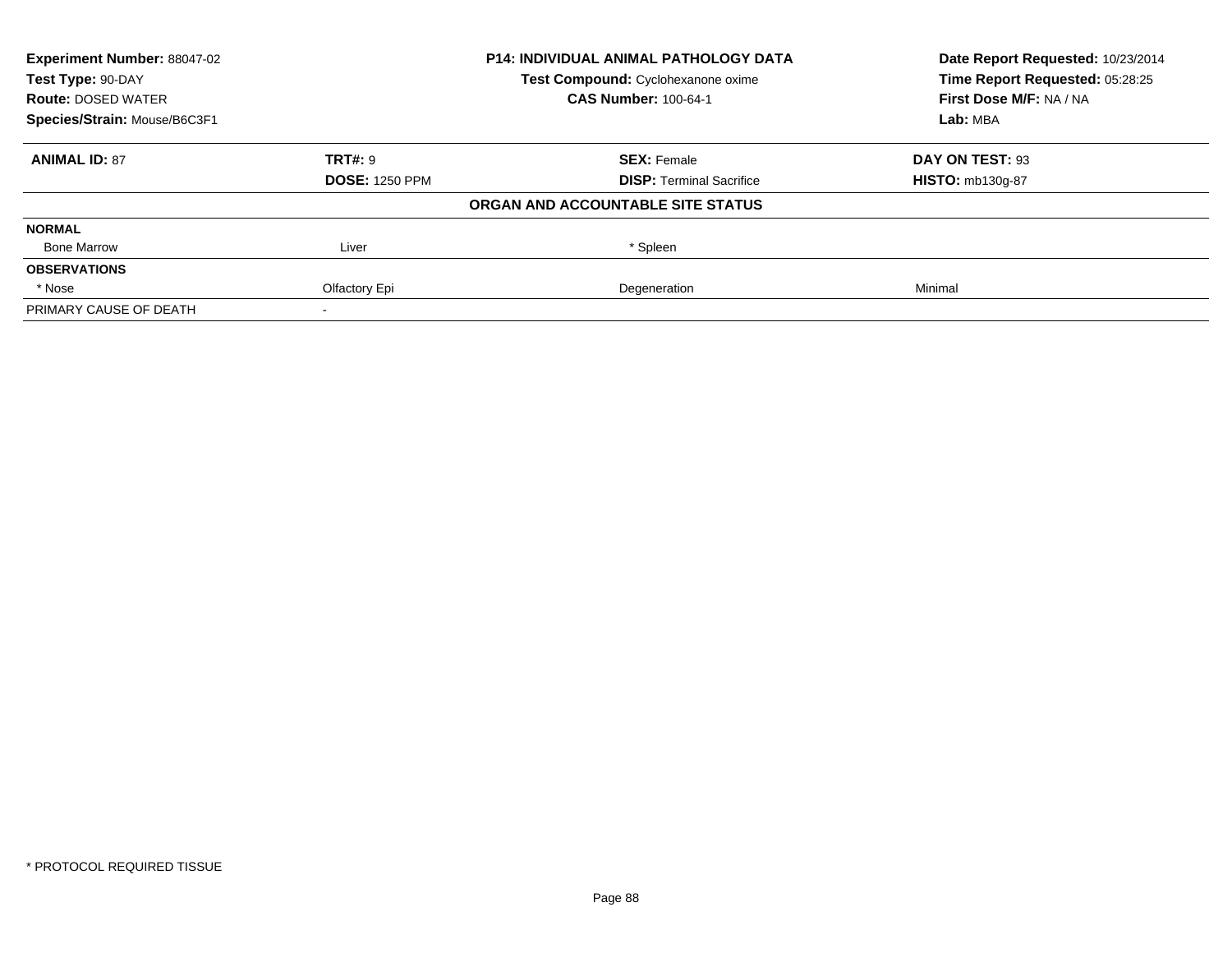| <b>Experiment Number: 88047-02</b> |                       | <b>P14: INDIVIDUAL ANIMAL PATHOLOGY DATA</b> | Date Report Requested: 10/23/2014<br>Time Report Requested: 05:28:25<br>First Dose M/F: NA / NA |
|------------------------------------|-----------------------|----------------------------------------------|-------------------------------------------------------------------------------------------------|
| Test Type: 90-DAY                  |                       | Test Compound: Cyclohexanone oxime           |                                                                                                 |
| <b>Route: DOSED WATER</b>          |                       | <b>CAS Number: 100-64-1</b>                  |                                                                                                 |
| Species/Strain: Mouse/B6C3F1       |                       |                                              | Lab: MBA                                                                                        |
| <b>ANIMAL ID: 88</b>               | TRT#: 9               | <b>SEX: Female</b>                           | DAY ON TEST: 93                                                                                 |
|                                    | <b>DOSE: 1250 PPM</b> | <b>DISP:</b> Terminal Sacrifice              | <b>HISTO: mb130g-88</b>                                                                         |
|                                    |                       | ORGAN AND ACCOUNTABLE SITE STATUS            |                                                                                                 |
| <b>NORMAL</b>                      |                       |                                              |                                                                                                 |
| <b>Bone Marrow</b>                 | Liver                 | * Spleen                                     |                                                                                                 |
| <b>OBSERVATIONS</b>                |                       |                                              |                                                                                                 |
| * Nose                             | Olfactory Epi         | Degeneration                                 | Mild                                                                                            |
| PRIMARY CAUSE OF DEATH             |                       |                                              |                                                                                                 |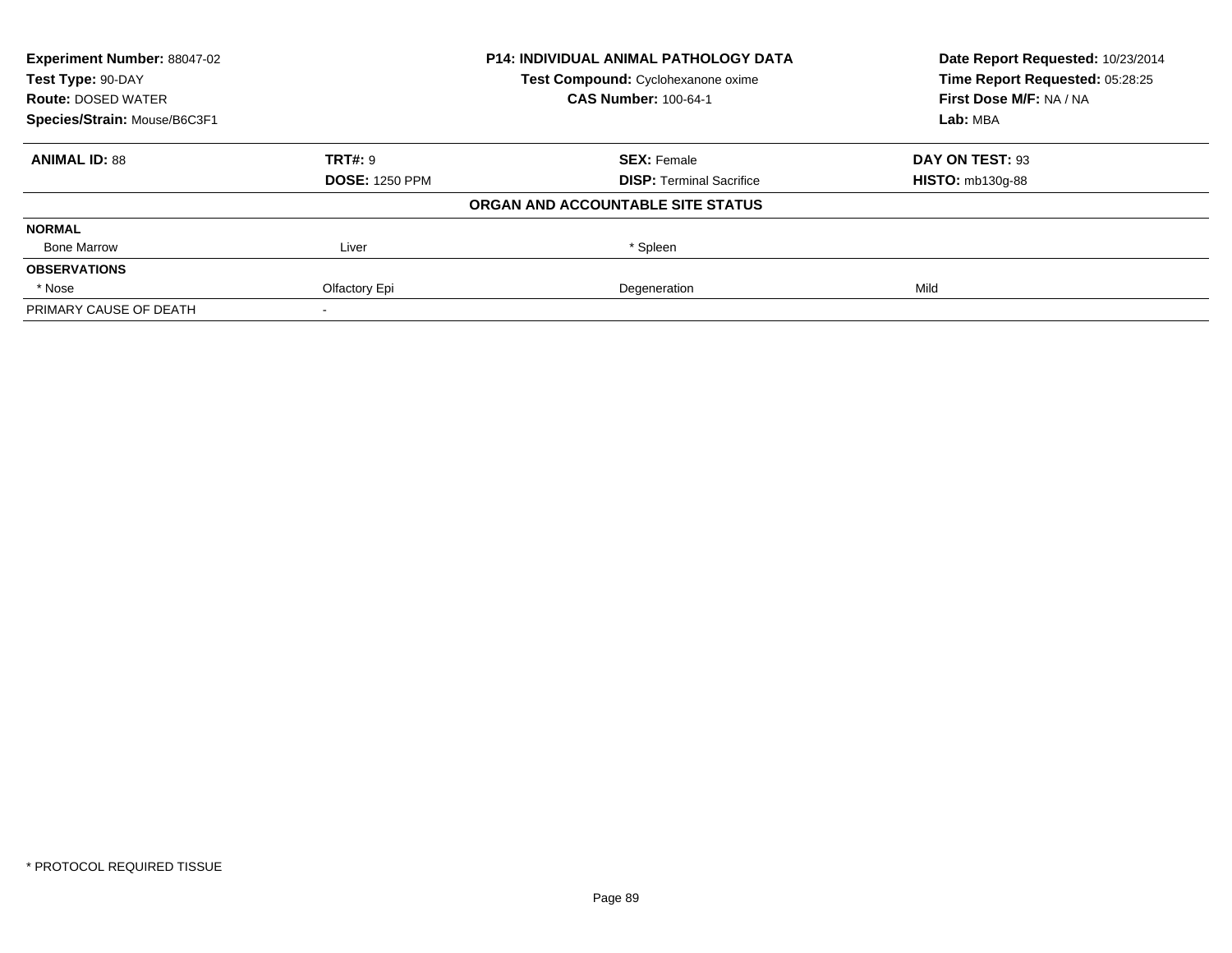| <b>Experiment Number: 88047-02</b> | <b>P14: INDIVIDUAL ANIMAL PATHOLOGY DATA</b> |                                    | Date Report Requested: 10/23/2014                          |
|------------------------------------|----------------------------------------------|------------------------------------|------------------------------------------------------------|
| Test Type: 90-DAY                  |                                              | Test Compound: Cyclohexanone oxime | Time Report Requested: 05:28:25<br>First Dose M/F: NA / NA |
| <b>Route: DOSED WATER</b>          |                                              | <b>CAS Number: 100-64-1</b>        |                                                            |
| Species/Strain: Mouse/B6C3F1       |                                              |                                    | Lab: MBA                                                   |
| <b>ANIMAL ID: 89</b>               | <b>TRT#: 9</b>                               | <b>SEX: Female</b>                 | DAY ON TEST: 93                                            |
|                                    | <b>DOSE: 1250 PPM</b>                        | <b>DISP:</b> Terminal Sacrifice    | <b>HISTO: mb130g-89</b>                                    |
|                                    |                                              | ORGAN AND ACCOUNTABLE SITE STATUS  |                                                            |
| <b>NORMAL</b>                      |                                              |                                    |                                                            |
| <b>Bone Marrow</b>                 | Liver                                        | * Spleen                           |                                                            |
| <b>OBSERVATIONS</b>                |                                              |                                    |                                                            |
| * Nose                             | Olfactory Epi                                | Degeneration                       | Minimal                                                    |
| PRIMARY CAUSE OF DEATH             |                                              |                                    |                                                            |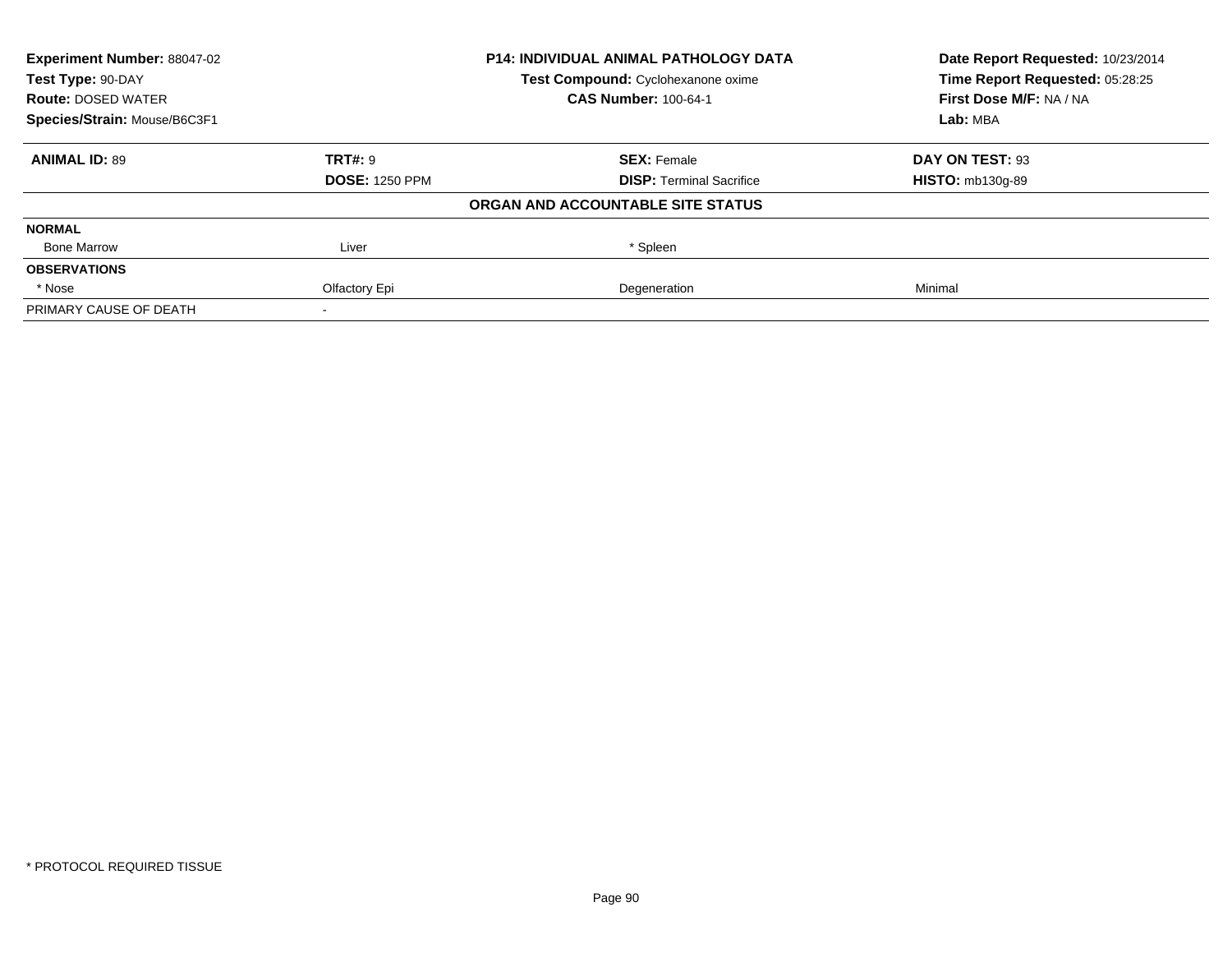| <b>Experiment Number: 88047-02</b> |                       | <b>P14: INDIVIDUAL ANIMAL PATHOLOGY DATA</b> | Date Report Requested: 10/23/2014<br>Time Report Requested: 05:28:25<br>First Dose M/F: NA / NA |
|------------------------------------|-----------------------|----------------------------------------------|-------------------------------------------------------------------------------------------------|
| Test Type: 90-DAY                  |                       | Test Compound: Cyclohexanone oxime           |                                                                                                 |
| <b>Route: DOSED WATER</b>          |                       | <b>CAS Number: 100-64-1</b>                  |                                                                                                 |
| Species/Strain: Mouse/B6C3F1       |                       |                                              | Lab: MBA                                                                                        |
| <b>ANIMAL ID: 90</b>               | TRT#: 9               | <b>SEX: Female</b>                           | DAY ON TEST: 93                                                                                 |
|                                    | <b>DOSE: 1250 PPM</b> | <b>DISP:</b> Terminal Sacrifice              | <b>HISTO: mb130g-90</b>                                                                         |
|                                    |                       | ORGAN AND ACCOUNTABLE SITE STATUS            |                                                                                                 |
| <b>NORMAL</b>                      |                       |                                              |                                                                                                 |
| <b>Bone Marrow</b>                 | Liver                 | * Spleen                                     |                                                                                                 |
| <b>OBSERVATIONS</b>                |                       |                                              |                                                                                                 |
| * Nose                             | Olfactory Epi         | Degeneration                                 | Minimal                                                                                         |
| PRIMARY CAUSE OF DEATH             |                       |                                              |                                                                                                 |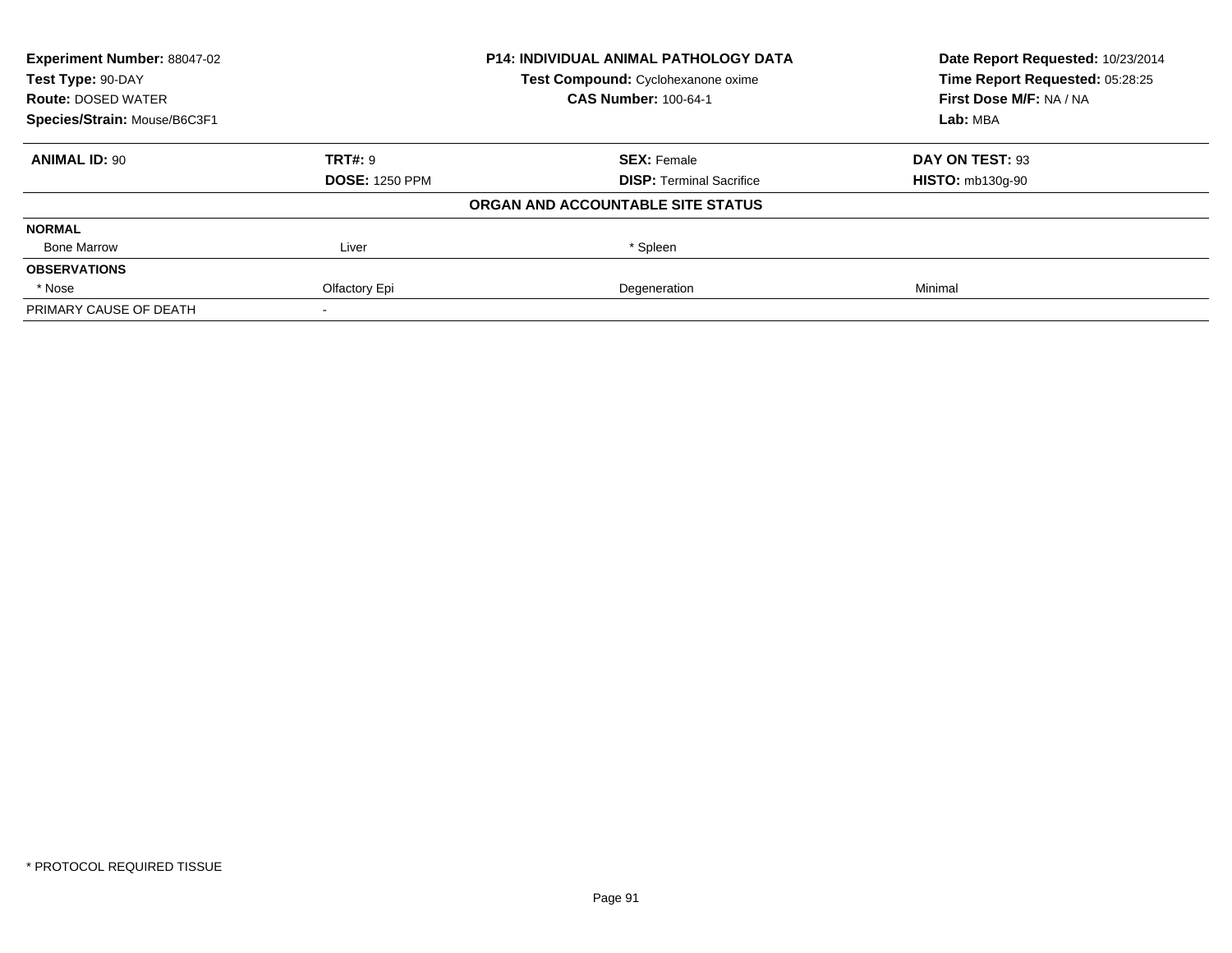| <b>Experiment Number: 88047-02</b> |                       | <b>P14: INDIVIDUAL ANIMAL PATHOLOGY DATA</b> | Date Report Requested: 10/23/2014 |
|------------------------------------|-----------------------|----------------------------------------------|-----------------------------------|
| Test Type: 90-DAY                  |                       | Test Compound: Cyclohexanone oxime           | Time Report Requested: 05:28:25   |
| <b>Route: DOSED WATER</b>          |                       | <b>CAS Number: 100-64-1</b>                  | First Dose M/F: NA / NA           |
| Species/Strain: Mouse/B6C3F1       |                       |                                              | Lab: MBA                          |
| <b>ANIMAL ID: 91</b>               | <b>TRT#: 10</b>       | <b>SEX: Female</b>                           | DAY ON TEST: 93                   |
|                                    | <b>DOSE: 2500 PPM</b> | <b>DISP:</b> Terminal Sacrifice              | <b>HISTO: mb130g-91</b>           |
|                                    |                       | ORGAN AND ACCOUNTABLE SITE STATUS            |                                   |
| <b>NORMAL</b>                      |                       |                                              |                                   |
| <b>Bone Marrow</b>                 | * Liver               |                                              |                                   |
| <b>OBSERVATIONS</b>                |                       |                                              |                                   |
| * Nose                             | Olfactory Epi         | Degeneration                                 | Minimal                           |
| * Spleen                           |                       | Hematopoietic Cell Proliferation             | Minimal                           |
| PRIMARY CAUSE OF DEATH             |                       |                                              |                                   |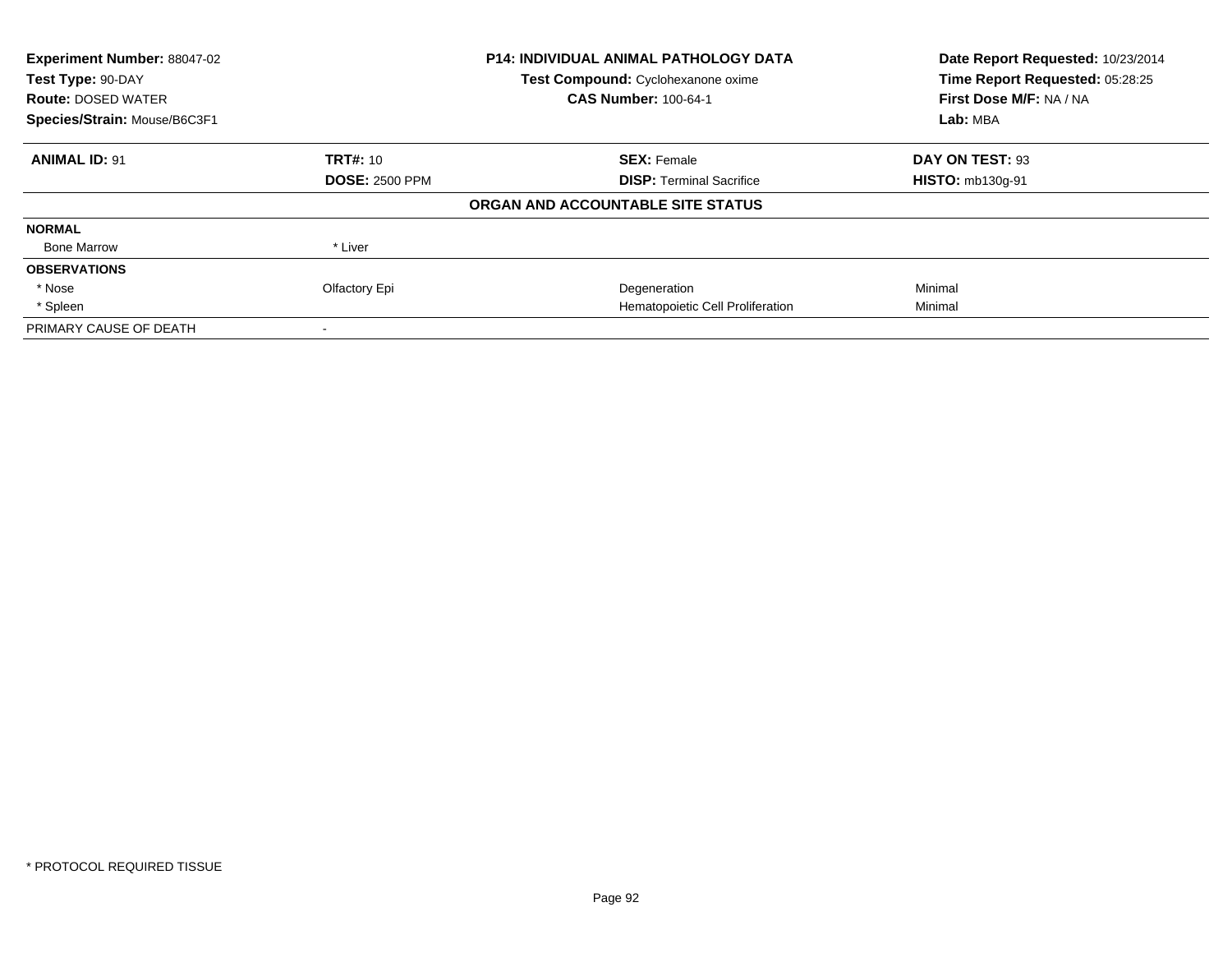| <b>Experiment Number: 88047-02</b> |                       | <b>P14: INDIVIDUAL ANIMAL PATHOLOGY DATA</b> | Date Report Requested: 10/23/2014<br>Time Report Requested: 05:28:25<br>First Dose M/F: NA / NA<br>Lab: MBA |
|------------------------------------|-----------------------|----------------------------------------------|-------------------------------------------------------------------------------------------------------------|
| Test Type: 90-DAY                  |                       | Test Compound: Cyclohexanone oxime           |                                                                                                             |
| <b>Route: DOSED WATER</b>          |                       | <b>CAS Number: 100-64-1</b>                  |                                                                                                             |
| Species/Strain: Mouse/B6C3F1       |                       |                                              |                                                                                                             |
| <b>ANIMAL ID: 92</b>               | <b>TRT#: 10</b>       | <b>SEX: Female</b>                           | DAY ON TEST: 93                                                                                             |
|                                    | <b>DOSE: 2500 PPM</b> | <b>DISP:</b> Terminal Sacrifice              | <b>HISTO: mb130g-92</b>                                                                                     |
|                                    |                       | ORGAN AND ACCOUNTABLE SITE STATUS            |                                                                                                             |
| <b>NORMAL</b>                      |                       |                                              |                                                                                                             |
| <b>Bone Marrow</b>                 | * Liver               | * Spleen                                     |                                                                                                             |
| <b>OBSERVATIONS</b>                |                       |                                              |                                                                                                             |
| * Nose                             | Olfactory Epi         | Degeneration                                 | Mild                                                                                                        |
| PRIMARY CAUSE OF DEATH             |                       |                                              |                                                                                                             |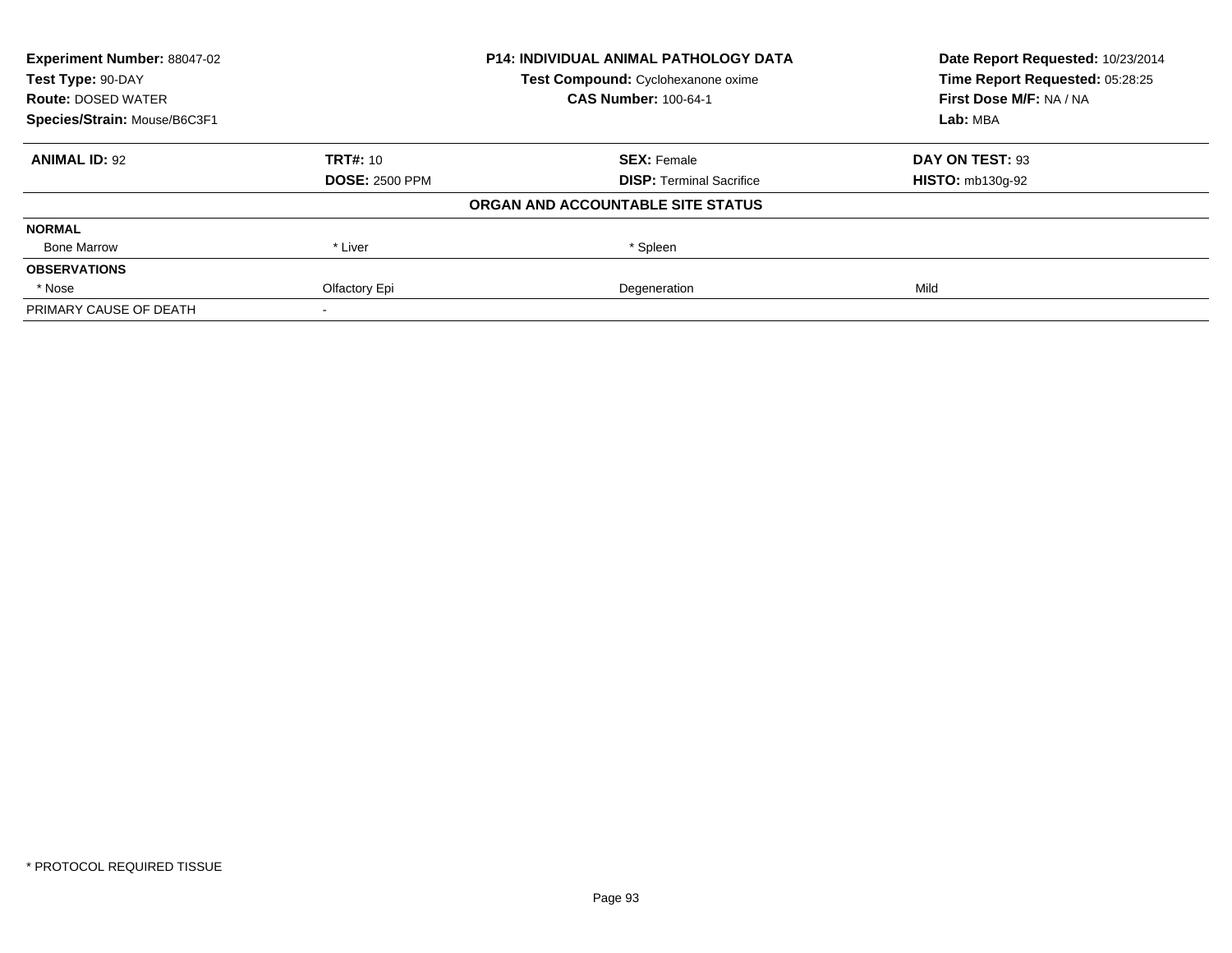| <b>Experiment Number: 88047-02</b> | <b>P14: INDIVIDUAL ANIMAL PATHOLOGY DATA</b> |                                    | Date Report Requested: 10/23/2014                          |
|------------------------------------|----------------------------------------------|------------------------------------|------------------------------------------------------------|
| Test Type: 90-DAY                  |                                              | Test Compound: Cyclohexanone oxime | Time Report Requested: 05:28:25<br>First Dose M/F: NA / NA |
| <b>Route: DOSED WATER</b>          |                                              | <b>CAS Number: 100-64-1</b>        |                                                            |
| Species/Strain: Mouse/B6C3F1       |                                              |                                    | Lab: MBA                                                   |
| <b>ANIMAL ID: 93</b>               | TRT#: 10                                     | <b>SEX: Female</b>                 | DAY ON TEST: 93                                            |
|                                    | <b>DOSE: 2500 PPM</b>                        | <b>DISP:</b> Terminal Sacrifice    | <b>HISTO: mb130g-93</b>                                    |
|                                    |                                              | ORGAN AND ACCOUNTABLE SITE STATUS  |                                                            |
| <b>NORMAL</b>                      |                                              |                                    |                                                            |
| <b>Bone Marrow</b>                 | * Liver                                      | * Spleen                           |                                                            |
| <b>OBSERVATIONS</b>                |                                              |                                    |                                                            |
| * Nose                             | Olfactory Epi                                | Degeneration                       | Minimal                                                    |
| PRIMARY CAUSE OF DEATH             |                                              |                                    |                                                            |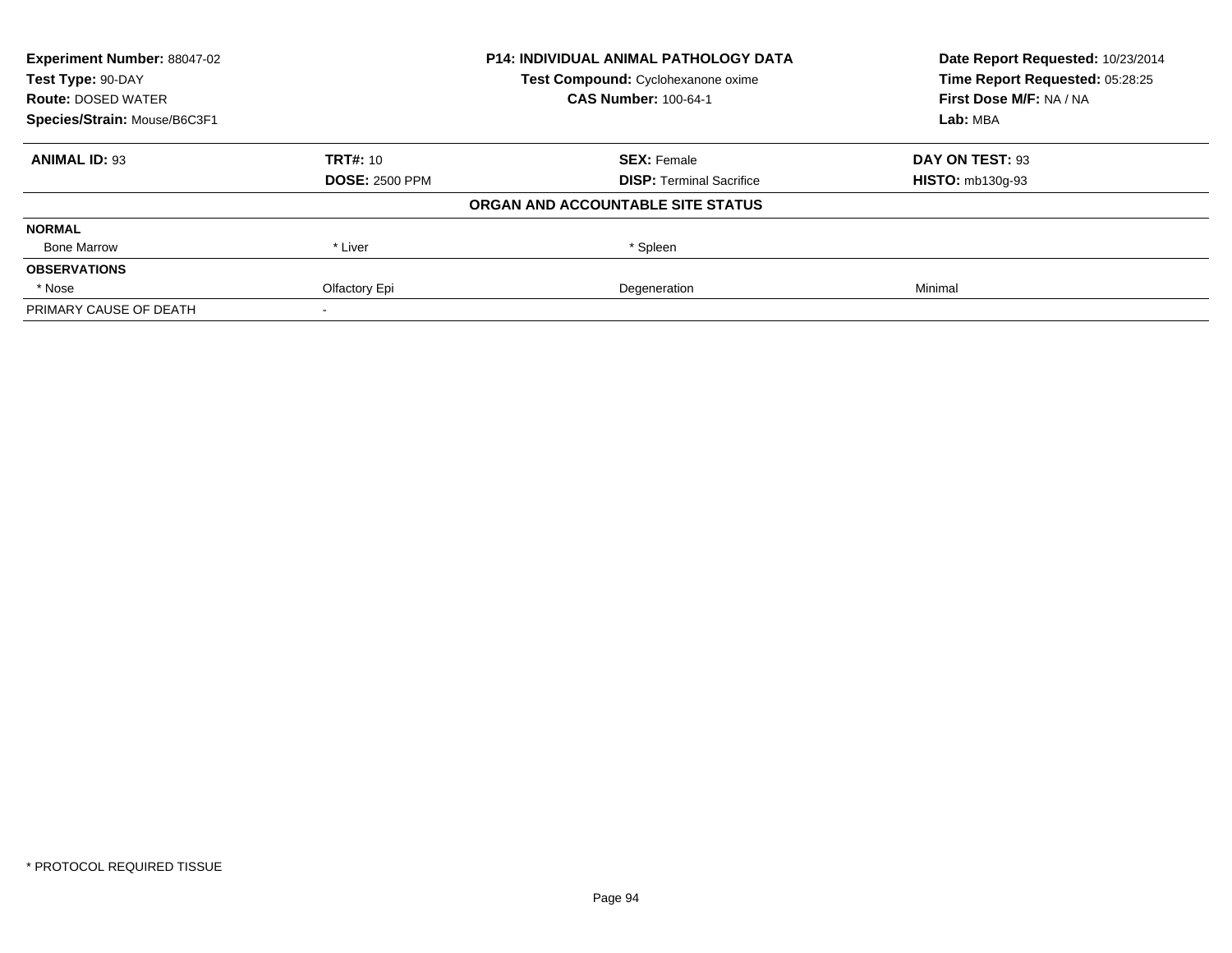| <b>Experiment Number: 88047-02</b> |                       | <b>P14: INDIVIDUAL ANIMAL PATHOLOGY DATA</b> | Date Report Requested: 10/23/2014 |
|------------------------------------|-----------------------|----------------------------------------------|-----------------------------------|
| Test Type: 90-DAY                  |                       | Test Compound: Cyclohexanone oxime           | Time Report Requested: 05:28:25   |
| <b>Route: DOSED WATER</b>          |                       | <b>CAS Number: 100-64-1</b>                  | First Dose M/F: NA / NA           |
| Species/Strain: Mouse/B6C3F1       |                       |                                              | Lab: MBA                          |
| <b>ANIMAL ID: 94</b>               | <b>TRT#: 10</b>       | <b>SEX: Female</b>                           | DAY ON TEST: 93                   |
|                                    | <b>DOSE: 2500 PPM</b> | <b>DISP:</b> Terminal Sacrifice              | <b>HISTO: mb130g-94</b>           |
|                                    |                       | ORGAN AND ACCOUNTABLE SITE STATUS            |                                   |
| <b>NORMAL</b>                      |                       |                                              |                                   |
| <b>Bone Marrow</b>                 | * Spleen              |                                              |                                   |
| <b>OBSERVATIONS</b>                |                       |                                              |                                   |
| * Liver                            |                       | Hematopoietic Cell Proliferation             | Minimal                           |
| * Nose                             | Olfactory Epi         | Degeneration                                 | Minimal                           |
| PRIMARY CAUSE OF DEATH             |                       |                                              |                                   |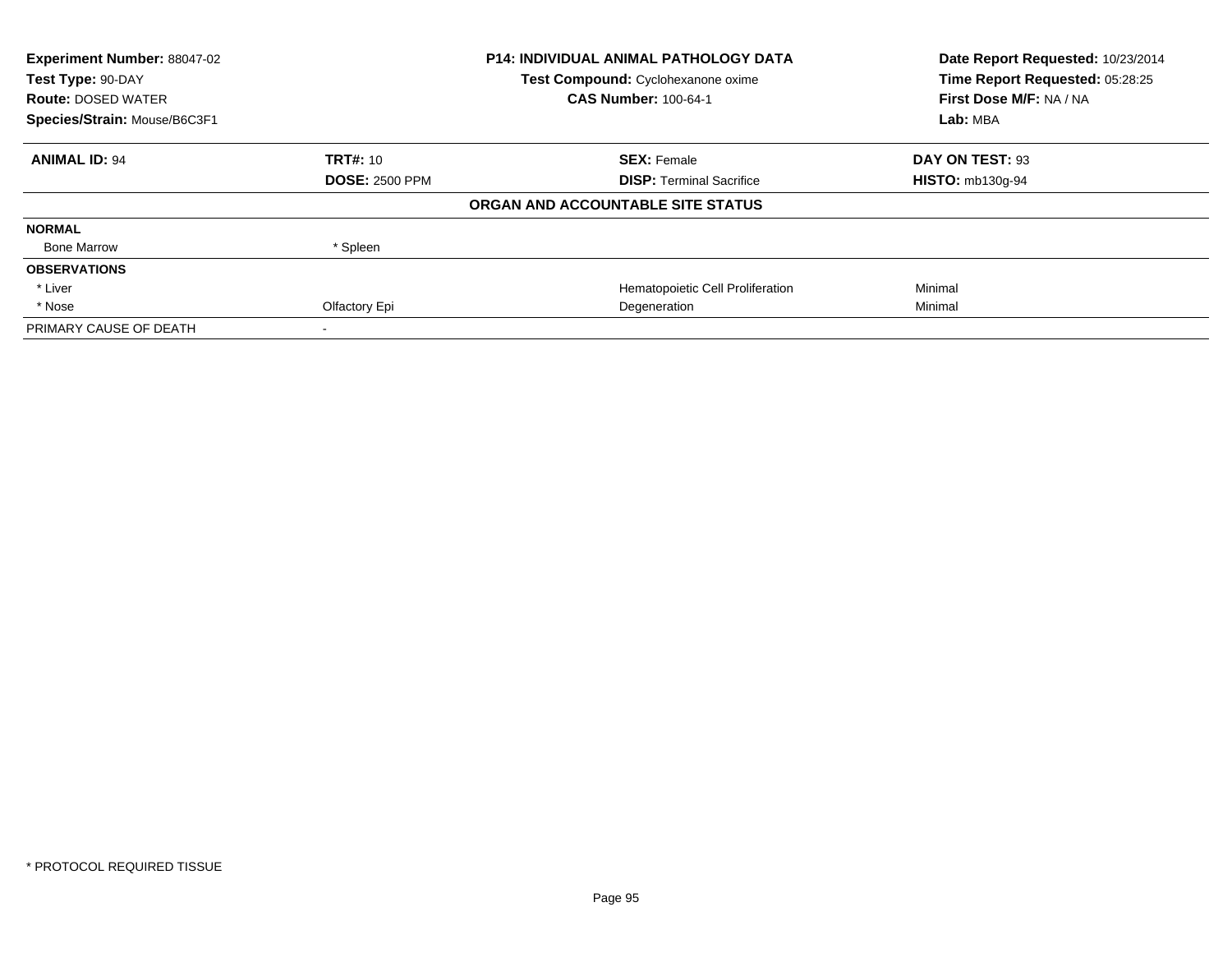| <b>Experiment Number: 88047-02</b> |                       | <b>P14: INDIVIDUAL ANIMAL PATHOLOGY DATA</b> | Date Report Requested: 10/23/2014 |
|------------------------------------|-----------------------|----------------------------------------------|-----------------------------------|
| Test Type: 90-DAY                  |                       | Test Compound: Cyclohexanone oxime           | Time Report Requested: 05:28:25   |
| <b>Route: DOSED WATER</b>          |                       | <b>CAS Number: 100-64-1</b>                  | First Dose M/F: NA / NA           |
| Species/Strain: Mouse/B6C3F1       |                       |                                              | Lab: MBA                          |
| <b>ANIMAL ID: 95</b>               | <b>TRT#: 10</b>       | <b>SEX: Female</b>                           | DAY ON TEST: 93                   |
|                                    | <b>DOSE: 2500 PPM</b> | <b>DISP:</b> Terminal Sacrifice              | <b>HISTO: mb130g-95</b>           |
|                                    |                       | ORGAN AND ACCOUNTABLE SITE STATUS            |                                   |
| <b>NORMAL</b>                      |                       |                                              |                                   |
| <b>Bone Marrow</b>                 | * Liver               |                                              |                                   |
| <b>OBSERVATIONS</b>                |                       |                                              |                                   |
| * Nose                             | Olfactory Epi         | Degeneration                                 | Mild                              |
| * Spleen                           |                       | Hematopoietic Cell Proliferation             | Minimal                           |
| PRIMARY CAUSE OF DEATH             |                       |                                              |                                   |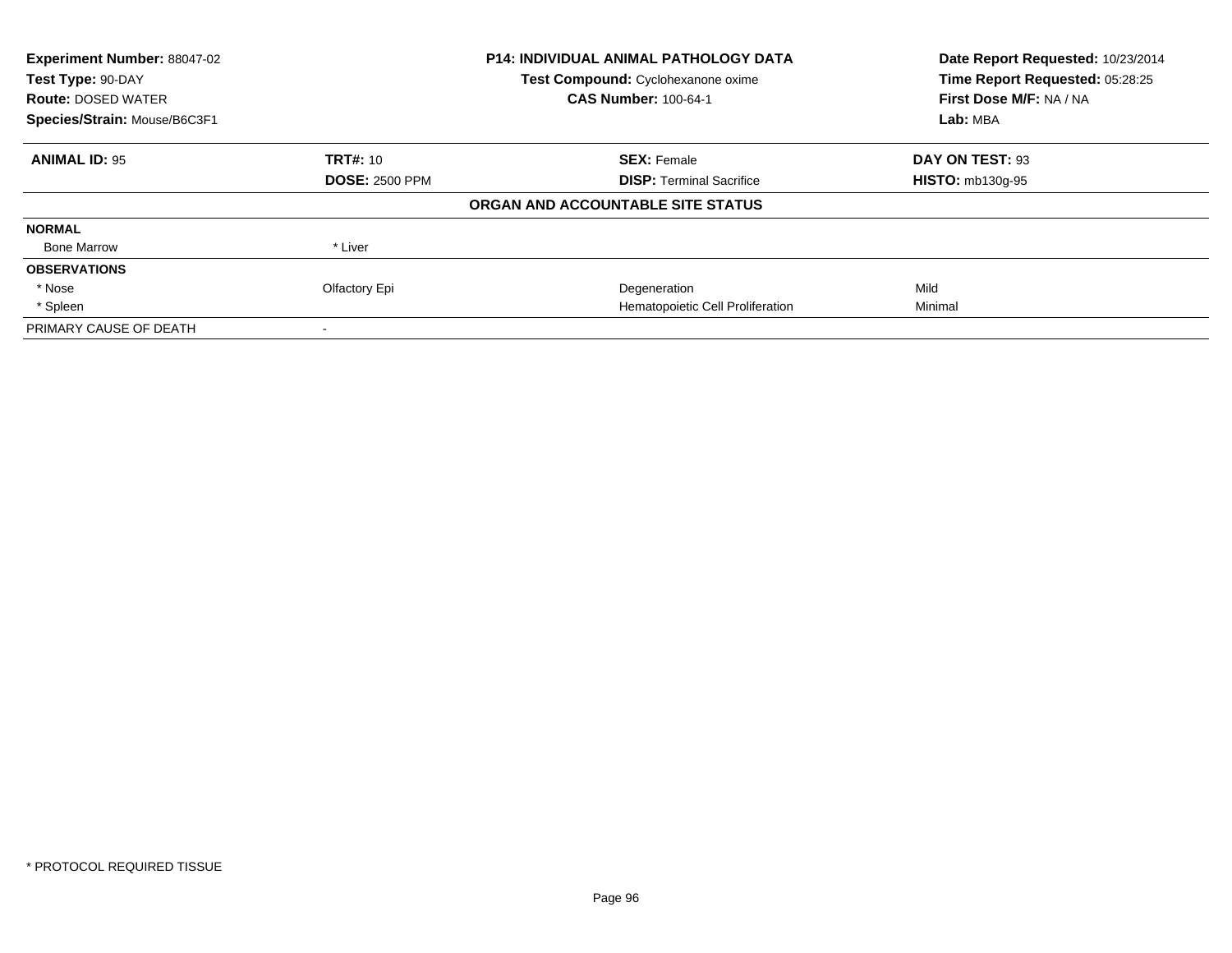| <b>Experiment Number: 88047-02</b><br>Test Type: 90-DAY |                       | <b>P14: INDIVIDUAL ANIMAL PATHOLOGY DATA</b> | Date Report Requested: 10/23/2014<br>Time Report Requested: 05:28:25 |
|---------------------------------------------------------|-----------------------|----------------------------------------------|----------------------------------------------------------------------|
|                                                         |                       | Test Compound: Cyclohexanone oxime           |                                                                      |
| <b>Route: DOSED WATER</b>                               |                       | <b>CAS Number: 100-64-1</b>                  | First Dose M/F: NA / NA                                              |
| Species/Strain: Mouse/B6C3F1                            |                       |                                              | Lab: MBA                                                             |
| <b>ANIMAL ID: 96</b>                                    | <b>TRT#: 10</b>       | <b>SEX: Female</b>                           | DAY ON TEST: 93                                                      |
|                                                         | <b>DOSE: 2500 PPM</b> | <b>DISP:</b> Terminal Sacrifice              | <b>HISTO: mb130g-96</b>                                              |
|                                                         |                       | ORGAN AND ACCOUNTABLE SITE STATUS            |                                                                      |
| <b>NORMAL</b>                                           |                       |                                              |                                                                      |
| <b>Bone Marrow</b>                                      | * Liver               | * Spleen                                     |                                                                      |
| <b>OBSERVATIONS</b>                                     |                       |                                              |                                                                      |
| * Nose                                                  | Olfactory Epi         | Degeneration                                 | Minimal                                                              |
| PRIMARY CAUSE OF DEATH                                  |                       |                                              |                                                                      |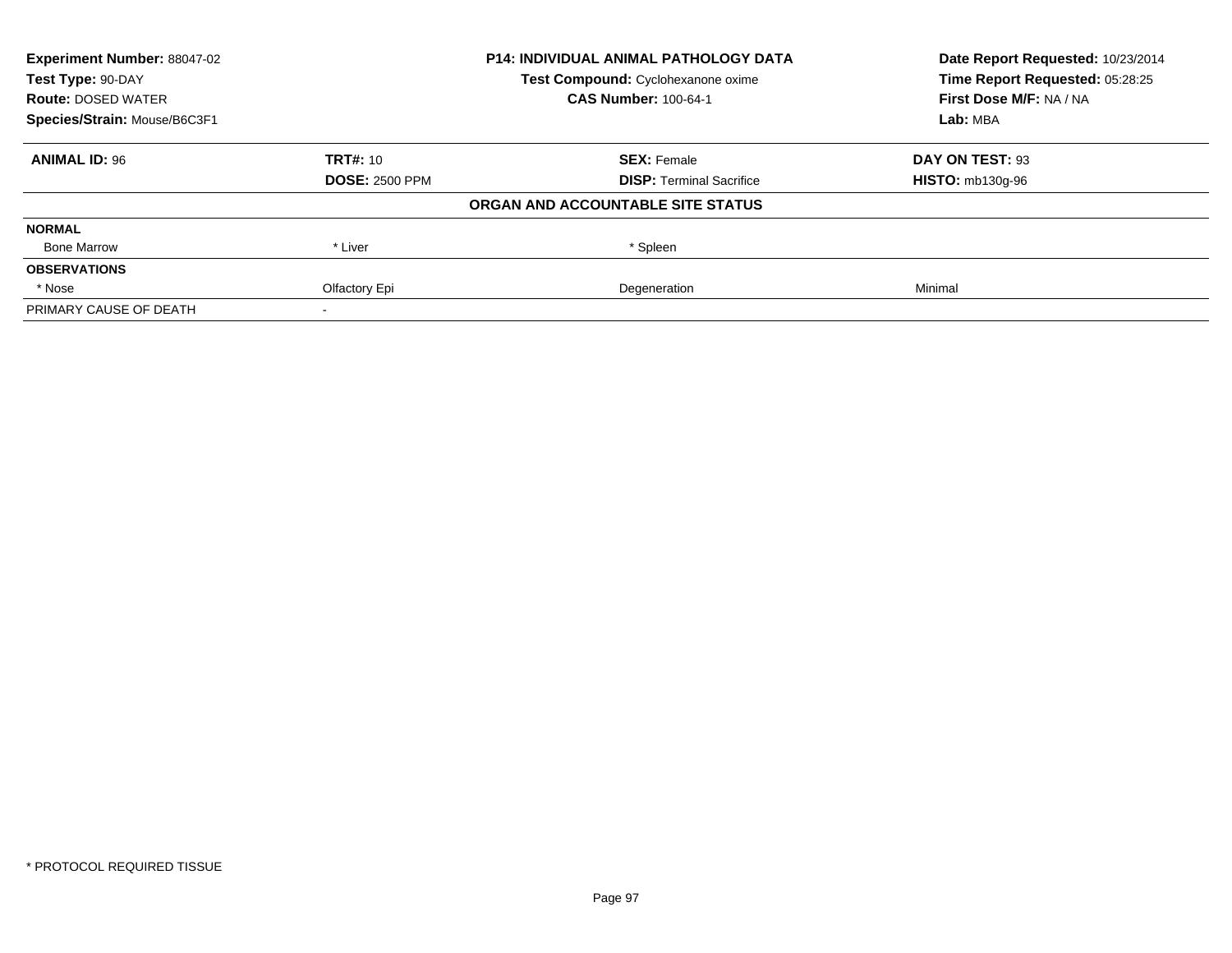| <b>Experiment Number: 88047-02</b>                                                       |                       | <b>P14: INDIVIDUAL ANIMAL PATHOLOGY DATA</b> | Date Report Requested: 10/23/2014 |
|------------------------------------------------------------------------------------------|-----------------------|----------------------------------------------|-----------------------------------|
| Test Type: 90-DAY                                                                        |                       | Test Compound: Cyclohexanone oxime           | Time Report Requested: 05:28:25   |
| <b>CAS Number: 100-64-1</b><br><b>Route: DOSED WATER</b><br>Species/Strain: Mouse/B6C3F1 |                       |                                              | First Dose M/F: NA / NA           |
|                                                                                          |                       |                                              | Lab: MBA                          |
| <b>ANIMAL ID: 97</b>                                                                     | <b>TRT#: 10</b>       | <b>SEX: Female</b>                           | DAY ON TEST: 93                   |
|                                                                                          | <b>DOSE: 2500 PPM</b> | <b>DISP:</b> Terminal Sacrifice              | <b>HISTO: mb130g-97</b>           |
|                                                                                          |                       | ORGAN AND ACCOUNTABLE SITE STATUS            |                                   |
| <b>NORMAL</b>                                                                            |                       |                                              |                                   |
| <b>Bone Marrow</b>                                                                       | * Liver               |                                              |                                   |
| <b>OBSERVATIONS</b>                                                                      |                       |                                              |                                   |
| * Nose                                                                                   | Olfactory Epi         | Degeneration                                 | Mild                              |
| * Spleen                                                                                 |                       | Hematopoietic Cell Proliferation             | Minimal                           |
| PRIMARY CAUSE OF DEATH                                                                   |                       |                                              |                                   |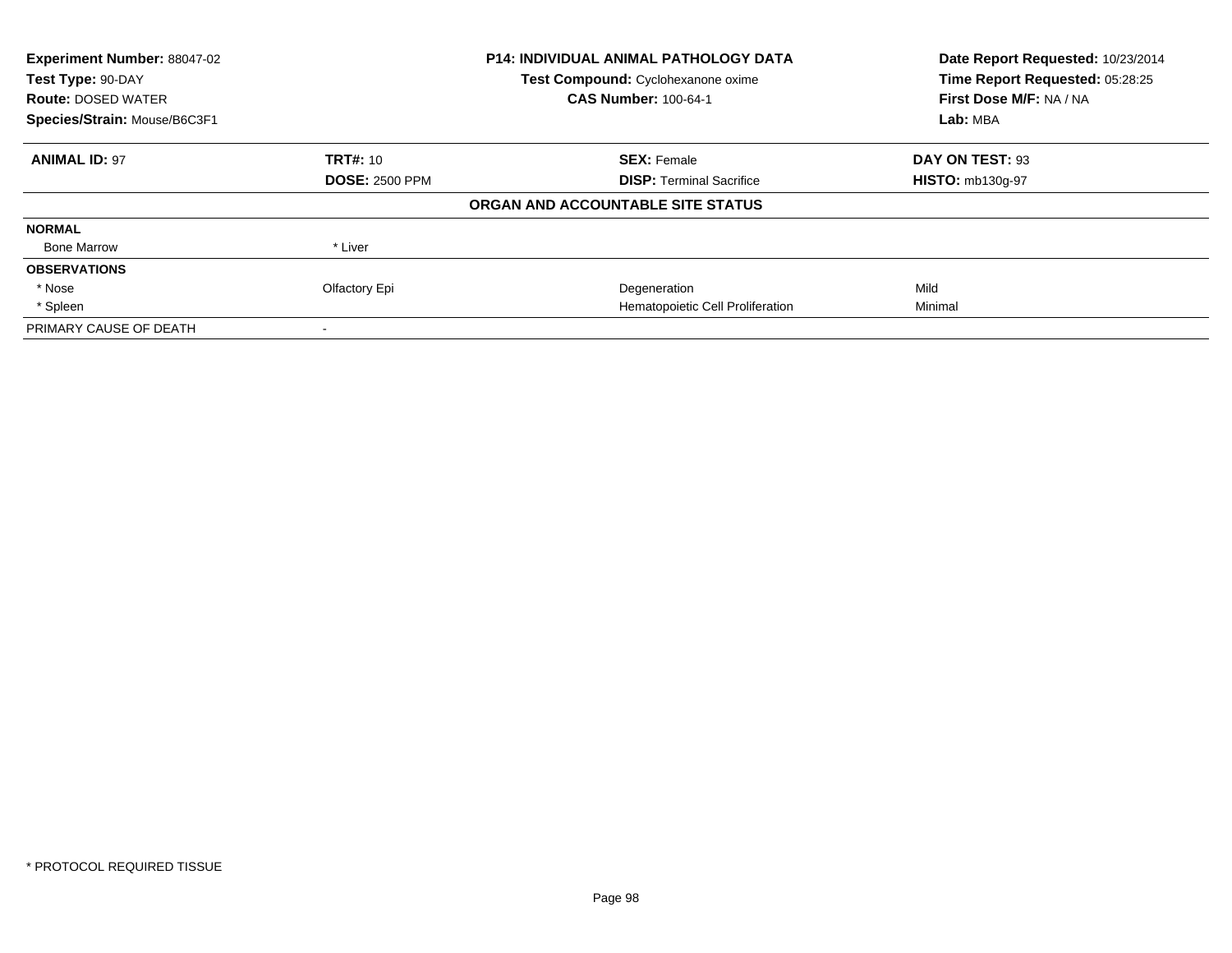| <b>Experiment Number: 88047-02</b><br>Test Type: 90-DAY |                       | <b>P14: INDIVIDUAL ANIMAL PATHOLOGY DATA</b> | Date Report Requested: 10/23/2014<br>Time Report Requested: 05:28:25 |  |
|---------------------------------------------------------|-----------------------|----------------------------------------------|----------------------------------------------------------------------|--|
|                                                         |                       | Test Compound: Cyclohexanone oxime           |                                                                      |  |
| <b>Route: DOSED WATER</b>                               |                       | <b>CAS Number: 100-64-1</b>                  | First Dose M/F: NA / NA                                              |  |
| Species/Strain: Mouse/B6C3F1                            |                       |                                              | Lab: MBA                                                             |  |
| <b>ANIMAL ID: 98</b>                                    | <b>TRT#: 10</b>       | <b>SEX: Female</b>                           | DAY ON TEST: 93                                                      |  |
|                                                         | <b>DOSE: 2500 PPM</b> | <b>DISP:</b> Terminal Sacrifice              | <b>HISTO: mb130g-98</b>                                              |  |
|                                                         |                       | ORGAN AND ACCOUNTABLE SITE STATUS            |                                                                      |  |
| <b>NORMAL</b>                                           |                       |                                              |                                                                      |  |
| <b>Bone Marrow</b>                                      | * Liver               | * Spleen                                     |                                                                      |  |
| <b>OBSERVATIONS</b>                                     |                       |                                              |                                                                      |  |
| * Nose                                                  | Olfactory Epi         | Degeneration                                 | Minimal                                                              |  |
| PRIMARY CAUSE OF DEATH                                  |                       |                                              |                                                                      |  |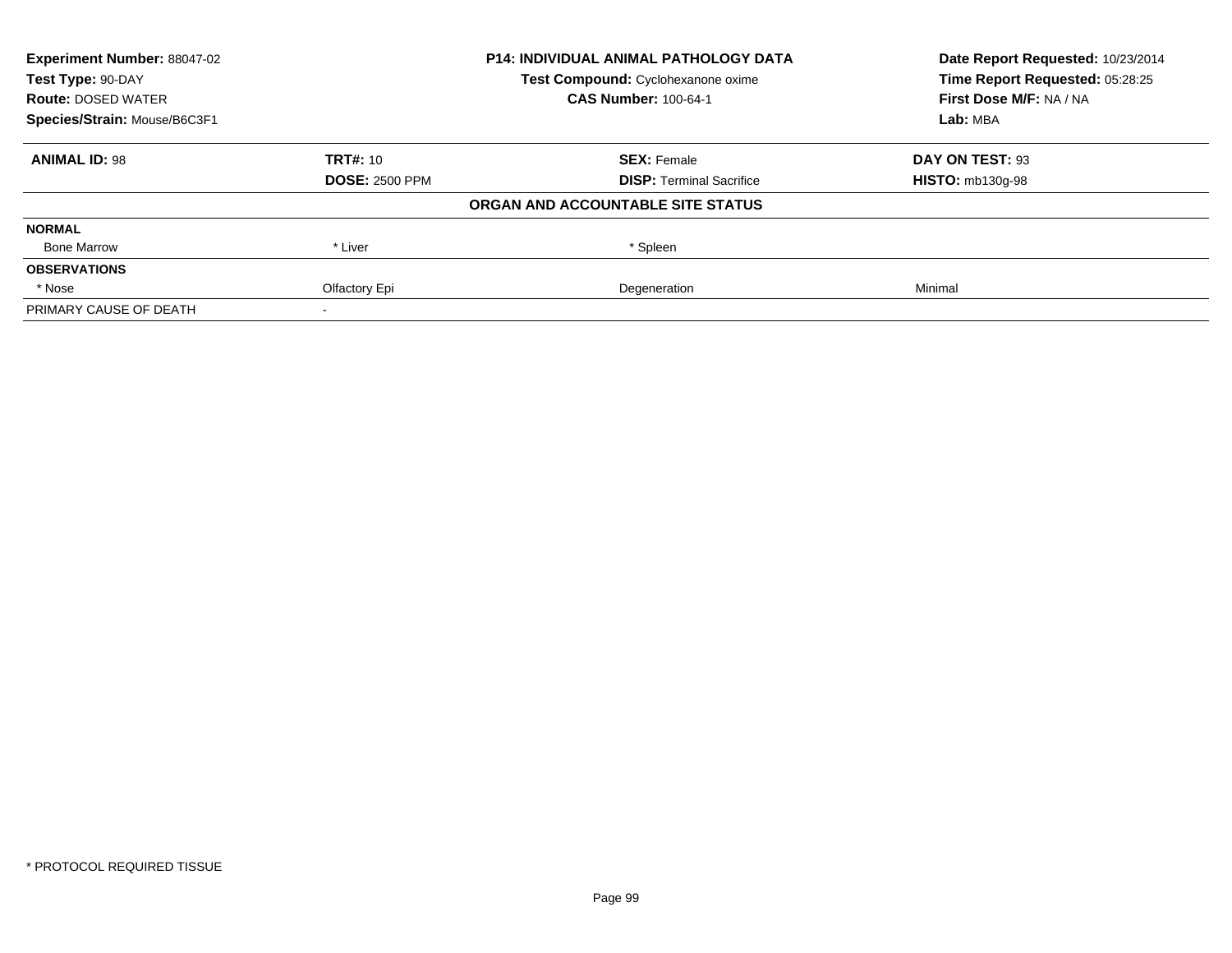| <b>Experiment Number: 88047-02</b><br>Test Type: 90-DAY |                       | <b>P14: INDIVIDUAL ANIMAL PATHOLOGY DATA</b> | Date Report Requested: 10/23/2014<br>Time Report Requested: 05:28:25 |
|---------------------------------------------------------|-----------------------|----------------------------------------------|----------------------------------------------------------------------|
|                                                         |                       | Test Compound: Cyclohexanone oxime           |                                                                      |
| <b>Route: DOSED WATER</b>                               |                       | <b>CAS Number: 100-64-1</b>                  | First Dose M/F: NA / NA                                              |
| Species/Strain: Mouse/B6C3F1                            |                       |                                              | Lab: MBA                                                             |
| <b>ANIMAL ID: 99</b>                                    | <b>TRT#: 10</b>       | <b>SEX: Female</b>                           | DAY ON TEST: 93                                                      |
|                                                         | <b>DOSE: 2500 PPM</b> | <b>DISP:</b> Terminal Sacrifice              | <b>HISTO: mb130g-99</b>                                              |
|                                                         |                       | ORGAN AND ACCOUNTABLE SITE STATUS            |                                                                      |
| <b>NORMAL</b>                                           |                       |                                              |                                                                      |
| <b>Bone Marrow</b>                                      | * Liver               | * Spleen                                     |                                                                      |
| <b>OBSERVATIONS</b>                                     |                       |                                              |                                                                      |
| * Nose                                                  | Olfactory Epi         | Degeneration                                 | Minimal                                                              |
| PRIMARY CAUSE OF DEATH                                  |                       |                                              |                                                                      |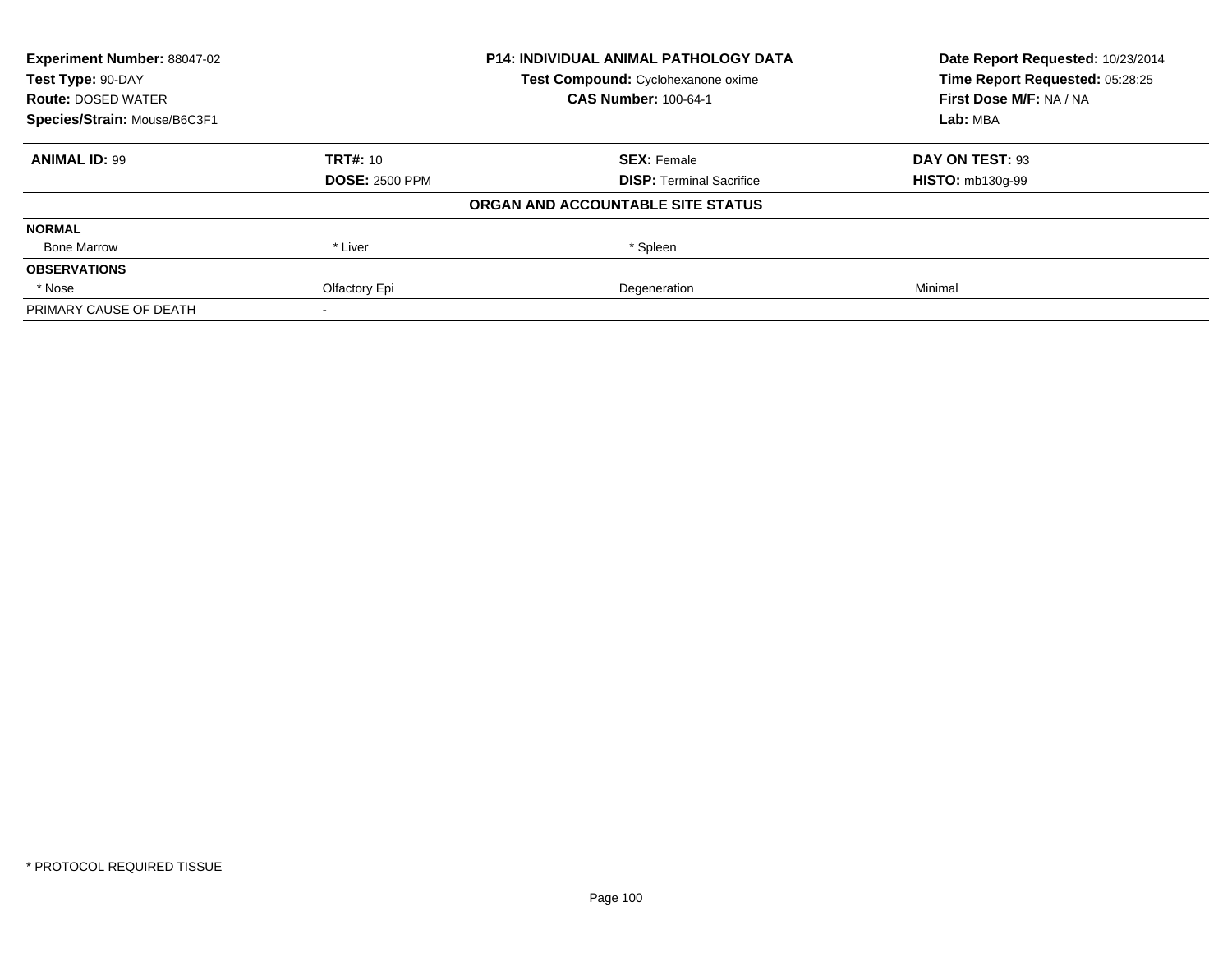| <b>Experiment Number: 88047-02</b><br>Test Type: 90-DAY |                       | <b>P14: INDIVIDUAL ANIMAL PATHOLOGY DATA</b> | Date Report Requested: 10/23/2014<br>Time Report Requested: 05:28:25 |
|---------------------------------------------------------|-----------------------|----------------------------------------------|----------------------------------------------------------------------|
|                                                         |                       | Test Compound: Cyclohexanone oxime           |                                                                      |
| <b>Route: DOSED WATER</b>                               |                       | <b>CAS Number: 100-64-1</b>                  | First Dose M/F: NA / NA                                              |
| Species/Strain: Mouse/B6C3F1                            |                       |                                              | Lab: MBA                                                             |
| <b>ANIMAL ID: 100</b>                                   | <b>TRT#: 10</b>       | <b>SEX: Female</b>                           | DAY ON TEST: 93                                                      |
|                                                         | <b>DOSE: 2500 PPM</b> | <b>DISP:</b> Terminal Sacrifice              | <b>HISTO: mb130g-100</b>                                             |
|                                                         |                       | ORGAN AND ACCOUNTABLE SITE STATUS            |                                                                      |
| <b>NORMAL</b>                                           |                       |                                              |                                                                      |
| <b>Bone Marrow</b>                                      | * Liver               | * Spleen                                     |                                                                      |
| <b>OBSERVATIONS</b>                                     |                       |                                              |                                                                      |
| * Nose                                                  | Olfactory Epi         | Degeneration                                 | Mild                                                                 |
| PRIMARY CAUSE OF DEATH                                  |                       |                                              |                                                                      |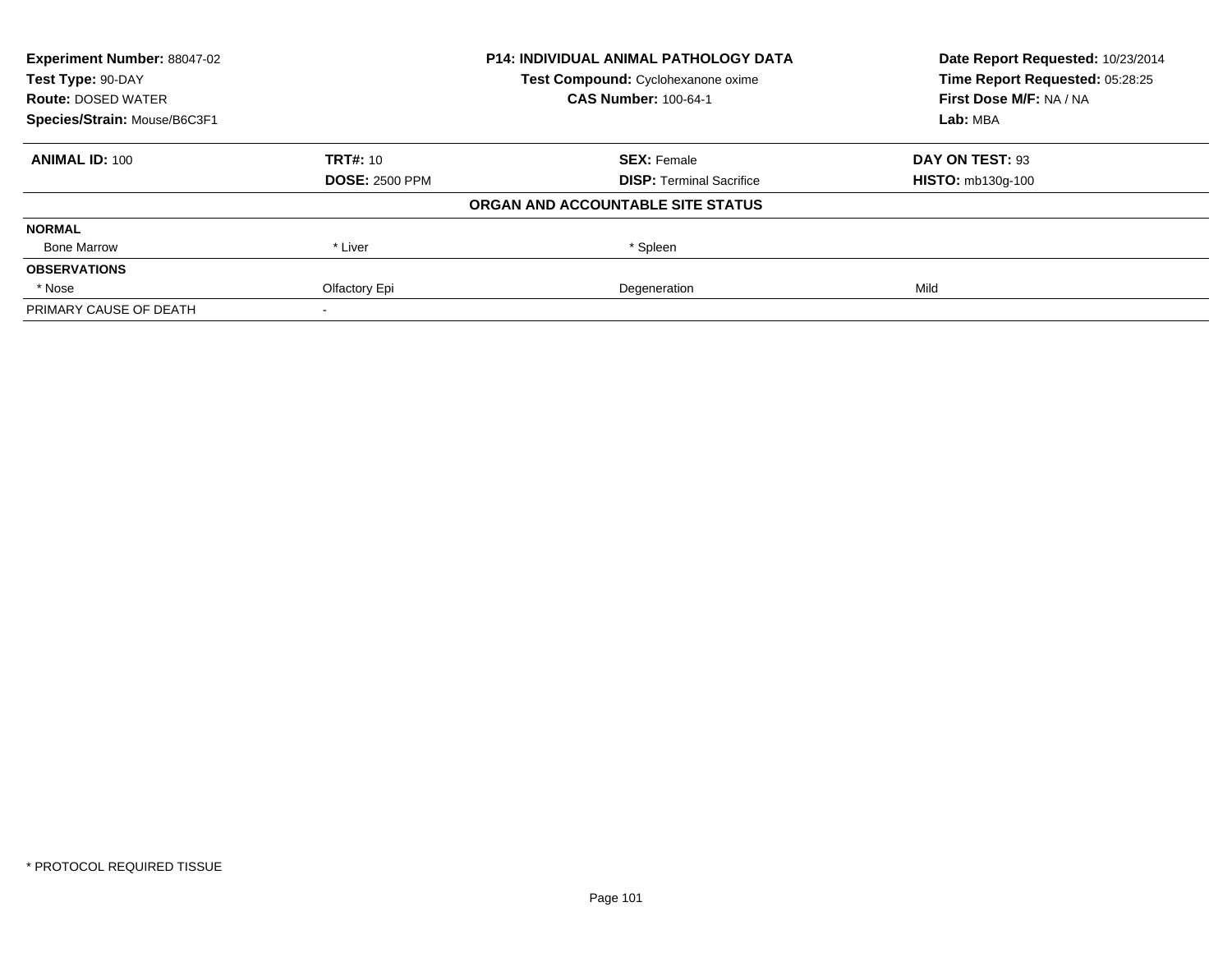| <b>Experiment Number: 88047-02</b><br>Test Type: 90-DAY<br><b>Route: DOSED WATER</b><br>Species/Strain: Mouse/B6C3F1 | <b>P14: INDIVIDUAL ANIMAL PATHOLOGY DATA</b><br>Test Compound: Cyclohexanone oxime<br><b>CAS Number: 100-64-1</b> |                                   | Date Report Requested: 10/23/2014<br>Time Report Requested: 05:28:25<br>First Dose M/F: NA / NA<br>Lab: MBA |
|----------------------------------------------------------------------------------------------------------------------|-------------------------------------------------------------------------------------------------------------------|-----------------------------------|-------------------------------------------------------------------------------------------------------------|
| <b>ANIMAL ID: 101</b>                                                                                                | <b>TRT#: 11</b>                                                                                                   | <b>SEX: Female</b>                | DAY ON TEST: 93                                                                                             |
|                                                                                                                      | <b>DOSE: 5000 PPM</b>                                                                                             | <b>DISP: Terminal Sacrifice</b>   | HISTO: mb130g-101                                                                                           |
|                                                                                                                      |                                                                                                                   | ORGAN AND ACCOUNTABLE SITE STATUS |                                                                                                             |
| <b>NORMAL</b>                                                                                                        |                                                                                                                   |                                   |                                                                                                             |
| * Adrenal Cortex                                                                                                     | * Adrenal Medulla                                                                                                 | <b>Blood Vessel</b>               | * Bone                                                                                                      |
| * Bone Marrow                                                                                                        | * Brain                                                                                                           | * Clitoral Gland                  | * Esophagus                                                                                                 |
| * Gallbladder                                                                                                        | * Heart                                                                                                           | * Intestine Large, Cecum          | * Intestine Large, Colon                                                                                    |
| * Intestine Large, Rectum                                                                                            | * Intestine Small, Duodenum                                                                                       | * Intestine Small, Ileum          | * Intestine Small, Jejunum                                                                                  |
| * Kidney                                                                                                             | * Lung                                                                                                            | * Lymph Node, Mandibular          | * Lymph Node, Mesenteric                                                                                    |
| * Mammary Gland                                                                                                      | * Ovary                                                                                                           | * Pancreas                        | * Parathyroid Gland                                                                                         |
| * Pituitary Gland                                                                                                    | * Salivary Glands                                                                                                 | * Skin                            | * Stomach, Forestomach                                                                                      |
| * Stomach, Glandular                                                                                                 | * Thymus                                                                                                          | * Thyroid Gland                   | * Trachea                                                                                                   |
| * Urinary Bladder                                                                                                    | * Uterus                                                                                                          |                                   |                                                                                                             |
| <b>OBSERVATIONS</b>                                                                                                  |                                                                                                                   |                                   |                                                                                                             |
| * Liver                                                                                                              | Centrilobular                                                                                                     | Hypertrophy                       | Minimal                                                                                                     |
| * Nose                                                                                                               | Olfactory Epi                                                                                                     | Degeneration                      | Minimal                                                                                                     |
| * Spleen                                                                                                             |                                                                                                                   | Hematopoietic Cell Proliferation  | Mild                                                                                                        |
| PRIMARY CAUSE OF DEATH                                                                                               |                                                                                                                   |                                   |                                                                                                             |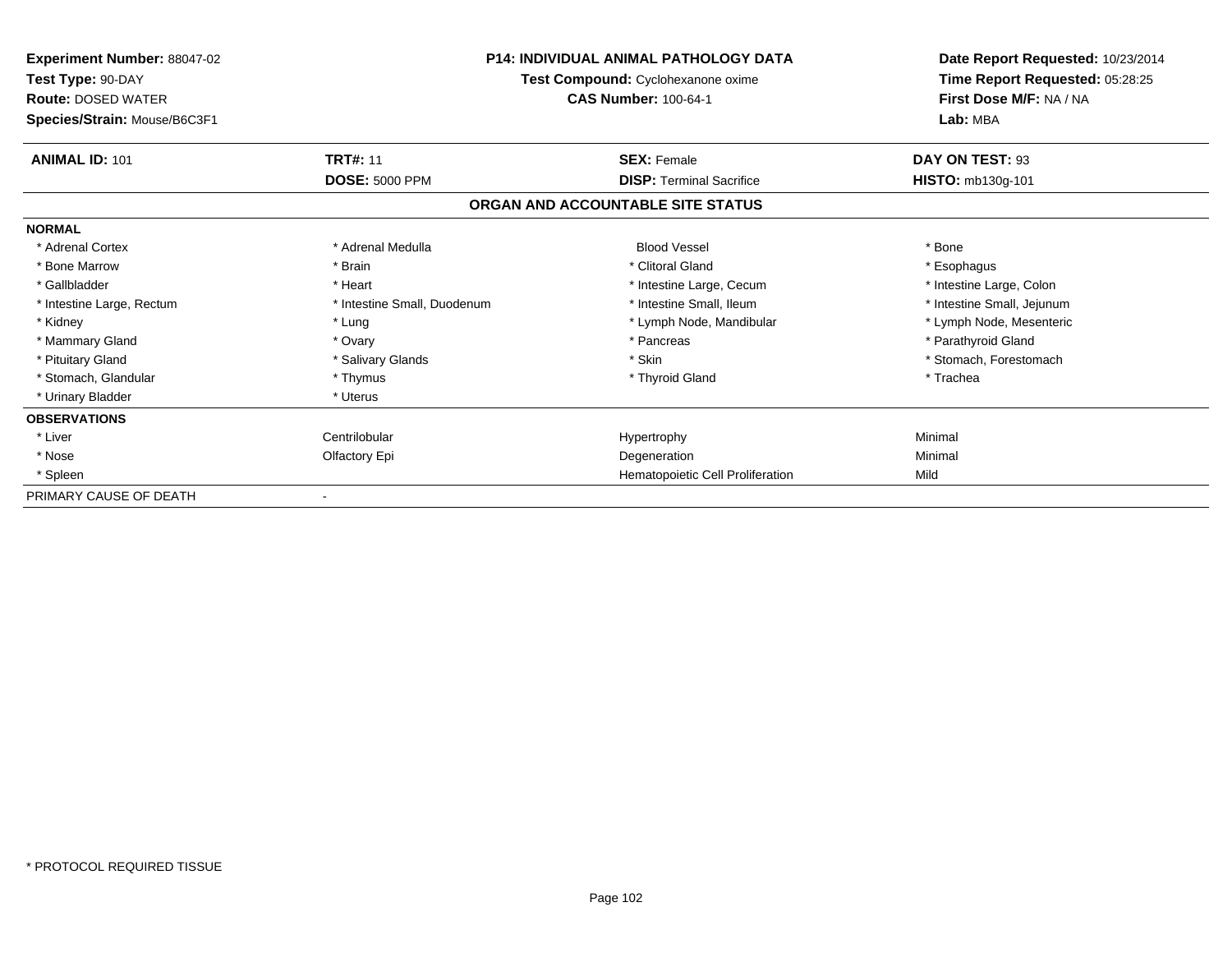| Experiment Number: 88047-02<br>Test Type: 90-DAY<br><b>Route: DOSED WATER</b><br>Species/Strain: Mouse/B6C3F1 | <b>P14: INDIVIDUAL ANIMAL PATHOLOGY DATA</b><br>Test Compound: Cyclohexanone oxime<br><b>CAS Number: 100-64-1</b> |                                   | Date Report Requested: 10/23/2014<br>Time Report Requested: 05:28:25<br>First Dose M/F: NA / NA<br>Lab: MBA |  |
|---------------------------------------------------------------------------------------------------------------|-------------------------------------------------------------------------------------------------------------------|-----------------------------------|-------------------------------------------------------------------------------------------------------------|--|
| <b>ANIMAL ID: 102</b>                                                                                         | <b>TRT#: 11</b>                                                                                                   | <b>SEX: Female</b>                | DAY ON TEST: 93                                                                                             |  |
|                                                                                                               | <b>DOSE: 5000 PPM</b>                                                                                             | <b>DISP: Terminal Sacrifice</b>   | <b>HISTO: mb130g-102</b>                                                                                    |  |
|                                                                                                               |                                                                                                                   | ORGAN AND ACCOUNTABLE SITE STATUS |                                                                                                             |  |
| <b>NORMAL</b>                                                                                                 |                                                                                                                   |                                   |                                                                                                             |  |
| * Adrenal Cortex                                                                                              | * Adrenal Medulla                                                                                                 | <b>Blood Vessel</b>               | * Bone                                                                                                      |  |
| * Bone Marrow                                                                                                 | * Brain                                                                                                           | * Clitoral Gland                  | * Esophagus                                                                                                 |  |
| * Heart                                                                                                       | * Intestine Large, Cecum                                                                                          | * Intestine Large, Colon          | * Intestine Large, Rectum                                                                                   |  |
| * Intestine Small, Duodenum                                                                                   | * Intestine Small, Ileum                                                                                          | * Intestine Small, Jejunum        | * Kidney                                                                                                    |  |
| * Lung                                                                                                        | * Lymph Node, Mandibular                                                                                          | * Lymph Node, Mesenteric          | * Mammary Gland                                                                                             |  |
| * Ovary                                                                                                       | * Pancreas                                                                                                        | * Pituitary Gland                 | * Salivary Glands                                                                                           |  |
| * Skin                                                                                                        | * Stomach, Forestomach                                                                                            | * Stomach, Glandular              | * Thymus                                                                                                    |  |
| * Thyroid Gland                                                                                               | * Trachea                                                                                                         | * Urinary Bladder                 | * Uterus                                                                                                    |  |
| <b>MISSING</b>                                                                                                |                                                                                                                   |                                   |                                                                                                             |  |
| * Gallbladder                                                                                                 | * Parathyroid Gland                                                                                               |                                   |                                                                                                             |  |
| <b>OBSERVATIONS</b>                                                                                           |                                                                                                                   |                                   |                                                                                                             |  |
| * Liver                                                                                                       | Centrilobular                                                                                                     | Hypertrophy                       | Minimal                                                                                                     |  |
| * Nose                                                                                                        | Olfactory Epi                                                                                                     | Degeneration                      | Mild                                                                                                        |  |
| * Spleen                                                                                                      |                                                                                                                   | Hematopoietic Cell Proliferation  | Moderate                                                                                                    |  |
| PRIMARY CAUSE OF DEATH                                                                                        |                                                                                                                   |                                   |                                                                                                             |  |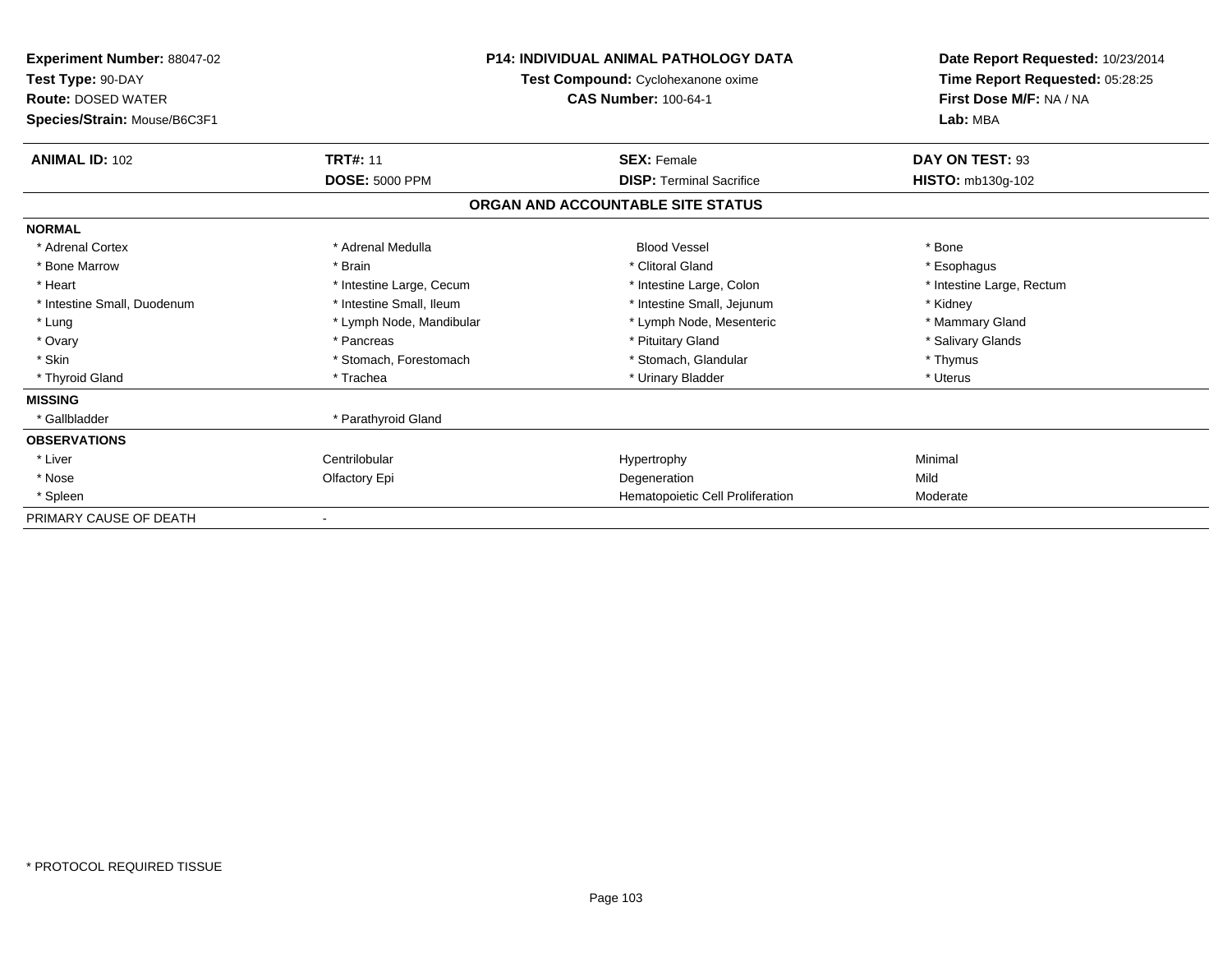| <b>Experiment Number: 88047-02</b><br>Test Type: 90-DAY<br><b>Route: DOSED WATER</b><br>Species/Strain: Mouse/B6C3F1 | <b>P14: INDIVIDUAL ANIMAL PATHOLOGY DATA</b><br>Test Compound: Cyclohexanone oxime<br><b>CAS Number: 100-64-1</b> |                                   | Date Report Requested: 10/23/2014<br>Time Report Requested: 05:28:25<br>First Dose M/F: NA / NA<br>Lab: MBA |  |
|----------------------------------------------------------------------------------------------------------------------|-------------------------------------------------------------------------------------------------------------------|-----------------------------------|-------------------------------------------------------------------------------------------------------------|--|
| <b>ANIMAL ID: 103</b>                                                                                                | <b>TRT#: 11</b>                                                                                                   | <b>SEX: Female</b>                | DAY ON TEST: 93                                                                                             |  |
|                                                                                                                      | <b>DOSE: 5000 PPM</b>                                                                                             | <b>DISP: Terminal Sacrifice</b>   | HISTO: mb130q-103                                                                                           |  |
|                                                                                                                      |                                                                                                                   | ORGAN AND ACCOUNTABLE SITE STATUS |                                                                                                             |  |
| <b>NORMAL</b>                                                                                                        |                                                                                                                   |                                   |                                                                                                             |  |
| * Adrenal Cortex                                                                                                     | * Adrenal Medulla                                                                                                 | <b>Blood Vessel</b>               | * Bone                                                                                                      |  |
| * Bone Marrow                                                                                                        | * Brain                                                                                                           | * Clitoral Gland                  | * Esophagus                                                                                                 |  |
| * Heart                                                                                                              | * Intestine Large, Cecum                                                                                          | * Intestine Large, Colon          | * Intestine Large, Rectum                                                                                   |  |
| * Intestine Small, Duodenum                                                                                          | * Intestine Small, Ileum                                                                                          | * Intestine Small, Jejunum        | * Kidney                                                                                                    |  |
| * Lung                                                                                                               | * Lymph Node, Mandibular                                                                                          | * Lymph Node, Mesenteric          | * Mammary Gland                                                                                             |  |
| * Ovary                                                                                                              | * Pancreas                                                                                                        | * Parathyroid Gland               | * Pituitary Gland                                                                                           |  |
| * Salivary Glands                                                                                                    | * Skin                                                                                                            | * Stomach, Forestomach            | * Stomach, Glandular                                                                                        |  |
| * Thymus                                                                                                             | * Thyroid Gland                                                                                                   | * Trachea                         | * Uterus                                                                                                    |  |
| <b>MISSING</b>                                                                                                       |                                                                                                                   |                                   |                                                                                                             |  |
| * Gallbladder                                                                                                        |                                                                                                                   |                                   |                                                                                                             |  |
| <b>OBSERVATIONS</b>                                                                                                  |                                                                                                                   |                                   |                                                                                                             |  |
| * Liver                                                                                                              | Centrilobular                                                                                                     | Hypertrophy                       | Minimal                                                                                                     |  |
| * Nose                                                                                                               | Olfactory Epi                                                                                                     | Degeneration                      | Mild                                                                                                        |  |
| * Spleen                                                                                                             |                                                                                                                   | Hematopoietic Cell Proliferation  | Moderate                                                                                                    |  |
| * Urinary Bladder                                                                                                    |                                                                                                                   | Inflammation                      | Minimal                                                                                                     |  |
| PRIMARY CAUSE OF DEATH                                                                                               |                                                                                                                   |                                   |                                                                                                             |  |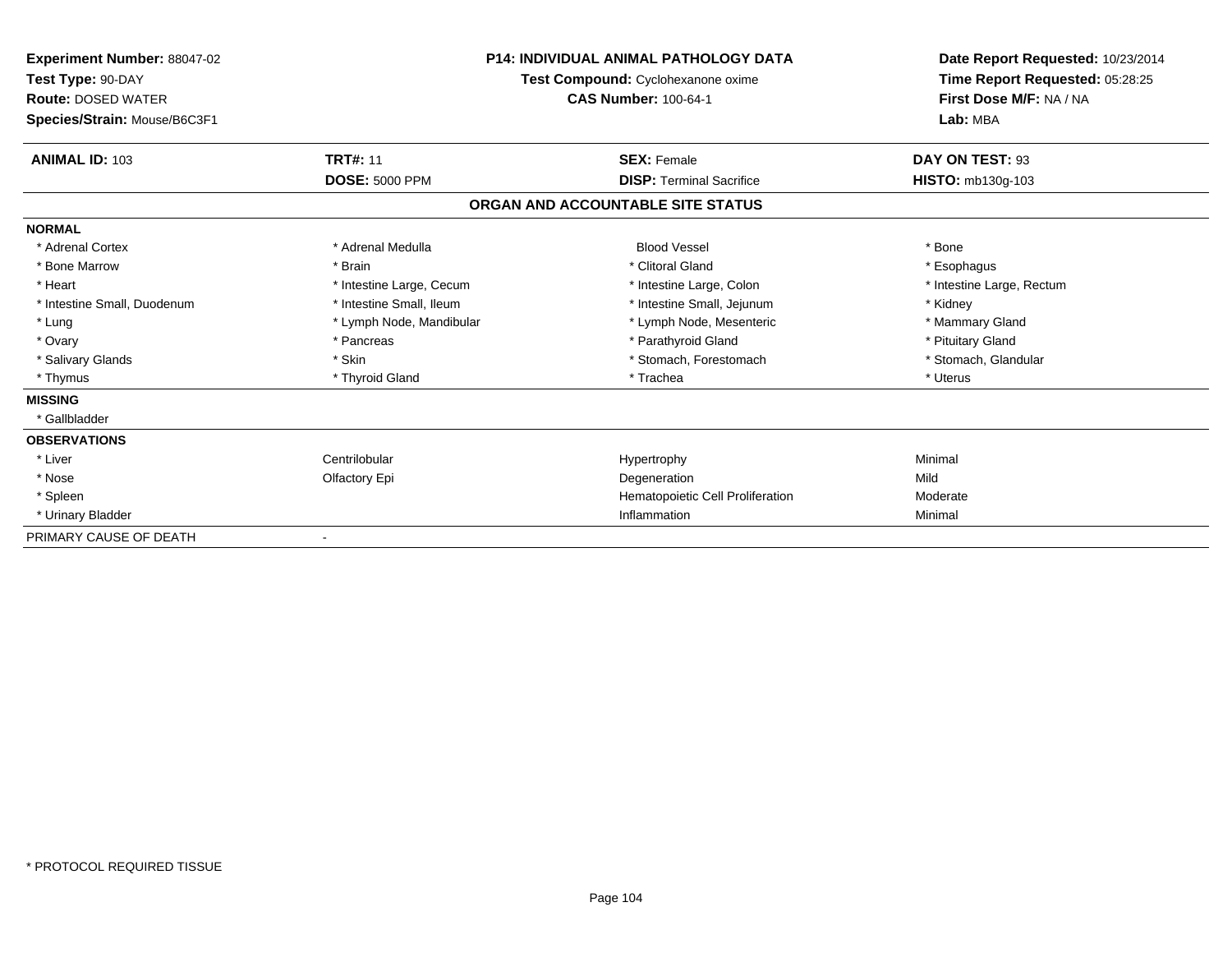| <b>Experiment Number: 88047-02</b><br>Test Type: 90-DAY<br><b>Route: DOSED WATER</b><br>Species/Strain: Mouse/B6C3F1 | <b>P14: INDIVIDUAL ANIMAL PATHOLOGY DATA</b><br>Test Compound: Cyclohexanone oxime<br><b>CAS Number: 100-64-1</b> |                                         | Date Report Requested: 10/23/2014<br>Time Report Requested: 05:28:25<br>First Dose M/F: NA / NA<br>Lab: MBA |
|----------------------------------------------------------------------------------------------------------------------|-------------------------------------------------------------------------------------------------------------------|-----------------------------------------|-------------------------------------------------------------------------------------------------------------|
| <b>ANIMAL ID: 104</b>                                                                                                | <b>TRT#: 11</b>                                                                                                   | <b>SEX: Female</b>                      | DAY ON TEST: 93                                                                                             |
|                                                                                                                      | <b>DOSE: 5000 PPM</b>                                                                                             | <b>DISP: Terminal Sacrifice</b>         | HISTO: mb130q-104                                                                                           |
|                                                                                                                      |                                                                                                                   | ORGAN AND ACCOUNTABLE SITE STATUS       |                                                                                                             |
| <b>NORMAL</b>                                                                                                        |                                                                                                                   |                                         |                                                                                                             |
| * Adrenal Cortex                                                                                                     | * Adrenal Medulla                                                                                                 | <b>Blood Vessel</b>                     | * Bone                                                                                                      |
| * Bone Marrow                                                                                                        | * Brain                                                                                                           | * Esophagus                             | * Gallbladder                                                                                               |
| * Heart                                                                                                              | * Intestine Large, Cecum                                                                                          | * Intestine Large, Colon                | * Intestine Large, Rectum                                                                                   |
| * Intestine Small, Duodenum                                                                                          | * Intestine Small, Ileum                                                                                          | * Intestine Small, Jejunum              | * Kidney                                                                                                    |
| * Lung                                                                                                               | * Lymph Node, Mandibular                                                                                          | * Lymph Node, Mesenteric                | * Mammary Gland                                                                                             |
| * Ovary                                                                                                              | * Pancreas                                                                                                        | * Parathyroid Gland                     | * Pituitary Gland                                                                                           |
| * Salivary Glands                                                                                                    | * Skin                                                                                                            | * Stomach, Forestomach                  | * Stomach, Glandular                                                                                        |
| * Thymus                                                                                                             | * Thyroid Gland                                                                                                   | * Trachea                               | * Urinary Bladder                                                                                           |
| * Uterus                                                                                                             |                                                                                                                   |                                         |                                                                                                             |
| <b>MISSING</b>                                                                                                       |                                                                                                                   |                                         |                                                                                                             |
| * Clitoral Gland                                                                                                     |                                                                                                                   |                                         |                                                                                                             |
| <b>OBSERVATIONS</b>                                                                                                  |                                                                                                                   |                                         |                                                                                                             |
| * Liver                                                                                                              | Centrilobular                                                                                                     | Hypertrophy                             | Minimal                                                                                                     |
| * Nose                                                                                                               | Olfactory Epi                                                                                                     | Degeneration                            | Mild                                                                                                        |
| * Spleen                                                                                                             |                                                                                                                   | <b>Hematopoietic Cell Proliferation</b> | Moderate                                                                                                    |
| PRIMARY CAUSE OF DEATH                                                                                               |                                                                                                                   |                                         |                                                                                                             |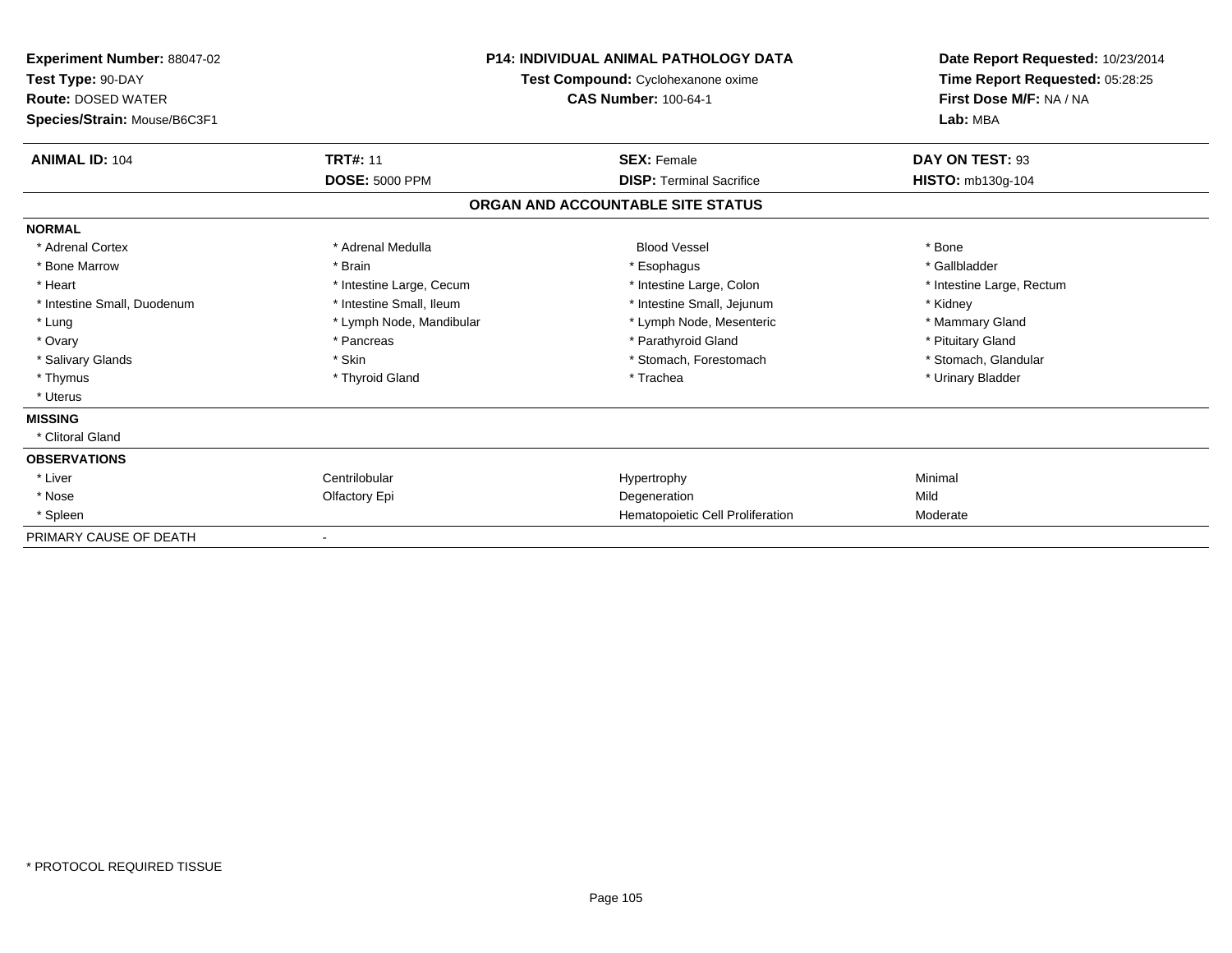| <b>Experiment Number: 88047-02</b><br>Test Type: 90-DAY<br><b>Route: DOSED WATER</b><br>Species/Strain: Mouse/B6C3F1 | <b>P14: INDIVIDUAL ANIMAL PATHOLOGY DATA</b><br>Test Compound: Cyclohexanone oxime<br><b>CAS Number: 100-64-1</b> |                                   | Date Report Requested: 10/23/2014<br>Time Report Requested: 05:28:25<br>First Dose M/F: NA / NA<br>Lab: MBA |
|----------------------------------------------------------------------------------------------------------------------|-------------------------------------------------------------------------------------------------------------------|-----------------------------------|-------------------------------------------------------------------------------------------------------------|
| <b>ANIMAL ID: 105</b>                                                                                                | <b>TRT#: 11</b>                                                                                                   | <b>SEX: Female</b>                | DAY ON TEST: 93                                                                                             |
|                                                                                                                      | <b>DOSE: 5000 PPM</b>                                                                                             | <b>DISP:</b> Terminal Sacrifice   | HISTO: mb130g-105                                                                                           |
|                                                                                                                      |                                                                                                                   | ORGAN AND ACCOUNTABLE SITE STATUS |                                                                                                             |
| <b>NORMAL</b>                                                                                                        |                                                                                                                   |                                   |                                                                                                             |
| * Adrenal Cortex                                                                                                     | * Adrenal Medulla                                                                                                 | <b>Blood Vessel</b>               | * Bone                                                                                                      |
| * Bone Marrow                                                                                                        | * Brain                                                                                                           | * Clitoral Gland                  | * Esophagus                                                                                                 |
| * Gallbladder                                                                                                        | * Heart                                                                                                           | * Intestine Large, Cecum          | * Intestine Large, Colon                                                                                    |
| * Intestine Large, Rectum                                                                                            | * Intestine Small, Duodenum                                                                                       | * Intestine Small, Ileum          | * Intestine Small, Jejunum                                                                                  |
| * Kidney                                                                                                             | * Lung                                                                                                            | * Lymph Node, Mesenteric          | * Mammary Gland                                                                                             |
| * Ovary                                                                                                              | * Pancreas                                                                                                        | * Parathyroid Gland               | * Pituitary Gland                                                                                           |
| * Skin                                                                                                               | * Stomach, Forestomach                                                                                            | * Stomach, Glandular              | * Thymus                                                                                                    |
| * Thyroid Gland                                                                                                      | * Trachea                                                                                                         | * Urinary Bladder                 | * Uterus                                                                                                    |
| <b>OBSERVATIONS</b>                                                                                                  |                                                                                                                   |                                   |                                                                                                             |
| * Liver                                                                                                              | Centrilobular                                                                                                     | Hypertrophy                       | Minimal                                                                                                     |
| * Lymph Node, Mandibular                                                                                             |                                                                                                                   | Hemorrhage                        | Minimal                                                                                                     |
| * Nose                                                                                                               | Olfactory Epi                                                                                                     | Degeneration                      | Minimal                                                                                                     |
| * Salivary Glands                                                                                                    |                                                                                                                   | <b>Infiltration Cellular</b>      | Lymphocyte, Minimal                                                                                         |
| * Spleen                                                                                                             |                                                                                                                   | Hematopoietic Cell Proliferation  | Mild                                                                                                        |
| PRIMARY CAUSE OF DEATH                                                                                               |                                                                                                                   |                                   |                                                                                                             |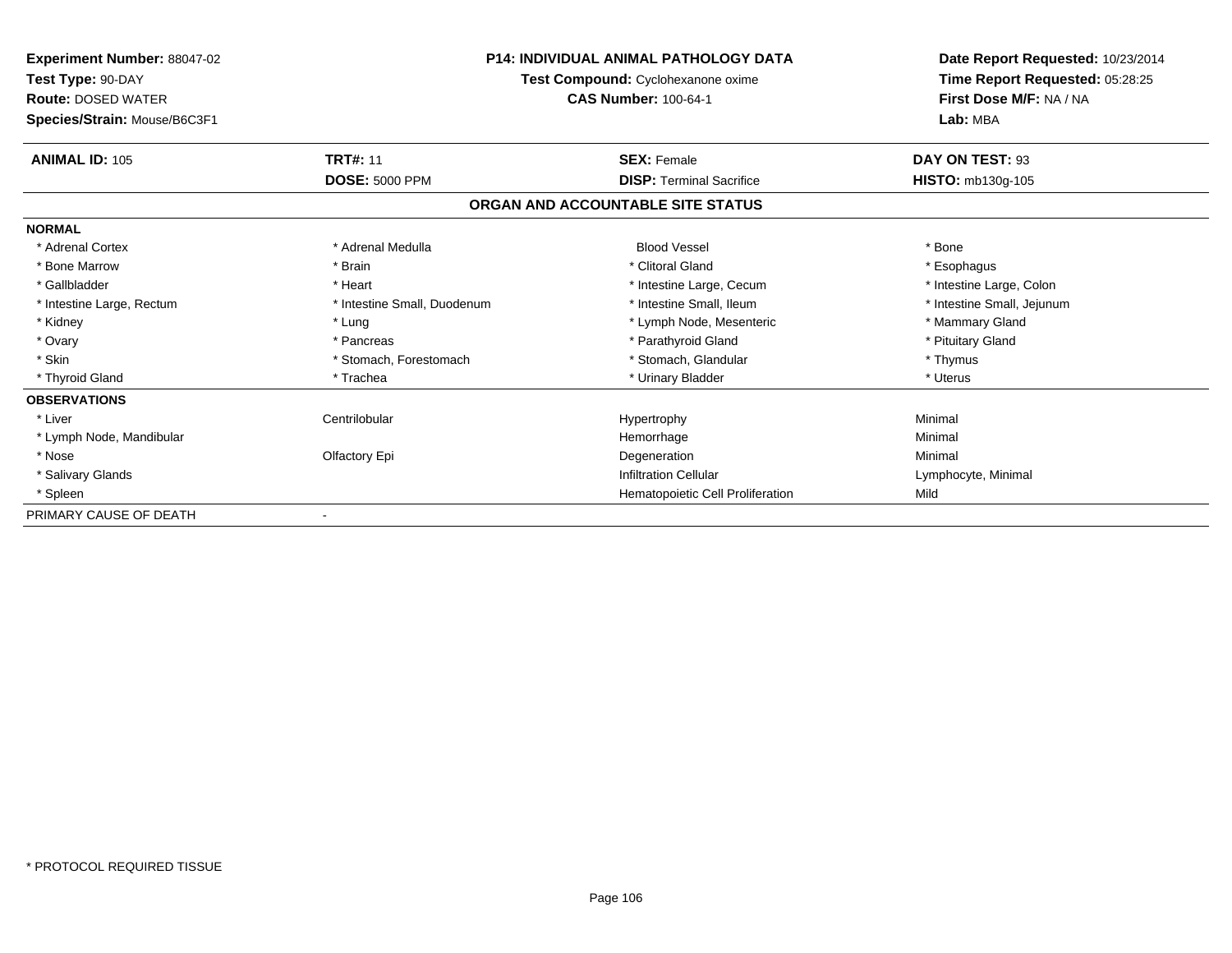| Experiment Number: 88047-02<br>Test Type: 90-DAY<br><b>Route: DOSED WATER</b><br>Species/Strain: Mouse/B6C3F1 | <b>P14: INDIVIDUAL ANIMAL PATHOLOGY DATA</b><br>Test Compound: Cyclohexanone oxime<br><b>CAS Number: 100-64-1</b> |                                   | Date Report Requested: 10/23/2014<br>Time Report Requested: 05:28:25<br>First Dose M/F: NA / NA<br>Lab: MBA |
|---------------------------------------------------------------------------------------------------------------|-------------------------------------------------------------------------------------------------------------------|-----------------------------------|-------------------------------------------------------------------------------------------------------------|
| <b>ANIMAL ID: 106</b>                                                                                         | <b>TRT#: 11</b>                                                                                                   | <b>SEX: Female</b>                | DAY ON TEST: 93                                                                                             |
|                                                                                                               | <b>DOSE: 5000 PPM</b>                                                                                             | <b>DISP: Terminal Sacrifice</b>   | HISTO: mb130g-106                                                                                           |
|                                                                                                               |                                                                                                                   | ORGAN AND ACCOUNTABLE SITE STATUS |                                                                                                             |
| <b>NORMAL</b>                                                                                                 |                                                                                                                   |                                   |                                                                                                             |
| * Adrenal Cortex                                                                                              | * Adrenal Medulla                                                                                                 | <b>Blood Vessel</b>               | * Bone                                                                                                      |
| * Bone Marrow                                                                                                 | * Brain                                                                                                           | * Clitoral Gland                  | * Esophagus                                                                                                 |
| * Gallbladder                                                                                                 | * Heart                                                                                                           | * Intestine Large, Cecum          | * Intestine Large, Colon                                                                                    |
| * Intestine Large, Rectum                                                                                     | * Intestine Small, Duodenum                                                                                       | * Intestine Small, Ileum          | * Intestine Small, Jejunum                                                                                  |
| * Kidney                                                                                                      | * Lung                                                                                                            | * Lymph Node, Mandibular          | * Lymph Node, Mesenteric                                                                                    |
| * Mammary Gland                                                                                               | * Nose                                                                                                            | * Ovary                           | * Pancreas                                                                                                  |
| * Parathyroid Gland                                                                                           | * Pituitary Gland                                                                                                 | * Salivary Glands                 | * Skin                                                                                                      |
| * Stomach, Forestomach                                                                                        | * Stomach, Glandular                                                                                              | * Thymus                          | * Thyroid Gland                                                                                             |
| * Trachea                                                                                                     | * Urinary Bladder                                                                                                 | * Uterus                          |                                                                                                             |
| <b>OBSERVATIONS</b>                                                                                           |                                                                                                                   |                                   |                                                                                                             |
| * Liver                                                                                                       | Centrilobular                                                                                                     | Hypertrophy                       | Minimal                                                                                                     |
| * Spleen                                                                                                      |                                                                                                                   | Hematopoietic Cell Proliferation  | Mild                                                                                                        |
| PRIMARY CAUSE OF DEATH                                                                                        |                                                                                                                   |                                   |                                                                                                             |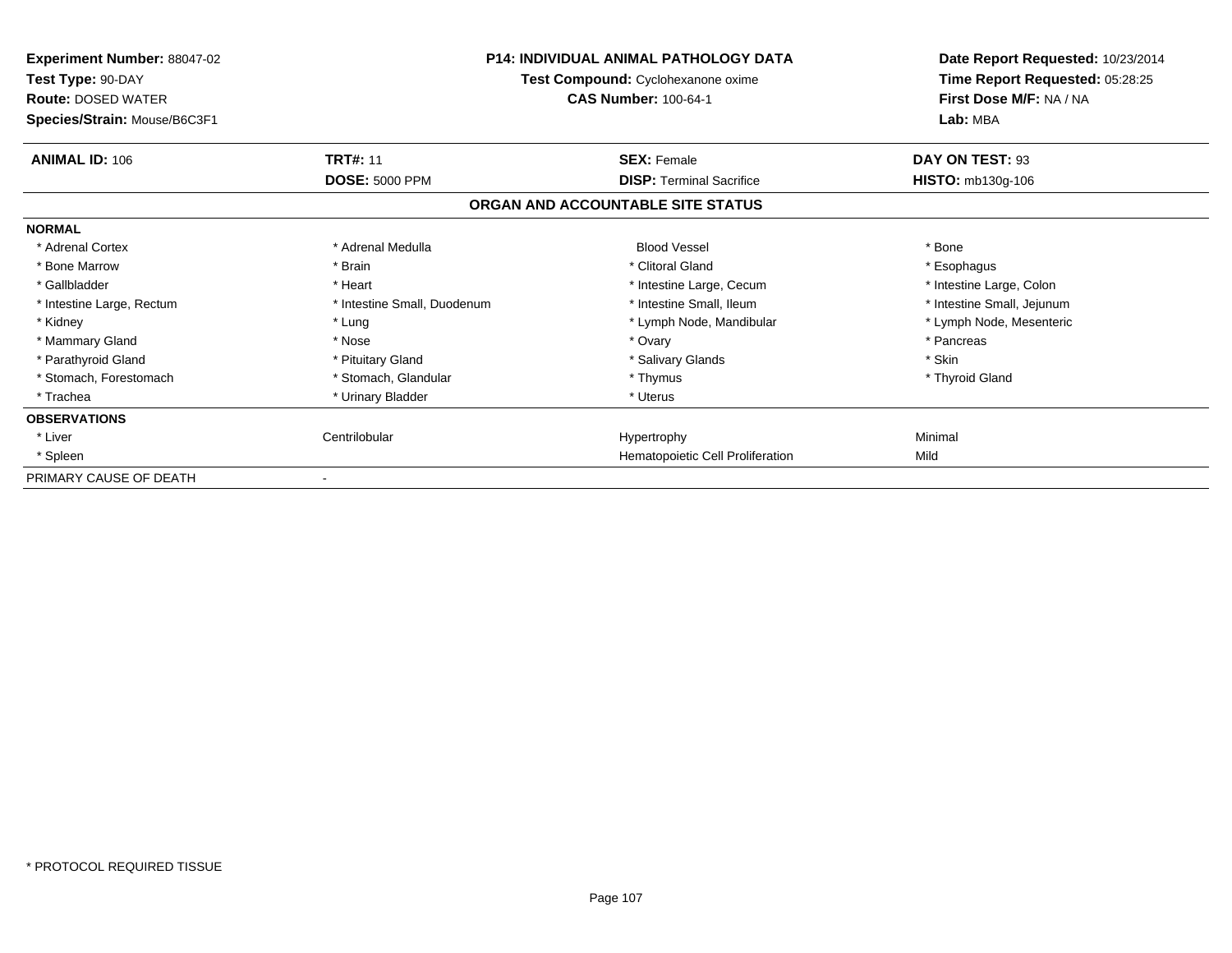| <b>Experiment Number: 88047-02</b><br>Test Type: 90-DAY<br><b>Route: DOSED WATER</b><br>Species/Strain: Mouse/B6C3F1 | <b>P14: INDIVIDUAL ANIMAL PATHOLOGY DATA</b><br>Test Compound: Cyclohexanone oxime<br><b>CAS Number: 100-64-1</b> |                                         | Date Report Requested: 10/23/2014<br>Time Report Requested: 05:28:25<br>First Dose M/F: NA / NA<br>Lab: MBA |
|----------------------------------------------------------------------------------------------------------------------|-------------------------------------------------------------------------------------------------------------------|-----------------------------------------|-------------------------------------------------------------------------------------------------------------|
| <b>ANIMAL ID: 107</b>                                                                                                | <b>TRT#: 11</b>                                                                                                   | <b>SEX: Female</b>                      | DAY ON TEST: 93                                                                                             |
|                                                                                                                      | <b>DOSE: 5000 PPM</b>                                                                                             | <b>DISP: Terminal Sacrifice</b>         | HISTO: mb130q-107                                                                                           |
|                                                                                                                      |                                                                                                                   | ORGAN AND ACCOUNTABLE SITE STATUS       |                                                                                                             |
| <b>NORMAL</b>                                                                                                        |                                                                                                                   |                                         |                                                                                                             |
| * Adrenal Cortex                                                                                                     | * Adrenal Medulla                                                                                                 | <b>Blood Vessel</b>                     | * Bone                                                                                                      |
| * Bone Marrow                                                                                                        | * Brain                                                                                                           | * Esophagus                             | * Gallbladder                                                                                               |
| * Heart                                                                                                              | * Intestine Large, Cecum                                                                                          | * Intestine Large, Colon                | * Intestine Large, Rectum                                                                                   |
| * Intestine Small, Duodenum                                                                                          | * Intestine Small, Ileum                                                                                          | * Intestine Small, Jejunum              | * Kidney                                                                                                    |
| * Lung                                                                                                               | * Lymph Node, Mandibular                                                                                          | * Lymph Node, Mesenteric                | * Mammary Gland                                                                                             |
| * Ovary                                                                                                              | * Pancreas                                                                                                        | * Parathyroid Gland                     | * Pituitary Gland                                                                                           |
| * Salivary Glands                                                                                                    | * Skin                                                                                                            | * Stomach, Forestomach                  | * Stomach, Glandular                                                                                        |
| * Thymus                                                                                                             | * Thyroid Gland                                                                                                   | * Trachea                               | * Urinary Bladder                                                                                           |
| * Uterus                                                                                                             |                                                                                                                   |                                         |                                                                                                             |
| <b>MISSING</b>                                                                                                       |                                                                                                                   |                                         |                                                                                                             |
| * Clitoral Gland                                                                                                     |                                                                                                                   |                                         |                                                                                                             |
| <b>OBSERVATIONS</b>                                                                                                  |                                                                                                                   |                                         |                                                                                                             |
| * Liver                                                                                                              | Centrilobular                                                                                                     | Hypertrophy                             | Minimal                                                                                                     |
| * Nose                                                                                                               | Olfactory Epi                                                                                                     | Degeneration                            | Mild                                                                                                        |
| * Spleen                                                                                                             |                                                                                                                   | <b>Hematopoietic Cell Proliferation</b> | Mild                                                                                                        |
| PRIMARY CAUSE OF DEATH                                                                                               |                                                                                                                   |                                         |                                                                                                             |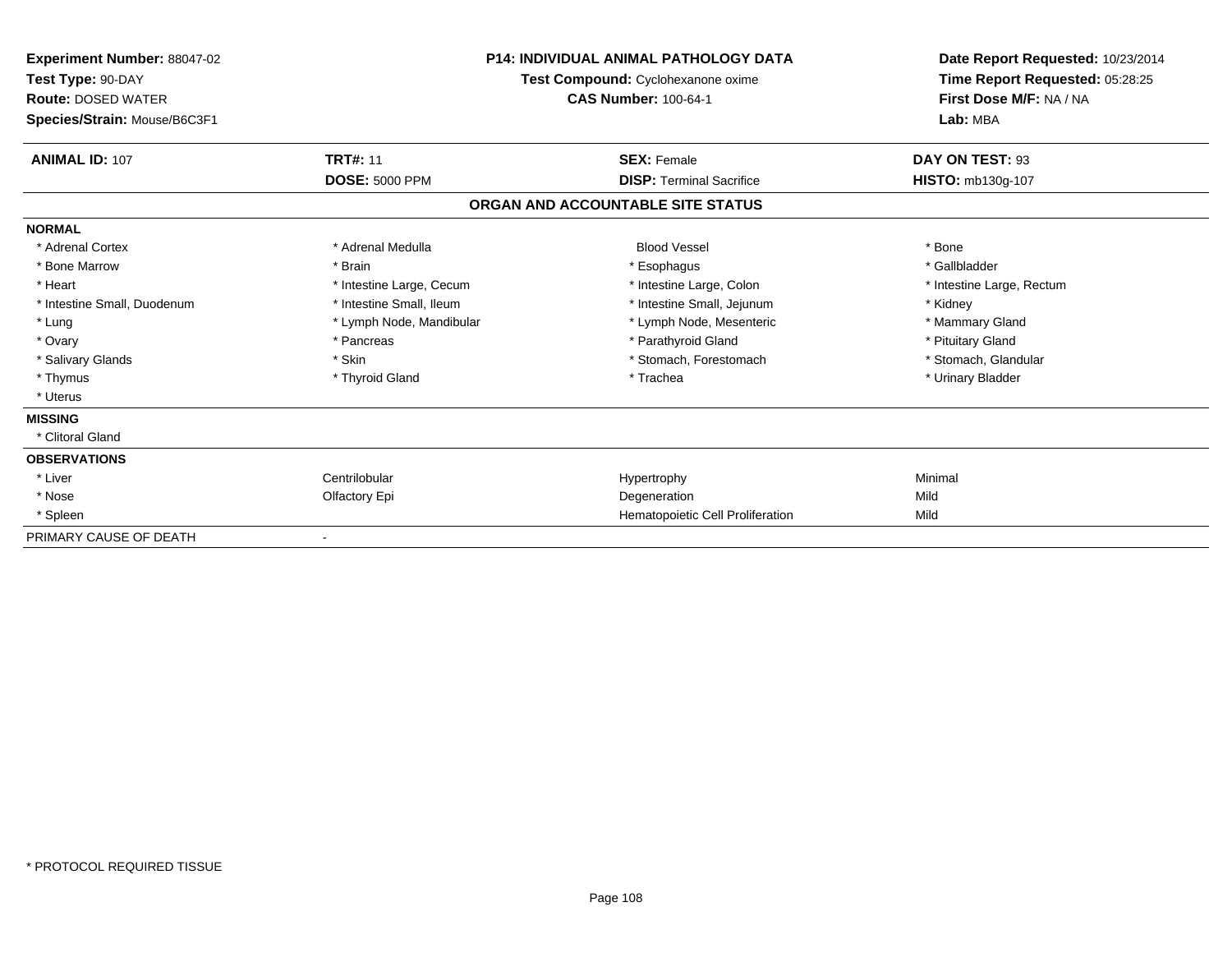| <b>Experiment Number: 88047-02</b><br>Test Type: 90-DAY<br><b>Route: DOSED WATER</b><br>Species/Strain: Mouse/B6C3F1 | <b>P14: INDIVIDUAL ANIMAL PATHOLOGY DATA</b><br>Test Compound: Cyclohexanone oxime<br><b>CAS Number: 100-64-1</b> |                                   | Date Report Requested: 10/23/2014<br>Time Report Requested: 05:28:25<br>First Dose M/F: NA / NA<br>Lab: MBA |  |
|----------------------------------------------------------------------------------------------------------------------|-------------------------------------------------------------------------------------------------------------------|-----------------------------------|-------------------------------------------------------------------------------------------------------------|--|
| <b>ANIMAL ID: 108</b>                                                                                                | <b>TRT#: 11</b>                                                                                                   | <b>SEX: Female</b>                | DAY ON TEST: 93                                                                                             |  |
|                                                                                                                      | <b>DOSE: 5000 PPM</b>                                                                                             | <b>DISP: Terminal Sacrifice</b>   | <b>HISTO: mb130g-108</b>                                                                                    |  |
|                                                                                                                      |                                                                                                                   | ORGAN AND ACCOUNTABLE SITE STATUS |                                                                                                             |  |
| <b>NORMAL</b>                                                                                                        |                                                                                                                   |                                   |                                                                                                             |  |
| * Adrenal Cortex                                                                                                     | * Adrenal Medulla                                                                                                 | <b>Blood Vessel</b>               | * Bone                                                                                                      |  |
| * Bone Marrow                                                                                                        | * Brain                                                                                                           | * Clitoral Gland                  | * Esophagus                                                                                                 |  |
| * Gallbladder                                                                                                        | * Heart                                                                                                           | * Intestine Large, Cecum          | * Intestine Large, Colon                                                                                    |  |
| * Intestine Large, Rectum                                                                                            | * Intestine Small, Duodenum                                                                                       | * Intestine Small, Ileum          | * Intestine Small, Jejunum                                                                                  |  |
| * Kidney                                                                                                             | * Lung                                                                                                            | * Lymph Node, Mandibular          | * Lymph Node, Mesenteric                                                                                    |  |
| * Mammary Gland                                                                                                      | * Ovary                                                                                                           | * Pancreas                        | * Parathyroid Gland                                                                                         |  |
| * Pituitary Gland                                                                                                    | * Salivary Glands                                                                                                 | * Skin                            | * Stomach, Forestomach                                                                                      |  |
| * Stomach, Glandular                                                                                                 | * Thymus                                                                                                          | * Thyroid Gland                   | * Trachea                                                                                                   |  |
| * Urinary Bladder                                                                                                    | * Uterus                                                                                                          |                                   |                                                                                                             |  |
| <b>OBSERVATIONS</b>                                                                                                  |                                                                                                                   |                                   |                                                                                                             |  |
| * Liver                                                                                                              | Centrilobular                                                                                                     | Hypertrophy                       | Minimal                                                                                                     |  |
| * Nose                                                                                                               | Olfactory Epi                                                                                                     | Degeneration                      | Mild                                                                                                        |  |
| * Spleen                                                                                                             |                                                                                                                   | Hematopoietic Cell Proliferation  | Mild                                                                                                        |  |
| PRIMARY CAUSE OF DEATH                                                                                               |                                                                                                                   |                                   |                                                                                                             |  |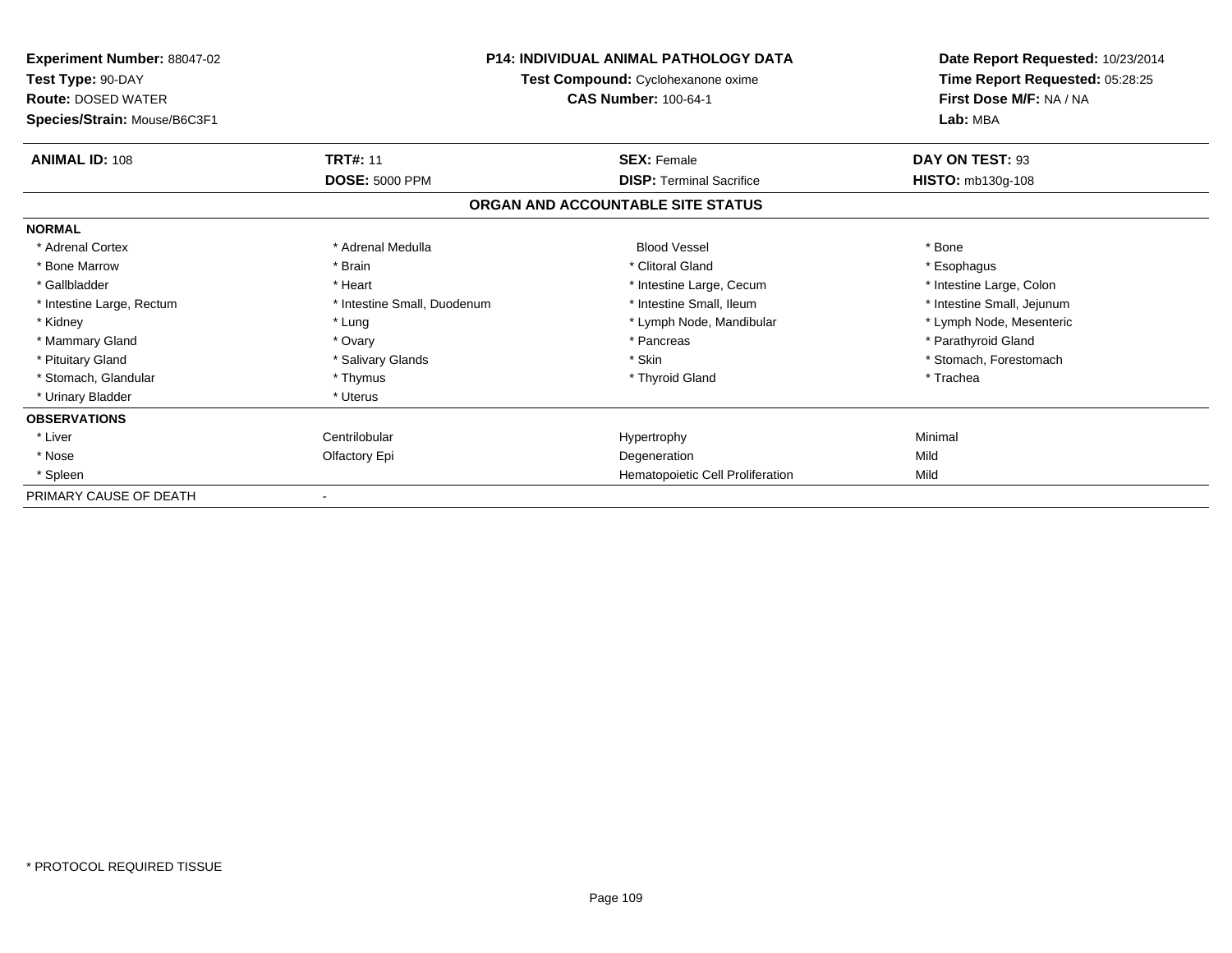| Experiment Number: 88047-02<br>Test Type: 90-DAY<br><b>Route: DOSED WATER</b><br>Species/Strain: Mouse/B6C3F1 |                          | <b>P14: INDIVIDUAL ANIMAL PATHOLOGY DATA</b><br>Test Compound: Cyclohexanone oxime<br><b>CAS Number: 100-64-1</b> | Date Report Requested: 10/23/2014<br>Time Report Requested: 05:28:25<br>First Dose M/F: NA / NA<br>Lab: MBA |  |
|---------------------------------------------------------------------------------------------------------------|--------------------------|-------------------------------------------------------------------------------------------------------------------|-------------------------------------------------------------------------------------------------------------|--|
| <b>ANIMAL ID: 109</b>                                                                                         | <b>TRT#: 11</b>          | <b>SEX: Female</b>                                                                                                | DAY ON TEST: 93                                                                                             |  |
|                                                                                                               | <b>DOSE: 5000 PPM</b>    | <b>DISP: Terminal Sacrifice</b>                                                                                   | HISTO: mb130g-109                                                                                           |  |
|                                                                                                               |                          | ORGAN AND ACCOUNTABLE SITE STATUS                                                                                 |                                                                                                             |  |
| <b>NORMAL</b>                                                                                                 |                          |                                                                                                                   |                                                                                                             |  |
| * Adrenal Cortex                                                                                              | * Adrenal Medulla        | <b>Blood Vessel</b>                                                                                               | * Bone                                                                                                      |  |
| * Bone Marrow                                                                                                 | * Brain                  | * Clitoral Gland                                                                                                  | * Gallbladder                                                                                               |  |
| * Heart                                                                                                       | * Intestine Large, Cecum | * Intestine Large, Colon                                                                                          | * Intestine Large, Rectum                                                                                   |  |
| * Intestine Small, Duodenum                                                                                   | * Intestine Small. Ileum | * Intestine Small, Jejunum                                                                                        | * Kidney                                                                                                    |  |
| * Liver                                                                                                       | * Lung                   | * Lymph Node, Mandibular                                                                                          | * Lymph Node, Mesenteric                                                                                    |  |
| * Mammary Gland                                                                                               | * Ovary                  | * Pancreas                                                                                                        | * Pituitary Gland                                                                                           |  |
| * Salivary Glands                                                                                             | * Skin                   | * Stomach, Forestomach                                                                                            | * Stomach, Glandular                                                                                        |  |
| * Thymus                                                                                                      | * Trachea                | * Urinary Bladder                                                                                                 | * Uterus                                                                                                    |  |
| <b>MISSING</b>                                                                                                |                          |                                                                                                                   |                                                                                                             |  |
| * Esophagus                                                                                                   | * Parathyroid Gland      | * Thyroid Gland                                                                                                   |                                                                                                             |  |
| <b>OBSERVATIONS</b>                                                                                           |                          |                                                                                                                   |                                                                                                             |  |
| * Nose                                                                                                        | Olfactory Epi            | Degeneration                                                                                                      | Mild                                                                                                        |  |
| * Spleen                                                                                                      |                          | Hematopoietic Cell Proliferation                                                                                  | Moderate                                                                                                    |  |
| PRIMARY CAUSE OF DEATH                                                                                        |                          |                                                                                                                   |                                                                                                             |  |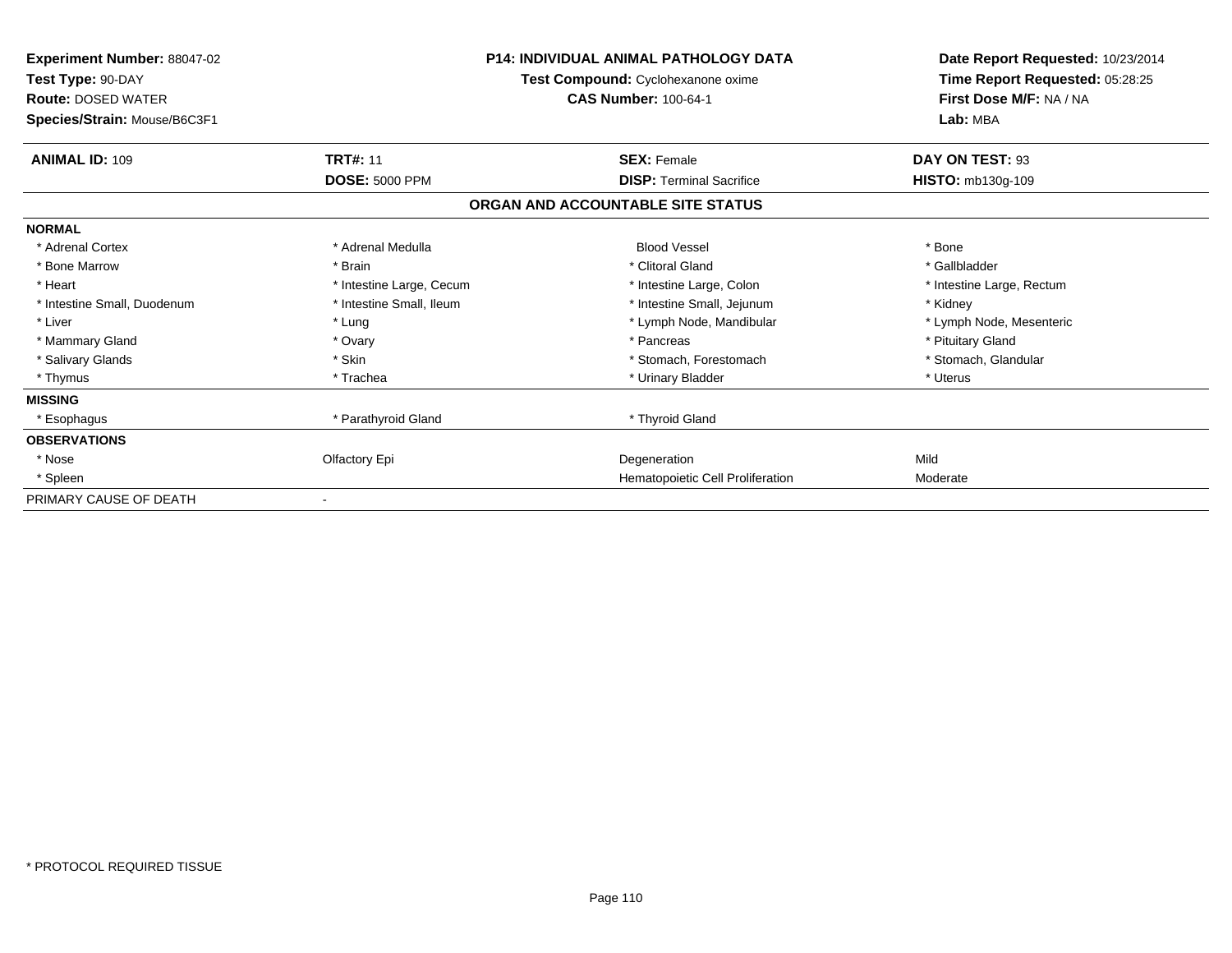| <b>Experiment Number: 88047-02</b><br>Test Type: 90-DAY<br><b>Route: DOSED WATER</b><br>Species/Strain: Mouse/B6C3F1 | <b>P14: INDIVIDUAL ANIMAL PATHOLOGY DATA</b><br>Test Compound: Cyclohexanone oxime<br><b>CAS Number: 100-64-1</b> |                                   | Date Report Requested: 10/23/2014<br>Time Report Requested: 05:28:25<br>First Dose M/F: NA / NA<br>Lab: MBA |
|----------------------------------------------------------------------------------------------------------------------|-------------------------------------------------------------------------------------------------------------------|-----------------------------------|-------------------------------------------------------------------------------------------------------------|
| <b>ANIMAL ID: 110</b>                                                                                                | <b>TRT#: 11</b>                                                                                                   | <b>SEX: Female</b>                | DAY ON TEST: 93                                                                                             |
|                                                                                                                      | <b>DOSE: 5000 PPM</b>                                                                                             | <b>DISP: Terminal Sacrifice</b>   | HISTO: mb130q-110                                                                                           |
|                                                                                                                      |                                                                                                                   | ORGAN AND ACCOUNTABLE SITE STATUS |                                                                                                             |
| <b>NORMAL</b>                                                                                                        |                                                                                                                   |                                   |                                                                                                             |
| * Adrenal Cortex                                                                                                     | * Adrenal Medulla                                                                                                 | <b>Blood Vessel</b>               | * Bone                                                                                                      |
| * Bone Marrow                                                                                                        | * Brain                                                                                                           | * Clitoral Gland                  | * Esophagus                                                                                                 |
| * Gallbladder                                                                                                        | * Heart                                                                                                           | * Intestine Large, Cecum          | * Intestine Large, Colon                                                                                    |
| * Intestine Large, Rectum                                                                                            | * Intestine Small, Duodenum                                                                                       | * Intestine Small, Ileum          | * Intestine Small, Jejunum                                                                                  |
| * Kidney                                                                                                             | * Lung                                                                                                            | * Lymph Node, Mandibular          | * Lymph Node, Mesenteric                                                                                    |
| * Mammary Gland                                                                                                      | * Ovary                                                                                                           | * Pancreas                        | * Parathyroid Gland                                                                                         |
| * Pituitary Gland                                                                                                    | * Salivary Glands                                                                                                 | * Skin                            | * Stomach, Forestomach                                                                                      |
| * Stomach, Glandular                                                                                                 | * Thymus                                                                                                          | * Thyroid Gland                   | * Trachea                                                                                                   |
| * Uterus                                                                                                             |                                                                                                                   |                                   |                                                                                                             |
| <b>OBSERVATIONS</b>                                                                                                  |                                                                                                                   |                                   |                                                                                                             |
| * Liver                                                                                                              | Centrilobular                                                                                                     | Hypertrophy                       | Minimal                                                                                                     |
| * Nose                                                                                                               | Olfactory Epi                                                                                                     | Degeneration                      | Mild                                                                                                        |
| * Spleen                                                                                                             |                                                                                                                   | Hematopoietic Cell Proliferation  | Mild                                                                                                        |
| * Urinary Bladder                                                                                                    |                                                                                                                   | <b>Infiltration Cellular</b>      | Lymphocyte, Minimal                                                                                         |
| PRIMARY CAUSE OF DEATH                                                                                               |                                                                                                                   |                                   |                                                                                                             |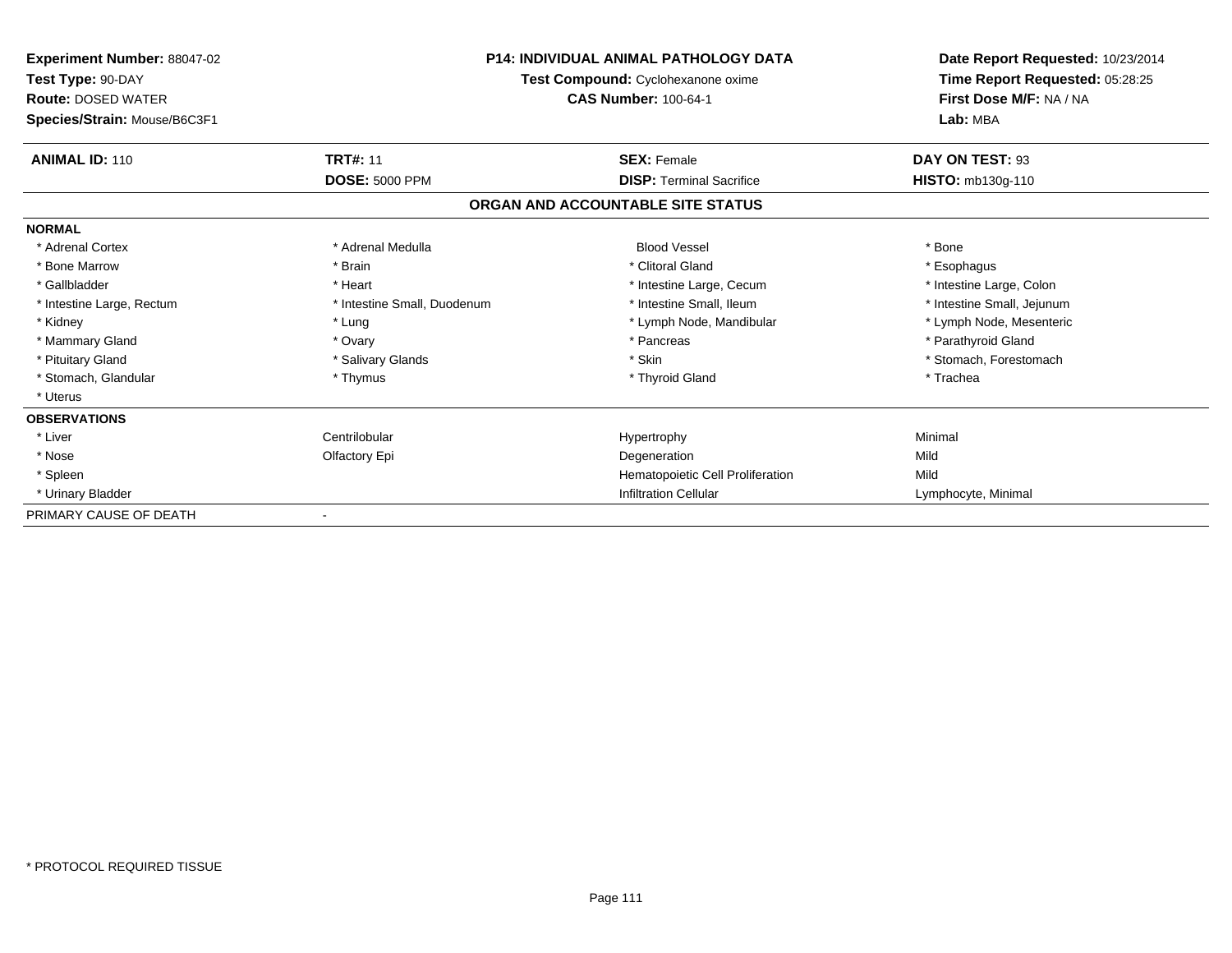| <b>Experiment Number: 88047-02</b><br>Test Type: 90-DAY<br><b>Route: DOSED WATER</b><br>Species/Strain: Mouse/B6C3F1 |                                  | <b>P14: INDIVIDUAL ANIMAL PATHOLOGY DATA</b><br>Test Compound: Cyclohexanone oxime<br><b>CAS Number: 100-64-1</b> | Date Report Requested: 10/23/2014<br>Time Report Requested: 05:28:25<br>First Dose M/F: NA / NA<br>Lab: MBA |  |
|----------------------------------------------------------------------------------------------------------------------|----------------------------------|-------------------------------------------------------------------------------------------------------------------|-------------------------------------------------------------------------------------------------------------|--|
| <b>ANIMAL ID: 111</b>                                                                                                | <b>TRT#: 12</b>                  | <b>SEX: Female</b>                                                                                                | DAY ON TEST: 93                                                                                             |  |
|                                                                                                                      | <b>DOSE: 10000</b><br><b>PPM</b> | <b>DISP: Terminal Sacrifice</b>                                                                                   | HISTO: mb130g-111                                                                                           |  |
|                                                                                                                      |                                  | ORGAN AND ACCOUNTABLE SITE STATUS                                                                                 |                                                                                                             |  |
| <b>NORMAL</b>                                                                                                        |                                  |                                                                                                                   |                                                                                                             |  |
| * Adrenal Cortex                                                                                                     | * Adrenal Medulla                | <b>Blood Vessel</b>                                                                                               | * Bone                                                                                                      |  |
| * Bone Marrow                                                                                                        | * Brain                          | * Clitoral Gland                                                                                                  | * Esophagus                                                                                                 |  |
| * Gallbladder                                                                                                        | * Heart                          | * Intestine Large, Cecum                                                                                          | * Intestine Large, Colon                                                                                    |  |
| * Intestine Large, Rectum                                                                                            | * Intestine Small, Duodenum      | * Intestine Small, Ileum                                                                                          | * Intestine Small, Jejunum                                                                                  |  |
| * Kidney                                                                                                             | * Lung                           | * Lymph Node, Mandibular                                                                                          | * Lymph Node, Mesenteric                                                                                    |  |
| * Mammary Gland                                                                                                      | * Ovary                          | * Pancreas                                                                                                        | * Parathyroid Gland                                                                                         |  |
| * Pituitary Gland                                                                                                    | * Salivary Glands                | * Skin                                                                                                            | * Stomach, Forestomach                                                                                      |  |
| * Stomach, Glandular                                                                                                 | * Thymus                         | * Thyroid Gland                                                                                                   | * Trachea                                                                                                   |  |
| * Urinary Bladder                                                                                                    | * Uterus                         |                                                                                                                   |                                                                                                             |  |
| <b>OBSERVATIONS</b>                                                                                                  |                                  |                                                                                                                   |                                                                                                             |  |
| * Liver                                                                                                              | Centrilobular                    | Hypertrophy                                                                                                       | Minimal                                                                                                     |  |
| * Nose                                                                                                               | Olfactory Epi                    | Degeneration                                                                                                      | Mild                                                                                                        |  |
| * Spleen                                                                                                             |                                  | Hematopoietic Cell Proliferation                                                                                  | Moderate                                                                                                    |  |
| PRIMARY CAUSE OF DEATH                                                                                               |                                  |                                                                                                                   |                                                                                                             |  |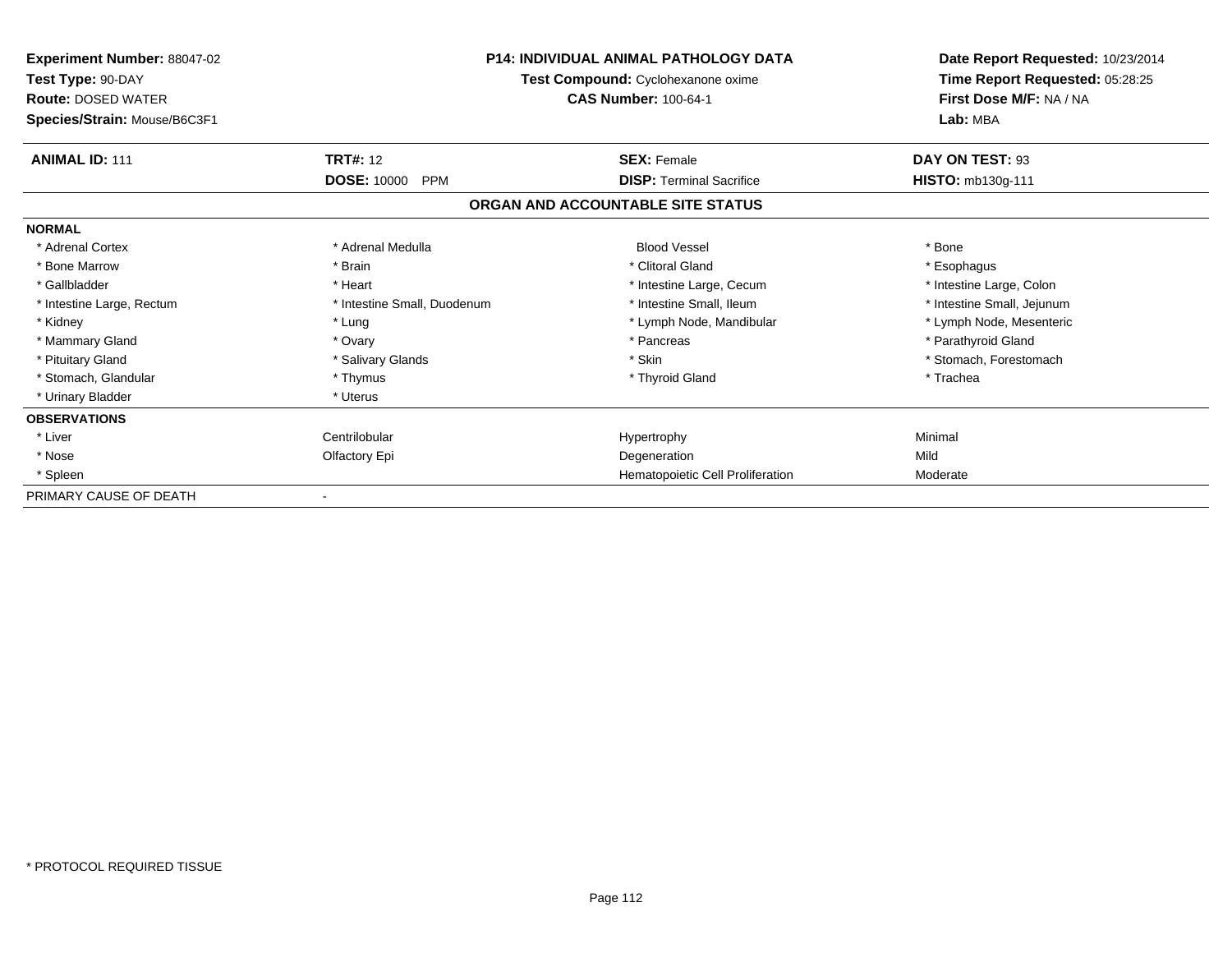| Experiment Number: 88047-02<br>Test Type: 90-DAY<br><b>Route: DOSED WATER</b><br>Species/Strain: Mouse/B6C3F1 | <b>P14: INDIVIDUAL ANIMAL PATHOLOGY DATA</b><br>Test Compound: Cyclohexanone oxime<br><b>CAS Number: 100-64-1</b> |                                   | Date Report Requested: 10/23/2014<br>Time Report Requested: 05:28:25<br>First Dose M/F: NA / NA<br>Lab: MBA |
|---------------------------------------------------------------------------------------------------------------|-------------------------------------------------------------------------------------------------------------------|-----------------------------------|-------------------------------------------------------------------------------------------------------------|
| <b>ANIMAL ID: 112</b>                                                                                         | <b>TRT#: 12</b>                                                                                                   | <b>SEX: Female</b>                | DAY ON TEST: 12                                                                                             |
|                                                                                                               | <b>DOSE: 10000</b><br><b>PPM</b>                                                                                  | <b>DISP:</b> Moribund Sacrifice   | HISTO: mb130g-112                                                                                           |
|                                                                                                               |                                                                                                                   | ORGAN AND ACCOUNTABLE SITE STATUS |                                                                                                             |
| <b>NORMAL</b>                                                                                                 |                                                                                                                   |                                   |                                                                                                             |
| * Adrenal Cortex                                                                                              | * Adrenal Medulla                                                                                                 | <b>Blood Vessel</b>               | * Bone                                                                                                      |
| * Bone Marrow                                                                                                 | * Brain                                                                                                           | * Clitoral Gland                  | * Esophagus                                                                                                 |
| * Gallbladder                                                                                                 | * Heart                                                                                                           | * Intestine Large, Cecum          | * Intestine Large, Colon                                                                                    |
| * Intestine Large, Rectum                                                                                     | * Intestine Small, Duodenum                                                                                       | * Intestine Small, Ileum          | * Intestine Small, Jejunum                                                                                  |
| * Kidney                                                                                                      | * Lung                                                                                                            | * Lymph Node, Mandibular          | * Mammary Gland                                                                                             |
| * Nose                                                                                                        | * Ovary                                                                                                           | * Pancreas                        | * Parathyroid Gland                                                                                         |
| * Salivary Glands                                                                                             | * Skin                                                                                                            | * Stomach, Forestomach            | * Stomach, Glandular                                                                                        |
| * Thyroid Gland                                                                                               | * Trachea                                                                                                         | * Urinary Bladder                 |                                                                                                             |
| <b>MISSING</b>                                                                                                |                                                                                                                   |                                   |                                                                                                             |
| * Lymph Node, Mesenteric                                                                                      | * Pituitary Gland                                                                                                 |                                   |                                                                                                             |
| <b>OBSERVATIONS</b>                                                                                           |                                                                                                                   |                                   |                                                                                                             |
| * Liver                                                                                                       |                                                                                                                   | Depletion Glycogen                | Moderate                                                                                                    |
| * Spleen                                                                                                      | Red Pulp                                                                                                          | <b>Depletion Cellular</b>         | Moderate                                                                                                    |
| * Thymus                                                                                                      |                                                                                                                   | Atrophy                           | Mild                                                                                                        |
| * Uterus                                                                                                      |                                                                                                                   | Atrophy                           | Mild                                                                                                        |
| PRIMARY CAUSE OF DEATH                                                                                        |                                                                                                                   |                                   |                                                                                                             |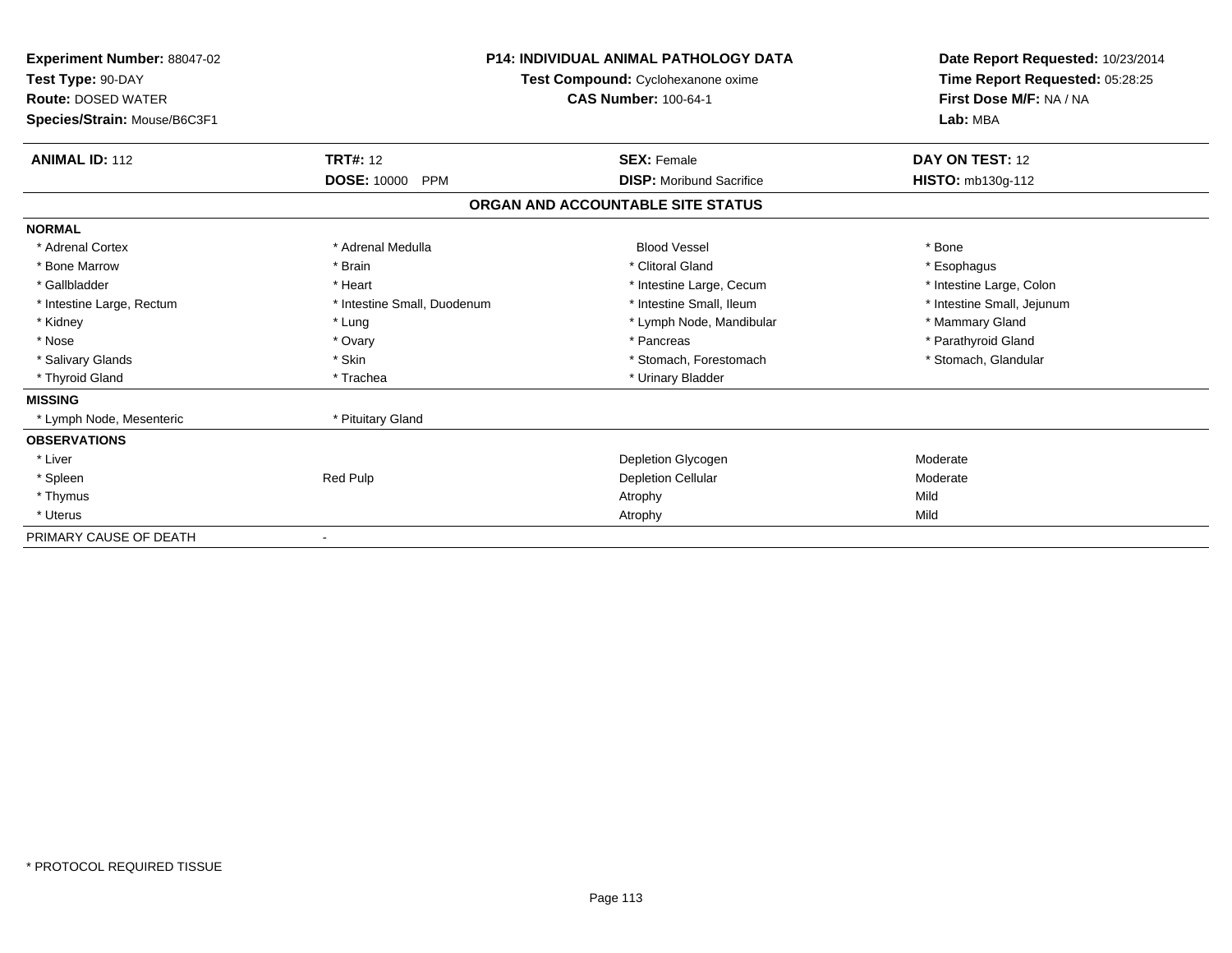| <b>Experiment Number: 88047-02</b><br>Test Type: 90-DAY<br><b>Route: DOSED WATER</b><br>Species/Strain: Mouse/B6C3F1 | <b>P14: INDIVIDUAL ANIMAL PATHOLOGY DATA</b><br>Test Compound: Cyclohexanone oxime<br><b>CAS Number: 100-64-1</b> |                                   | Date Report Requested: 10/23/2014<br>Time Report Requested: 05:28:25<br>First Dose M/F: NA / NA<br>Lab: MBA |
|----------------------------------------------------------------------------------------------------------------------|-------------------------------------------------------------------------------------------------------------------|-----------------------------------|-------------------------------------------------------------------------------------------------------------|
| <b>ANIMAL ID: 113</b>                                                                                                | <b>TRT#: 12</b>                                                                                                   | <b>SEX: Female</b>                | DAY ON TEST: 93                                                                                             |
|                                                                                                                      | <b>DOSE: 10000</b><br><b>PPM</b>                                                                                  | <b>DISP: Terminal Sacrifice</b>   | HISTO: mb130g-113                                                                                           |
|                                                                                                                      |                                                                                                                   | ORGAN AND ACCOUNTABLE SITE STATUS |                                                                                                             |
| <b>NORMAL</b>                                                                                                        |                                                                                                                   |                                   |                                                                                                             |
| * Adrenal Cortex                                                                                                     | * Adrenal Medulla                                                                                                 | <b>Blood Vessel</b>               | * Bone                                                                                                      |
| * Bone Marrow                                                                                                        | * Brain                                                                                                           | * Clitoral Gland                  | * Esophagus                                                                                                 |
| * Gallbladder                                                                                                        | * Heart                                                                                                           | * Intestine Large, Cecum          | * Intestine Large, Colon                                                                                    |
| * Intestine Large, Rectum                                                                                            | * Intestine Small, Duodenum                                                                                       | * Intestine Small, Ileum          | * Intestine Small, Jejunum                                                                                  |
| * Kidney                                                                                                             | * Liver                                                                                                           | * Lung                            | * Lymph Node, Mesenteric                                                                                    |
| * Mammary Gland                                                                                                      | * Ovary                                                                                                           | * Pancreas                        | * Parathyroid Gland                                                                                         |
| * Pituitary Gland                                                                                                    | * Salivary Glands                                                                                                 | * Skin                            | * Stomach, Forestomach                                                                                      |
| * Stomach, Glandular                                                                                                 | * Thyroid Gland                                                                                                   | * Trachea                         | * Urinary Bladder                                                                                           |
| * Uterus                                                                                                             |                                                                                                                   |                                   |                                                                                                             |
| <b>OBSERVATIONS</b>                                                                                                  |                                                                                                                   |                                   |                                                                                                             |
| * Lymph Node, Mandibular                                                                                             |                                                                                                                   | <b>Infiltration Cellular</b>      | Lymphocyte, Moderate                                                                                        |
| * Nose                                                                                                               | Olfactory Epi                                                                                                     | Degeneration                      | Minimal                                                                                                     |
| * Spleen                                                                                                             |                                                                                                                   | Hematopoietic Cell Proliferation  | Minimal                                                                                                     |
| * Thymus                                                                                                             |                                                                                                                   | Hemorrhage                        | Mild                                                                                                        |
| PRIMARY CAUSE OF DEATH                                                                                               |                                                                                                                   |                                   |                                                                                                             |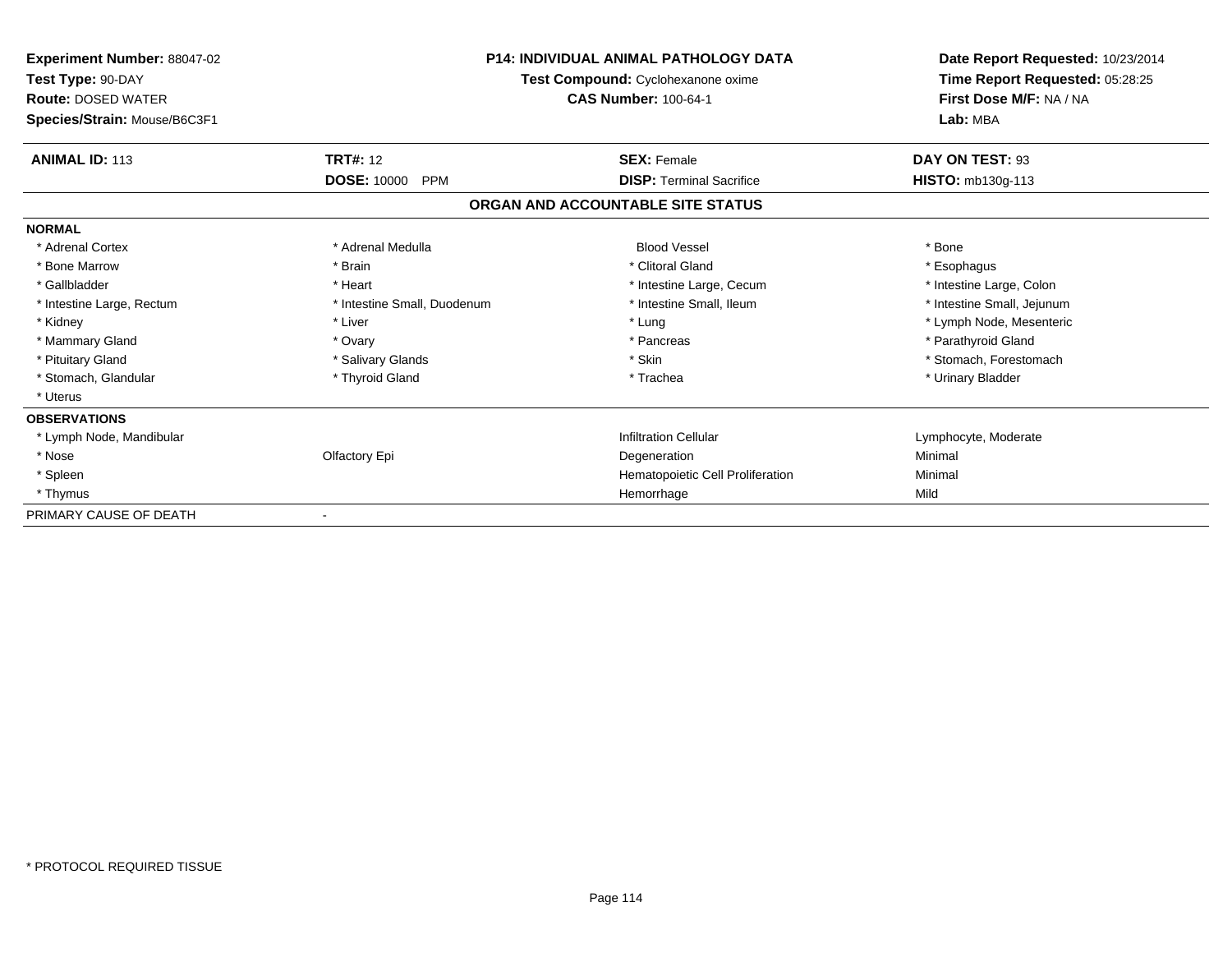| Experiment Number: 88047-02<br>Test Type: 90-DAY<br><b>Route: DOSED WATER</b><br>Species/Strain: Mouse/B6C3F1 | <b>P14: INDIVIDUAL ANIMAL PATHOLOGY DATA</b><br>Test Compound: Cyclohexanone oxime<br><b>CAS Number: 100-64-1</b> |                                   | Date Report Requested: 10/23/2014<br>Time Report Requested: 05:28:25<br>First Dose M/F: NA / NA<br>Lab: MBA |
|---------------------------------------------------------------------------------------------------------------|-------------------------------------------------------------------------------------------------------------------|-----------------------------------|-------------------------------------------------------------------------------------------------------------|
| <b>ANIMAL ID: 114</b>                                                                                         | <b>TRT#: 12</b>                                                                                                   | <b>SEX: Female</b>                | DAY ON TEST: 93                                                                                             |
|                                                                                                               | <b>DOSE: 10000</b><br><b>PPM</b>                                                                                  | <b>DISP: Terminal Sacrifice</b>   | HISTO: mb130q-114                                                                                           |
|                                                                                                               |                                                                                                                   | ORGAN AND ACCOUNTABLE SITE STATUS |                                                                                                             |
| <b>NORMAL</b>                                                                                                 |                                                                                                                   |                                   |                                                                                                             |
| * Adrenal Cortex                                                                                              | * Adrenal Medulla                                                                                                 | <b>Blood Vessel</b>               | * Bone                                                                                                      |
| * Bone Marrow                                                                                                 | * Brain                                                                                                           | * Clitoral Gland                  | * Esophagus                                                                                                 |
| * Heart                                                                                                       | * Intestine Large, Cecum                                                                                          | * Intestine Large, Colon          | * Intestine Large, Rectum                                                                                   |
| * Intestine Small, Duodenum                                                                                   | * Intestine Small, Ileum                                                                                          | * Intestine Small, Jejunum        | * Kidney                                                                                                    |
| * Lung                                                                                                        | * Lymph Node, Mesenteric                                                                                          | * Mammary Gland                   | * Ovary                                                                                                     |
| * Pancreas                                                                                                    | * Parathyroid Gland                                                                                               | * Pituitary Gland                 | * Salivary Glands                                                                                           |
| * Skin                                                                                                        | * Stomach, Forestomach                                                                                            | * Stomach, Glandular              | * Thymus                                                                                                    |
| * Thyroid Gland                                                                                               | * Trachea                                                                                                         | * Urinary Bladder                 | * Uterus                                                                                                    |
| <b>MISSING</b>                                                                                                |                                                                                                                   |                                   |                                                                                                             |
| * Gallbladder                                                                                                 |                                                                                                                   |                                   |                                                                                                             |
| <b>OBSERVATIONS</b>                                                                                           |                                                                                                                   |                                   |                                                                                                             |
| * Liver                                                                                                       | Centrilobular                                                                                                     | Hypertrophy                       | Minimal                                                                                                     |
| * Lymph Node, Mandibular                                                                                      |                                                                                                                   | Hemorrhage                        | Minimal                                                                                                     |
| * Nose                                                                                                        | Olfactory Epi                                                                                                     | Degeneration                      | Minimal                                                                                                     |
| * Spleen                                                                                                      |                                                                                                                   | Hematopoietic Cell Proliferation  | Mild                                                                                                        |
| PRIMARY CAUSE OF DEATH                                                                                        |                                                                                                                   |                                   |                                                                                                             |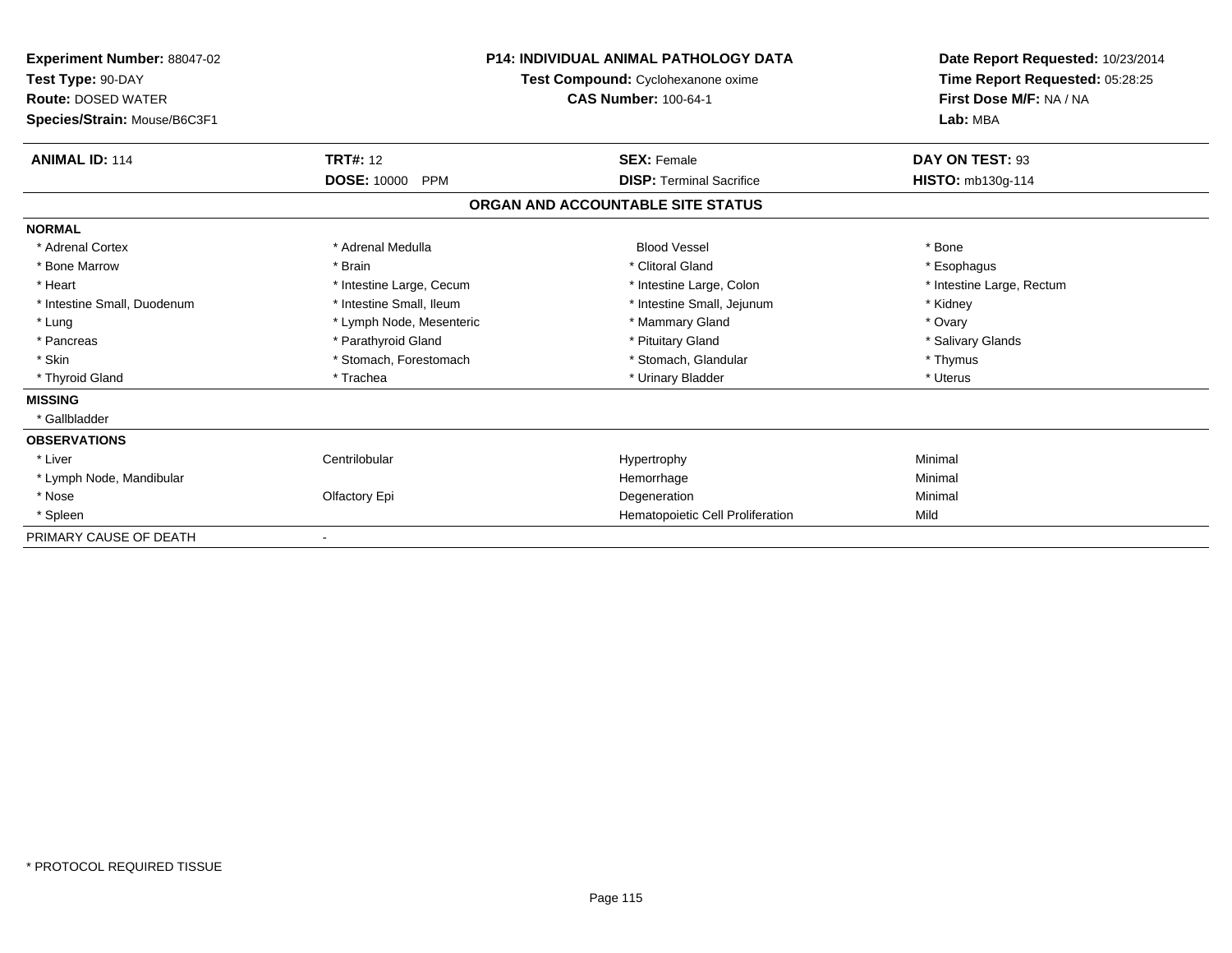| Experiment Number: 88047-02<br>Test Type: 90-DAY<br><b>Route: DOSED WATER</b><br>Species/Strain: Mouse/B6C3F1 |                                  | <b>P14: INDIVIDUAL ANIMAL PATHOLOGY DATA</b><br>Test Compound: Cyclohexanone oxime<br><b>CAS Number: 100-64-1</b> | Date Report Requested: 10/23/2014<br>Time Report Requested: 05:28:25<br>First Dose M/F: NA / NA<br>Lab: MBA |  |
|---------------------------------------------------------------------------------------------------------------|----------------------------------|-------------------------------------------------------------------------------------------------------------------|-------------------------------------------------------------------------------------------------------------|--|
| <b>ANIMAL ID: 115</b>                                                                                         | <b>TRT#: 12</b>                  | <b>SEX: Female</b>                                                                                                | DAY ON TEST: 12                                                                                             |  |
|                                                                                                               | <b>DOSE: 10000</b><br><b>PPM</b> | <b>DISP:</b> Moribund Sacrifice                                                                                   | HISTO: mb130g-115                                                                                           |  |
|                                                                                                               |                                  | ORGAN AND ACCOUNTABLE SITE STATUS                                                                                 |                                                                                                             |  |
| <b>NORMAL</b>                                                                                                 |                                  |                                                                                                                   |                                                                                                             |  |
| * Adrenal Cortex                                                                                              | * Adrenal Medulla                | <b>Blood Vessel</b>                                                                                               | * Bone                                                                                                      |  |
| * Brain                                                                                                       | * Clitoral Gland                 | * Esophagus                                                                                                       | * Gallbladder                                                                                               |  |
| * Heart                                                                                                       | * Intestine Large, Cecum         | * Intestine Large, Colon                                                                                          | * Intestine Large, Rectum                                                                                   |  |
| * Intestine Small, Duodenum                                                                                   | * Intestine Small, Ileum         | * Kidney                                                                                                          | * Lymph Node, Mandibular                                                                                    |  |
| * Mammary Gland                                                                                               | * Nose                           | * Ovary                                                                                                           | * Pancreas                                                                                                  |  |
| * Pituitary Gland                                                                                             | * Salivary Glands                | * Skin                                                                                                            | * Stomach, Forestomach                                                                                      |  |
| * Stomach, Glandular                                                                                          | * Thyroid Gland                  | * Trachea                                                                                                         | * Urinary Bladder                                                                                           |  |
| * Uterus                                                                                                      |                                  |                                                                                                                   |                                                                                                             |  |
| <b>MISSING</b>                                                                                                |                                  |                                                                                                                   |                                                                                                             |  |
| * Parathyroid Gland                                                                                           | * Thymus                         |                                                                                                                   |                                                                                                             |  |
| <b>AUTO PRECLUDES DIAG.</b>                                                                                   |                                  |                                                                                                                   |                                                                                                             |  |
| * Intestine Small, Jejunum                                                                                    |                                  |                                                                                                                   |                                                                                                             |  |
| <b>OBSERVATIONS</b>                                                                                           |                                  |                                                                                                                   |                                                                                                             |  |
| * Bone Marrow                                                                                                 |                                  | <b>Depletion Cellular</b>                                                                                         | Mild                                                                                                        |  |
|                                                                                                               |                                  | Hemorrhage                                                                                                        | Moderate                                                                                                    |  |
| * Liver                                                                                                       |                                  | Depletion Glycogen                                                                                                | Marked                                                                                                      |  |
| * Lung                                                                                                        |                                  | Hemorrhage                                                                                                        | Minimal                                                                                                     |  |
| * Lymph Node, Mesenteric                                                                                      |                                  | Atrophy                                                                                                           | Mild                                                                                                        |  |
| * Spleen                                                                                                      | Lymph Follic                     | <b>Depletion Cellular</b>                                                                                         | Moderate                                                                                                    |  |
| PRIMARY CAUSE OF DEATH                                                                                        |                                  |                                                                                                                   |                                                                                                             |  |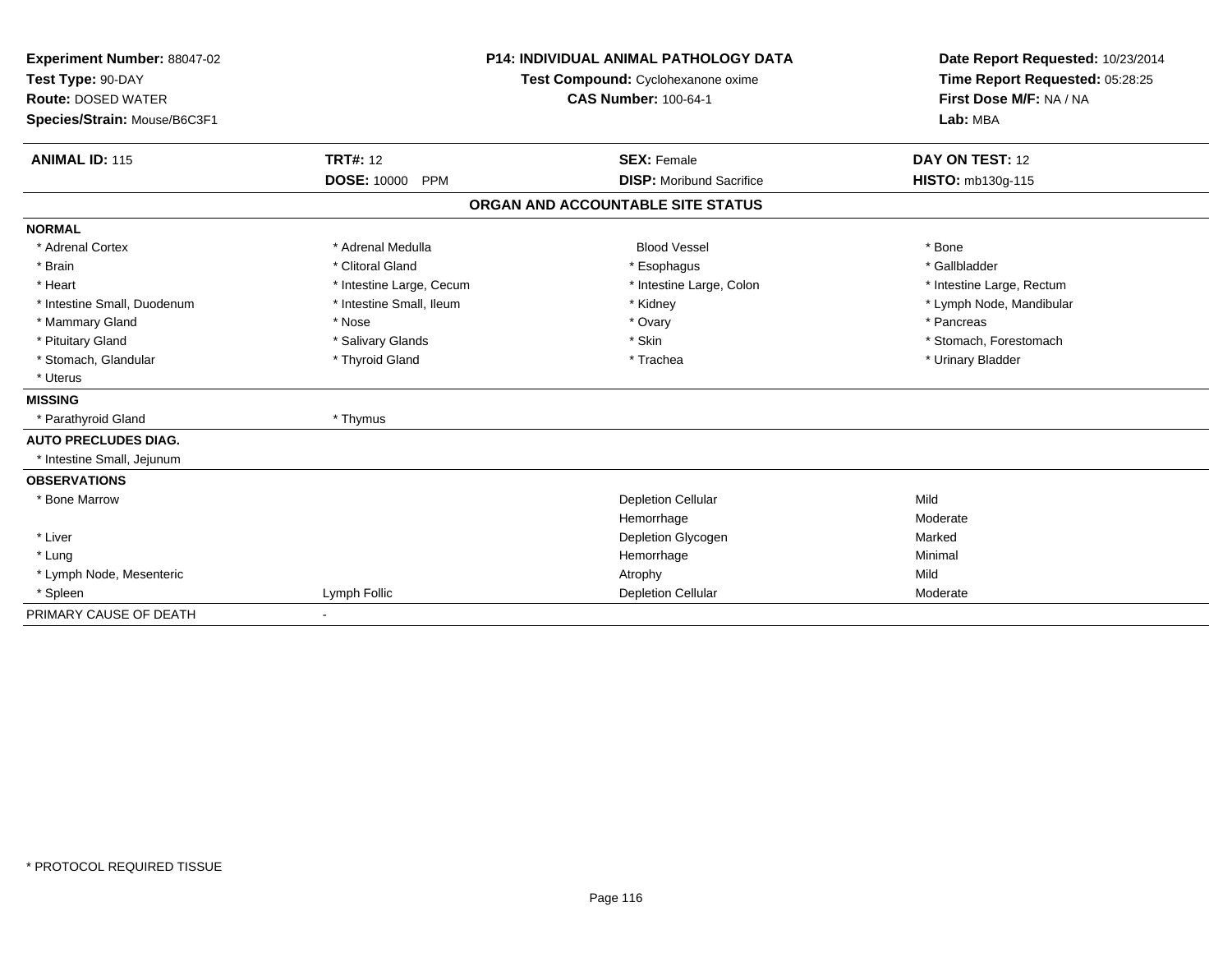| Experiment Number: 88047-02<br>Test Type: 90-DAY<br><b>Route: DOSED WATER</b><br>Species/Strain: Mouse/B6C3F1 | <b>P14: INDIVIDUAL ANIMAL PATHOLOGY DATA</b><br>Test Compound: Cyclohexanone oxime<br><b>CAS Number: 100-64-1</b> |                                   | Date Report Requested: 10/23/2014<br>Time Report Requested: 05:28:25<br>First Dose M/F: NA / NA<br>Lab: MBA |
|---------------------------------------------------------------------------------------------------------------|-------------------------------------------------------------------------------------------------------------------|-----------------------------------|-------------------------------------------------------------------------------------------------------------|
| <b>ANIMAL ID: 116</b>                                                                                         | <b>TRT#: 12</b>                                                                                                   | <b>SEX: Female</b>                | DAY ON TEST: 12                                                                                             |
|                                                                                                               | <b>DOSE: 10000</b><br><b>PPM</b>                                                                                  | <b>DISP:</b> Moribund Sacrifice   | HISTO: mb130g-116                                                                                           |
|                                                                                                               |                                                                                                                   | ORGAN AND ACCOUNTABLE SITE STATUS |                                                                                                             |
| <b>NORMAL</b>                                                                                                 |                                                                                                                   |                                   |                                                                                                             |
| * Adrenal Cortex                                                                                              | * Adrenal Medulla                                                                                                 | <b>Blood Vessel</b>               | * Bone                                                                                                      |
| * Bone Marrow                                                                                                 | * Brain                                                                                                           | * Clitoral Gland                  | * Esophagus                                                                                                 |
| * Gallbladder                                                                                                 | * Heart                                                                                                           | * Intestine Large, Cecum          | * Intestine Large, Colon                                                                                    |
| * Intestine Large, Rectum                                                                                     | * Intestine Small, Duodenum                                                                                       | * Intestine Small, Ileum          | * Intestine Small, Jejunum                                                                                  |
| * Kidney                                                                                                      | * Lung                                                                                                            | * Lymph Node, Mesenteric          | * Mammary Gland                                                                                             |
| * Nose                                                                                                        | * Ovary                                                                                                           | * Pancreas                        | * Parathyroid Gland                                                                                         |
| * Pituitary Gland                                                                                             | * Salivary Glands                                                                                                 | * Skin                            | * Spleen                                                                                                    |
| * Stomach, Forestomach                                                                                        | * Stomach, Glandular                                                                                              | * Thyroid Gland                   | * Trachea                                                                                                   |
| * Urinary Bladder                                                                                             |                                                                                                                   |                                   |                                                                                                             |
| <b>MISSING</b>                                                                                                |                                                                                                                   |                                   |                                                                                                             |
| * Lymph Node, Mandibular                                                                                      |                                                                                                                   |                                   |                                                                                                             |
| <b>OBSERVATIONS</b>                                                                                           |                                                                                                                   |                                   |                                                                                                             |
| * Liver                                                                                                       |                                                                                                                   | Depletion Glycogen                | Moderate                                                                                                    |
| * Thymus                                                                                                      |                                                                                                                   | Atrophy                           | Minimal                                                                                                     |
| * Uterus                                                                                                      |                                                                                                                   | Atrophy                           | Mild                                                                                                        |
| PRIMARY CAUSE OF DEATH                                                                                        |                                                                                                                   |                                   |                                                                                                             |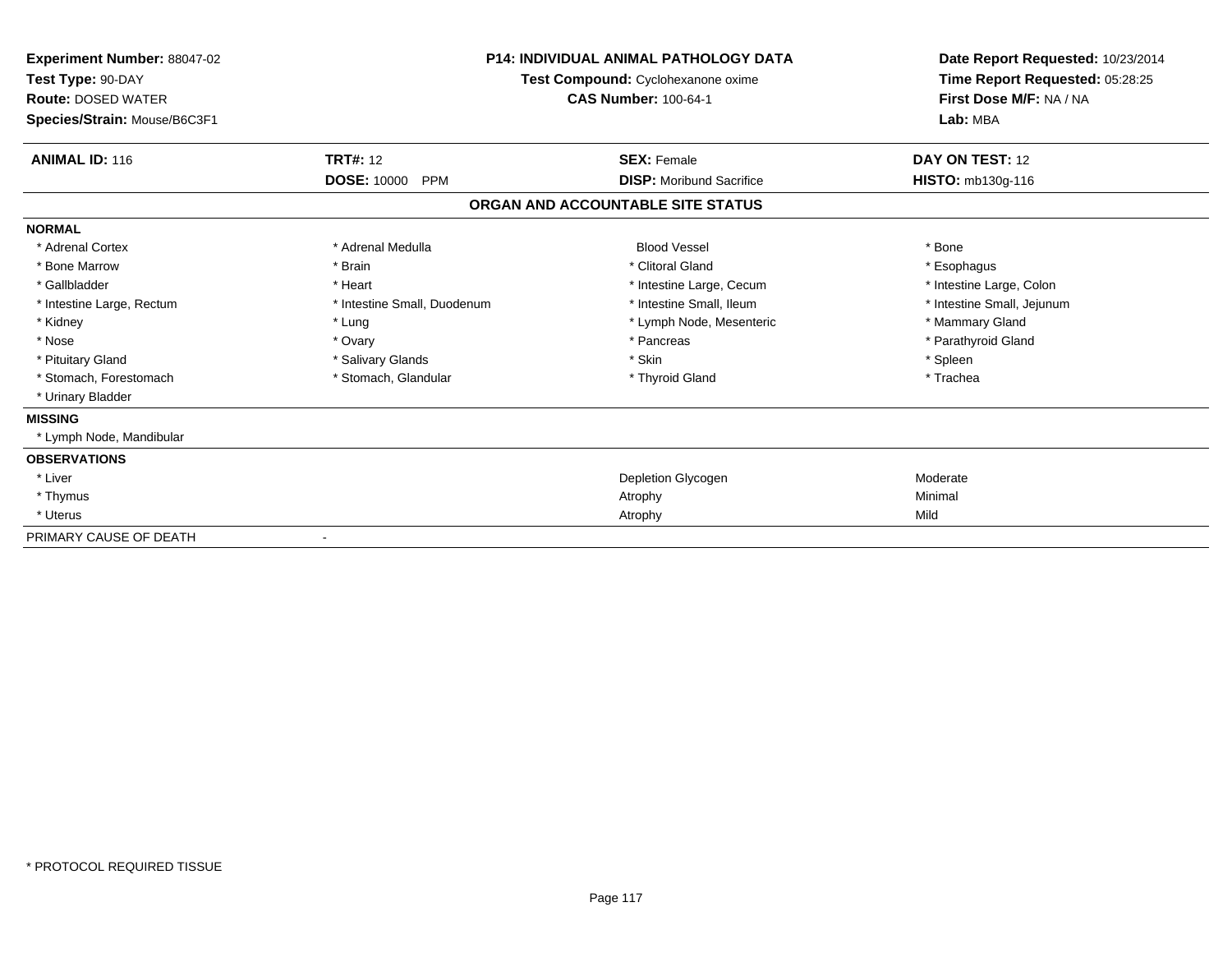| <b>Experiment Number: 88047-02</b><br>Test Type: 90-DAY<br><b>Route: DOSED WATER</b><br>Species/Strain: Mouse/B6C3F1 | <b>P14: INDIVIDUAL ANIMAL PATHOLOGY DATA</b><br>Test Compound: Cyclohexanone oxime<br><b>CAS Number: 100-64-1</b> |                                   | Date Report Requested: 10/23/2014<br>Time Report Requested: 05:28:25<br>First Dose M/F: NA / NA<br>Lab: MBA |  |
|----------------------------------------------------------------------------------------------------------------------|-------------------------------------------------------------------------------------------------------------------|-----------------------------------|-------------------------------------------------------------------------------------------------------------|--|
| <b>ANIMAL ID: 117</b>                                                                                                | <b>TRT#: 12</b>                                                                                                   | <b>SEX: Female</b>                | <b>DAY ON TEST: 12</b>                                                                                      |  |
|                                                                                                                      | <b>DOSE: 10000</b><br><b>PPM</b>                                                                                  | <b>DISP: Moribund Sacrifice</b>   | HISTO: mb130g-117                                                                                           |  |
|                                                                                                                      |                                                                                                                   | ORGAN AND ACCOUNTABLE SITE STATUS |                                                                                                             |  |
| <b>NORMAL</b>                                                                                                        |                                                                                                                   |                                   |                                                                                                             |  |
| * Adrenal Cortex                                                                                                     | * Adrenal Medulla                                                                                                 | <b>Blood Vessel</b>               | * Bone                                                                                                      |  |
| * Bone Marrow                                                                                                        | * Brain                                                                                                           | * Clitoral Gland                  | * Esophagus                                                                                                 |  |
| * Gallbladder                                                                                                        | * Heart                                                                                                           | * Intestine Large, Cecum          | * Intestine Large, Colon                                                                                    |  |
| * Intestine Large, Rectum                                                                                            | * Intestine Small, Duodenum                                                                                       | * Intestine Small, Ileum          | * Intestine Small, Jejunum                                                                                  |  |
| * Kidney                                                                                                             | * Lung                                                                                                            | * Lymph Node, Mandibular          | * Lymph Node, Mesenteric                                                                                    |  |
| * Mammary Gland                                                                                                      | * Nose                                                                                                            | * Ovary                           | * Pancreas                                                                                                  |  |
| * Pituitary Gland                                                                                                    | * Salivary Glands                                                                                                 | * Skin                            | * Spleen                                                                                                    |  |
| * Stomach, Forestomach                                                                                               | * Stomach, Glandular                                                                                              | * Thyroid Gland                   | * Trachea                                                                                                   |  |
| * Urinary Bladder                                                                                                    |                                                                                                                   |                                   |                                                                                                             |  |
| <b>MISSING</b>                                                                                                       |                                                                                                                   |                                   |                                                                                                             |  |
| * Parathyroid Gland                                                                                                  |                                                                                                                   |                                   |                                                                                                             |  |
| <b>OBSERVATIONS</b>                                                                                                  |                                                                                                                   |                                   |                                                                                                             |  |
| * Liver                                                                                                              |                                                                                                                   | Depletion Glycogen                | Moderate                                                                                                    |  |
| * Thymus                                                                                                             |                                                                                                                   | Atrophy                           | Mild                                                                                                        |  |
| * Uterus                                                                                                             |                                                                                                                   | Atrophy                           | Moderate                                                                                                    |  |
| PRIMARY CAUSE OF DEATH                                                                                               |                                                                                                                   |                                   |                                                                                                             |  |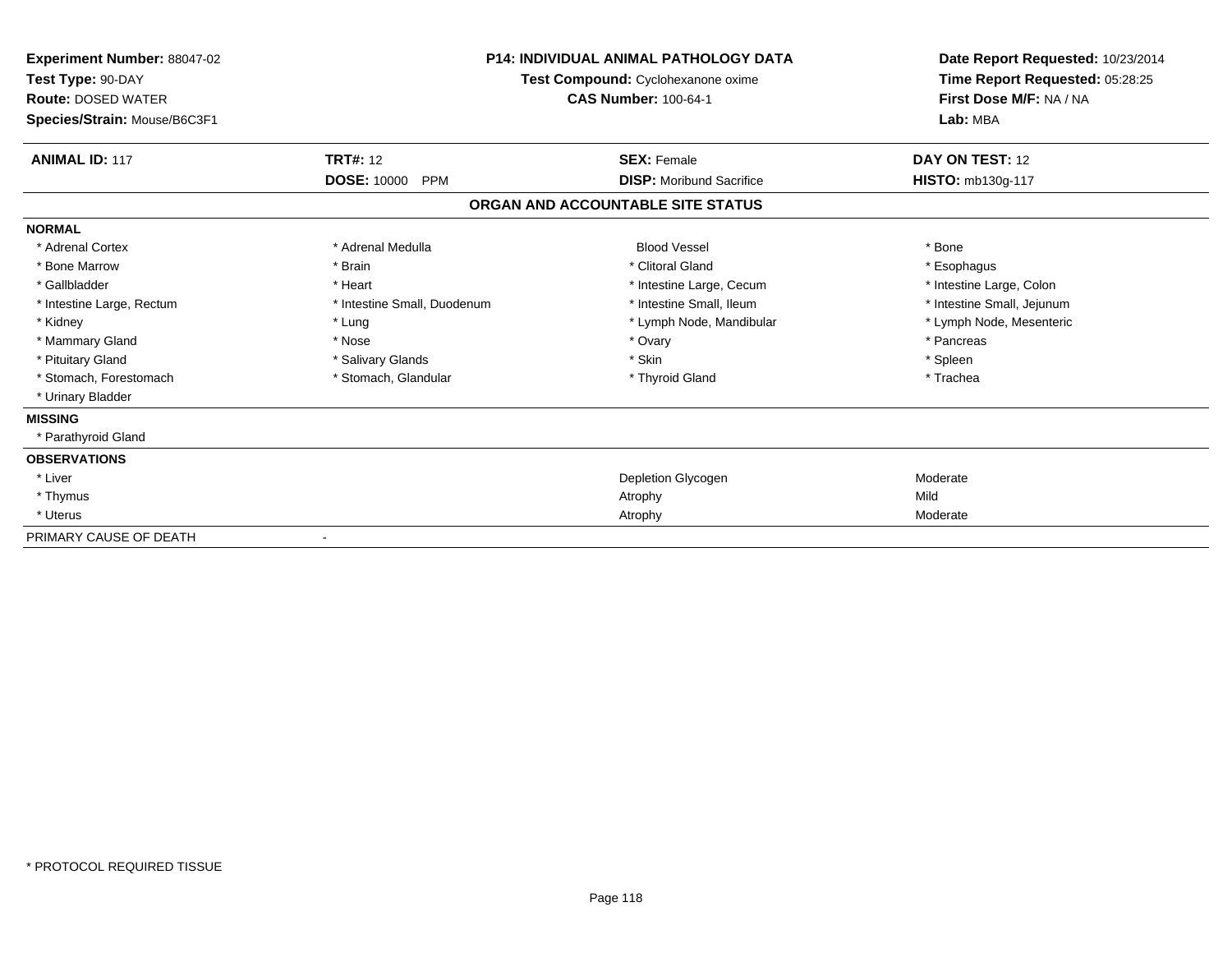| Experiment Number: 88047-02<br>Test Type: 90-DAY<br><b>Route: DOSED WATER</b><br>Species/Strain: Mouse/B6C3F1 | <b>P14: INDIVIDUAL ANIMAL PATHOLOGY DATA</b><br>Test Compound: Cyclohexanone oxime<br><b>CAS Number: 100-64-1</b> |                                   | Date Report Requested: 10/23/2014<br>Time Report Requested: 05:28:25<br>First Dose M/F: NA / NA<br>Lab: MBA |
|---------------------------------------------------------------------------------------------------------------|-------------------------------------------------------------------------------------------------------------------|-----------------------------------|-------------------------------------------------------------------------------------------------------------|
| <b>ANIMAL ID: 118</b>                                                                                         | <b>TRT#: 12</b>                                                                                                   | <b>SEX: Female</b>                | DAY ON TEST: 93                                                                                             |
|                                                                                                               | <b>DOSE: 10000</b><br><b>PPM</b>                                                                                  | <b>DISP: Terminal Sacrifice</b>   | HISTO: mb130g-118                                                                                           |
|                                                                                                               |                                                                                                                   | ORGAN AND ACCOUNTABLE SITE STATUS |                                                                                                             |
| <b>NORMAL</b>                                                                                                 |                                                                                                                   |                                   |                                                                                                             |
| * Adrenal Cortex                                                                                              | * Adrenal Medulla                                                                                                 | <b>Blood Vessel</b>               | * Bone                                                                                                      |
| * Bone Marrow                                                                                                 | * Brain                                                                                                           | * Clitoral Gland                  | * Esophagus                                                                                                 |
| * Gallbladder                                                                                                 | * Heart                                                                                                           | * Intestine Large, Cecum          | * Intestine Large, Colon                                                                                    |
| * Intestine Large, Rectum                                                                                     | * Intestine Small, Duodenum                                                                                       | * Intestine Small. Ileum          | * Intestine Small, Jejunum                                                                                  |
| * Kidney                                                                                                      | * Lung                                                                                                            | * Lymph Node, Mandibular          | * Lymph Node, Mesenteric                                                                                    |
| * Mammary Gland                                                                                               | * Ovary                                                                                                           | * Pancreas                        | * Parathyroid Gland                                                                                         |
| * Pituitary Gland                                                                                             | * Salivary Glands                                                                                                 | * Skin                            | * Stomach, Forestomach                                                                                      |
| * Stomach, Glandular                                                                                          | * Thymus                                                                                                          | * Thyroid Gland                   | * Trachea                                                                                                   |
| * Uterus                                                                                                      |                                                                                                                   |                                   |                                                                                                             |
| <b>OBSERVATIONS</b>                                                                                           |                                                                                                                   |                                   |                                                                                                             |
| * Esophagus                                                                                                   |                                                                                                                   |                                   |                                                                                                             |
|                                                                                                               | Note: The esophagus is moderately dilated. Diagnosis was not possible, however.                                   |                                   |                                                                                                             |
| * Liver                                                                                                       | Centrilobular                                                                                                     | Hypertrophy                       | Mild                                                                                                        |
| * Nose                                                                                                        | Olfactory Epi                                                                                                     | Degeneration                      | Mild                                                                                                        |
| * Spleen                                                                                                      |                                                                                                                   | Hematopoietic Cell Proliferation  | Moderate                                                                                                    |
| * Urinary Bladder                                                                                             |                                                                                                                   | <b>Infiltration Cellular</b>      | Lymphocyte, Minimal                                                                                         |
| PRIMARY CAUSE OF DEATH                                                                                        |                                                                                                                   |                                   |                                                                                                             |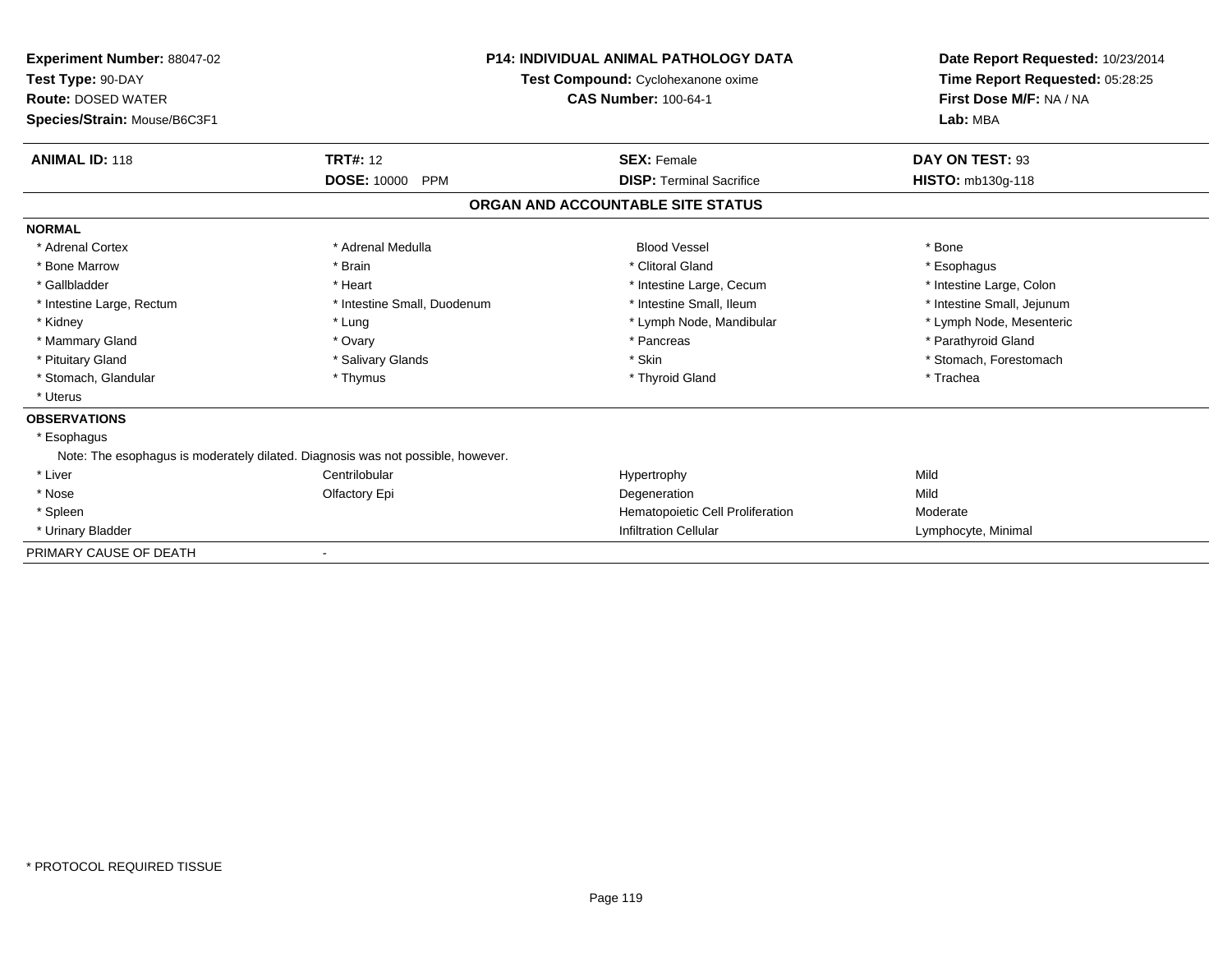| Experiment Number: 88047-02<br>Test Type: 90-DAY<br><b>Route: DOSED WATER</b><br>Species/Strain: Mouse/B6C3F1 | <b>P14: INDIVIDUAL ANIMAL PATHOLOGY DATA</b><br>Test Compound: Cyclohexanone oxime<br><b>CAS Number: 100-64-1</b> |                                   | Date Report Requested: 10/23/2014<br>Time Report Requested: 05:28:25<br>First Dose M/F: NA / NA<br>Lab: MBA |
|---------------------------------------------------------------------------------------------------------------|-------------------------------------------------------------------------------------------------------------------|-----------------------------------|-------------------------------------------------------------------------------------------------------------|
| <b>ANIMAL ID: 119</b>                                                                                         | <b>TRT#: 12</b>                                                                                                   | <b>SEX: Female</b>                | DAY ON TEST: 12                                                                                             |
|                                                                                                               | <b>DOSE: 10000</b><br><b>PPM</b>                                                                                  | <b>DISP: Natural Death</b>        | HISTO: mb130g-119                                                                                           |
|                                                                                                               |                                                                                                                   | ORGAN AND ACCOUNTABLE SITE STATUS |                                                                                                             |
| <b>NORMAL</b>                                                                                                 |                                                                                                                   |                                   |                                                                                                             |
| * Adrenal Cortex                                                                                              | * Adrenal Medulla                                                                                                 | <b>Blood Vessel</b>               | * Bone                                                                                                      |
| * Bone Marrow                                                                                                 | * Brain                                                                                                           | * Clitoral Gland                  | * Esophagus                                                                                                 |
| * Gallbladder                                                                                                 | * Heart                                                                                                           | * Intestine Large, Cecum          | * Intestine Large, Colon                                                                                    |
| * Intestine Large, Rectum                                                                                     | * Intestine Small, Duodenum                                                                                       | * Intestine Small, Ileum          | * Kidney                                                                                                    |
| * Lung                                                                                                        | * Lymph Node, Mandibular                                                                                          | * Mammary Gland                   | * Nose                                                                                                      |
| * Ovary                                                                                                       | * Pancreas                                                                                                        | * Parathyroid Gland               | * Pituitary Gland                                                                                           |
| * Salivary Glands                                                                                             | * Skin                                                                                                            | * Stomach, Forestomach            | * Stomach, Glandular                                                                                        |
| * Thyroid Gland                                                                                               | * Trachea                                                                                                         | * Urinary Bladder                 |                                                                                                             |
| <b>MISSING</b>                                                                                                |                                                                                                                   |                                   |                                                                                                             |
| * Lymph Node, Mesenteric                                                                                      |                                                                                                                   |                                   |                                                                                                             |
| <b>AUTO PRECLUDES DIAG.</b>                                                                                   |                                                                                                                   |                                   |                                                                                                             |
| * Intestine Small, Jejunum                                                                                    |                                                                                                                   |                                   |                                                                                                             |
| <b>OBSERVATIONS</b>                                                                                           |                                                                                                                   |                                   |                                                                                                             |
| * Liver                                                                                                       |                                                                                                                   | Depletion Glycogen                | Marked                                                                                                      |
| * Spleen                                                                                                      | Lymph Follic                                                                                                      | <b>Depletion Cellular</b>         | Marked                                                                                                      |
| * Thymus                                                                                                      |                                                                                                                   | Atrophy                           | Moderate                                                                                                    |
| * Uterus                                                                                                      |                                                                                                                   | Atrophy                           | Mild                                                                                                        |
| PRIMARY CAUSE OF DEATH                                                                                        |                                                                                                                   |                                   |                                                                                                             |